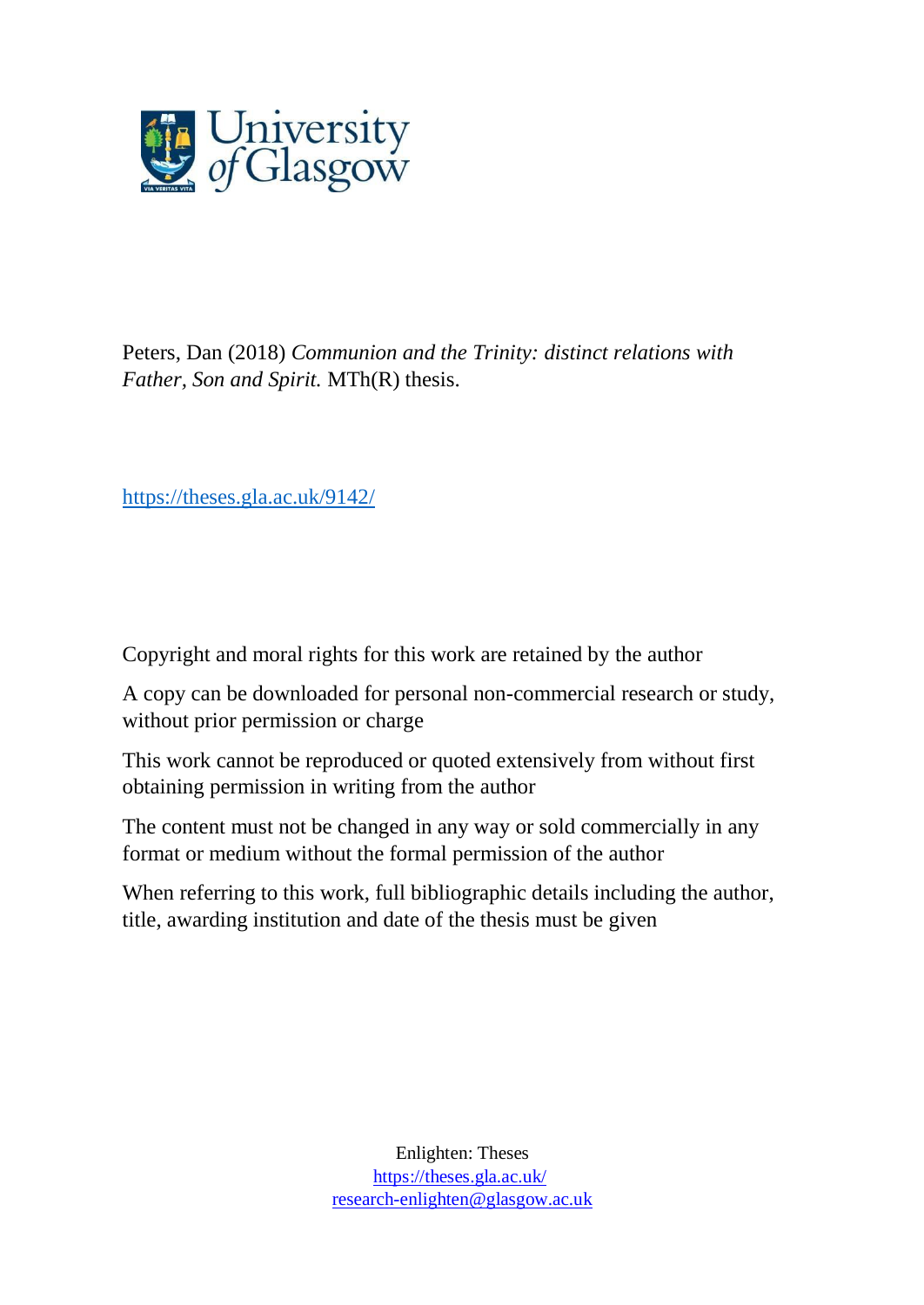# Communion and the Trinity: Distinct Relations with Father, Son and Spirit

Dan Peters

Master of Theology Thesis

(Edinburgh Theological Seminary)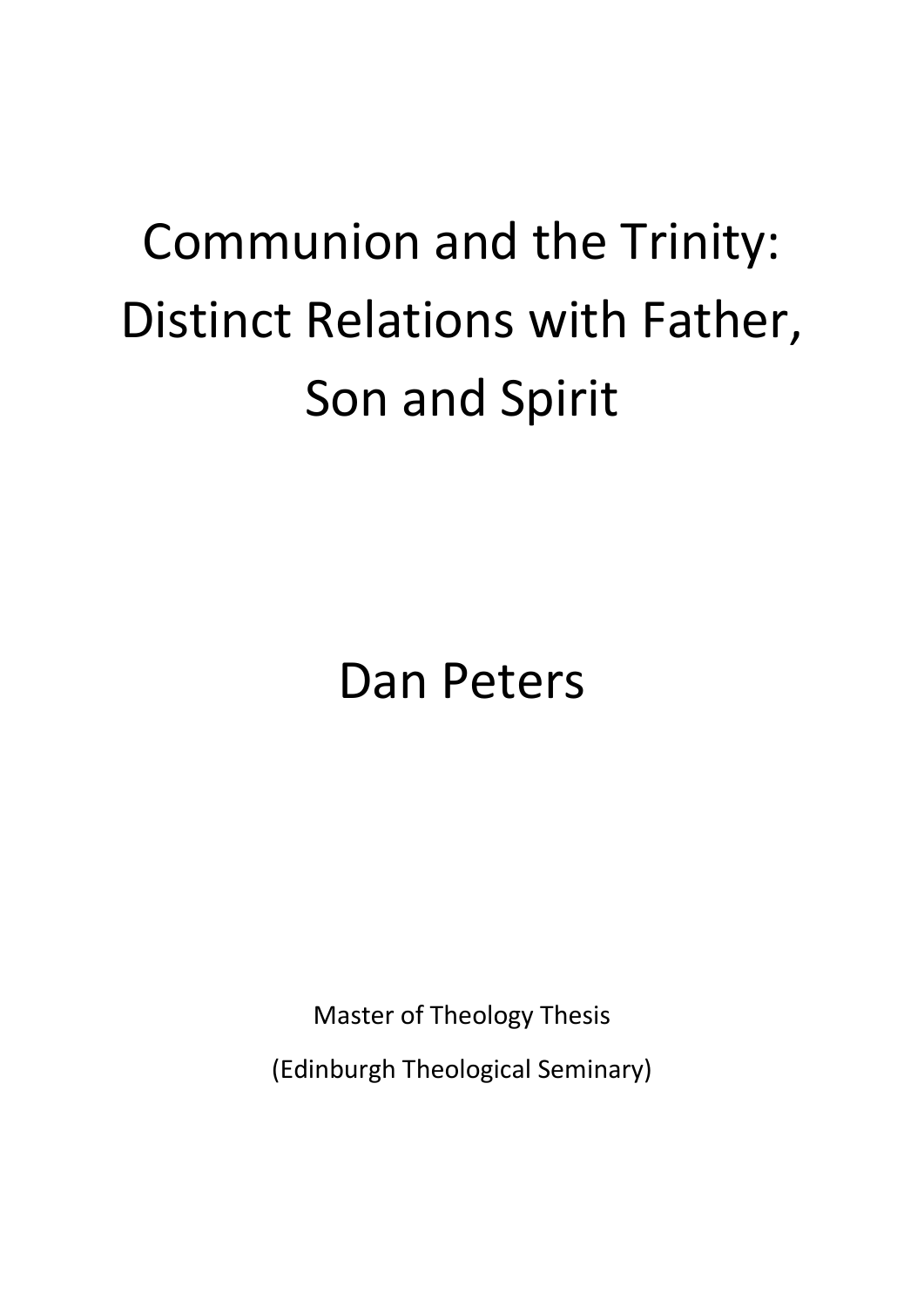# Table of Contents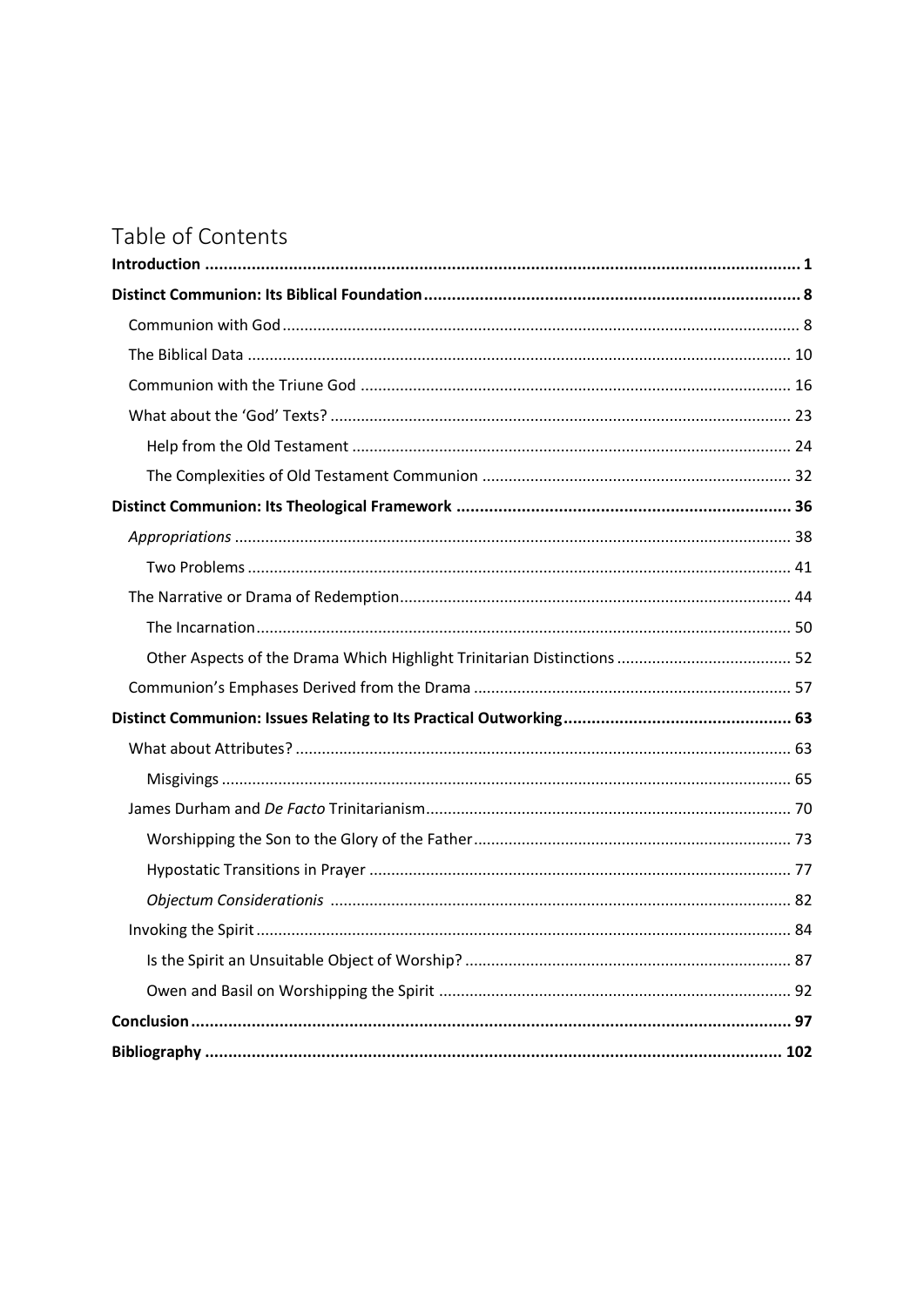# **Introduction**

 Writing about the Son of God, Donald Macleod makes this striking statement: 'I have a relationship with him which I do not have with God the Father.<sup>'1</sup> The sentence appears in a volume on Christology, hence its focus on the Son. If correct, however, its logical corollary is that *I have a relationship with the Father which I do not have with the Son*. Then, assuming the existence of a tri-personal godhead, there is no reason to preclude similar statements regarding the Holy Spirit. Indeed, the same author concludes a few pages later: 'We have an experience of each which is different from our experience of the other. There is an "Abba, Father!"; a "Lord Jesus!"; and a "Come, Holy Spirit!"<sup>2</sup> Macleod does not use the phrase, but his remarks exemplify the concept of *distinct communion with the divine persons*. That concept will be the theme of this study.

 Macleod's remarks are striking because of the particular proclivities of Western Christianity. Its stress on God's single, undivided essence has hardly been fertile soil for the concept of distinct communion. I shall at points reference a number of modern writers who are amenable to the concept; until recently, however, it has appeared infrequently and fleetingly in Western literature. According to Robert Letham only one Western theologian has grappled with the subject extensively. That theologian is the Puritan, John Owen. Actually, Letham mentions two Western theologians with 'a distinctly "Eastern" feel to them'; writers whose tendency to 'strongly stress the distinctness of the three persons'<sup>3</sup>

<sup>1</sup> Donald Macleod, *The Person of Christ* (Leicester: Inter-Varsity Press, 1998), 138.

 $2$  Ibid., 142.

<sup>3</sup> Robert Letham, *The Holy Trinity: In Scripture, History, Theology, and Worship* (Phillipsburg, N.J.: P&R Publishing), 409.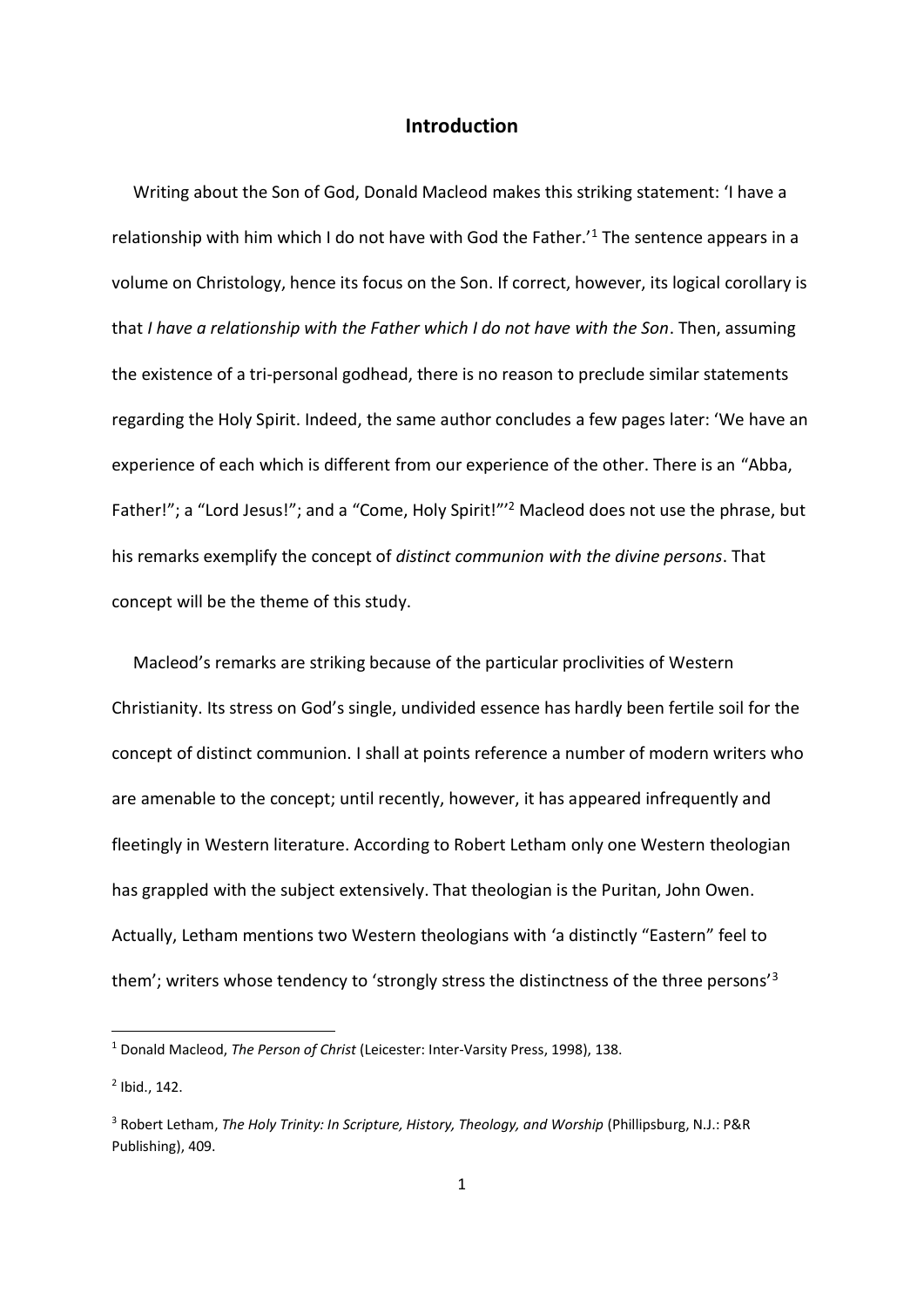connects them more with John of Damascus than with Augustine of Hippo. The other is John Calvin. However, in Calvin this tendency is largely confined to his doctrine of God, and expressed in the way that he argues for each person's full possession of deity. In Owen, on the other hand, it stretches into his practical (or experiential) theology. It is expressed in his 'arguing forcibly for the distinct worship of the three.'<sup>4</sup>

 It is primarily in Owen's work, *Of Communion with God the Father, Son, and Holy Ghost, Each Person Distinctly, in Love, Grace, and Consolation*, that this is apparent. Here the Puritan genuinely addresses the believer's relationship with God; the work is not a polemic against modalism dressed up as a treatise on communion. Yet the dissimilarity between Owen's and other ostensibly comparable works is stark. Henry Scougal's *The Life of God in the Soul of Man,* for instance, is another seventeenth-century work whose aim is to demonstrate 'that true religion is a union of the soul with God', a 'Divine life [which] continueth not always in [the] same strength and vigour'.<sup>5</sup> As we shall note at the beginning of chapter one, Owen is more careful than his contemporary to distinguish between union and communion; but, regardless of Scougal's choice of terms, it is clearly the believer's communion with God with which he, too, is concerned. However, whereas Scougal's work is structured around different aspects of communion, <sup>6</sup> Owen's is structured around

<sup>4</sup> Ibid., 409.

<sup>5</sup> Henry Scougal, *The Life of God in the Soul of Man* (London: Inter-Varsity Fellowship, 1962), 16-17.

<sup>6</sup> Its main sections have titles like: *We should meditate often on the Joys of Heaven*; *Thoughts of God give us the Lowest Thoughts of Ourselves*; etc.

Scougal is not atypical. Brian Kay's is probably a fair assessment: 'The substantial trinitarian emphases of the Reformed scholastics…often were inadequately translated in any sustained way to the otherwise elaborate Puritan devotional models. The doctrine of God was failing to connect to spirituality…. The real weakness of some Puritan devotion is not that it was too doctrinal, but that it was not doctrinal enough' (Brian Kay,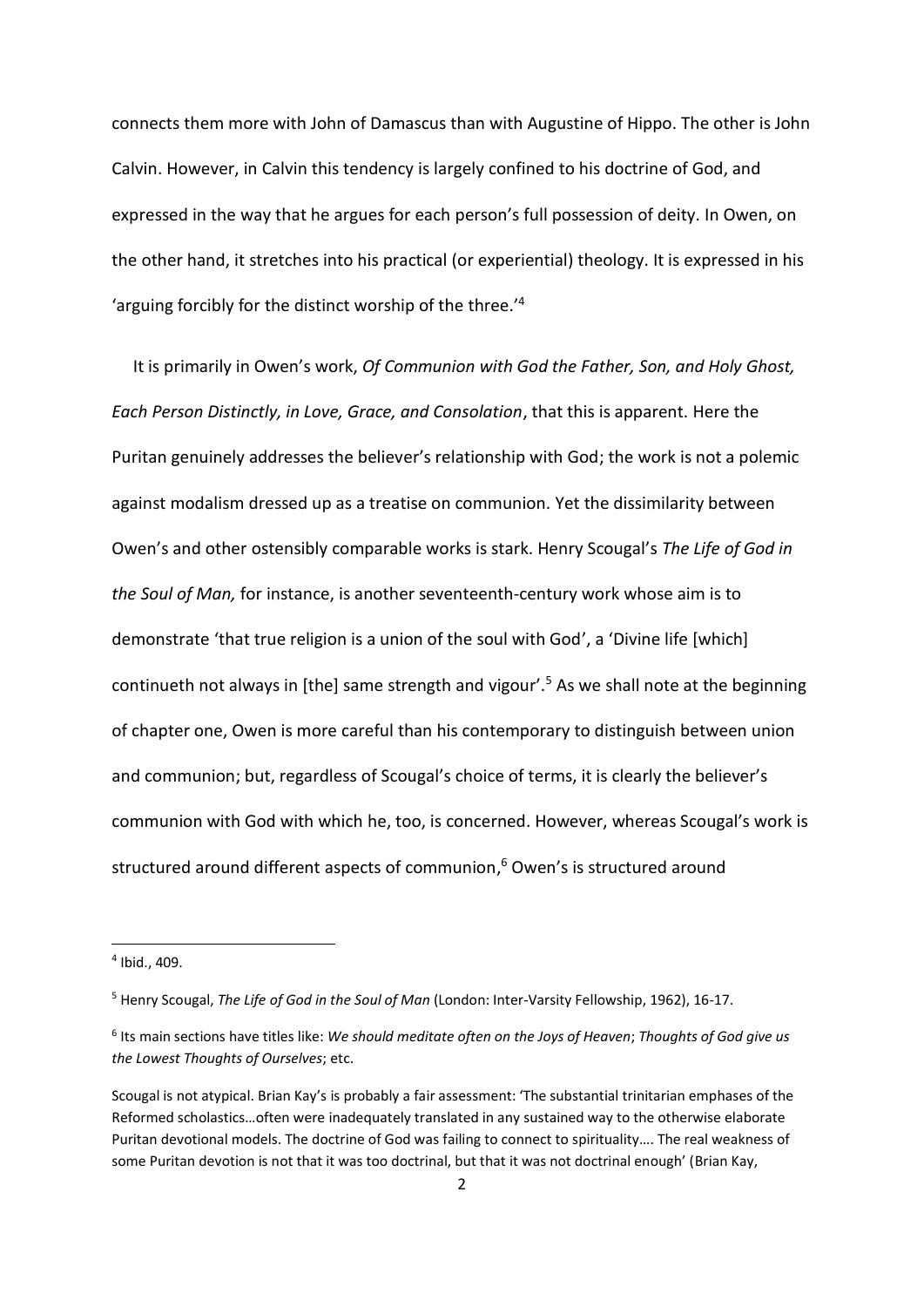communion's three hypostatic foci, Father, Son and Spirit. At the most, distinct communion might be inferred from passing references in Scougal; in Owen it is explicit and inescapable. Letham is warranted in singling out this particular theologian. And as the preeminent Western contribution to our theme, Owen's treatise will be frequently referenced in this study.

 The more fleeting expressions of distinct communion that have surfaced within historic Western literature are mostly too insubstantial to be considered in the chapters that follow.<sup>7</sup> They are insubstantial in the sense that they lack the sustained supporting argumentation which one finds in Owen. In a few cases, however, despite – or perhaps *because of* – that omission, these fragments exhibit a rare elegance and incisiveness. One of the best examples of this is found in Thomas Goodwin, another seventeenth-century Puritan. It is while discussing justifying faith that he suddenly expresses a passionate plea for distinct communion:

There is communion and fellowship with all the persons, Father, Son, and Holy Ghost, and their love,<sup>8</sup> severally and distinctly.... Do not...stint yourselves here, that it sufficeth that you know the Father. No; Christ putteth you upon labouring after a distinct knowing of, and communion with all three persons. …not only…to have fellowship with the one in the other implicitly,<sup>9</sup> but distinctly with the one and with the other, and distinctly with the one as with the other…. As the three angels that came to Abraham were all entertained by him, so for a man to converse with, and

*Trinitarian Spirituality: John Owen and the Doctrine of God in Western Devotion* [Milton Keynes: Paternoster, 2007], 56-57).

 $<sup>7</sup>$  An exception is a brief excursus located in James Durham's commentary on Revelation. I shall engage with</sup> some of its content in chapter three.

<sup>8</sup> The relationship between divine attributes and distinct communion will be explored in chapter three. It is interesting that Goodwin sees no need to apportion attributes along hypostatic lines; a *single* attribute (love) is relevant to the believer's communion with *all* the persons. That is consonant with my own later conclusions.

<sup>9</sup> The issue of implicit (or *de facto*) communion will be discussed in chapter three.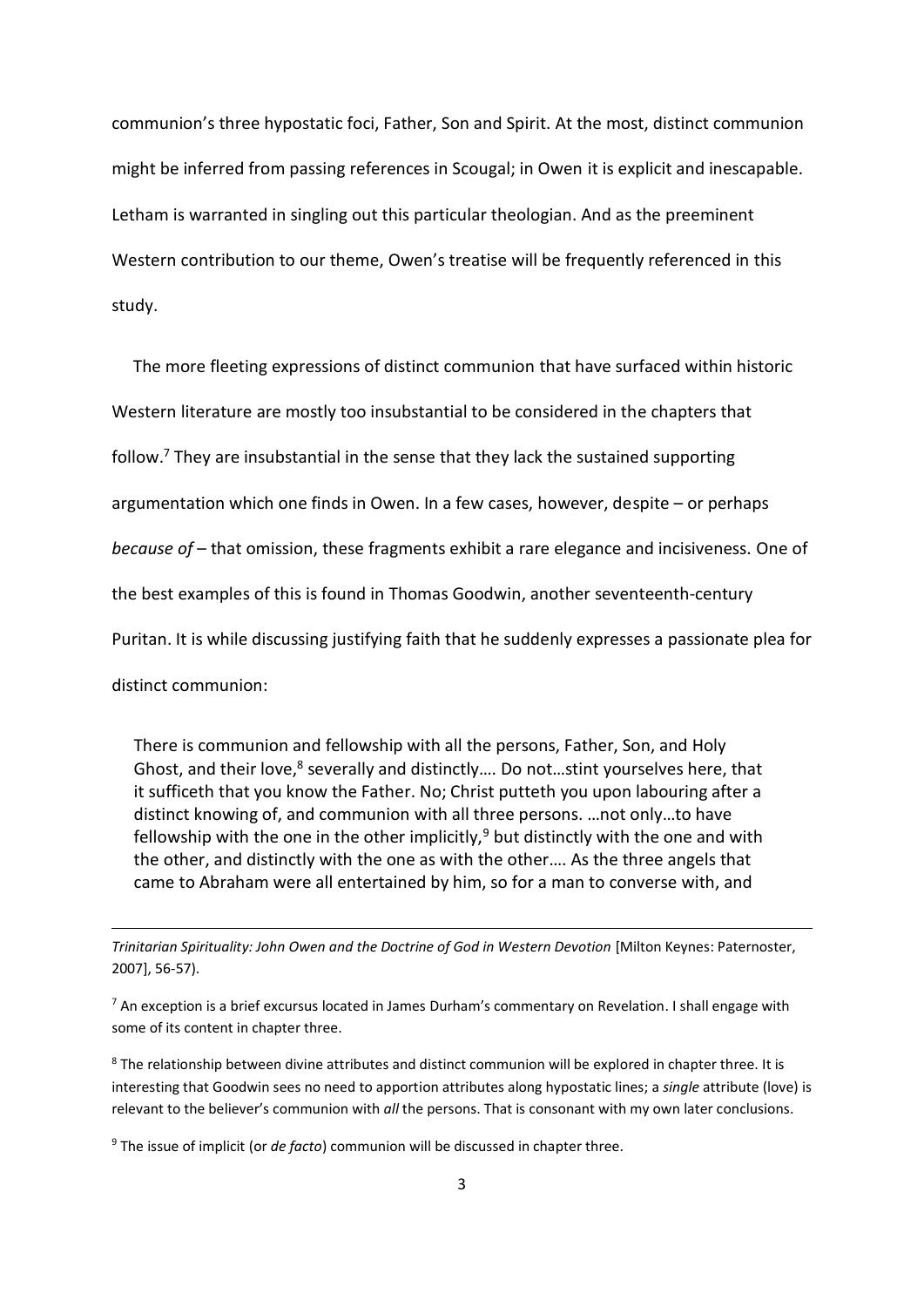entertain into his heart…all three persons, and to have the love of them all distinctly brought home to his heart, and to view the love of them all apart, this is the communion that [the Scriptures] would raise up our hearts unto. …hast thou had the love of the Father brought home to thee? Rest not in that; get the love of the Son brought home to thee too, and then rest not until all three persons manifest their love to thee…. Sometimes a man's communion and converse is with the one, sometimes with the other; sometimes with the Father, then with the Son, and then with the Holy Ghost; sometimes his heart is drawn out to consider the Father's love in choosing, and then the love of Christ in redeeming, and so the love of the Holy Ghost, that searcheth the deep things of God, and revealeth them to us…. And this assurance [of love] is not a knowledge by way of argument or deduction, whereby we infer that if one loveth me then the other loveth me, but it is intuitively, as I may so express it, and we should never be satisfied till we have attained it, and till all three persons lie level in us, and all make their abode with us, and we sit as it were in the midst of them, while they all manifest their love unto  $us.<sup>10</sup>$ 

In the same category is a single sentence from yet another seventeenth-century

theologian, Samuel Rutherford: 'I know not which divine person I love the most, but this I

know, I need and love each of them.<sup>'11</sup> Even more than in Goodwin's remarks, one senses

here that distinct communion is more than merely legitimate, and more than merely a duty.

It is rather an irrepressible passion in the believer who has properly understood the

irreducible triuneness of his God. According to A.W. Tozer distinct communion took this

form in the life of Frederick Faber. Tozer asserts of the nineteenth-century hymnwriter:

His love for God extended to the three Persons of the Godhead equally, yet he seemed to feel for each One a special kind of love reserved for Him alone. Of God the Father he sings: …*Father of Jesus, love's reward! What rapture will it be, Prostrate before Thy throne to lie, And gaze and gaze on Thee!* His love for the Person of Christ was so intense it threatened to consume him…. Faber's blazing love extended also to the Holy Spirit…. He literally pressed his forehead to the ground in his eager fervid worship of the Third Person of the Godhead.<sup>12</sup>

<sup>10</sup> Thomas Goodwin, *The Object and Acts of Justifying Faith*, in *The Works of Thomas Goodwin* (Edinburgh: James Nichol, 1865), 8:376-379.

<sup>11</sup> Quoted in Joel R. Beeke, *Puritan Reformed Spirituality* (Grand Rapids, Michigan: Reformation Heritage Books, 2004), 435.

<sup>12</sup> A.W. Tozer, *The Pursuit of God* (Bromley: STL Books, 1981), 40-42.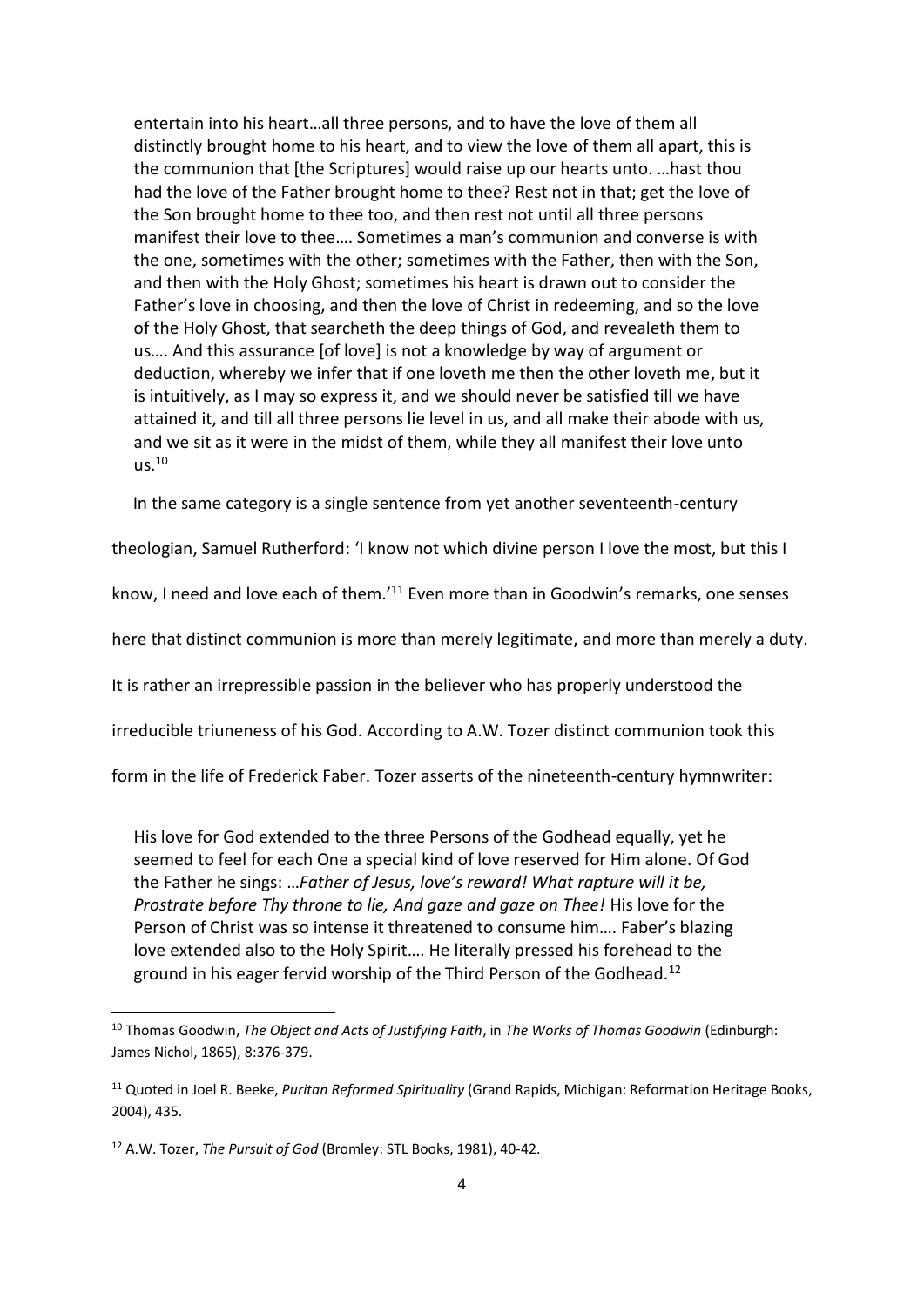Indeed, it is not only in the work of Faber that distinct communion has assumed a hymnic

form.<sup>13</sup> A number of Isaac Watts' pieces at least move in the direction of engaging distinctly

with Father, Son and Spirit.<sup>14</sup> This hymn by Edward Cooper (1770-1833), however, is

particularly noteworthy:

Father of heaven, whose love profound a ransom for our souls hath found, before thy throne we sinners bend, to us thy pardoning love extend.

Almighty Son, incarnate Word, our Prophet, Priest, Redeemer, Lord, before thy throne we sinners bend, to us thy saving grace extend.

Eternal Spirit, by whose breath the soul is raised from sin and death, before thy throne we sinners bend, to us thy quickening power extend.

Thrice Holy! Father, Spirit, Son; mysterious Godhead, Three in One, before thy throne we sinners bend, grace, pardon, life to us extend.

1

Western piety, then, has not been devoid of this emphasis on communion with the

Three. Owen's *tour de force* has had its echoes amongst his contemporaries and successors.

Nevertheless, a theological milieu has remained in place within which the claim, *I have a* 

*relationship with God the Son which I do not have with God the Father*, is arresting and far

from axiomatic. It is a claim which merits exploration and, in my view, vindication.

The first chapter of this study will engage with the Scriptures. Distinct communion with

the divine persons is not really a Cappadocian concept, nor an Owenian one. Its notable

<sup>&</sup>lt;sup>13</sup> Although Letham's sobering verdict is basically sound: 'Examine any hymnbook or chorus book you can find, and search for compositions that are clearly Trinitarian. You won't find many' (Letham, *Holy Trinity*, 410).

<sup>&</sup>lt;sup>14</sup> Examples are 'We give immortal praise' and 'To Him who chose us first' by Isaac Watts (1674-1748).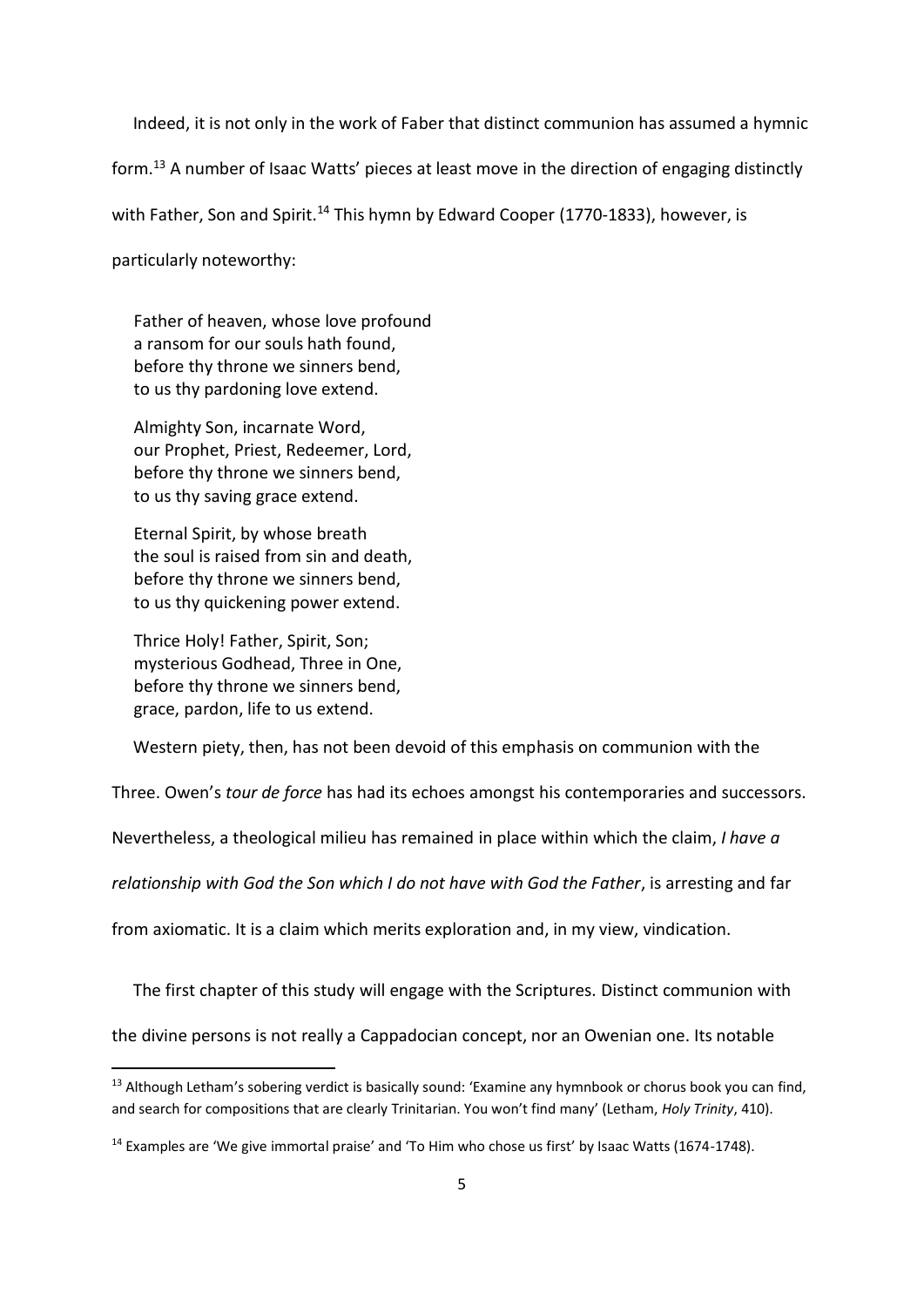expressions — whether in the East or West, the fourth century or the seventeenth — are all derivative, for it is *a New Testament concept*. This becomes apparent when the New Testament's range of devotional language and imagery is properly appreciated. I shall demonstrate that such language and imagery are used by the inspired writers in richly Trinitarian, hypostatically-specific ways. However, it must be noted that communion with God in the New Testament is not *always* hypostatically specific, and the implications of that will also be considered.

 In the second chapter a theological framework will be sought that makes distinct communion intelligible. It will be argued that it is in the narrative of redemption that such a framework emerges, for the narrative presents us with three highly differentiated persons. Moreover, the different redemptive activities of the Three give colour and depth to the believer's communion with each. However, this emphasis on Trinitarian *actions* attracts a volley of penetrating questions. Is the immanent Trinity being rejected in favour of the economic? Is propositional revelation being rejected in favour of a revelatory drama? Do the divine persons assume redemptive roles which reflect deeper, more ontological realities, so that communion based on those roles is not arbitrary and artificial? These matters will be considered in the course of the chapter.

 The third chapter will address three issues pertaining to the actual practice of distinct communion with the divine persons. Two of these issues are thrown into relief by the discussions of older writers: Owen in one case; James Durham in the other. The third issue represents a more obvious concern that many believers might have in relation to distinct communion.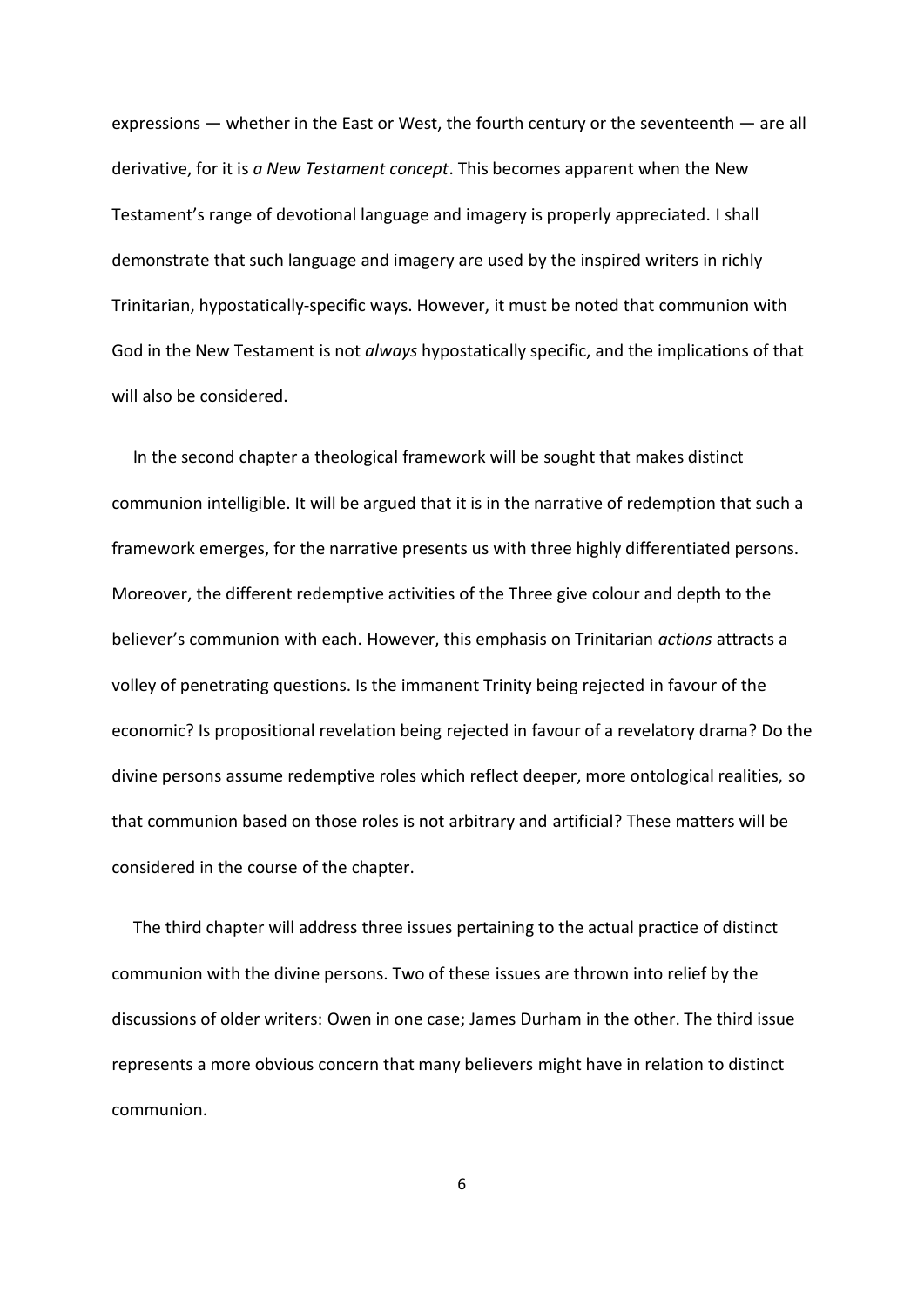This study proceeds from the conviction that these themes matter enormously. It is of no merely academic interest whether Macleod's statement (with which I began) is true or not. 'Man's chief end is to glorify God, and to enjoy him for ever.'<sup>15</sup> Any study, therefore, which relates to communion with God has a *de facto* gravity to it. It bears upon man's chief end. If God intends the believer's devotional life to be boldly tri-personal in its shape, nothing is more important than that this be recognised and implemented. Moreover, I share Letham's view 'that a recovery of the Trinity at ground level, the level of the ordinary minister and believer, will help revitalise the life of the church and, in turn, its witness in the world.<sup>'16</sup> Such a recovery of ground level Trinitarianism cannot be merely creedal and intellectual. It must involve an emphasis on distinct communion with the divine persons. It must culminate in 'the ordinary minister and believer' exulting in the truth, *I have a relationship with each which I do not have with the others*.

<sup>15</sup> WSC, Q. 1.

<sup>16</sup> Letham, *Holy Trinity*, 7. Cf. George Smeaton: 'As this doctrine [of the Trinity] is believed on the one hand, or challenged on the other, Christian life is found to be affected at its roots and over all its extent.' He also refers to 'the doctrine of the tri-personal God…as the most fundamental, vital, and practical of doctrines' (George Smeaton, *The Doctrine of the Holy Spirit* [London: Banner of Truth, 1958], 5-6).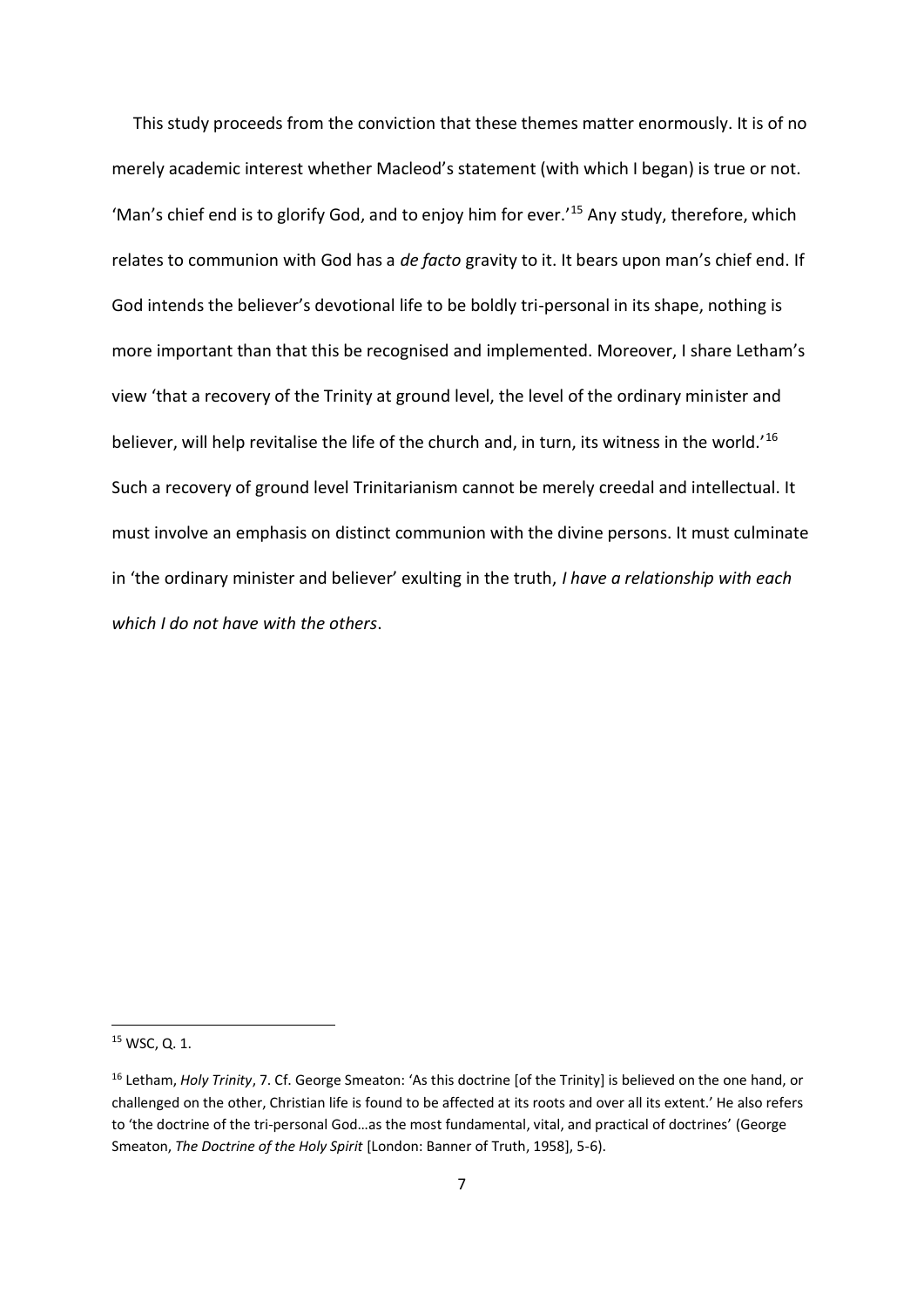# **CHAPTER ONE**

# **Distinct Communion: Its Biblical Foundation**

## **Communion with God**

1

 What is communion with God? Owen says it 'consisteth in his communication of himself unto us, with our returnal unto him of that which he requireth and accepteth, flowing from that union which in Jesus Christ we have with him.<sup>'1</sup> That definition contains a crucial distinction. By distinguishing *communion* from *union*, Owen directs our thoughts to a particular dimension of the believer's relationship with God. *Union* (with Christ) signifies the fixed, static dimension of the relationship. It remains constantly intact, irrespective of moral, emotional and circumstantial vicissitudes. *Communion*, Owen says, is not that. It flows from it, but is different. It is the dynamic, variable dimension of the believer's relationship with God. Whereas *union* is about the existence of the relationship, *communion* is about its maintenance and cultivation. Kelly Kapic uses the illustration of marriage as he expounds Owen on this point:

Distractions may cause a husband to neglect intimate relations with his spouse, just as a Christian may neglect fellowship with God. Although such neglect does not nullify the union between the parties, it deeply affects the level of intimacy experienced between them.<sup>2</sup>

Owen's definition, then, helpfully locates us in the relevant dimension of the believer's

relationship with God. It highlights that with communion we are not talking about 'the

<sup>&</sup>lt;sup>1</sup> John Owen, Of Communion with God the Father, Son, and Holy Ghost, Each Person Distinctly, in Love, Grace, *and Consolation* (1657), in *The Works of John Owen*, ed. William H. Goold (Edinburgh: Banner of Truth, 2004), 2:8-9.

<sup>2</sup> Kelly M. Kapic, *Communion with God: The Divine and the Human in the Theology of John Owen* (Grand Rapids, Michigan: Baker Academic, 2007), 153.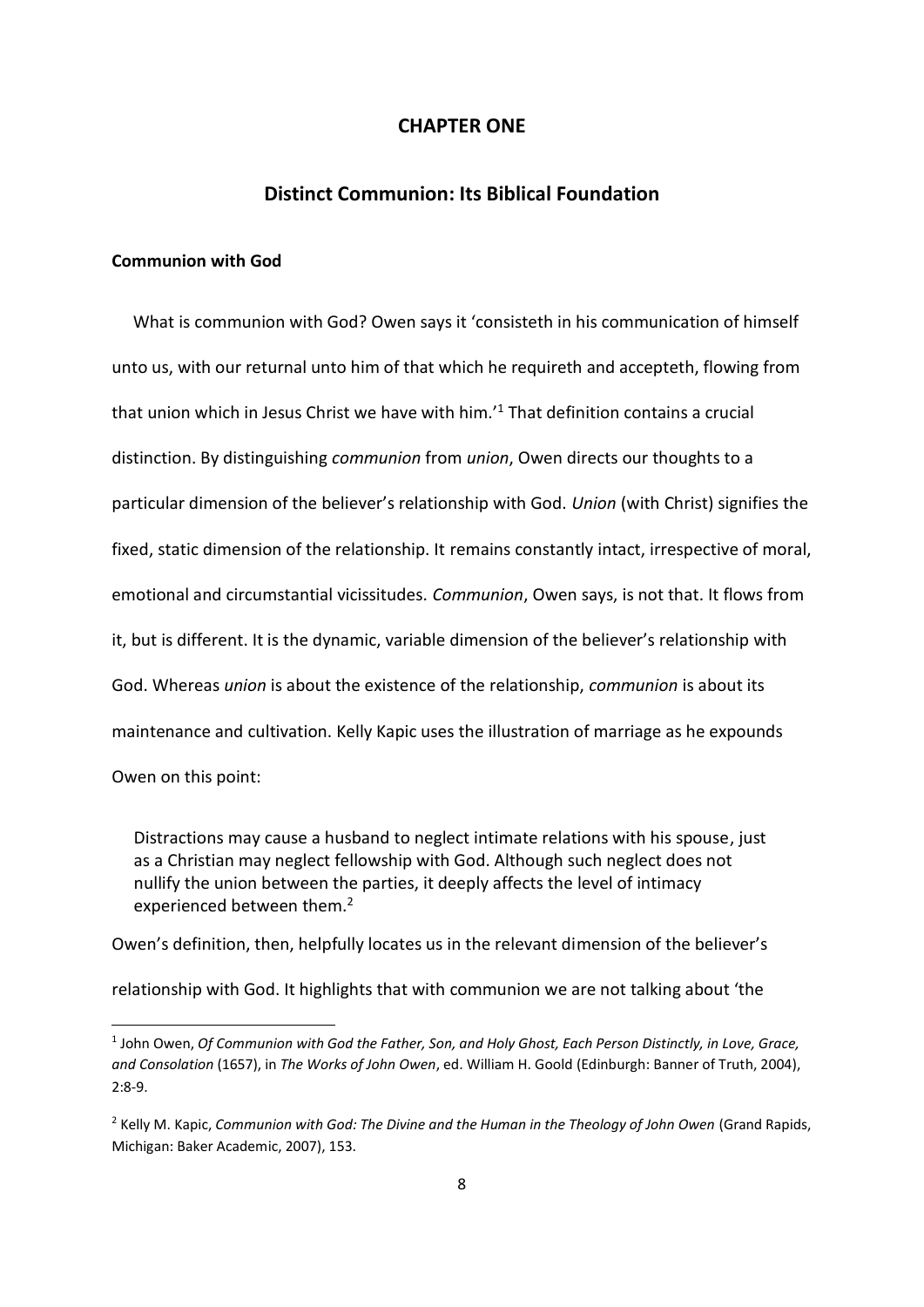union between the parties' (to use Kapic's terms), but 'the level of intimacy experienced between them.' We are not talking about something that simply *is,* but something that must be actively pursued.

 Some of Owen's subsequent phrases reaffirm this concept of communion. He describes it, for instance, as 'God and the saints...walk[ing] together in a covenant of peace'.<sup>3</sup> The covenant of peace between God and the saints is not a bare, minimal reality that merely denotes the absence of enmity and conflict. This divine-human peace passes from the realm of blood-secured, objective fact into the realm of meaningful day-to-day expression. The two parties walk together. That is communion.

 The sections of the book where Owen offers his 'directions' display the same emphasis. The directions on communion with the Father stress the meditative aspect: Owen uses the language of 'eye[ing]' the Father, 'look[ing] on him', entertaining a particular 'notion' of him; he says it is 'in the multitude of their thoughts [that] the comforts of God their Father refresh [believers'] souls.'<sup>4</sup> The directions on communion with the Spirit stress the doxological aspect: Owen speaks of 'returning praise, and thanks, and honour, and glory, and blessing to him'.<sup>5</sup> Such meditation and doxology are not *facts* intrinsic to the believer's relationship with God. They are *activities* which the believer must deliberately choose in order to develop that relationship.

<sup>3</sup> Owen, *Works,* 2:9.

<sup>4</sup> Ibid., 2:32, 39.

<sup>5</sup> Ibid., 2:271.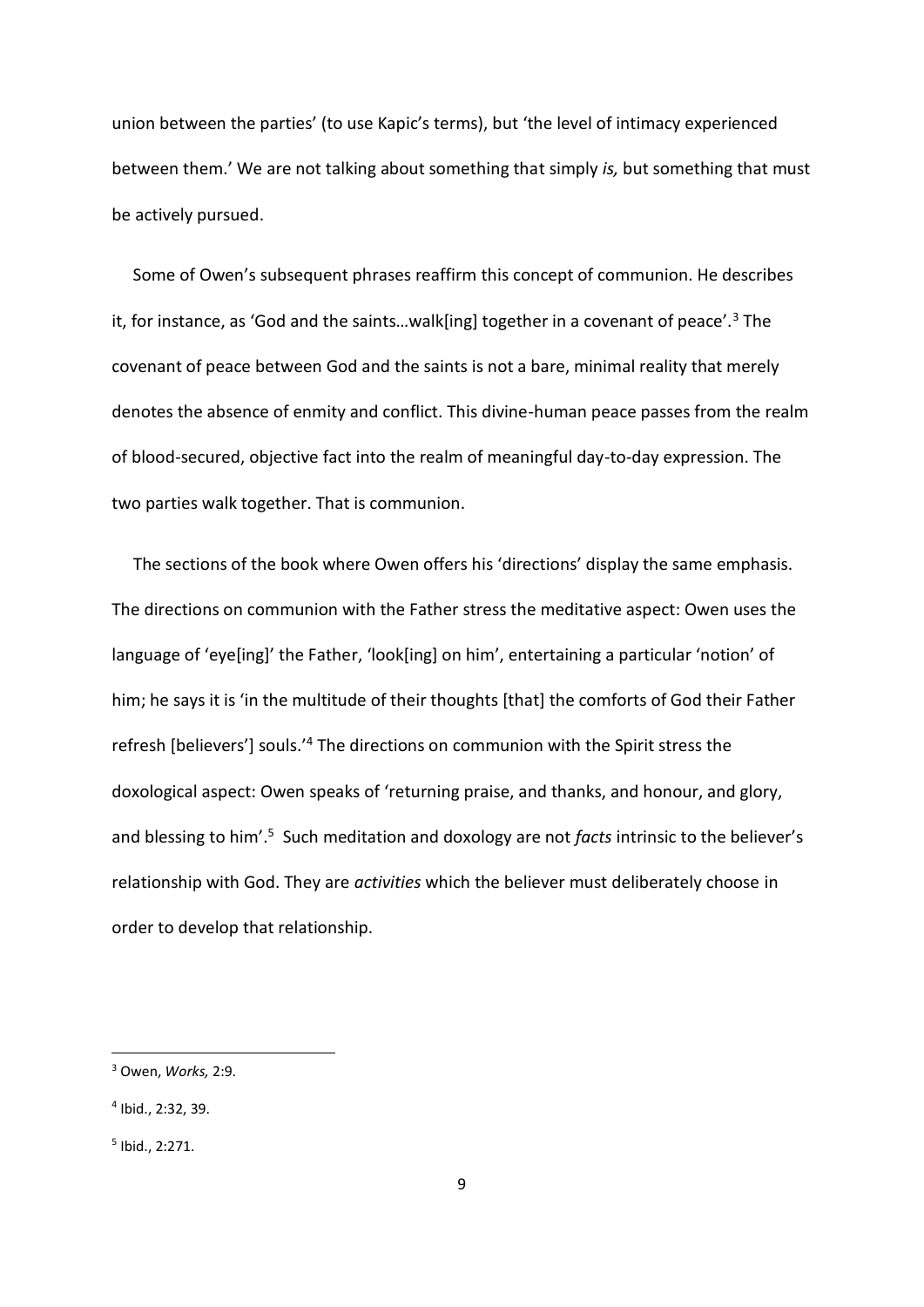#### **The Biblical Data**

1

 But is communion with God, defined in this way, a biblical theme? Do the Scriptures look beyond that fixed *union* (with Christ) which is the constant, unchanging possession of every believer? Do they point also to a dynamic engagement with God, marked by intimacy and passion? We must give an affirmative answer. The New Testament employs a range of terms, metaphors and even prepositions to express this reality. A brief survey of some of the material will provide a useful basis for subsequent developments in this chapter.<sup>6</sup>

 The obvious starting point is the New Testament's use of the word κοινωνία. 'Participation' is the word's basic meaning, and it admits of a range of applications. In some cases two human parties are in view, and there is a specific, non-personal entity in which they mutually participate: in Philippians 1:5 Paul and the Philippian church mutually participate in the apostle's gospel ministry; in Acts 2:42 the new converts in Jerusalem mutually participate in each other's material possessions.<sup>7</sup> In at least one case, a believer and a divine person are the parties in view, and again there is a specific, non-personal entity in which they mutually participate: in Philippians 3:10 it is mutual participation in suffering. However, a handful of texts employ the term when believers and divine persons are the parties in view and no non-personal entity is mentioned (1 Cor. 1:9; 10:16; 2 Cor. 13:14; Phil. 2:1; 1 Jn. 1:3). The two parties simply participate *in each other*. These texts are describing intimate relations.

<sup>&</sup>lt;sup>6</sup> The issue of communion with God in the Old Testament will be considered later in the chapter.

<sup>&</sup>lt;sup>7</sup> That this is the nature of the κοινωνία is not immediately obvious in Acts 2:42. It becomes so as Luke elaborates in vv. 44-45.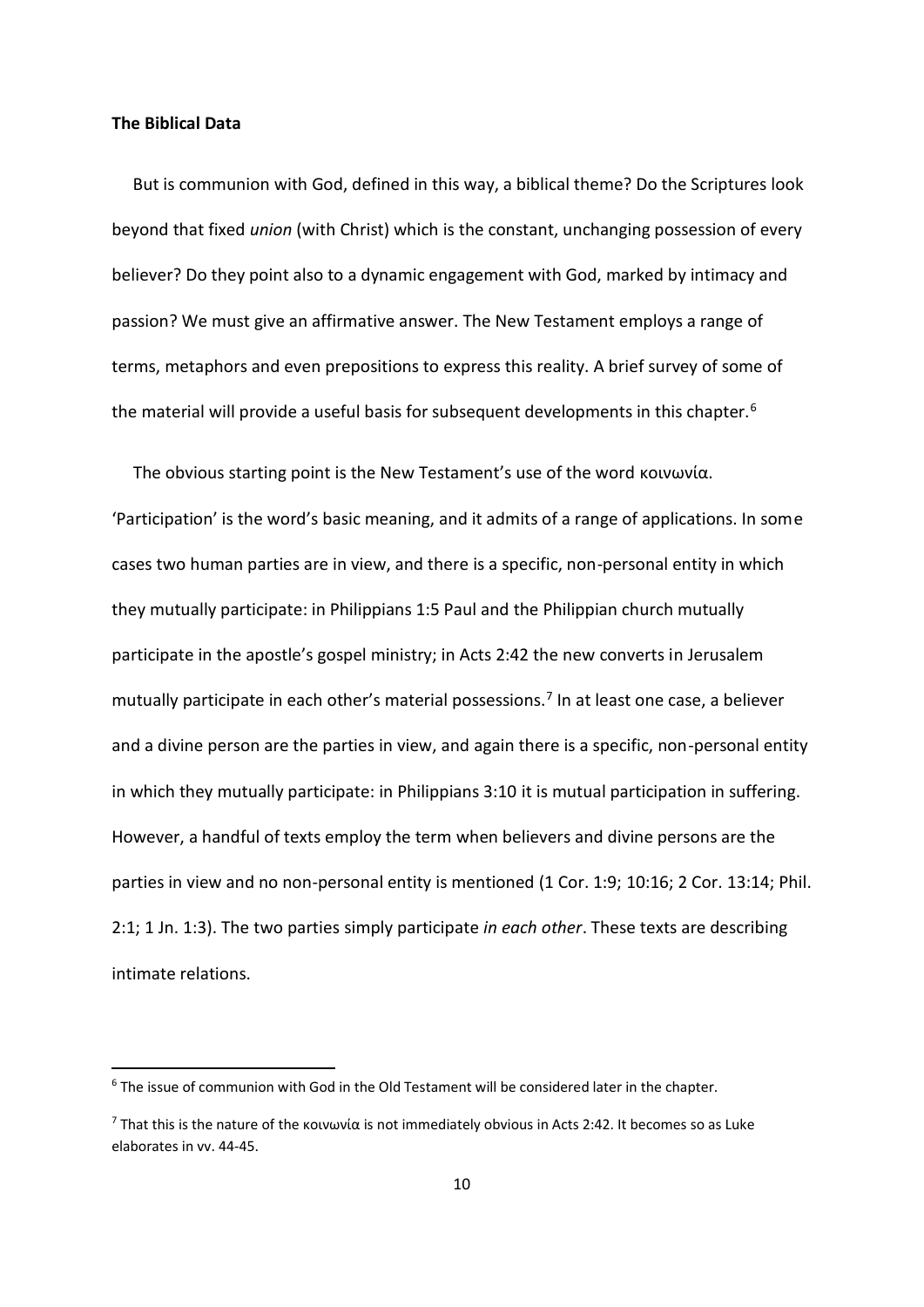Only slightly less obvious as a starting point would be the γνῶσις word group. The nouns γνῶσις and ἐπίγνωσις essentially both mean 'knowledge'; the verb γινώσκω, 'I know'. In most New Testament uses, however, the knowledge in view is not merely cerebral. In Matthew 1:25 and Luke 1:34 it signifies sexual union; and while the word does not usually have such a specific reference as that, it rarely shakes off altogether the connotation of intimate relationship. There is no reason to think the numerous texts which speak of believers *knowing* divine persons (Jn. 17:3; Eph. 1:17; 3:19; 4:13; Phil. 3:8, 10; Col. 1:10; 2 Pet. 3:18; 1 Jn. 2:13-14; 4:7) should be read differently. By using this language the New Testament authors were taking a risk. Among their readers were (usually) former pagans only too familiar with the concept of divine-human sexual relationships.<sup>8</sup> For these Christian writers that concept was the height of blasphemy, and one might have expected them to avoid terminology with such potential for misunderstanding. We can only conclude that they persisted with the γνῶσις word group, rather than opting for a blander, safer alternative, because they considered its sense of intimate relationship to be indispensable. Owen recognises this connotation when he cites 1 John 2:4 ('Whoever says "I know him" but does not keep his commandments is a liar') and then offers as his own paraphrase: 'Whoever says "I have communion with him"….'<sup>9</sup>

 A third group of communion texts is bound together conceptually rather than lexically. It comprises texts which speak of a divine *indwelling* experienced by the believer. In the latter part of Ephesians 3 Paul tells the Ephesian believers what his concerns are when he prays

<sup>&</sup>lt;sup>8</sup> For instance, Gordon Fee refers to a 'story narrated in Josephus about the lady Paulina, who "after supper" at the temple had nightlong sex with Mundus, thinking he was the god Anubis' (Gordon D. Fee, *The First Epistle to the Corinthians* [Grand Rapids, Michigan: William B. Eerdmans Publishing Company, 1987], 455).

<sup>9</sup> Owen, *Works,* 2:39.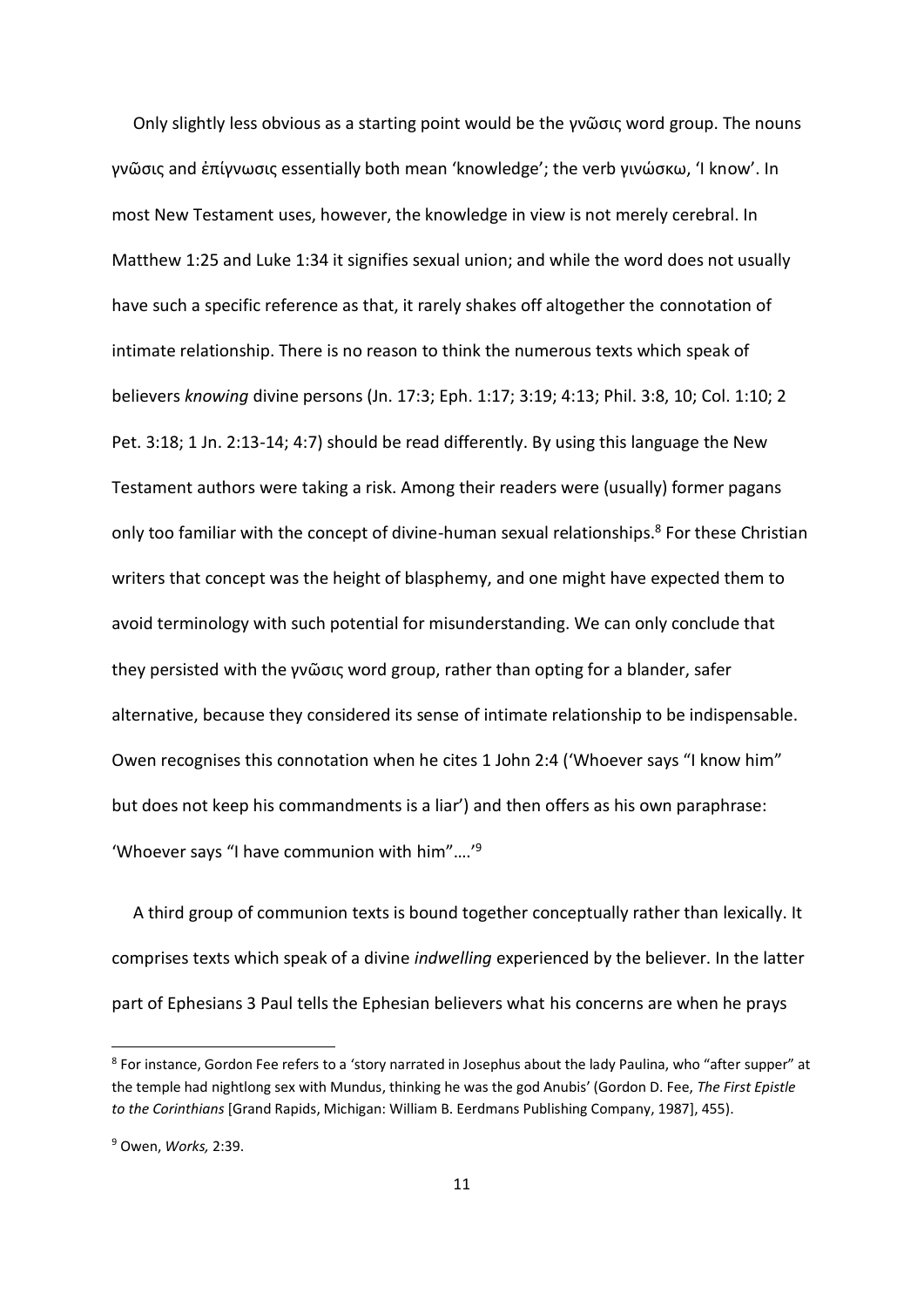for them. From the outset of the epistle he has been emphatic about their union with Christ; it has underpinned all the theology of Ephesians 1:3 – 3:13. Yet, remarkably, he now tells them that the great concern in his prayers is 'that Christ may dwell in your hearts' (verse 17). He cannot be praying that Christ will enter their hearts for the first time, establishing that *union* which constitutes a person a Christian. They are already Christians; already united to Christ. The indwelling for which he prays must be a deepened experience of *communion*.

 The same idea seems to be present in John 14:23, where Jesus describes the indwelling in the striking language of *making a home*. Importantly, he says that this divine homemaking occurs whenever 'anyone loves me [and] keep[s] my word'. It is triggered by the Christian's love and obedience. It is clear within the New Testament that while faith necessarily exists from the inception of the Christian life, moral virtues like love and obedience emerge subsequently and gradually.<sup>10</sup> If the indwelling of John 14:23 is triggered by this gradually emerging love and obedience then, again, it cannot be that initial divine entrance into an individual's life that constitutes the person a Christian. The indwelling of which Jesus speaks must be a deepened experience of *communion*.

 The same kind of indwelling is likely to be in view in those texts which use temple language to refer to the believer. The outstanding text of this kind is 1 Corinthians 6:19.<sup>11</sup> It

<sup>&</sup>lt;sup>10</sup> Hence Paul writes of 'faith working through love' (Gal. 5:6). 'Love, according to the New Testament, is not the means of salvation, but it is the finest fruit of it; a man is saved by faith, not by love; but he is saved by faith in order that he may love' (J. Gresham Machen, *What Is Faith?* [Edinburgh: Banner of Truth, 1991], 214).

 $11$  Although Paul says specifically that 'your body is a temple', he clearly does not mean that the divine indwelling is a purely somatic reality. His remarks presuppose that the believer's *person* is the object of the indwelling; he simply wants to stress to his Corinthian readers, with their low view of the somatic realm, that the body is part of that indwelt person. Cf. 2 Corinthians 5:1 where Paul's reference to 'a house not made with hands' is also probably temple language, this time applied to the believer's body in its resurrected state.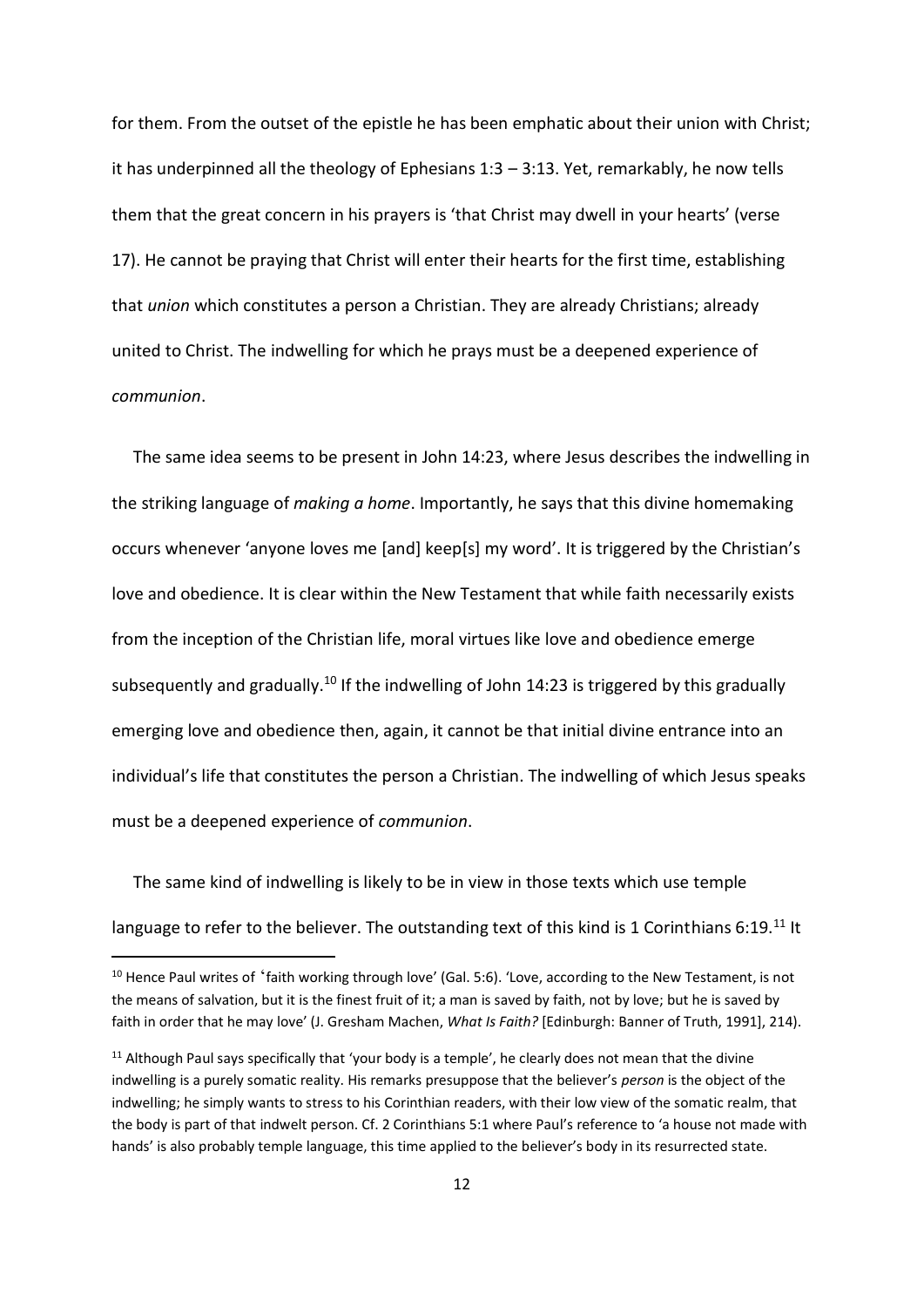is evident, particularly in the book of Psalms, that the divine indwelling in the Jerusalem temple during the old covenant was oriented towards communion. In Psalm 42 the writer 'thirsts for God' and asks, 'when shall I come and appear before God?' (verse 2). What sort of thirst-quenching appearance before God does he have in mind? It soon becomes clear: 'These things I remember, as I pour out my soul: how I would go with the throng and lead them in procession to *the house of God*…' (verse 4, italics mine). The temple is presented as the locus of communion. Psalm 27:4 is even more explicit: 'One thing I ask of the LORD, this is what I seek: that I may dwell in the house of the LORD all the days of my life, to gaze upon the beauty of the LORD and to seek him in his temple.' It seems reasonable to infer, then, that when in the New Testament the believer is described as a temple, the divine indwelling in view is oriented towards communion. The believer is a temple because in his life there is a gazing upon the beauty of the Lord and a seeking of him.

 There is a fourth class of communion texts not dissimilar to the one just considered. This one, too, emphasises proximity, but from an alternative perspective. If the indwelling passages present God as being close to the believer, these passages present the believer as being close to God. The New Testament uses two verbs to convey the idea of approaching God, entering his presence, drawing near to him: one is ἐγγίζω (Heb. 7:19; Jam. 4:8); the other, προσέρχομαι (Heb. 4:16; 7:25; 10:22; 11:6; 1 Pet. 2:4). Interestingly, like γινώσκω, προσέρχομαι can have a sexual meaning: in the LXX it is used of Isaiah's 'approach' to his wife which resulted in the conception of their son (Isa. 8:3). Once again, in using this language the writer of Hebrews is clearly not making a blasphemous suggestion about the Christian believer's relationship with the true God. But at the same time this author, who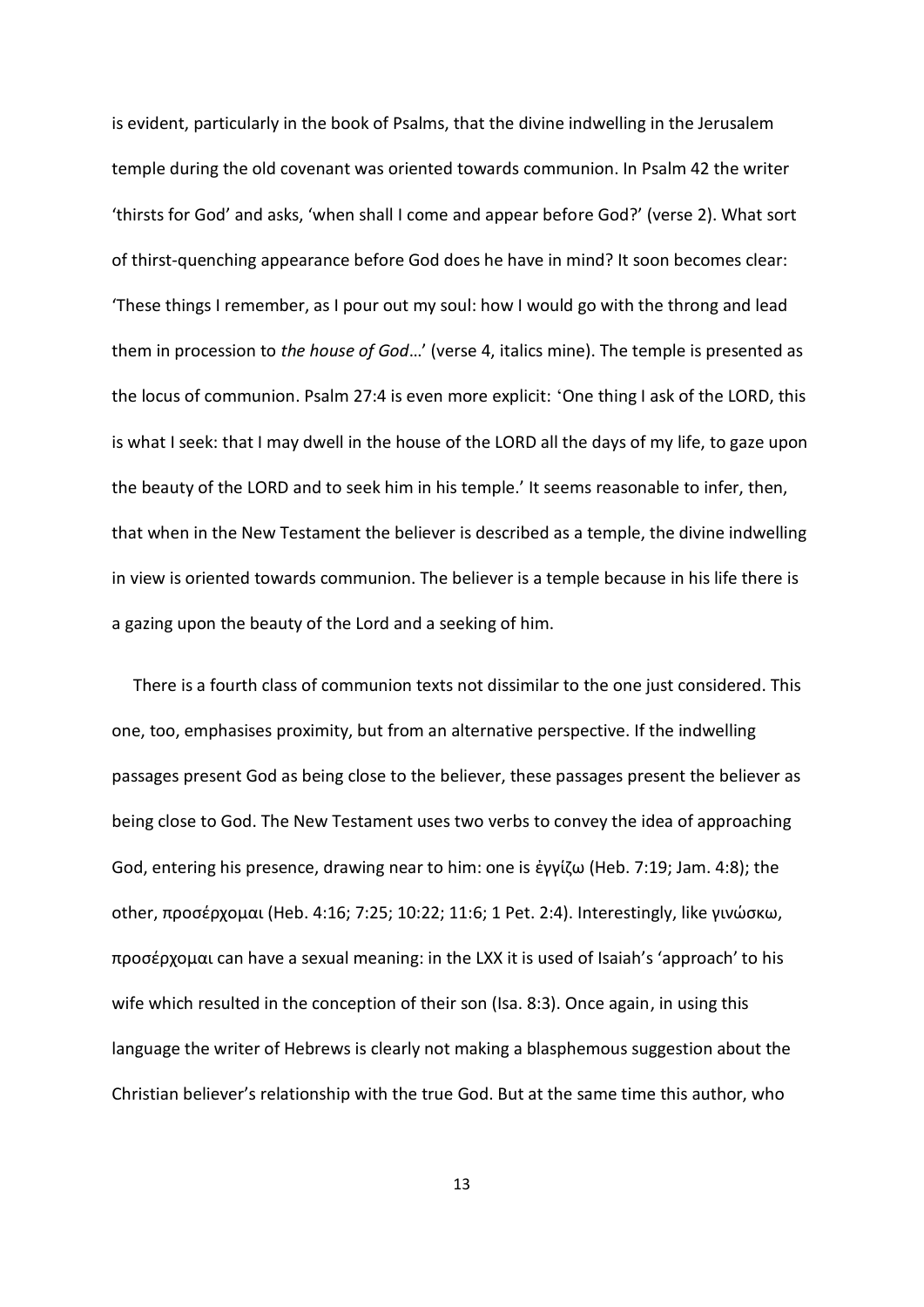was familiar with Isaiah 8,<sup>12</sup> may have wanted *some* of the intimacy of the prophet's usage to spill over into his own.

 This reality of the believer dwelling close to God is in fact the theme of some of the New Testament's grandest declarations. 1 Peter 3:18 summarises the whole of redemption in terms of people being brought 'to God'. Ephesians 2:18 has a similarly epic quality when it states that, with respect to God, 'we...have access'.<sup>13</sup> Declarations like these portray the Christian life as a deeply God-ward life, a life of communion.

 A fifth group of communion texts is very small but significant enough to merit inclusion in our survey. It centres upon the theme of ingestion. These texts describe the believer eating and drinking God. D.A. Carson explains how this trope works:

We must appropriate him into our inmost being. Indeed…we are more familiar with this…metaphor than we may realise: we devour books, drink in lectures, swallow stories, ruminate on ideas, chew over a matter…. Doting grandparents declare they could eat up their grandchildren.<sup>14</sup>

In fact the first readers of the New Testament would not have found it so necessary to invoke the idioms of their culture in order to interpret the ingestion passages. They were familiar with the Old Testament, accustomed to the kind of language used in Psalm 63:5 and Psalm 34:8. In the former David anticipates bouts of nocturnal meditation on God (verse 6), and predicts that his 'soul will be satisfied as with fat and rich food'. In the other text he urges Yahweh's goodness as something not merely to be heard of or acknowledged but actually *tasted*. When these first readers came to an ingestion statement like 1 Corinthians

<sup>12</sup> Hebrews 2:13 cites Isaiah 8:18.

<sup>&</sup>lt;sup>13</sup> Ephesians 3:12 uses the same language.

<sup>14</sup> D.A. Carson, *The Gospel According to St John* (Leicester: Apollos, 1991), 279.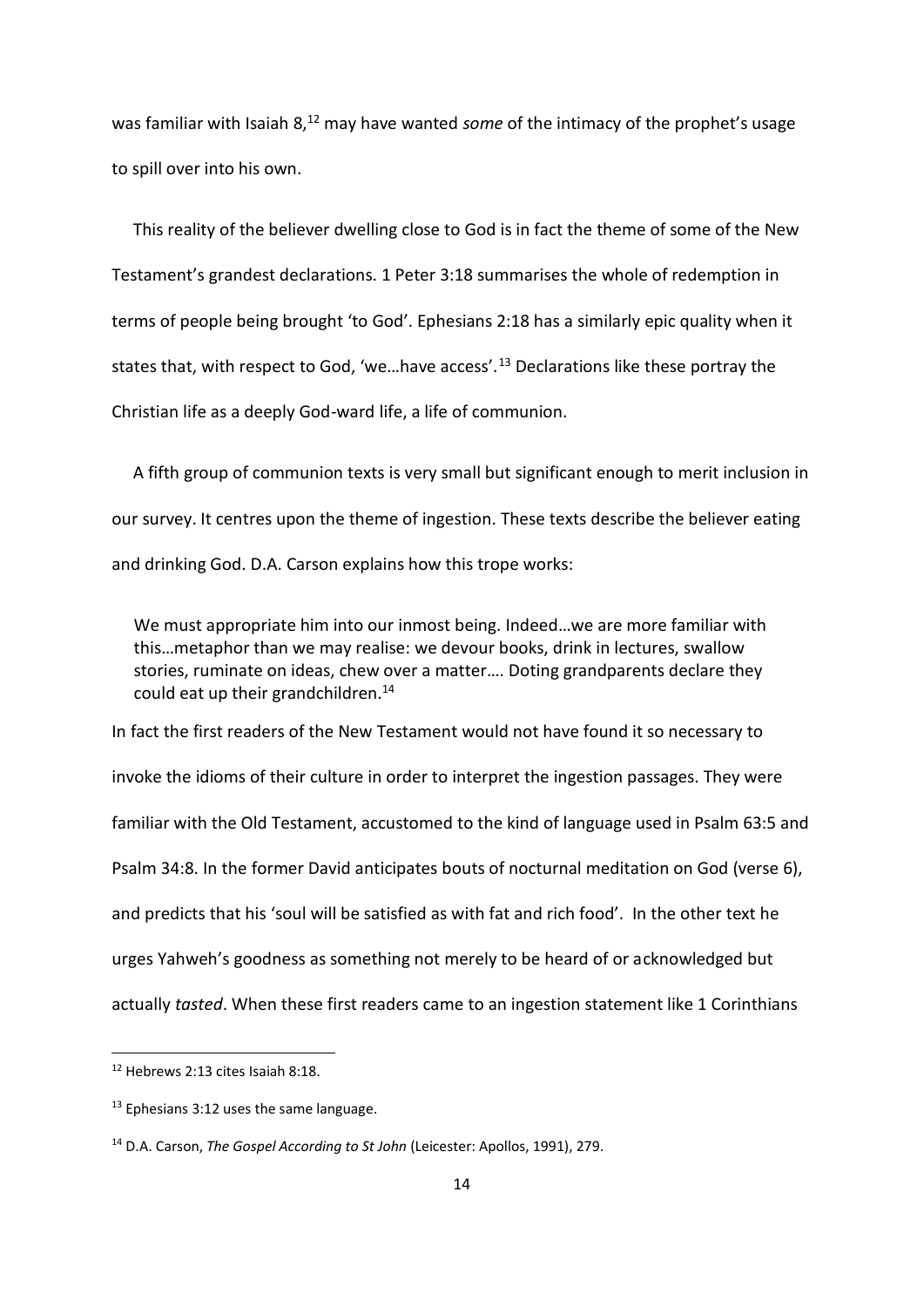12:13 or John 7:37 (in both of which the focus is on drinking), or the repeated ingestion statements of John 6 (verses 51, 53-58; the focus is on both drinking and eating), they would have sensed immediately that Paul and Jesus, like David, were describing that deep, inner appropriation of God that may be designated *communion*.

 Finally, there is another metaphorical description of communion which occurs once in the New Testament: *walking* with God (Rev. 3:4). We have already noted Owen's usage of this trope. Like the concept of ingesting God, the concept of walking with him is rooted in the Old Testament, particularly the remarkable epitaph to Enoch in Genesis 5:22, 24. Its occurrence in Revelation 3:4 is in the context of a promise to faithful believers in Sardis, and almost certainly has an eschatological thrust. That, however, does not lessen the relevance to us of the concept itself. It conjures the picture of two persons enjoying one another's company as they move along together arm in arm, each striding in unison with the other. It points to communion with God.<sup>15</sup>

 This survey is not exhaustive. It is sufficient, however, to present an incontrovertible case. Through the language and imagery of *participation*, *knowledge*, *indwelling*, *proximity*, *ingestion* and *walking*, the New Testament indicates that there is a dimension of dynamic communion to the believer's relationship with God. By itself the concept of *union with God* is inadequate to accommodate this substantial vein of biblical material. The additional concept of *communion with God* is necessary.

<sup>&</sup>lt;sup>15</sup> With reference to the seminal expression in Genesis 5:22, 24, Gordon Wenham remarks: 'The phrase suggests a special intimacy with God' (Gordon J. Wenham, *Word Biblical Commentary*, vol. 1, *Genesis 1-15* [Waco, Texas: Word Books, 1987], 127).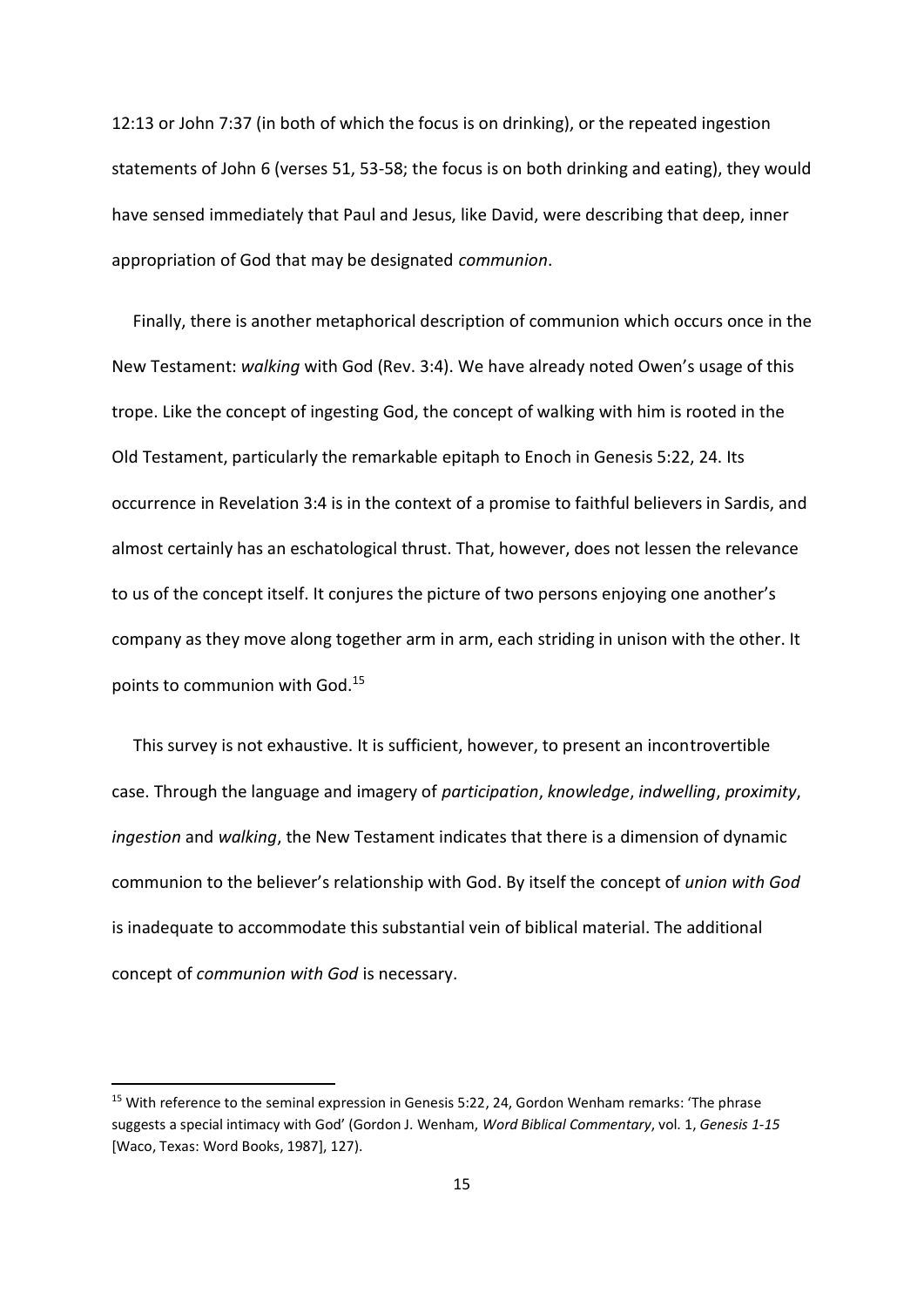#### **Communion with the Triune God**

 At this point, however, we must probe more deeply. It is not enough to conclude that the believer communes with God. The God with whom the believer communes is a Trinity. He exists as three persons, Father, Son and Holy Spirit. This is *the* fundamental truth about him; the truth affirmed at the initiation of every Christian life (Matt. 28:19). How, then, does that basic reality affect the believer's communion?

 Owen's answer is emphatic: 'The saints have distinct communion with the Father, and the Son, and the Holy Spirit (that is, distinctly with the Father, and distinctly with the Son, and distinctly with the Holy Spirit)'.<sup>16</sup> The parenthesis in that sentence may appear unnecessary, but Owen clearly will not have this emphasis on *distinctness of communion* overlooked or blunted. It is probably for the same reason that, whenever he subsequently restates the concept, he does so in almost unvarying terms (the substitution of 'severally' for 'distinctly' being a rare deviation at one point).<sup>17</sup> Owen is less concerned about literary flair than that his model of tri-personal communion remain undiluted.

 Again, then, we must relate this to the Scriptures. We have established that Owen is thoroughly biblical in his distinction between the believer's union and the believer's communion. Is he also biblical in these further distinctions *within* the believer's communion — these *Trinitarian* distinctions? Again, we may give an affirmative answer. If we revisit our earlier survey with this new question in mind, we discover that our results were in fact richly Trinitarian. Admittedly, it is not the case that all six expressions of communion we identified

.

<sup>16</sup> Owen, *Works,* 2:9.

<sup>17</sup> Ibid., 2:10.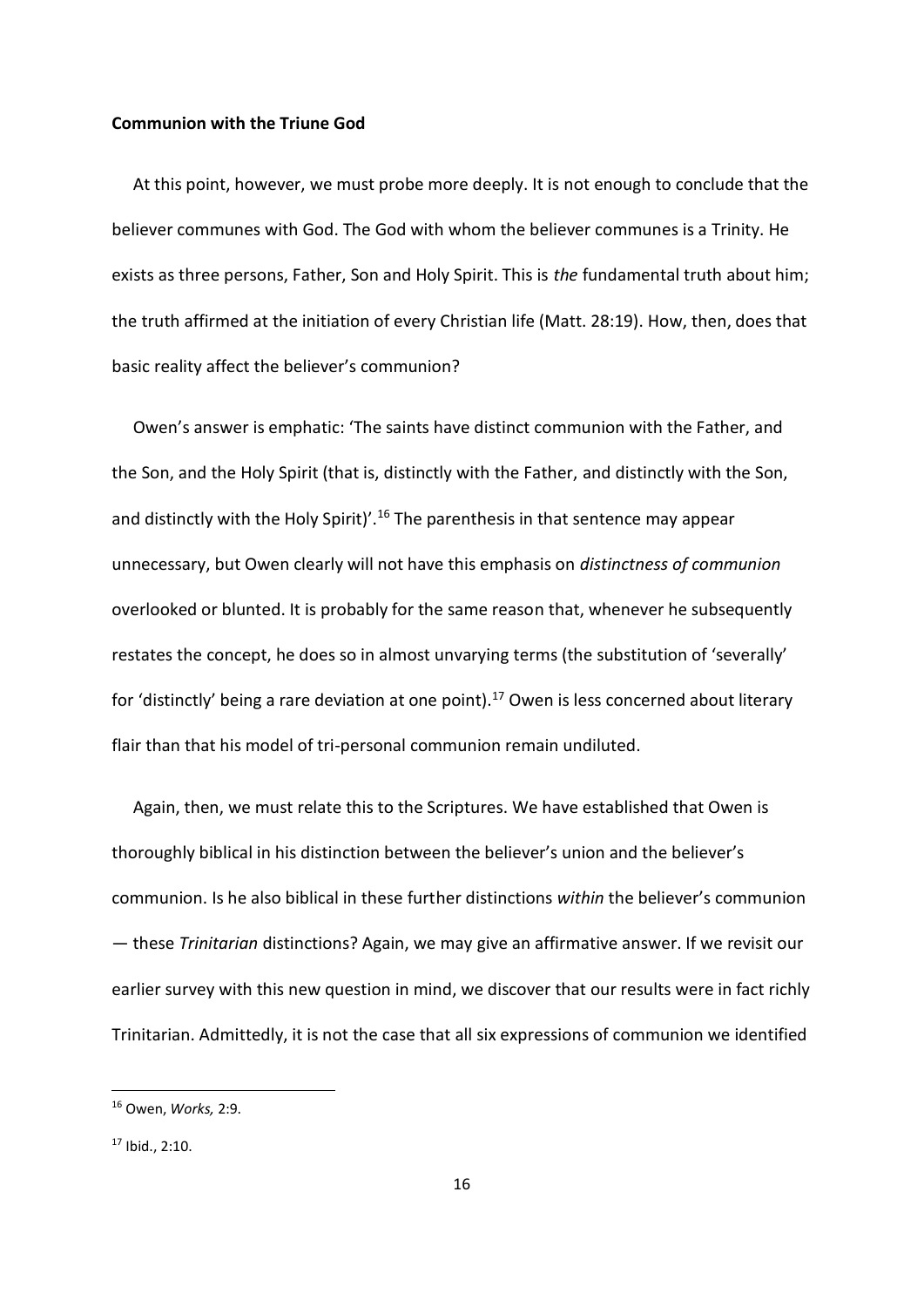are explicitly connected with all three divine persons. It certainly is the case, however, that when the six expressions are taken together, all three persons are amply represented. The following brief summary makes that clear.

 (i) The believer's *participation* is in the Spirit (2 Cor. 13:14; Phil. 2:1), in the Son (1 Cor. 1:9; 10:16) and, according to 1 John 1:3, in the Son and the Father. (ii) Sometimes the object of the believer's *knowledge* is said to be the Father (Eph. 1:17; Col. 1:10; 1 Jn. 2:13; 4:7), sometimes the Son (Eph. 3:19; 4:13; Phil. 3:8, 10; 2 Pet. 3:18) and, in John 17:3, the Father and the Son. (iii) The *indwelling* is connected in one place with the Spirit (1 Cor. 6:19), <sup>18</sup> in another place with the Son (Eph. 3:17) and, in John 14:23, with the Son and the Father. (iv) The state of *proximity* into which the believer has been brought is with respect to the Father (Eph. 2:18; Heb. 7:19, 25; 10:22; 11:6; Jam. 4:8; 1 Pet. 3:18), with respect to the Son (1 Pet. 2:4) and, according to Hebrews 4:16, with respect to the Father and the Son.<sup>19</sup> (v) The metaphor of *ingestion* is applied to the believer's relations with the Spirit (1 Cor. 12:13; Jn. 7:37) and to the believer's relations with the Son (Jn. 6: 51, 53-58). (vi) Finally, it is the Son with whom the believer is said to *walk* (Rev. 3:4).

 Clearly, then, the believer's communion is with all three divine persons. Owen's Trinitarian boldness in the realm of Christian devotion is warranted by the New Testament's Trinitarian boldness in that realm. Actually, the New Testament's boldness becomes even more apparent if we approach from a different angle the data we have amassed.

<sup>&</sup>lt;sup>18</sup> The reader is reminded that the indwelling in view here is that which constitutes communion. There are other texts which speak of the Spirit's indwelling but where the emphasis is not on the believer's communion with him.

 $19$  It is actually 'the throne of grace' to which the believer 'draws near' in this verse, but in the theology of Hebrews that is a throne on which the Father sits and where the Son is at the 'right hand' (1:3, 13; 8:1; 10:12; 12:2). In the context of 4:16 the Son at the right hand is certainly in view, and the seated Father is implied.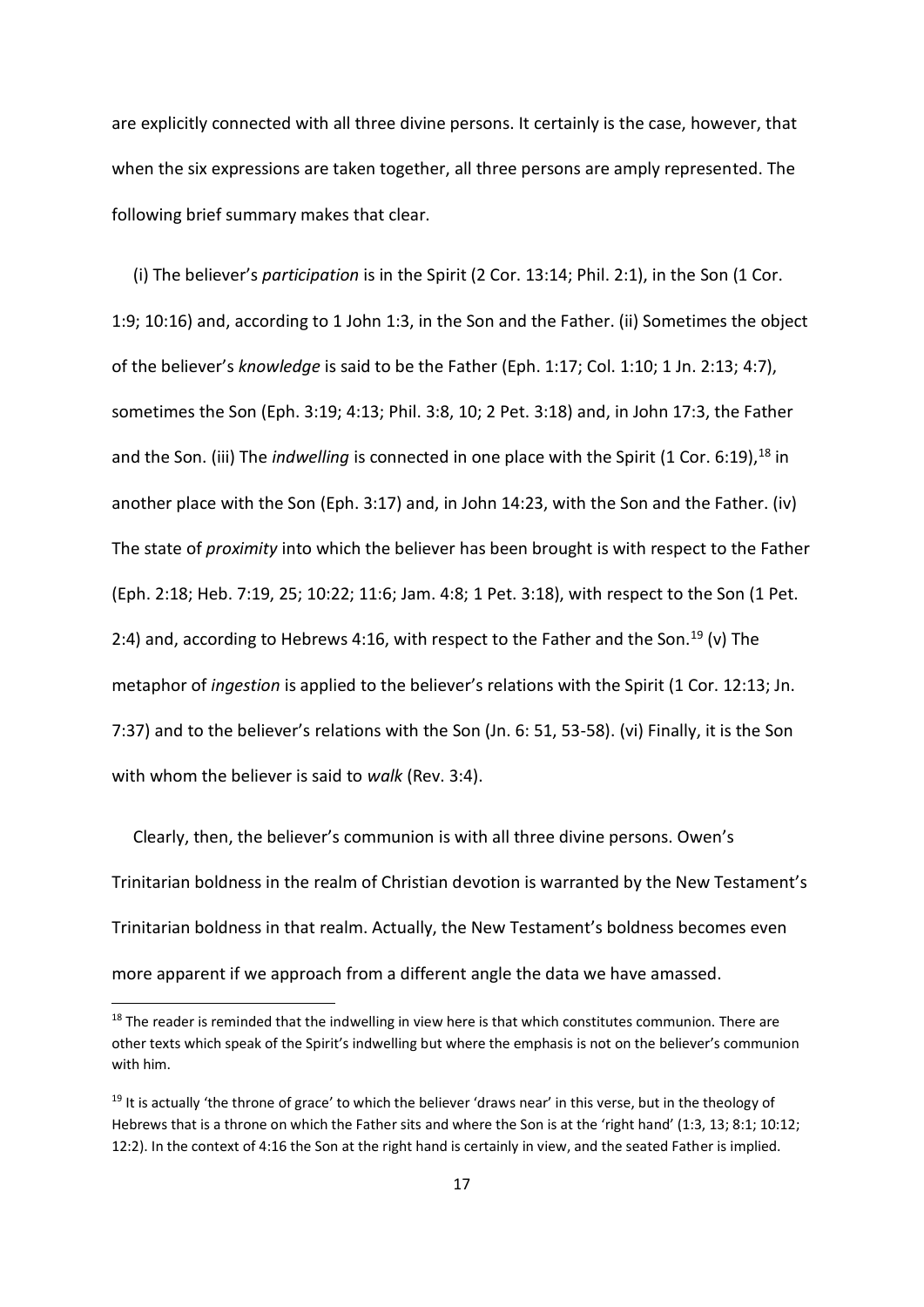Several of the communion texts mention more than one divine person. In a number of those texts the point is simply that we commune with each of the persons mentioned. In others, however, there is a subtle distinction in the ways that the divine persons are involved: the communion is only *with* one (or possibly two) of the persons mentioned. Whichever other persons are mentioned serve as *facilitators* of that communion. They make it possible. An example of this is Ephesians 2:18: 'For through [Christ] we…have access in one Spirit to the Father.' Here the communion is actually with the Father. It is facilitated, however, by Christ (probably a reference to his atoning work on the cross) and by the Spirit (probably a reference to his assuring ministry in the heart; Rom. 8:15-16). Their operations are indispensable: without Christ, guilt would preclude communion with the Father; without the Spirit, fear would stifle it. But the communion is not actually *with* either of those persons. In this text the Father is in the foreground as the person with whom the believer is engaging; the Son and Spirit are in the background effecting that engagement.

 We are now ready to approach our texts from the 'different angle' that I mentioned. Our earlier question was, 'which divine persons may be the object of the believer's communion?' An alternative question presents itself: 'which divine persons may facilitate the believer's communion with another divine person?' We have established that in Ephesians 2:18 the Son and the Spirit facilitate the believer's communion with the Father. That arrangement may appear unsurprising. We might assume that it is normative. However, our New Testament data yield some intriguing insights. For one thing, we discover that to the Father, too, the facilitating role may be attributed.

 In John 6 Jesus' use of ingestion imagery is extensive and varied. At points the flesh and blood motif dominates. At other points manna typology is to the fore. In that latter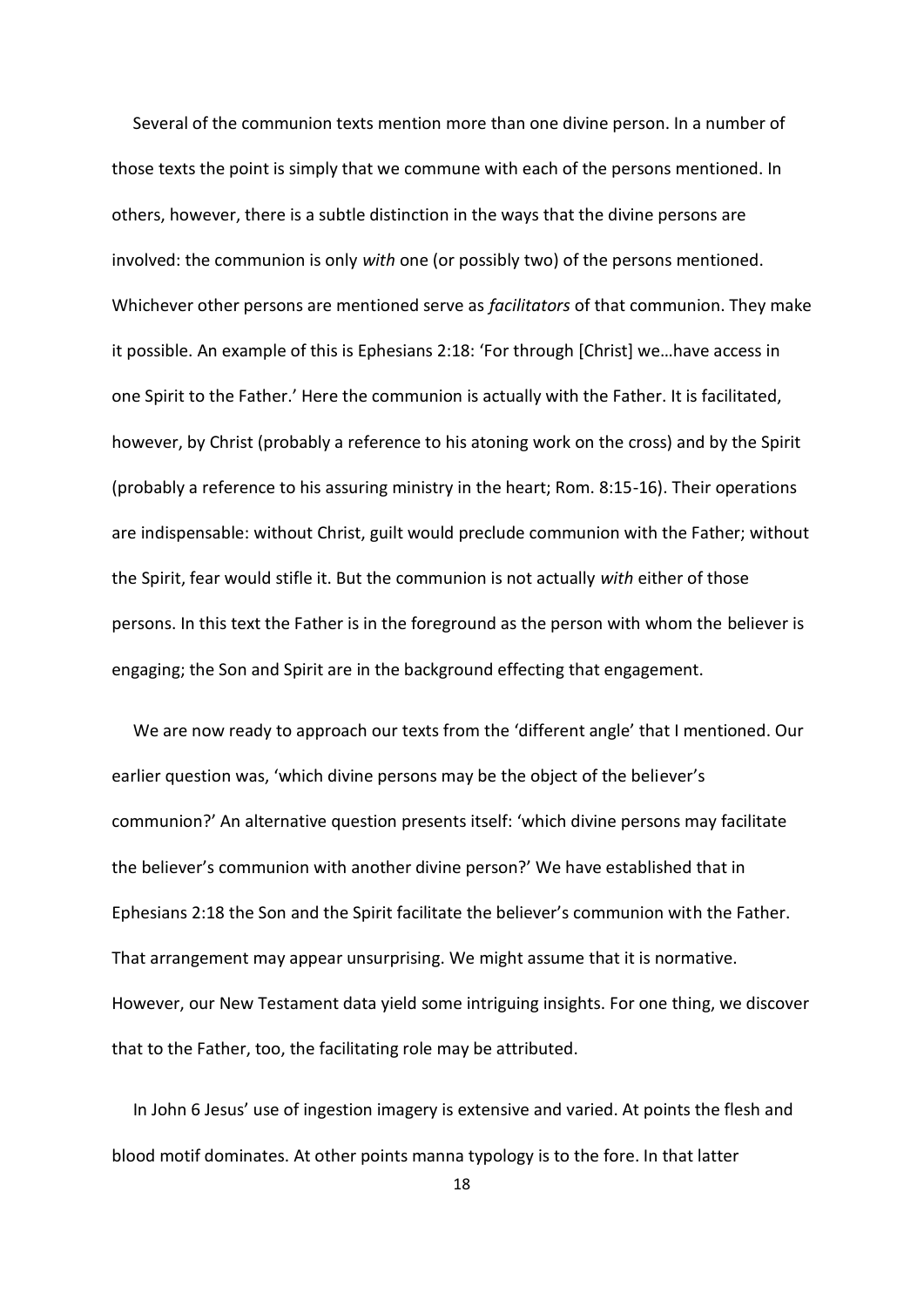connection he makes this statement: 'Truly, truly, I say to you, it was not Moses who gave you the bread from heaven, but my Father gives you the true bread from heaven' (Jn. 6:32). In this text, then, communion is with the Son (feeding on the bread from heaven), and it is brought about by the Father (giving the bread from heaven). The question of whether the Father's bread-giving refers here to his activity in the *historia salutis* or to his activity in the *ordo salutis* is probably foreign to the concerns of the text. But the point is clear: the Father facilitates this Son-focused communion.

 The same arrangement is explicit in 1 Corinthians 1:9: 'God is faithful, by whom you were called into the fellowship of his Son.' In most New Testament instances, the 'call' of the Father is not a mere invitation but an irresistible summons. He calls 'according to his purpose' (Rom. 8:28). This call can no more be refused than God's purpose can be frustrated. In the language of Reformed soteriology, it is 'effectual'. It unfailingly makes something happen. In this text it is *a state of communion with the Son* that the call makes happen. If that communion-creating call issues from the Father, then to the Father is attributed a communion-creating role.

 But our data yield other unexpected configurations. The Father and Son do not merely facilitate *each other's* communion with the believer; they also perform that role in relation to the Spirit's communion with the believer. In 2 Corinthians 13:14 Paul's prayer for his readers is that 'The grace of the Lord Jesus Christ and the love of God and the fellowship of the Holy Spirit be with you all.<sup>'20</sup> The Son's grace and the Father's love are elsewhere

 $20$  Phil. 2:1 appears to be a close parallel with this text: 'If there is any encouragement in Christ, any comfort from love, any participation in the Spirit....' 'In light of their linguistic similarities to 2 Cor 13:13 (14)...these three clauses very likely also reflect an intentional Trinitarian substructure' (Gordon D. Fee, *Paul's Letter to the Philippians* [Grand Rapids, Michigan: William B. Eerdmans Publishing Company, 1995], 179).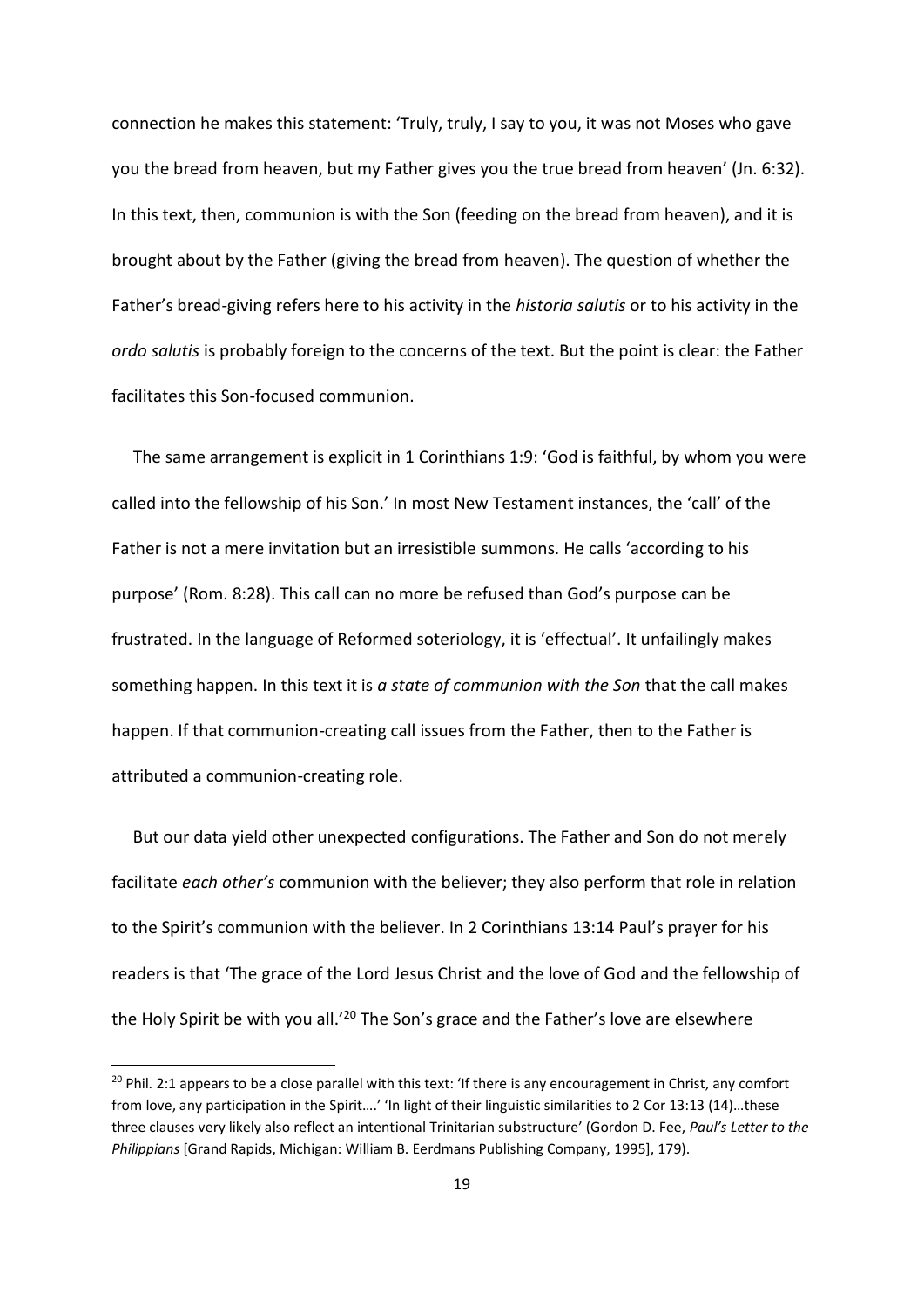associated with the accomplishment of redemption: the former in 2 Corinthians 8:9, where 'the grace of our Lord Jesus Christ' is his becoming 'poor, so that you by his poverty might become rich'; and the latter in, for example, Romans 5:8, where the manifestation of 'God['s]…love for us [is]…that while we were still sinners, Christ died for us.' It is likely that these associations are present in 2 Corinthians 13:14. Paul is referring specifically to the selfgiving grace of the Son and the Son-giving love of the Father. There appears, then, to be a redemptive 'flow' to the text: the work of the Son and the Father in redemptive history *leads to* the believer's present communion with the Spirit. That communion is the climax of a redemption grounded in the great events of incarnation and atonement. The grace and love of the Son and Father, exhibited in those events, were securing for the believer this intimate fellowship with the Spirit. $^{21}$ 

 A final text that deserves attention is 1 Corinthians 12:13. Irrespective of any ethnic or social distinctions between them, the Corinthian believers were 'all made to drink of one Spirit.' Like John 6 this is a passage where the believer's deep appropriation of a divine person is expressed in terms of *ingestion*. Here, however, the Spirit rather than the Son is in view. One aspect of Paul's statement can easily be missed: the verb  $(\hat{\epsilon} \pi \sigma \tau \hat{\iota} \sigma \theta \eta \mu \epsilon \nu)$  is in the passive voice. The Corinthian believers have not simply drunk of the Spirit; they have *been* 

<sup>&</sup>lt;sup>21</sup> My use of this text assumes that η κοινωνία του αγίου πνεύματος is an objective genitive. It seems to me unlikely that a reference to interhuman fellowship, effected by the Spirit, is intended. As noted earlier, when KOLV $\omega$ VL $\alpha$  has two human parties in view there is normally an indication of a specific, non-personal 'entity' in which they mutually participate. John alone refers to horizontal fellowship without mentioning any such entity (1 Jn. 1:3, 7). If 2 Cor. 13:14 contains such a reference, it is unparalleled within the Pauline corpus. When Paul writes about  $KOLV\omega V\hat{u}$  without identifying a non-personal entity, believers and divine persons are the parties in view, and it seems best to assume that meaning here. Mark Seifrid interprets the text in this way: 'Paul's final reference — to the "fellowship" or "communion" of the Holy Spirit — brings a decisive reminder of his message to the Corinthians; namely, salvation consists not of the possession of gifts but of communion with the Giver' (Mark A. Seifrid, *The Second Letter to the Corinthians* [Nottingham: Apollos, 2014], 499).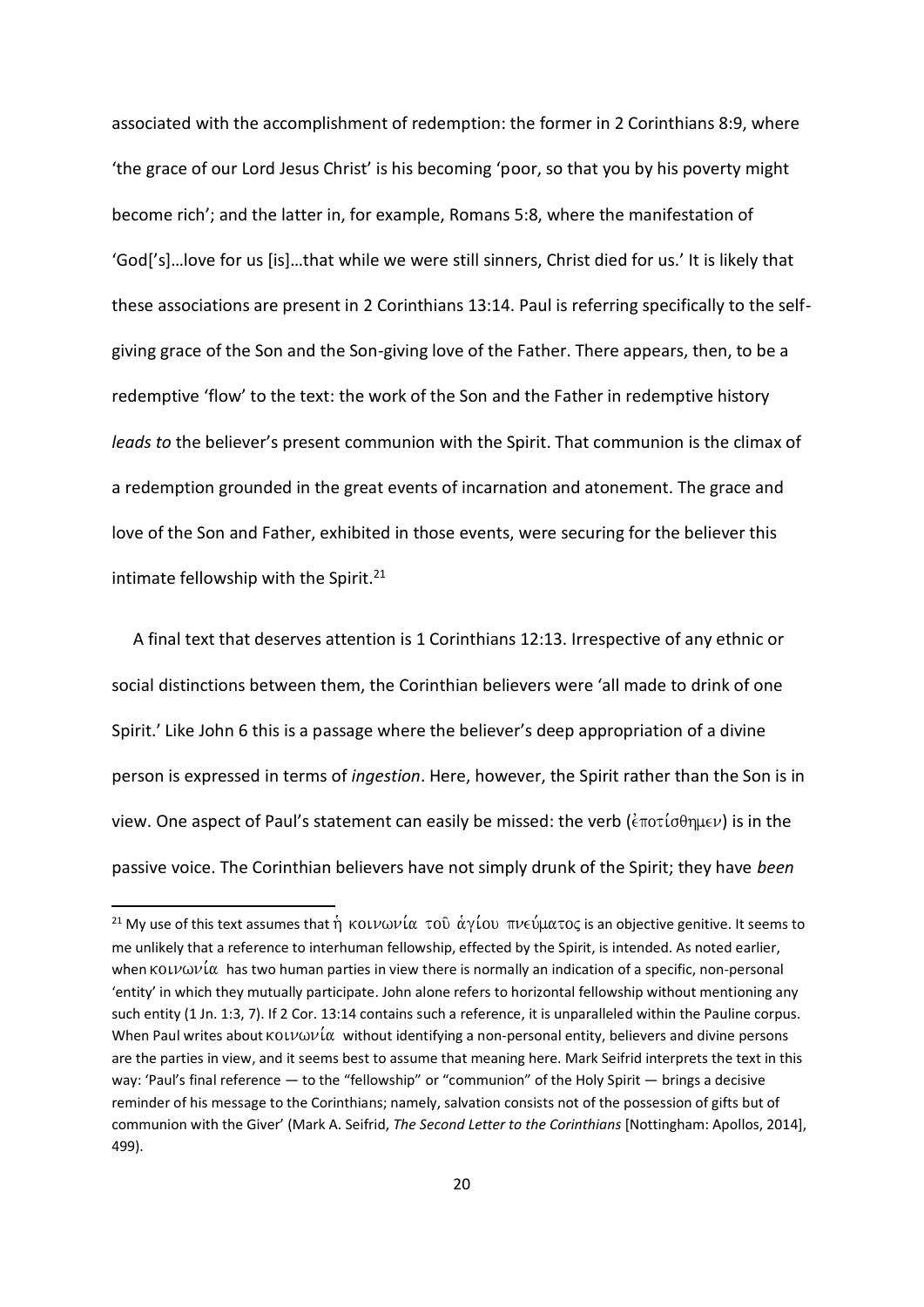*made* to drink of him.<sup>22</sup> The undisclosed subject of the verb — the one who effects the drinking  $-$  is presumably one (or possibly both) of the other divine persons. As in 2 Corinthians 13:14, Spirit-focused communion is here facilitated by the Father and/or the  $S<sub>on</sub>$  23

 The significance of all this may appear more clearly if we briefly narrow our focus to a single divine person. We shall consider the Spirit. According to Romans 8:15-16 the Spirit exercises an *assuring* ministry within the believer (he 'bears witness with our spirit that we are children of God'), and that enables the believer to commune with the Father ('by [him] we cry "Abba! Father!"'). According to Ephesians 1:17 the Spirit exercises an *enlightening* ministry within the believer (he is the Spirit 'of wisdom and of revelation'), and that too enables the believer to commune with the Father (he is the Spirit 'of wisdom and of revelation *in the knowledge of him*'; italics mine). According to Ephesians 3:16-17 the Spirit exercises a *sanctifying* ministry within the believer (his strengthening 'with power…in your inner being' would appear to have that moral sense), and that enables the believer to commune with the Son ('strengthened with power through his Spirit in your inner being *so that Christ may dwell in your hearts*'; italics mine). In these texts, then, an act of divinehuman communion *arises out of* the Spirit's background activity, but *culminates in* a different divine person. That is the direction of travel.

.

<sup>&</sup>lt;sup>22</sup> The passive of  $\pi$ ot $\zeta$  is not easily translated into English. The ESV's translation, adopted here, could convey a sense of coercion which is entirely lacking in the Greek. 'Given…to drink' (NIV) is something of an over-translation, but at least avoids that other connotation.

<sup>&</sup>lt;sup>23</sup> The verse as a whole seems to make the drinking of the Spirit a consequence of baptism in the Spirit. On the basis that the Son is the one who baptises believers with the Spirit (Lk. 3:16), he is probably also the one who makes believers drink of the Spirit.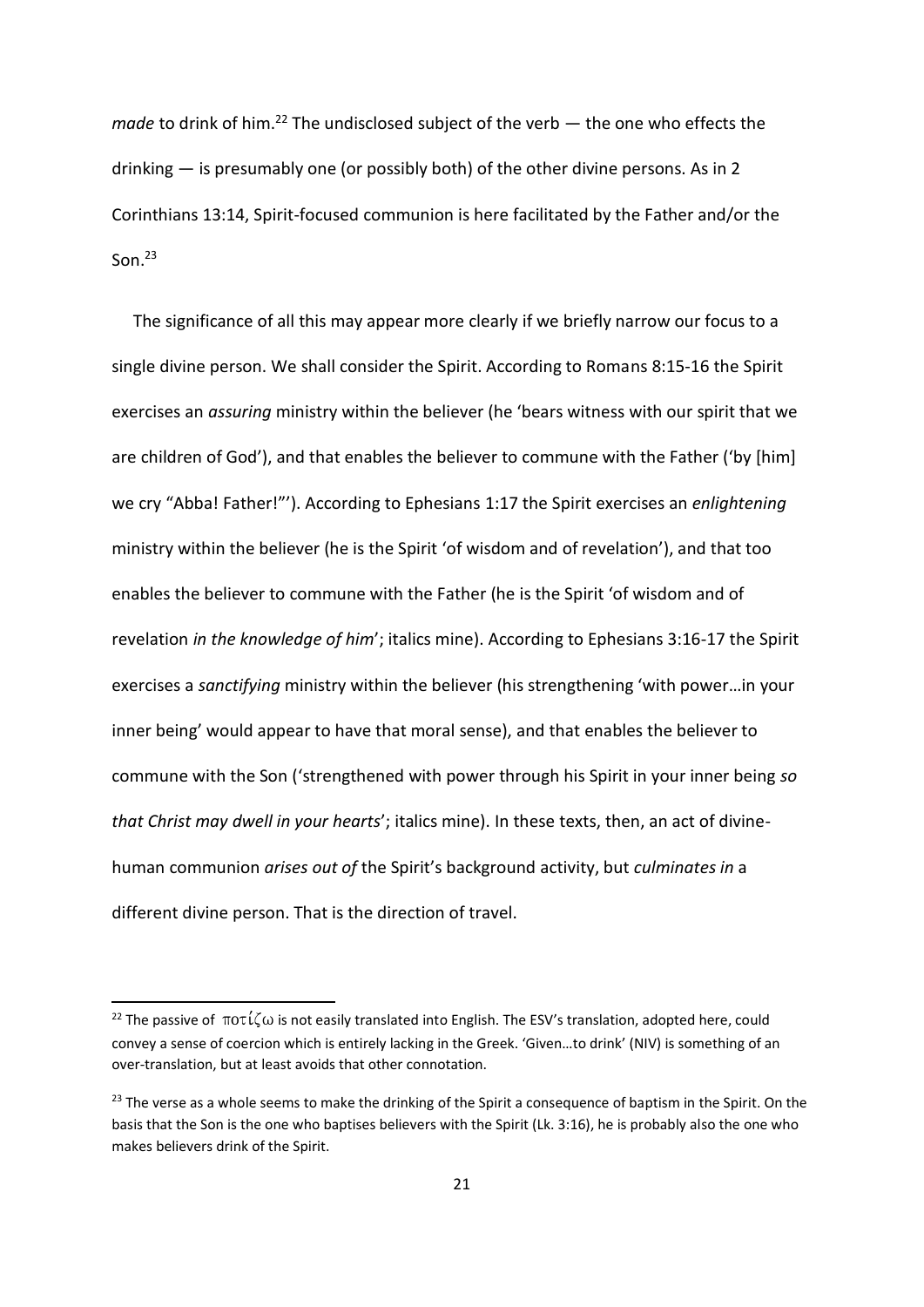In other passages, however, the opposite is the case. The Spirit is 'the blessing of Abraham,' released to the believer through the Son's accursed death (Gal. 3:13-14). He is the believer's thirst-quenching drink (1 Cor. 12:13; Jn. 7:37). Believers are temples of the Holy Spirit (1 Cor. 6:19). In these texts the direction of travel is reversed. The Spirit is now at the other end of the act of communion: in the foreground; at the point where it culminates; at the interface between God and the believer. 'The Spirit is nothing other than God in his saving presence in communion with...the human being.<sup>'24</sup>

 This, then, is the full boldness of the New Testament's devotional Trinitarianism. First, it is not the case that Christian communion is *with* one or two divine persons; it is with them all. Nor, secondly, is it the case that Christian communion is *effected by* one or two divine persons; all contribute 'behind the scenes' to each other's divine-human relations.<sup>25</sup> Christian devotion may not be reduced to rigid formulae which hierarchise the believer's three-way relationship. It is too pervasively Trinitarian for that.<sup>26</sup>

<sup>24</sup> Seifrid, *Second Letter to the Corinthians*, 499.

<sup>&</sup>lt;sup>25</sup> A stimulating remark by Donald Macleod may be relevant here: 'One may...ask...whether the persons of the godhead do not seem to vie with one another for the privilege of serving. The gospels indicate not only a service performed by the Son for the Father but also a ministry…on the part of the Father for the Son' (Donald Macleod, *The Person of Christ* [Leicester: Inter-Varsity Press, 1998], 88).

<sup>26</sup> It is arguable that Owen makes Ephesians 2:18 — with its flow *from* the-Spirit-in-the-background *to* the-Father-in-the-foreground — too normative (he terms it 'that heavenly directory' [*Works,* 2:269]). This is despite the fact he structures his entire thesis around 2 Corinthians 13:14, interpreted as above, with its flow in the opposite direction ('[Communion with] the Spirit alone is mentioned [in] 2 Cor. xiii. 14' [*Works,* 2:11]). It is possible that Owen had a methodological bias toward finding a single biblical 'directory', and this made Ephesians 2:18 disproportionately endearing to him. At least one Owen scholar, Brian Kay, wishes the Puritan had adopted more of a 'cumulative evidence' approach in his marshalling of biblical texts (Brian Kay, *Trinitarian Spirituality: John Owen and the Doctrine of God in Western Devotion* [Milton Keynes: Paternoster, 2007], 121-122). But whether or not an unhelpful methodology is the problem, in my opinion Owen's privileging of Ephesians 2:18 is not entirely consistent with his overarching argument that the believer's communion is actually *with* (not merely *related to*) three divine persons.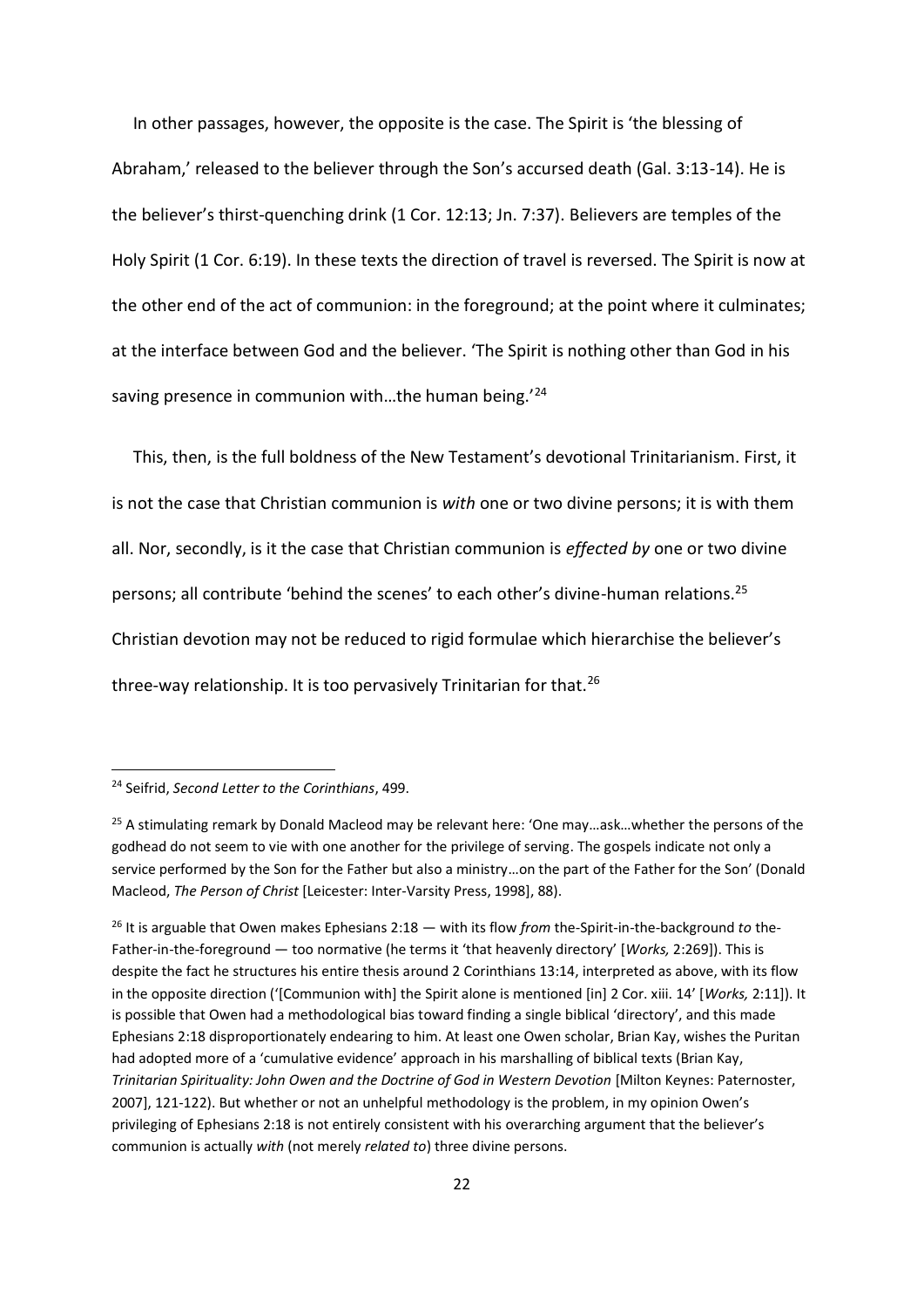#### **What about the 'God' Texts?**

1

 However, having established that Christian devotion is so pervasively Trinitarian, we must confront a further question. How are we to interpret biblical texts which do not present communion in terms of distinct divine persons? When New Testament authors address 'God', to whom exactly do they refer?

 In some cases the answer is obvious. In a number of Pauline Trinitarian texts, 'God' is an alternative title for the person of the Father (2 Cor. 13:14; 1 Cor. 12:4-6; Rom. 15:30; in each case the Son is designated 'Lord'). It might appear a confusing alternative, calculated to undermine the deity of the other two persons. But Paul is not in fact challenging the coequality inherent in the (more Johannine) Father-Son-Spirit vocabulary. He is simply viewing the godhead from a different vantage point. In the words of B.B. Warfield:

Paul is thinking of the Trinity…from the point of view of a worshipper…. He designates the Persons of the Trinity…rather from his relations to them than from their relations to one another. He sees in the Trinity his God, his Lord, and the Holy Spirit who dwells in him.<sup>27</sup>

 But what about communion texts that do not feature, alongside the reference to 'God', references to the Lord and the Spirit? Several passages mention prayer offered 'to God' while lacking any contextual hints of other divine persons from whom this recipient of prayer may be distinguished (Rom. 10:1; 1 Cor. 11:13; 2 Cor. 13:7).<sup>28</sup> Should we interpret

<sup>27</sup> B.B. Warfield, 'The Biblical Doctrine of the Trinity,' in *Biblical and Theological Studies*, ed. Samuel G. Craig (Philadelphia, Pennsylvania: Presbyterian and Reformed, 1968), 50.

<sup>&</sup>lt;sup>28</sup> I shall subsequently refer to these as Paul's 'God' texts. They represent an important body of biblical data, as is evident from the use that has been made of them. Michael Haykin cites an eighteenth-century Socinian, Paul Cardale: 'Had it been possible for St. Paul to entertain the doctrine of a Trinity, he would no doubt have directed his own prayers…to the Sacred Three, as is the common language of the present age' (Michael A.G. Haykin, 'To Devote Ourselves to the Blessed Trinity,' in *One God in Three Persons: Unity of Essence, Distinction*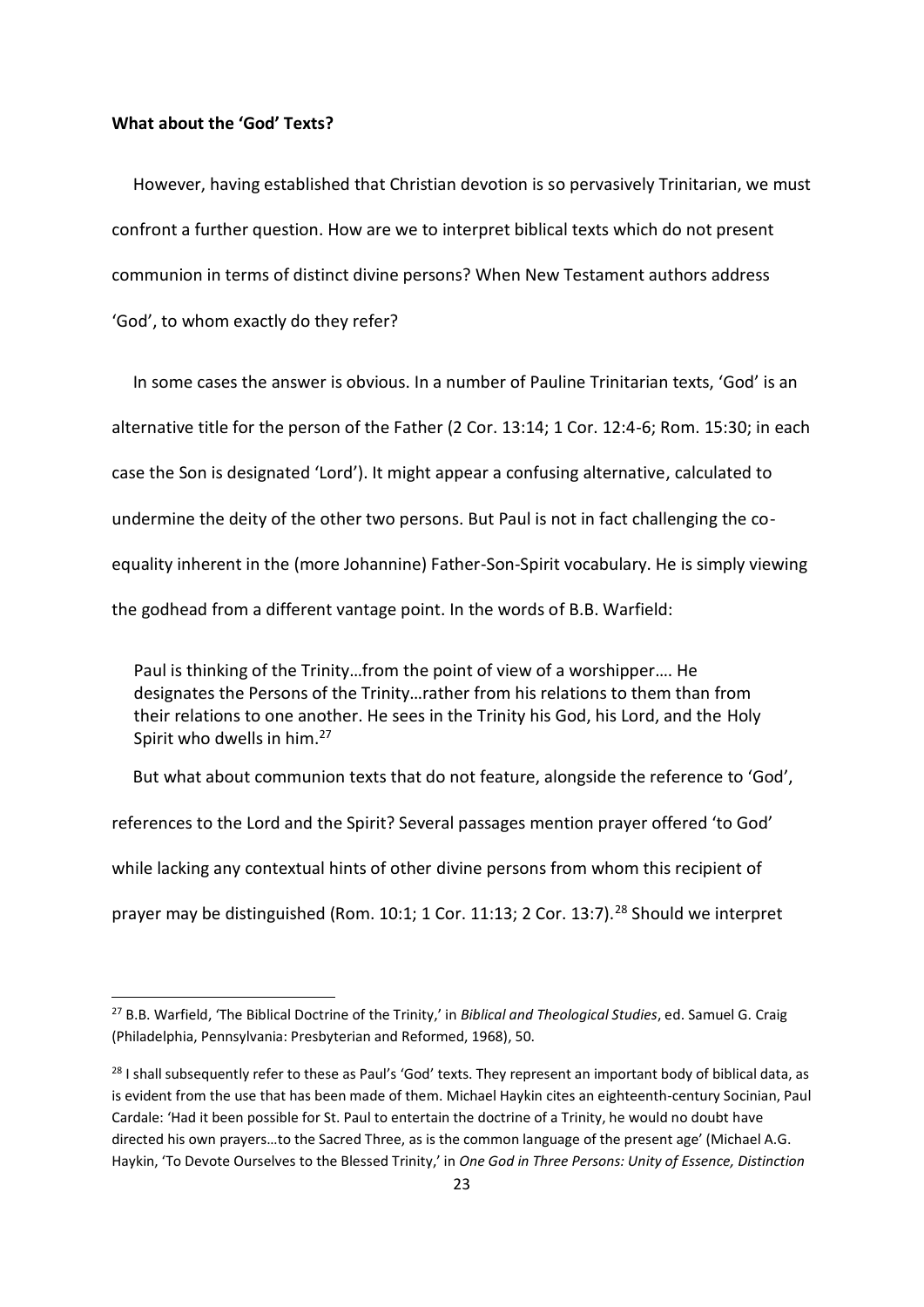these texts in the light of the Trinitarian ones mentioned above? If 'God' denotes the Father when other persons are mentioned, does it also denote the Father when other persons are not mentioned?

 Karl Rahner would have us think so. While leaving aside the issue of authorial intent in these texts, he considers it a useful discipline for the reader to equate 'God' with 'Father'. He encourages us to 'feel ourselves into this mode of speech'. Doing so will yield the following benefit:

The Trinitarian structure of our whole religious life will become more vital, and our consciousness of Christ's mediation with regard to the Father become more sharp, than if the word 'God' merely calls to mind in our prayer to God the God of natural theology and the Trinity in general (and hence indistinctly).<sup>29</sup>

Undoubtedly Rahner has a point. The title 'God' can be thoughtlessly overused in a way

that conflicts with the rich Trinitarianism our biblical survey uncovered. The kind of mental

discipline advocated by Rahner is certainly calculated to do more good than harm. But the

question must be asked: however undesirable it may be as a devotional norm, is it

conceptually possible to relate to 'the Trinity in general'? Could that be what Paul is doing

as, for instance, he prays for the salvation of his compatriots in Romans 10:1?

## **Help from the Old Testament**

Perhaps the Old Testament can help us here. Communion with God is clearly urged and

described in the old covenant Scriptures. Owen's tone as he discusses this point seems

unduly reluctant:

*of Persons, Implications for Life*, ed. Bruce A. Ware and John Starke [Wheaton, Illinois: Crossway, 2015], 184). For Cardale Paul's prayers to 'God' were an argument against the Trinity itself.

<sup>29</sup> Karl Rahner, *Theological Investigations*, vol. 1 (London: Darton, Longman & Todd Ltd., 1961), 129-130.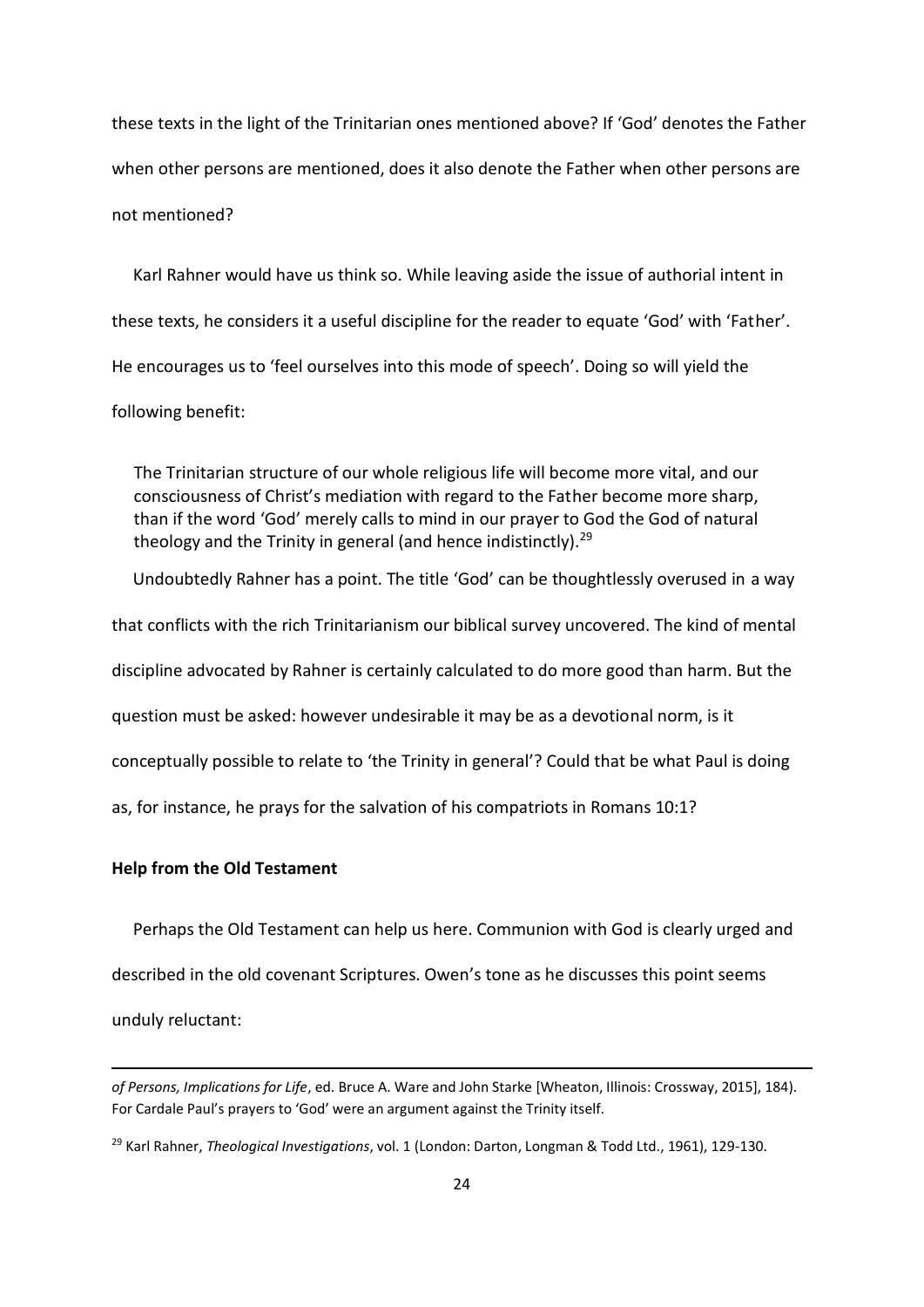Communion and fellowship with God is not in express terms mentioned in the Old Testament…. Though [Old Testament saints] had communion with God, yet they had not  $\pi \alpha \rho \rho \eta \sigma \alpha \psi$  - a boldness and confidence in that communion.<sup>30</sup>

Owen appears to privilege a theological assumption above a plain reading of the Old Testament. Because Jesus had not yet entered heaven as our  $\lambda \in \mathcal{X}$  he reasons, human-divine relations were necessarily flaccid during that dispensation. Yet when David refers to his joy basking in 'the light of [Yahweh's] face' (Ps. 4:6-7), and when he describes feasting 'on the abundance of [Yahweh's] house' and drinking 'from the river of [Yahweh's] delights' (Ps. 36:8), the language and imagery do not suggest flaccidity. It is also difficult to explain how the psalms could have assumed such a prominent role in Christian worship (Eph. 5:19; Col. 3:16) if Old Testament communion was so inferior.  $31$ 

 It seems, rather, that Old Testament communion — exemplified in the psalms — was fullblooded. Yet Old Testament communion made little acknowledgement of personal distinctions in God. That, at least, has been the default position of Reformed orthodoxy. Geerhardus Vos is typical:

.

<sup>30</sup> Owen, *Works,* 2:6.

 $31$  It is interesting that Owen himself, when expounding communion with the Son, finds his biblical material, more than anywhere else, in an Old Testament book (Song of Solomon)! While he does not disclose his hermeneutical assumptions, he seems to approach that book as though the rich communion with God (the Son) which he identifies therein were its primary, authorially-intended meaning. (Certainly, he makes no attempt, even in passing, to reference a different primary meaning. The reader does not come away from Owen with the impression that the Song is an inter-human love story with a gospel antitype.)

Moreover, it is an important principle of covenant theology that a distinction exists between the history of redemption and the application of redemption; that in the unfolding of salvation, benefits can be subjectively experienced which have not yet been objectively secured. John Calvin refers to 'the Fathers under the Law' having benefits 'transferred to them from another source…transferred to the Law from the Gospel' (John Calvin, *Calvin's Commentaries*, vol. 10, *Jeremiah 20-47*, trans. and ed. John Owen [Grand Rapids, Michigan: Baker Books, 2003], 131). Supreme amongst those transferred benefits was intimate communion with God.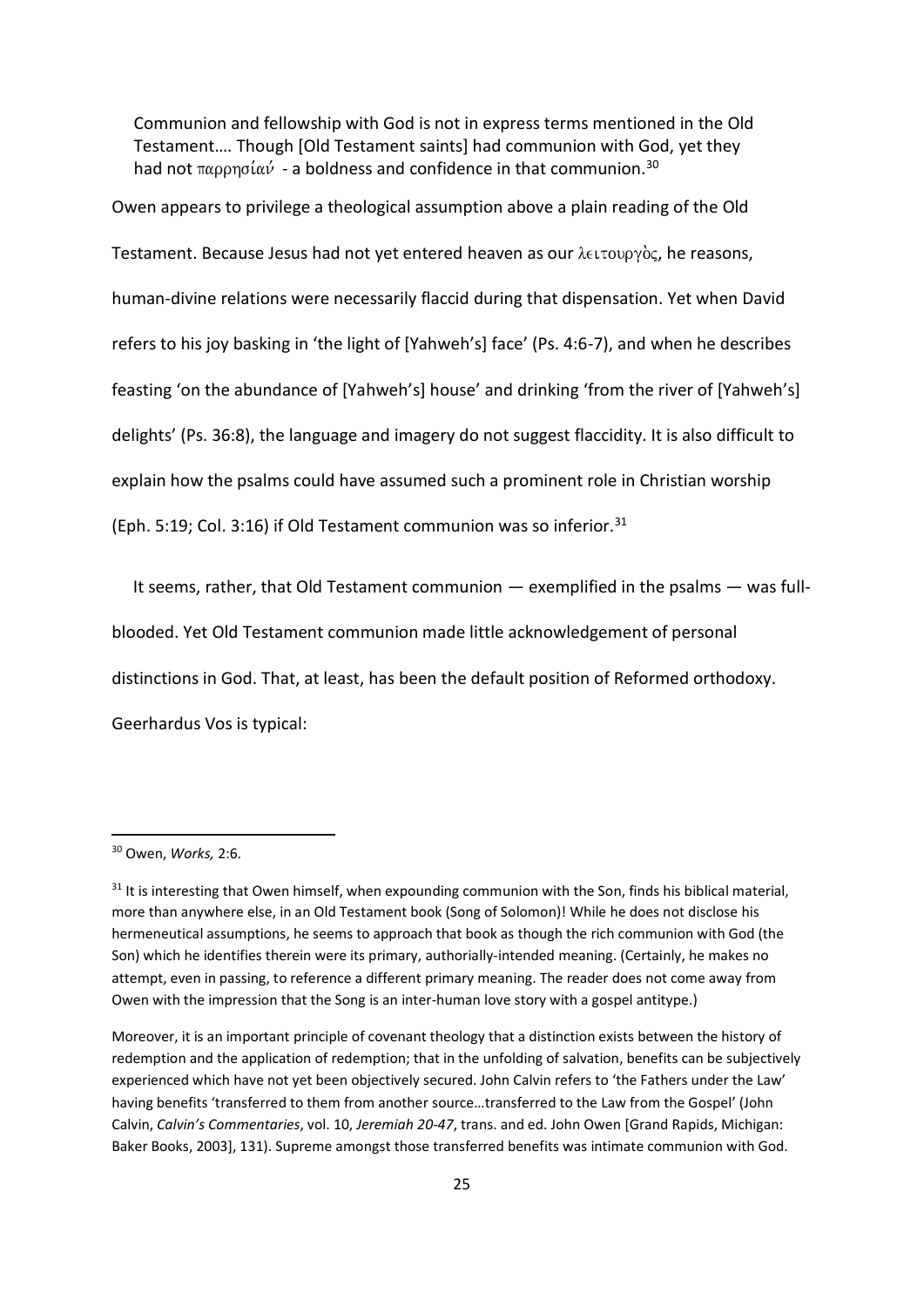The supreme interest at that time was to engrave deeply upon the mind of Israel the consciousness of the oneness of God. Premature disclosure of the Trinity would in all probability have proved a temptation to polytheism.<sup>32</sup>

 While typical, however, Vos' approach is not universal. One recent detractor is Paul Blackham. Because the nature of Old Testament communion is important to our argument, his perspective is worth a brief consideration.

 In discussing the presence of Trinitarian theology in the Old Testament, Blackham moves well beyond the conventional language of 'hints', 'intimations' and 'traces'. He prefers to speak of 'the profoundly Trinitarian theology of the Hebrew Scriptures'.<sup>33</sup> He means that it is not merely the germ of Trinitarian theology that exists in the Old Testament. It is not a latent presence, languishing well beneath the surface, to be teased out by later interpreters. Rather, the doctrine of the Trinity was known and believed by the Old Testament church.

 His thinking is influenced, in part, by the ease with which the New Testament writers ascribe deity to Jesus. This suggests to Blackham that they were already familiar with the concept of the Trinity before Jesus appeared. There existed in their minds a pre-prepared Trinitarian framework within which Jesus could straightforwardly be placed. Blackham is struck, too, by the Trinitarian exegesis of Old Testament texts found in the first chapter of Hebrews. But, supremely, it is to Moses, 'that most brilliant and careful Trinitarian theologian',<sup>34</sup> that he appeals. For Blackham, the Pentateuchal distinction between Yahweh

<sup>32</sup> Geerhardus Vos, *Biblical Theology: Old and New Testaments* (Edinburgh: Banner of Truth, 1975), 73.

<sup>33</sup> Paul Blackham, 'The Trinity in the Hebrew Scriptures,' in *Trinitarian Soundings in Systematic Theology*, ed. Paul Louis Metzger (London: T & T Clark, 2006), 35.

<sup>34</sup> Ibid., 46. According to Warfield, the fifth century Isidore of Pelusium shared Blackham's respect for Moses' theological understanding. However, he took the opposite stance to Blackham with regard to Moses' actual writings, holding that although he 'knew the doctrine of the Trinity well enough, [he] concealed it through fear that Polytheism would profit by it'! Warfield (following his contemporary, Paul Kleinert) dismisses as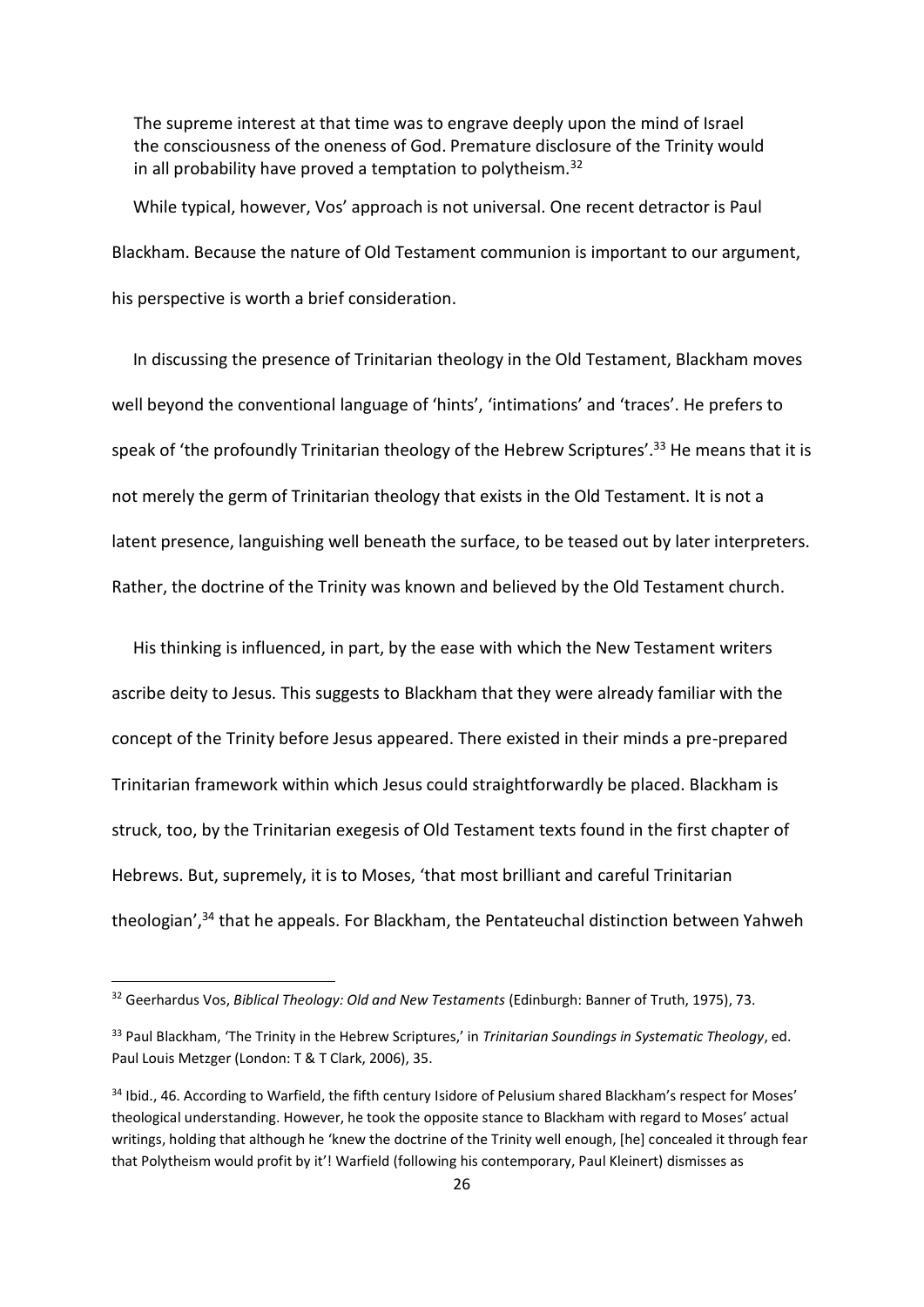and El Elyon is a profound one. The former is *the God who appears*, the latter *the God who cannot be seen*; a distinction so stark that hypostatic differentiation would have been inferred from the start.<sup>35</sup>

 Blackham's approach is fascinating. In my view, however, he does not provide compelling evidence that Old Testament worshippers were significantly conscious of their God's triune being. It is true that first-century Jewish apostles venerated Jesus as though it were the most natural thing in the world, a point that has been noted by theologians who would not accept Blackham's conclusions. Once the Son and Spirit had manifested themselves in the events of redemption, the New Testament writers found it easy to conceive of Yahweh in terms of personal distinctions. But that does not mean that they and their forefathers were already conceiving of Yahweh in those terms apart from the persons' manifestations. 'Their enlarged conception of the Divine Being<sup>'36</sup> could have seemed to them natural, congruent and fitting, while still being, in fact, an *enlarged* conception!<sup>37</sup>

<sup>&#</sup>x27;pragmatic' the idea that Moses possessed but masked a Trinitarian consciousness, while adding: 'But we may safely affirm this of God the Revealer, in the gradual delivery of the truth concerning Himself to men' (B.B. Warfield, 'The Spirit of God in the Old Testament,' in *Biblical and Theological Studies*, ed. Samuel G. Craig [Philadelphia, Pennsylvania: Presbyterian and Reformed, 1968], 153-154).

<sup>&</sup>lt;sup>35</sup> Blackham quotes some striking words from Margaret Barker, describing 'the LORD of the Hebrew Scriptures as the Second God, the Son of El Elyon.' She continues: 'The one whom [the earliest Christians] recognised in Jesus had been the LORD, and so they declared "Jesus is the LORD"' (Blackham, 'Trinity in the Hebrew Scriptures,' 37).

<sup>36</sup> Warfield, 'Biblical Doctrine of the Trinity,' 31.

<sup>&</sup>lt;sup>37</sup> James Denney, discussing the apostles' development of the doctrine of God, captures well this combination of profound modification on the one hand, and seamless spontaneity on the other. He refers to 'the change in the conception of God which…was necessitated by the…conception of Christ and His work.' He continues: 'The apostles were all Jews,--men, as it has been said, with monotheism as a passion in their blood. They did not cease to be monotheists when they became preachers of Christ, but they instinctively conceived God in a way in which the old revelation had not taught them to conceive Him. The Word which was in the beginning, which was with God, which was God; the pre-existent One, who subsisted in the form of God, and did not think equality with God a thing to be held fast; the Lamb who is so supremely exalted that the heavenly throne is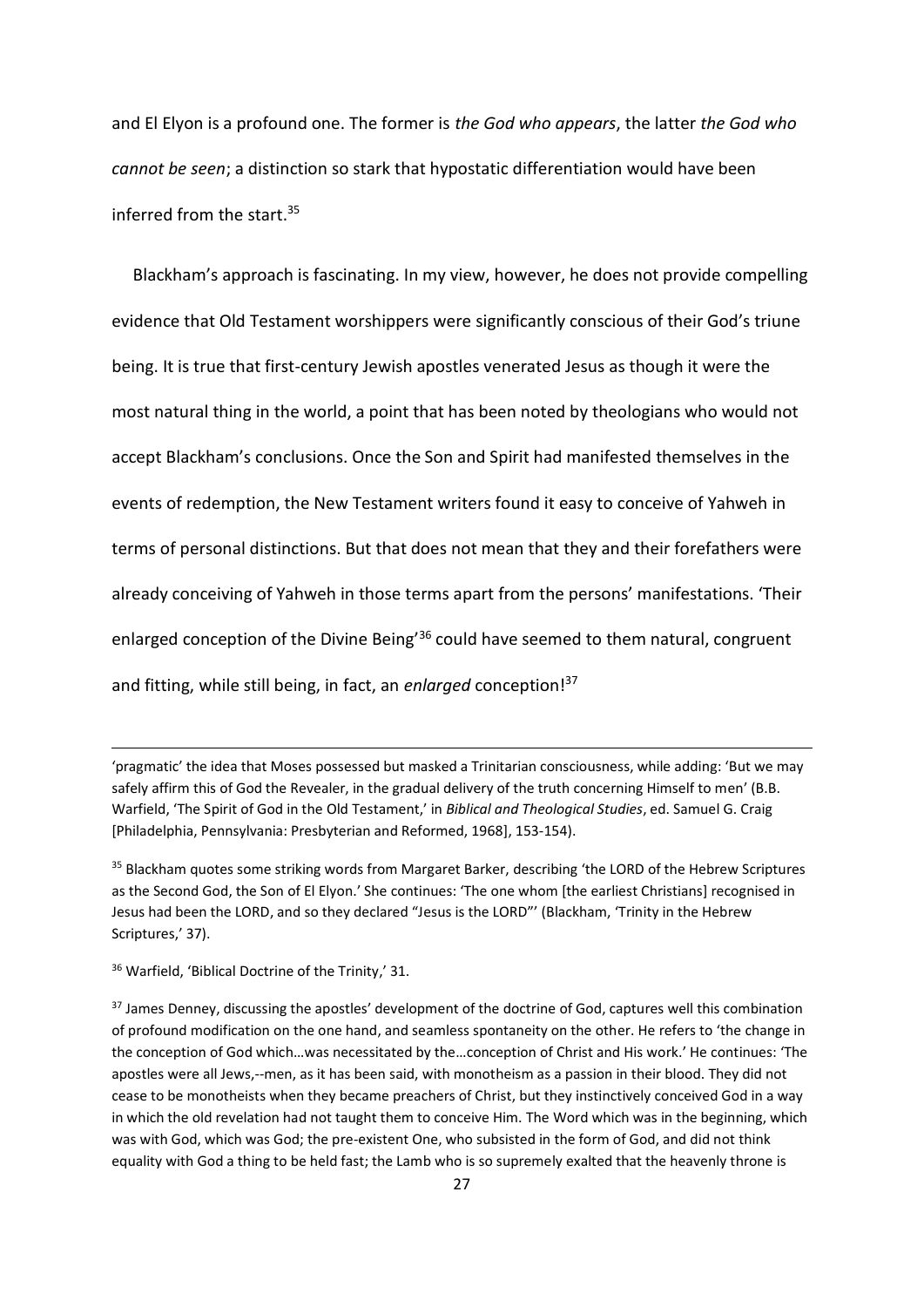And, necessarily, an enlargement of their conception of God would have coloured their exegesis of Old Testament passages like the ones featured in Hebrews 1. Blackham refers mockingly to the idea that Hebrews' author was engaging in a '"Christian" eisegesis, claiming to find (whether by the Spirit or a new perspective) a "meaning" that the original authors knew nothing of<sup>'</sup>.<sup>38</sup> The issue, however, is not exegesis versus eisegesis. The issue is that exegesis never operates within a vacuum; it is never a simple meeting of reader and text. It always occurs within a wider framework of knowledge. As Donald Macleod puts it, 'each text must be seen in the light of the whole system of revealed truth.'<sup>39</sup> This was true for the Old Testament saint exegeting Psalm 45, and it was also true for the author of Hebrews exegeting Psalm 45 (Hebrews 1:8-9). The difference is that the latter's 'whole system of revealed truth' included the mission of Jesus Christ. He could say that 'in these last days [God] has spoken to us by his Son' (Hebrews 1:2); the Old Testament saint could not.<sup>40</sup>

described as the throne of God and of the Lamb; all these conceptions reacted on the idea of God, and gave it a new content. Distinctions were recognized in what had once been the bare simplicity of the divine nature. The distinction of Father and Son was the most obvious, and it was enriched, on the basis of Christ's own teaching, and of the actual experience of the Church, by the further distinction of the Holy Spirit. Not consciously, not reflectively, but instinctively and spontaneously these distinctions find expression in the New Testament' (James Denney, *Studies in Theology* [London: Hodder and Stoughton, 1895], 70-71).

<sup>38</sup> Blackham, 'Trinity in the Hebrew Scriptures,' 36.

<sup>39</sup> Donald Macleod, 'Preaching and Systematic Theology,' in *The Preacher and Preaching: Reviving the Art in the Twentieth Century*, ed. Samuel T. Logan, Jr. (Phillipsburg, N.J.: Presbyterian and Reformed, 1986), 248.

<sup>40</sup> This idea that the New Testament authors exegeted *on the basis of their fuller revelation* is not the same as the concept of *sensus plenior*. The latter suggests that concealed beneath the surface of Old Testament texts there resides another layer of meaning — an assumption which can easily become a license for very arbitrary 'interpretation'. Douglas Moo helpfully distinguishes a New Testament author's exegetical method: 'His is not an appeal to a meaning deliberately hidden in the text by God but to the meaning that that text can now be seen to have in the light of the significance of Christ. …later revelation provides the basis to draw out further meaning from the text' (Douglas J. Moo, 'The Problem of Sensus Plenior,' in *Hermeneutics, Authority, and Canon,* ed. D.A. Carson and John D. Woodbridge [Eugene, Oregon: Wipf and Stock Publishers, 1986], 207, 210).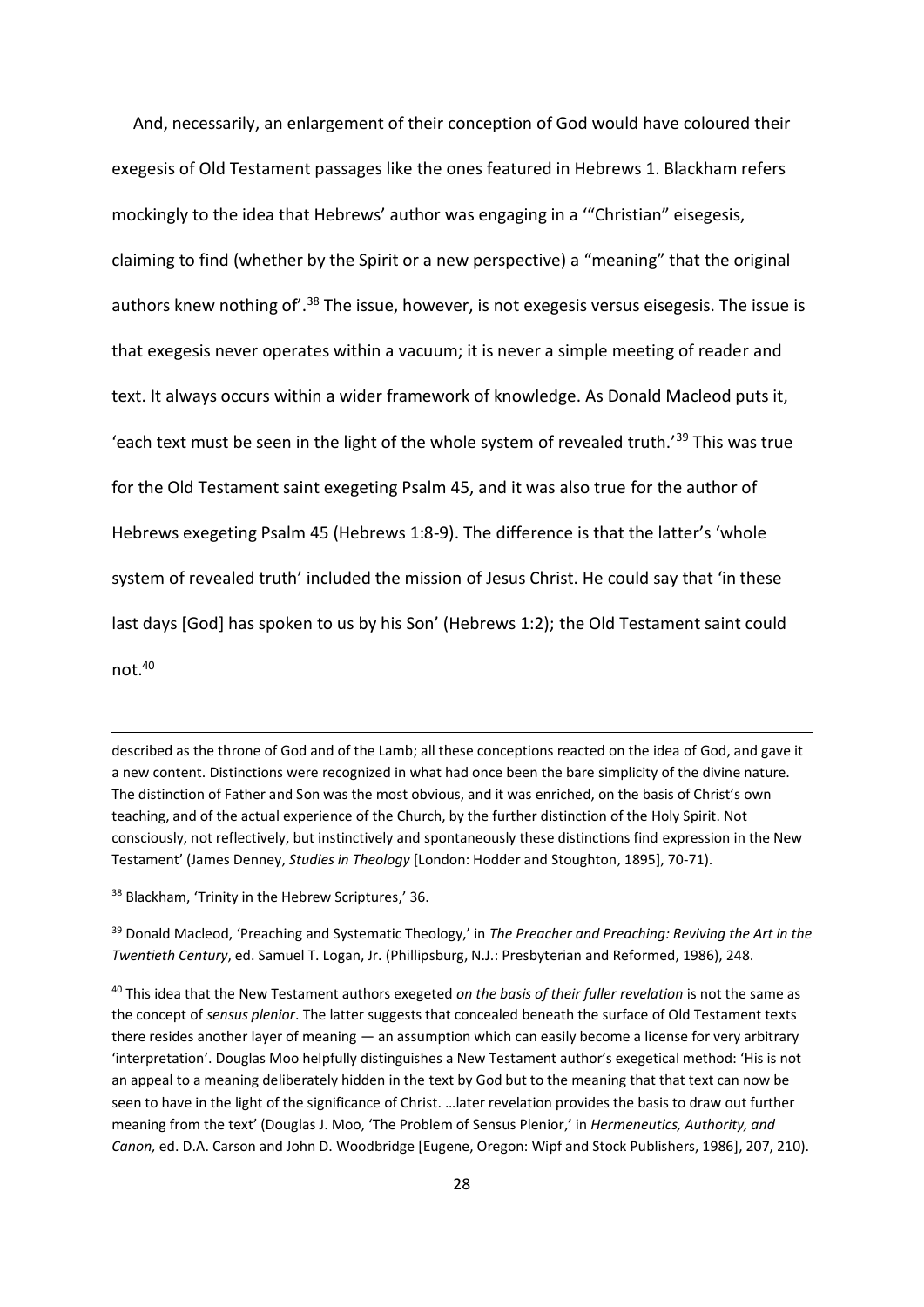It is actually very difficult for us to reconstruct  $-$  as Blackham attempts  $-$  an ancient Israelite's understanding of his available data. Can we really be sure that he would have detected anything more than an unexplainable strangeness in the God-yet-other-than-God character of the Angel of the LORD? Are we sufficiently conversant with Jacob's thoughtprocesses to be able to say (on the basis of Gen. 48:15-16) that he '*self-consciously* confess[es] the divinity of the God who is sent by God'?<sup>41</sup> And then, if one does attempt a Trinitarian reading of the Old Testament, there is the problem of arbitrariness; of 'decid[ing] which member of the Trinity is speaking or visible at any time in the Hebrew Scriptures.<sup>'42</sup> Having mentioned that problem (and how, apparently, it greatly concerned Augustine), Blackham does not address it.<sup>43</sup>

 Despite Blackham's thesis, then, my former observations remain tenable: Old Testament communion was full-blooded; yet Old Testament communion made little acknowledgement of personal distinctions in God.<sup>44</sup> Of course, at no point has God changed: he was a Trinity in

<sup>&</sup>lt;sup>41</sup> Blackham, 'Trinity in the Hebrew Scriptures,' 42 (italics mine).

<sup>42</sup> Ibid., 43.

<sup>&</sup>lt;sup>43</sup> Even if Blackham is correct that 'the title "Most High"...is one of the most common Hebrew titles that is reserved for God the Father' (ibid., 46-47), 'Yahweh' cannot possibly always refer to 'the Second God, the Son of El Elyon' (see fn. 35). The title 'Angel of the LORD' proves that. Blackham describes the Angel as 'the One who mediates the Unseen God Most High' (ibid., 42). Why, then, is he not called 'Angel of the Most High'? As the 'Angel of *the LORD*' it is clearly Yahweh whom he mediates! Yahweh, here, is (in Blackham [and Barker]'s terms) the First God. So the possibility of Yahweh being First or Second God is a significant aspect of this arbitrariness to which I refer.

<sup>&</sup>lt;sup>44</sup> It is arguable that many approaches to the Old Testament that are considerably more restrained than Blackham's still display an overzealous, exegetically untenable Trinitarianism. Andrew Malone has demonstrated this in an article on third-person self-references in the bible. He argues convincingly that this is a standard rhetorical technique ('illeism'), present in many ancient texts, which theologians have illegitimately loaded with Trinitarian significance. Writing from an evangelical standpoint, Malone is not averse to the concept of Trinitarian adumbrations in the Old Testament; his concern is with the abuse of this particular literary device. 'That the "two Gods" texts of Scripture hint at the plurality of God is an interpretation identified and promoted primarily by those…who defend the unity of the two Testaments, and who search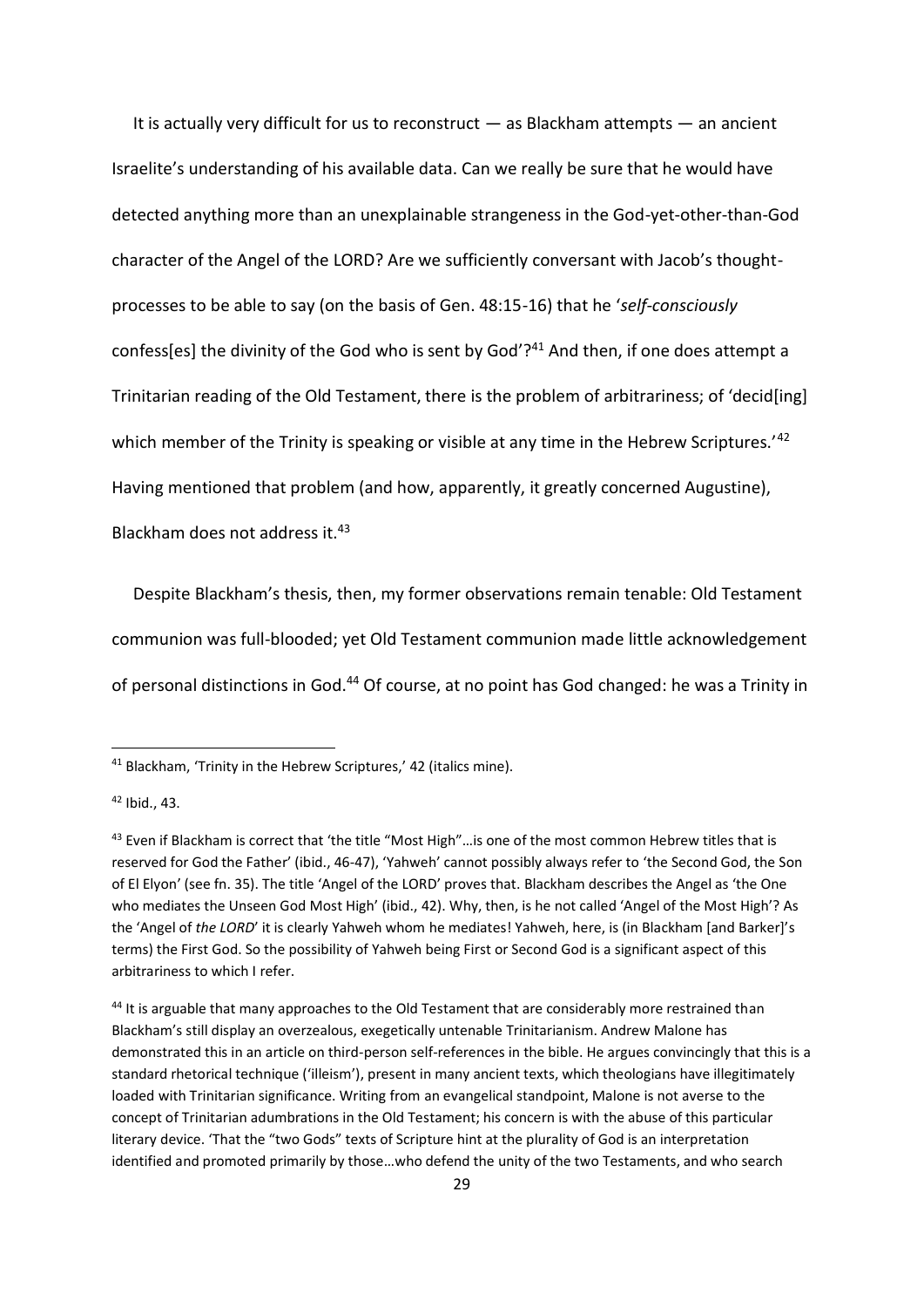the Old Testament epoch as much as he is in the New Testament epoch. So was Old Testament communion idolatrous? No one can seriously entertain that idea. As the earlier quote from Vos suggests, the initial concealment of the doctrine of the Trinity was probably due to the danger of it being misinterpreted in a polytheistic way. It is hardly conceivable, then, that God would have kept his people from one form of idolatry by allowing them to foster another! To put the matter more precisely (and in terms of the Decalogue): it is unlikely God would have deterred a violation of the first commandment (worshipping other gods besides Yahweh) by encouraging a violation of the second commandment (worshipping a distortion of the real Yahweh).

 There is, then, in the communion of the Old Testament a loose precedent for what Paul is doing in those 'God' texts. I say 'loose precedent' because the correspondence is not exact. James Torrance has a helpful summary of three models of Trinitarian worship. They are not alternatives to choose or reject, but complementary, interwoven approaches to God. The first is praying 'to the Father, through the Son, in the Spirit.' The second is praying 'to each of the three persons.' The third is 'glorify[ing] the one God, Father, Son and Holy Spirit'.<sup>45</sup> It is surely correct to infer that Paul, in the handful of texts which we are considering, is employing that third model. Although addressing 'God' he is consciously engaging in Trinitarian worship, and in that sense this is significantly different from the worship of the

1

<sup>45</sup> James B. Torrance, *Worship, Community and the Triune God of Grace* (Downers Grove, Illinois: Inter-Varsity Press, 1996), 36.

both OT and NT for what the one triune God has personally revealed of himself therein…. I myself am enthusiastically committed to such evangelical doctrines, yet am reluctant to accept the lengths to which some of the linguistic data is pressed… a recognition of the prevalence of illeism [does not] deny either the existence of the Trinity in the OT nor the possibility of direct or indirect revelations of it there. I am simply challenging whether this particular syntactic phenomenon can bear the weight which some continue to place upon it' (Andrew S. Malone, 'God the Illeist: Third-Person Self-References and Trinitarian Hints in the Old Testament,' *JETS* 52/3 [2009]: 503, 518).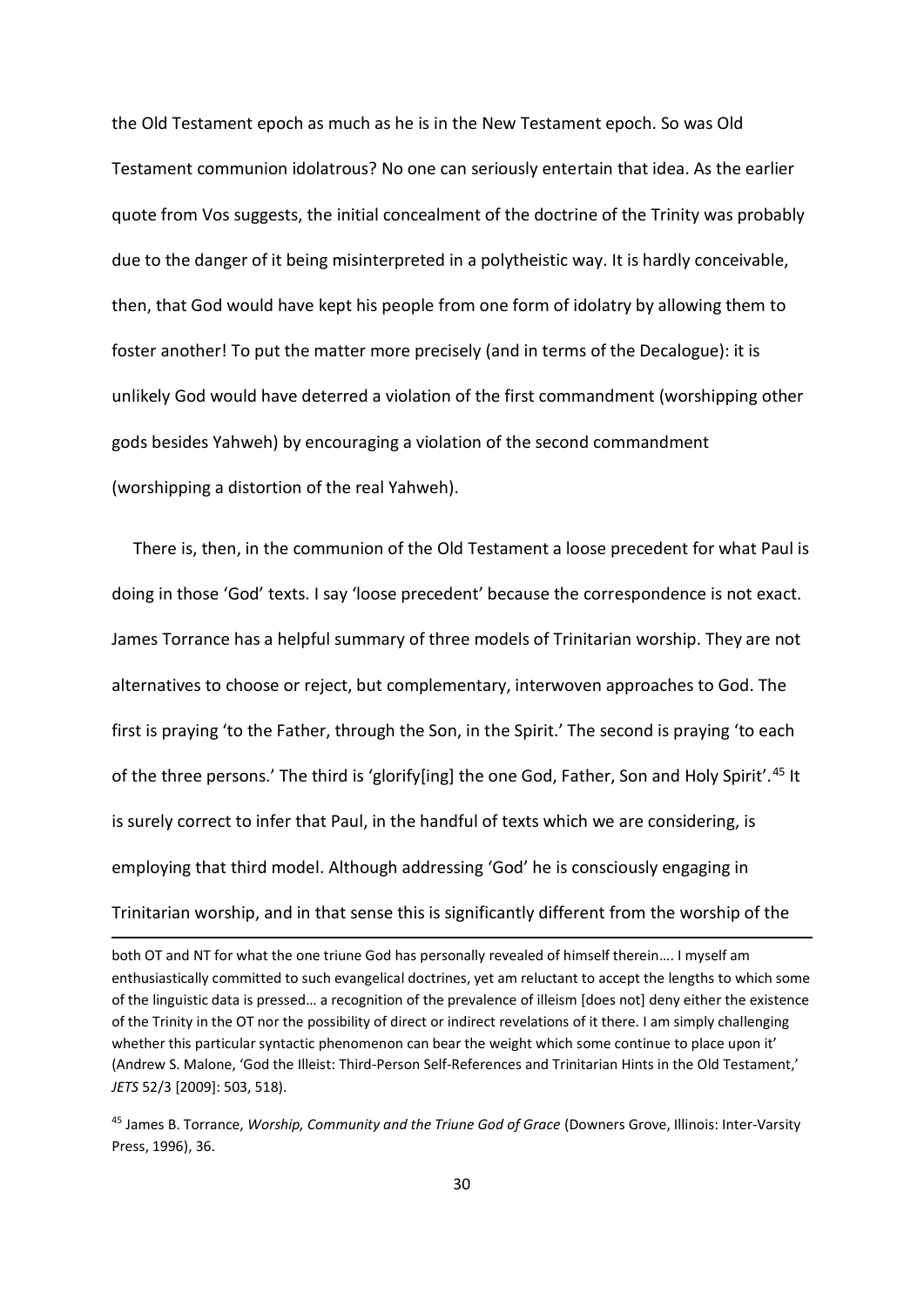psalms.<sup>46</sup> This is where Rahner, in the words quoted above, is amiss. He conceives of only two categories of communion: addressing 'God' as 'the God of natural theology and the Trinity in general'; and addressing the persons distinctly. But there are in fact three categories: addressing 'the God of natural theology'; addressing 'the Trinity in general'; and addressing the persons distinctly. The New Testament's communion is normally that of the third category (see the survey earlier in the chapter), but it can be that of the second category (the 'God' texts). Old Testament communion, therefore, being in the first category (for the purposes of our discussion), $47$  is not identical to those instances of undifferentiated communion in the New Testament. But it does at least establish the precedent of nonidolatrous communion with a focus that is both *singular* and *hypostatically non-specific*. Paul's focus in these texts is also singular (the object of his devotion is a 'him', not a 'them'); and yet, for him too, *it is not because a specific member of the godhead is in view* that the focus is singular. The correspondence may be inexact, but it constitutes a substantial enough precedent to provide exegetical reassurance: we are not bound to interpret Romans

<sup>&</sup>lt;sup>46</sup> Paul Blackham, horrified by theologians like Thomas Watson who begin 'with a definition of a single divine essence before later…dealing with the three divine persons' (Blackham, 'Trinity in the Hebrew Scriptures,' 35), seems to assume that any undifferentiated approach to God necessarily conceives of him as an impersonal substance. It may, of course, be true that within post-canonical history that has often been the case. But it is not *necessarily* the case. He correctly writes: 'How can God be encountered other than encountering one or more of the Persons? God is nothing other than these Three Persons' (ibid., 44). Yet Torrance's third model *is* an encounter with the persons, not with a divine essence: it is 'glorifying the one God, *Father, Son and Holy Spirit*.' But it is an undifferentiated approach for all that: it is '*glorifying the one God*, Father, Son and Holy Spirit.' In a similar vein is Gregory Nazianzen's statement: 'When I say God, I mean Father, Son, and Holy Spirit' (Gregory Nazianzen, *Orations* 38.8, in *The Nicene and Post-Nicene Fathers*, vol. 7, ed. Philip Schaff and Henry Wace [Grand Rapids, Michigan: Wm. B. Eerdmans Publishing Company, 1978], 347). Indeed, it appears to be one of the triumphs of the Cappadocian theologians that they could speak freely of a divine *ousia*, and yet in their thinking that *ousia* was never *separate from* or *prior to* the three persons. Again, then, Torrance and the Cappadocians surely give us a window on what Paul is doing in that handful of 'God' communion texts. He, like these later thinkers, has no notion of an impersonal essence.

<sup>&</sup>lt;sup>47</sup> Of course, it is not really accurate to describe Old Testament communion as belonging in the realm of natural theology (or general revelation). It was based on a considerable body of special divine revelation, even if that revelation did not include the doctrine of the Trinity.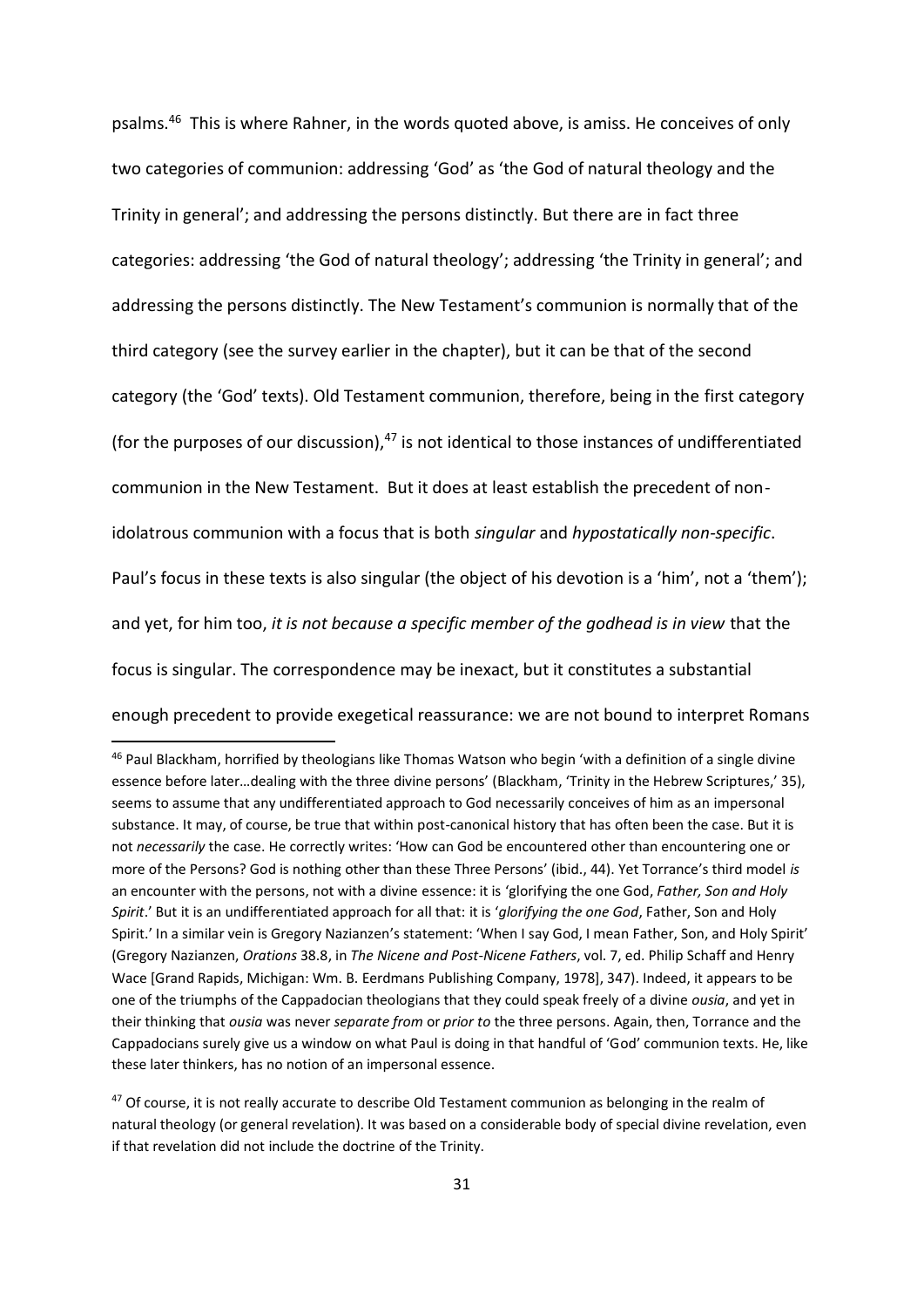10:1, 1 Corinthians 11:13 and 2 Corinthians 13:7 in the light of other texts in which 'God' denotes the Father.

#### **The Complexities of Old Testament Communion**

 While making use of Old Testament communion in this way, I am aware that the whole topic is replete with complexities. It confronts us with the strange paradox that to commune with God without conceiving of him as triune was not idolatrous *then;* whereas, of course, to commune with God without conceiving of him as triune *now* would constitute an idolatrous distortion of the real God. Furthermore, Warfield, expounding Calvin's doctrine of the Trinity, excludes non-Trinitarian worship on the basis of deeper considerations than simply New Testament revelation. He argues that 'according to Calvin…the idea of multiformity enters into the very notion of God.' The Reformer's rejection of non-Trinitarian worship was not 'purely *a posteriori*…so that he means to say that since the only God that is, is, in point of fact, a Trinity, when we think of a divine monad we are, as a mere matter of fact, thinking of a God which has no existence.' We are rather 'to understand that in Calvin's view a divine monad would be less conceivable than a divine Trinity, and…that to him the conception of the Trinity gave vitality to the idea of God.'<sup>48</sup> These words are so uncompromising that one might wonder whether my construal of Old Testament communion (with which Warfield, elsewhere, appears to agree; see fn. 34) is tenable.

 Perhaps, however, the problem of Old Testament communion may at least be eased. While the saints of that period did not approach God as a plurality of persons, they approached him in a highly distinctive way *such as is only possible because he is in fact a* 

<sup>48</sup> B.B. Warfield, 'Calvin's Doctrine of the Trinity,' in *The Works of Benjamin B. Warfield*, vol. 5, *Calvin and Calvinism* (Grand Rapids, Michigan: Baker Books, 2003), 191-192.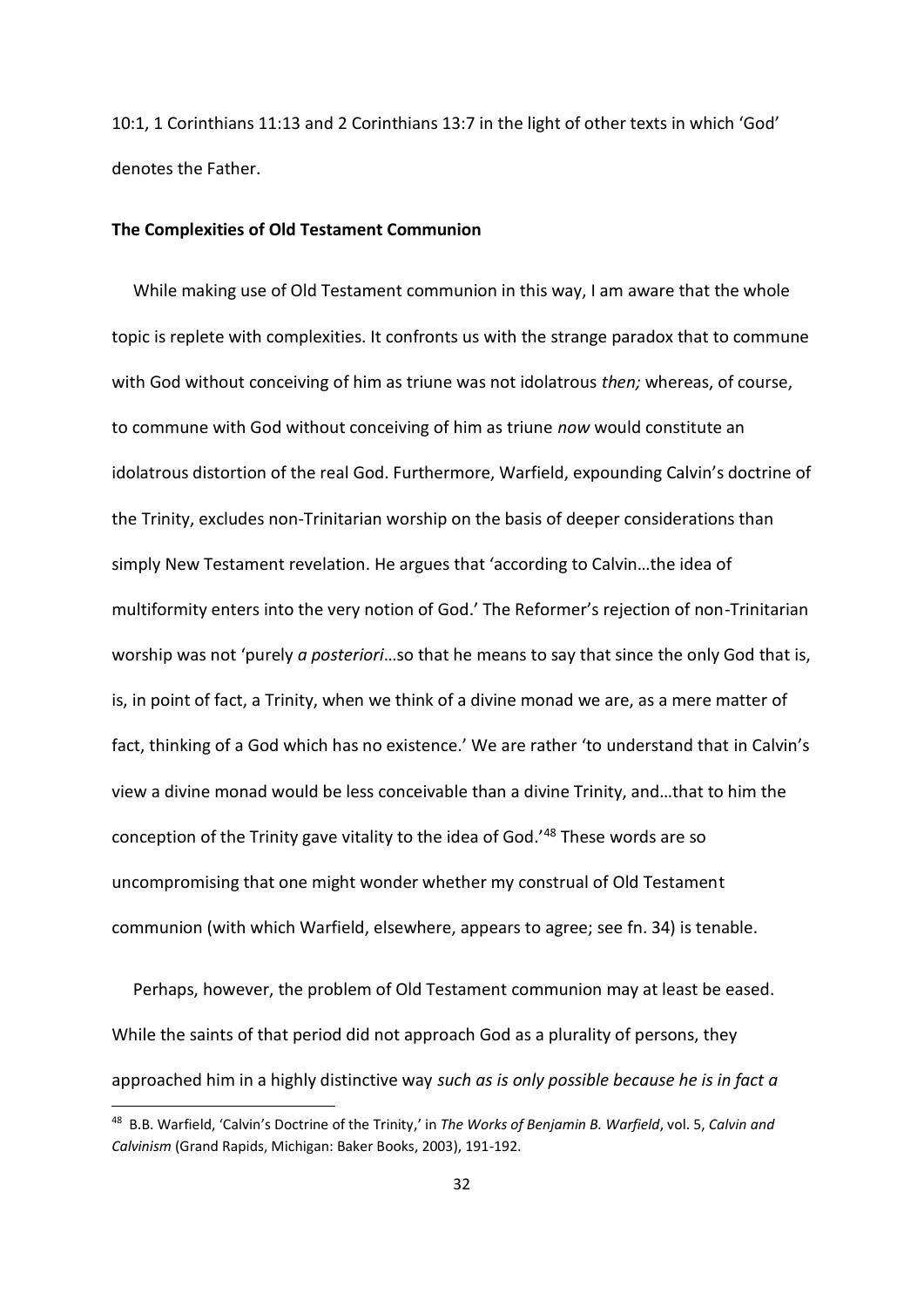*plurality of persons*. As mentioned earlier, Old Testament communion was not flaccid; it was vibrant and intimate. It was evidently predicated on the idea that God is an intensely relational being, a God of love. Yet that idea was implausible in terms of their most basic theological tenet — divine unipersonality. As Dumitru Staniloae puts it, 'A unipersonal god would not have within himself that eternal love or communion into which he would wish to introduce us too.'<sup>49</sup> How would a monadic deity possess the wherewithal to initiate and maintain the kind of divine-human relationships exhibited in the psalms? So Old Testament communion is not unrelated to the doctrine of the Trinity. Indeed, we can say more than that the object of that communion was *in fact* — if unbeknown to its human participants a Trinity. We can say that their communion, by its very strength and depth, actually *attested to* the doctrine of the Trinity. It is a line of thought which lessens (even if it does not remove) the awkwardness of Old Testament communion.

 A further complexity is the matter of Christian appropriation of Old Testament texts. We mentioned earlier that the psalms were part of New Testament worship (Eph. 5:19; Col. 3:16). But, while using the same words, the Christian must invest them with a different meaning than his Old Testament forebears did. Singing them with no thought of personal distinctions in God is, in the New Testament era, an idolatrous anachronism. Letham, while contending that the psalms 'should feature strongly in the worship of the NT church,' only has a place for the 'use of the Psalter *in praise to the Father.*' <sup>50</sup> This approach does

<sup>49</sup> Dumitru Staniloae, *Orthodox Dogmatic Theology*, vol. 1, *The Experience of God* (Brookline, Massachusetts: Holy Cross Orthodox Press, 1994), 249. Cf. C.S. Lewis: 'The words "God is love" have no real meaning unless God contains at least two Persons' (C.S. Lewis, *Mere Christianity* [Glasgow: Collins, 1956], 147).

<sup>50</sup> Robert Letham, *The Holy Trinity: In Scripture, History, Theology, and Worship* (Phillipsburg, N.J.: P&R Publishing), 422 (italics mine). Douglas Moo appears to share Letham's approach when, commenting on a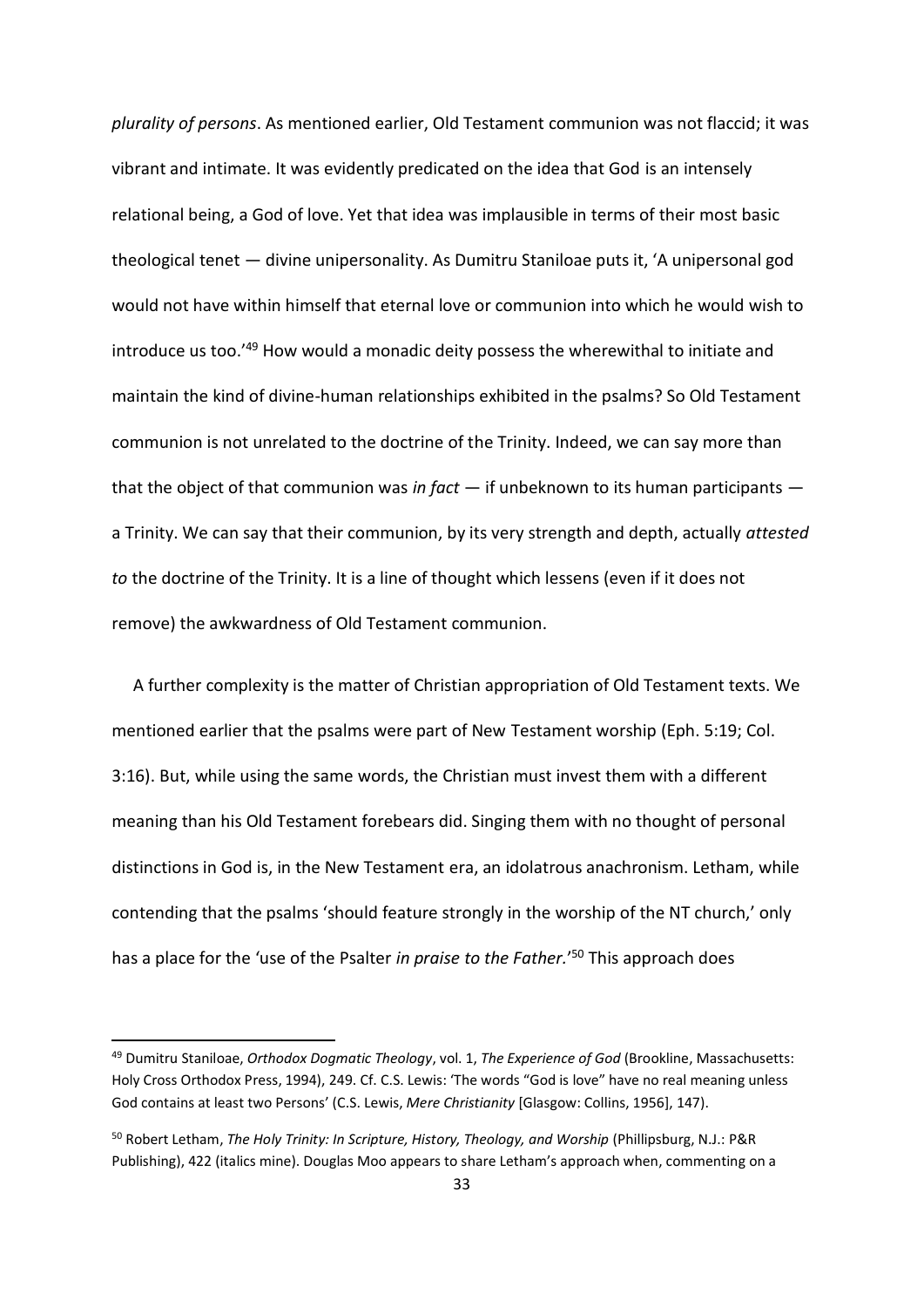transpose the psalms into the New Testament era through its acknowledgement of personal distinctions, but it seems both hermeneutically arbitrary and liturgically odd (we go to the psalms in order to worship the Father; we go elsewhere in order to worship the Son and Spirit!). It is surely preferable to apply to the divine names and titles in the psalms the same principle for which I have argued in relation to the New Testament 'God' texts: we read into them *the Trinity in general*; *the one God, Father, Son and Holy Spirit*. 51

 So I am aware of these complexities. It remains the case, however, that Old Testament communion provides a useful precedent for Paul's 'God' texts. The lengths to which I have gone to defend those texts in the second half of this chapter should not be misconstrued. It has not been my intention to undermine my earlier focus on *distinct communion with the distinct persons*. The latter is far more pervasive within the New Testament, whose communion texts are predominantly hypostatically specific in their purview. *Deliberate engagement in an irreducibly three-way relationship* is the devotional norm for the believer, and its theological foundations and practical dynamics will be the burdens of the ensuing chapters. 'The Trinity in general' (to use Rahner's phrase for the final time) is not, customarily, the believer's focus. However, integrity requires us to say that it can be*.* There are texts to that effect. Gregory's words may conceal the disparity of biblical attention to which I have just alluded, but the experiential interplay to which they point is real:

This I give you to share, and to defend all your life, the One Godhead and power, found in the Three in Unity, and comprising the Three separately…. No sooner do I

passage in the book of James, he refers to 'God the Father, the OT Yahweh' (Douglas J. Moo, *The Letter of James* [Leicester: Apollos, 2000], 205).

 $51$  Except, that is, for texts in which it is clear from the context that the Father only is in view. When using those psalms in which Yahweh interacts with the messiah, whom we know to be God the Son (E.g. Psalms 2, 45, 110), it is appropriate we conceive of Yahweh as God the Father.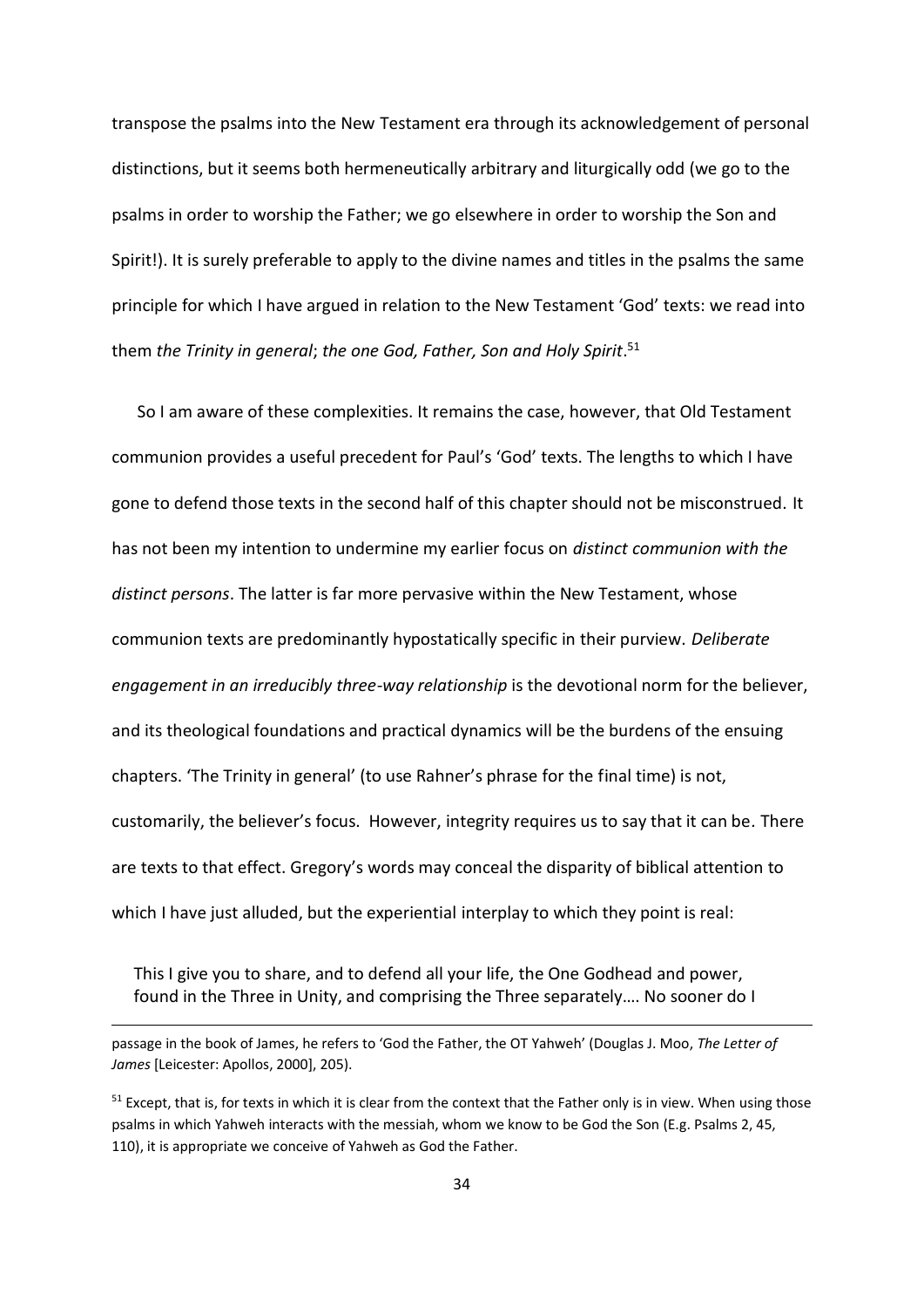conceive of the One than I am illumined by the Splendour of the Three; no sooner do I distinguish Them than I am carried back to the One. When I think of any One of the Three I think of Him as the Whole, and my eyes are filled…. When I contemplate the Three together, I see but one torch, and cannot divide or measure out the Undivided Light.<sup>52</sup>

We *do* relate to the three persons in their co-inherent unity, as well as in their distinctness.

It is not the case that God's oneness is simply a structural consideration, a theological

parameter, while his tri-personality is a devotional consideration. Amid cries of '*My Jesus* I

love Thee'<sup>53</sup> and 'Thank you O my Father'<sup>54</sup> there is a place, too, for Gregory's 'My Trinity'.<sup>55</sup>

The concerns of these chapters being what they are, that must not be forgotten.

<sup>52</sup> Gregory Nazianzen, *Orations* 40.41, 375. Kelly Kapic perceives the same interplay in Owen's writing: 'Owen's stress on distinction allows him to freely use the third-person plural pronoun "they"…when referring to the Father, Son, and Spirit. However, at other times Owen may refer to the three by employing the third-person singular pronoun "he."... In other words, Owen's language moves between the three persons and the one divine nature without hesitation' (Kapic, *Communion with God*, 159).

<sup>&</sup>lt;sup>53</sup> From the hymn, 'My Jesus I love Thee', by William Ralph Featherston (1842-70).

<sup>&</sup>lt;sup>54</sup> From the hymn, 'There is a Redeemer', by Melody Green (born 1946).

<sup>&</sup>lt;sup>55</sup> These words featured, for instance, in Gregory's announcement of his resignation from the bishopric of Constantinople. His election to that post was being challenged by those who, in fact, disliked the boldness of his preaching. According to Philip Schaff, he stepped down with the following words: 'Whatever this assembly may hereafter determine concerning me, I would fain raise your mind beforehand to something far higher: I pray you now, be one, and join yourselves in love! Must we always be only derided as infallible, and be animated only by one thing, the spirit of strife? Give each other the hand fraternally. But I will be a second Jonah. I will give myself for the salvation of our ship (the church), though I am innocent of the storm. Let the lot fall upon me, and cast me into the sea. A hospitable fish of the deep will receive me. This shall be the beginning of your harmony. I reluctantly ascended the episcopal chair, and gladly I now come down. Even my weak body advises me this. One debt only have I to pay: death; this I owe to God. But, O my Trinity! for Thy sake only am I sad. Shalt Thou have an able man, bold and zealous to vindicate Thee? Farewell, and remember my labours and my pains' (Philip Schaff, *History of the Christian Church: Nicene and Post-Nicene Christianity*, vol. 3 [Edinburgh: T & T Clark, 1884], 919).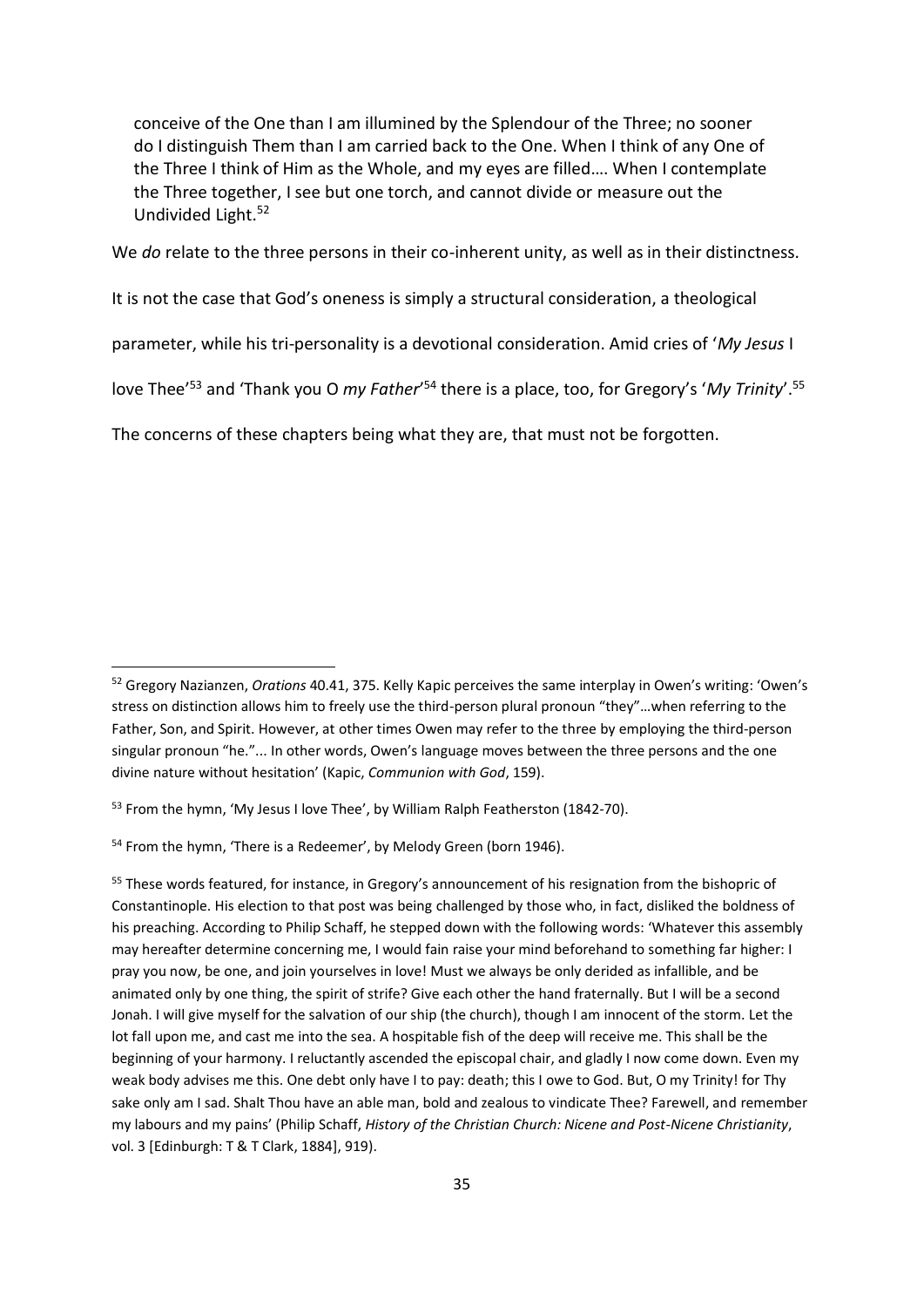### **CHAPTER TWO**

# **Distinct Communion: Its Theological Framework**

 We have established that communion with God is presented in the New Testament as tripersonal. We must now probe the New Testament for a theological framework that makes sense of its tri-personal communion. If distinct relationships with Father, Son and Spirit are possible, that possibility must have an underlying rationale. Where should we go to find that rationale?

 Some of the New Testament's key Trinitarian statements are not very promising in this regard. On three occasions in John's Gospel Jesus claims that the Father is in him and he is in the Father (Jn. 10:38; 14:11; 17:21).<sup>1</sup> Two concepts at the heart of historical Trinitarian theology flow from this claim.

 One is the concept of *perichoresis*. <sup>2</sup> The divine persons live within one another. Each enfolds and contains the others within himself. It is this concept that holds together the divine oneness and the divine three-ness. Robert Letham comments that 'there is nothing more of God than there is in the Father' (he proceeds to make the same statement of the

<sup>&</sup>lt;sup>1</sup> The language is almost identical on each occasion. 14:11 differs from the other two in placing Jesus' indwelling of the Father before the Father's indwelling of Jesus; 17:21 differs from the other two in being part of a prayer, so that the Father is referred to in the second rather than the third person.

Strictly speaking, of course, it is not a 'Trinitarian statement' as the Spirit receives no mention. It is reasonable to assume, however, that the Spirit's relations with the Father and Son are comparable to the Father and Son's with each other.

 $<sup>2</sup>$  John of Damascus is widely credited with giving this term its Trinitarian meaning. According to Douglas Kelly,</sup> however, it was by St. Hilary, three and a half centuries earlier, that the word 'was taken…to apply to the relationship in which the three divine persons mutually dwell in one another' (Douglas F. Kelly, *Systematic Theology*, vol. 1, *The God Who Is: The Holy Trinity* [Fearn, Ross-shire: Mentor, 2008], 489).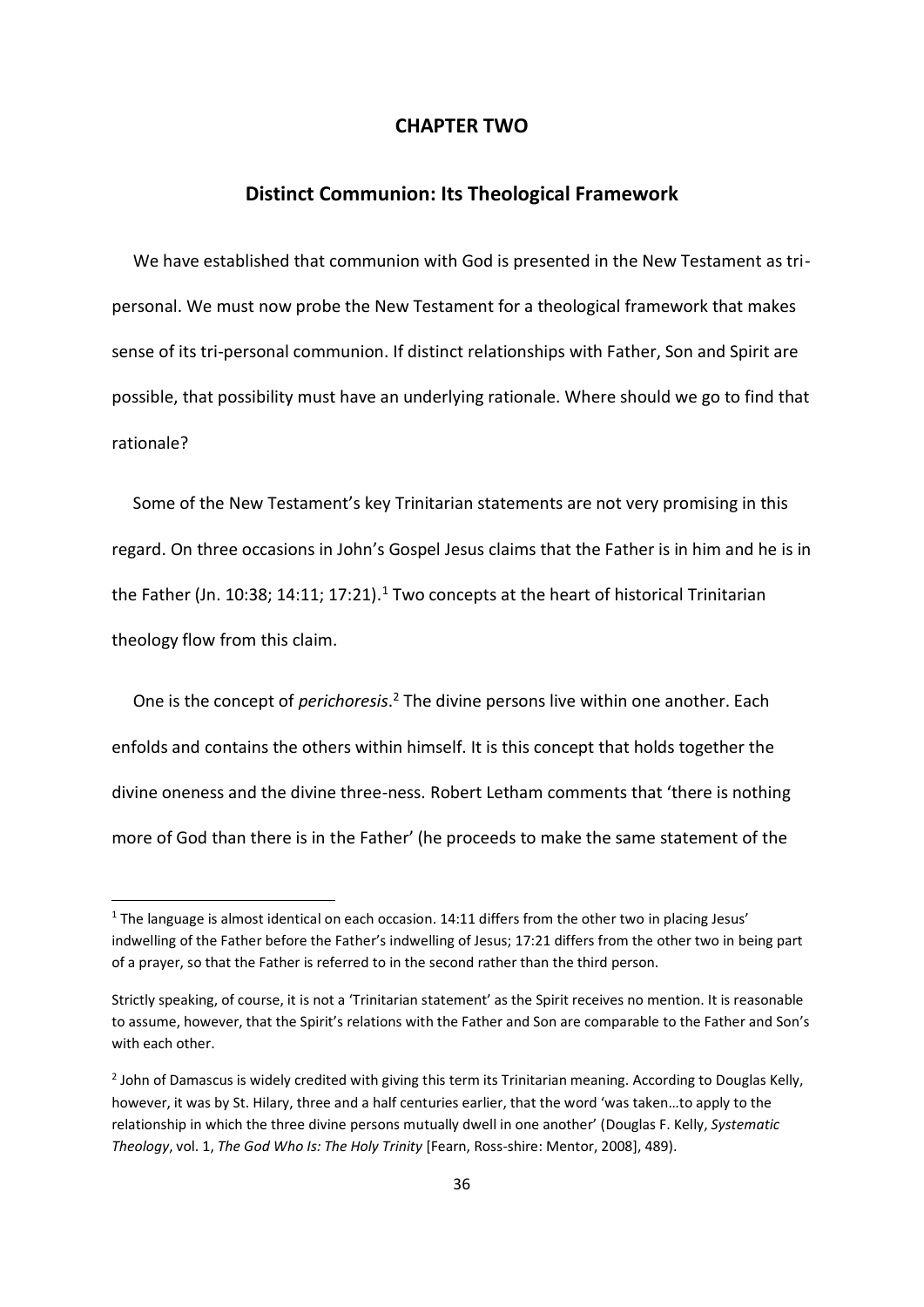other two persons).<sup>3</sup> This affirmation of God's oneness seems vulnerable to the objection: 'there *is* more of God than there is in the Father; there is the Son and the Spirit!' *Perichoresis* answers the objection. The Son and the Spirit are themselves in the Father. The tri-personal God can genuinely be one through this 'unity of interpenetration'.<sup>4</sup>

 A second inference, building on the first, is the concept of *opera trinitatis ad extra sunt*  indivisa ('the external works of the Trinity are undivided').<sup>5</sup> If, ontologically, the persons are inseparable, then the persons-in-action must be equally so. $6$  They must create, rule and redeem together. A person inhering within another person cannot remain uninvolved in any of the latter's activities. There can be no separation of labour among a Father, Son and Spirit who mutually indwell each other. Actually, this is no mere inference from Jesus' claim cited above. It is also recognisable in the New Testament's tendency to attribute the same actions to different divine agents in different passages. The final resurrection of the dead, for instance, is variously linked with the Father (1 Cor. 6:14), with the Son (Jn. 5:28-29) and with the Spirit (Rom. 8:11).

 So Jesus' claim, and these inferences that derive from it, seem to leave us a long way from a theological framework for distinct communion. They appear to preclude rather than

<sup>3</sup> Robert Letham, *The Holy Trinity: In Scripture, History, Theology, and Worship* (Phillipsburg, N.J.: P&R Publishing), 177.

<sup>4</sup> B.B. Warfield, 'The Biblical Doctrine of the Trinity,' in *Biblical and Theological Studies*, ed. Samuel G. Craig (Philadelphia, Pennsylvania: Presbyterian and Reformed, 1968), 38.

<sup>&</sup>lt;sup>5</sup> In terms of the development of Trinitarian dogmatics, James Mackey traces this concept back to Gregory of Nyssa and his formula: 'The oneness of their nature must needs be inferred from the identity of their operations.' If Mackey is correct, then the concept originally functioned as a supporting argument for *homoousios* (James P. Mackey, *The Christian Experience of God as Trinity* [London: SCM Press Ltd., 1983], 151).

<sup>&</sup>lt;sup>6</sup> 'If the persons mutually indwell each other, it follows that they produce each other's actions as well.... A perichoresis of action follows from a perichoresis of persons' (Adonis Vidu, 'Trinitarian Inseparable Operations and the Incarnation,' *JAT* 4 [2016]: 107, 116).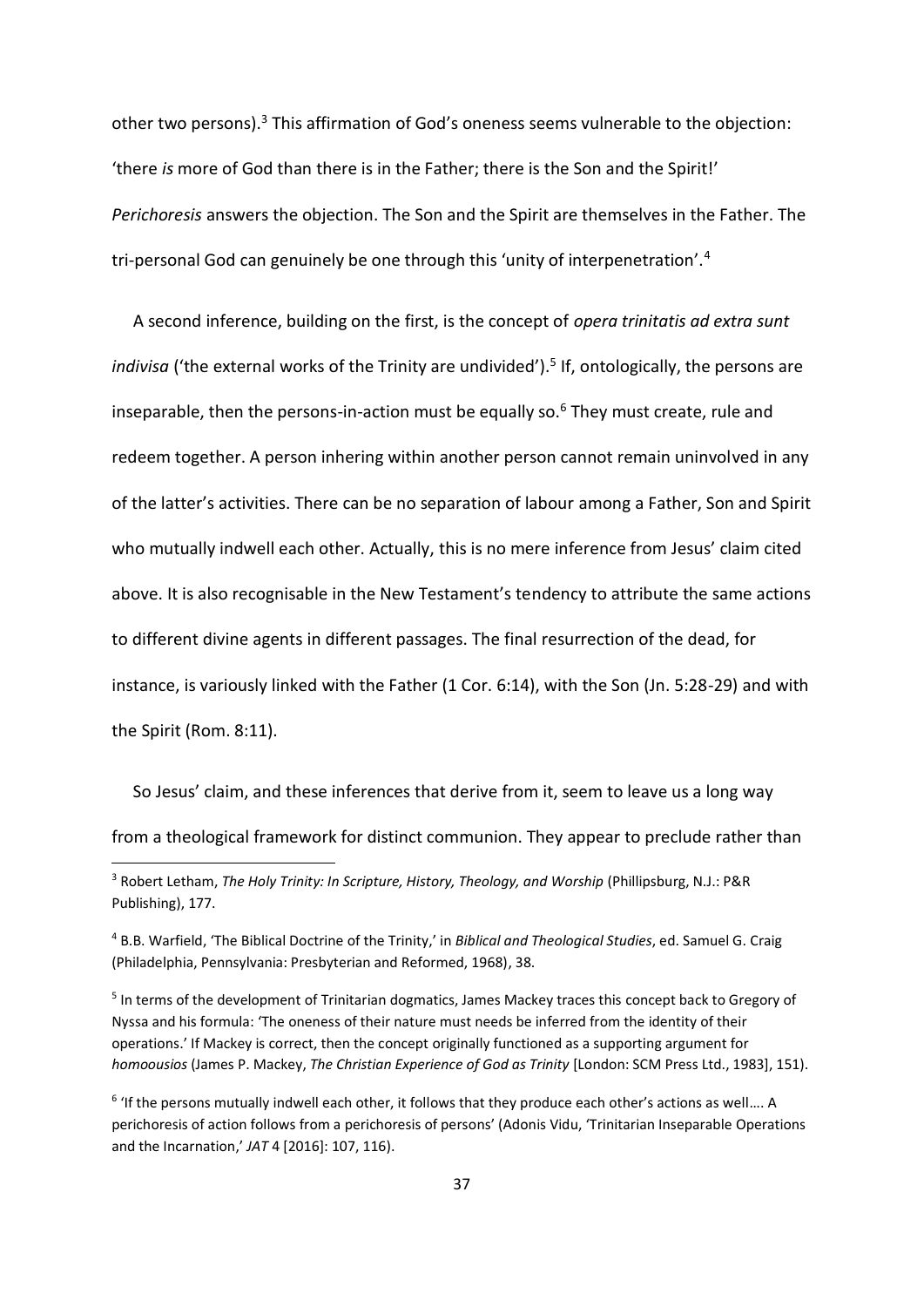warrant a communion with God which distinguishes between the persons. How can the believer have a relationship that is distinctly with the Son, for instance, when the Son is in fact never experienced apart from the Father and the Spirit? In view of these Johannine texts we might question whether there is a solid basis for tri-personal communion. We might conclude that the New Testament simply describes such communion while offering nothing that explains or justifies it. We might decide that there is nothing more to say beyond Letham's wise words: 'Worship of the Trinity is a reality that transcends the purely didactic and argumentative;…recognition and communion have precedence over logic.'<sup>7</sup>

## *Appropriations*

1

 There are other avenues, however, which hold more promise. Donald Macleod acknowledges the reality of distinct communion with the three persons when he writes, 'we have an experience of each which is different from our experience of the other.' But, for him, this does not conflict with the Johannine statements and their inferences. The *opera ad extra*, for instance, while of indubitable importance, is not to be interpreted in an unqualified sense. He contends that 'the external acts of the triune God…are indeed common to all three persons, *but that does not mean that each acts in the same way*'. <sup>8</sup>

 That certainly softens the seeming non-negotiableness of Jesus' claim, and is an attractive caveat. It suggests, at least, that interpenetrative unity does not eliminate meaningful hypostatic particularity. But is it a biblical caveat? On revisiting our earlier

<sup>7</sup> Robert Letham, 'John Owen's Doctrine of the Trinity in its Catholic Context,' in *The Ashgate Research Companion to John Owen's Theology*, ed. Kelly M. Kapic and Mark Jones (Burlington, Vermont: Ashgate, 2012), 196.

<sup>8</sup> Donald Macleod, *The Person of Christ* (Leicester: Inter-Varsity Press, 1998), 142 (italics mine).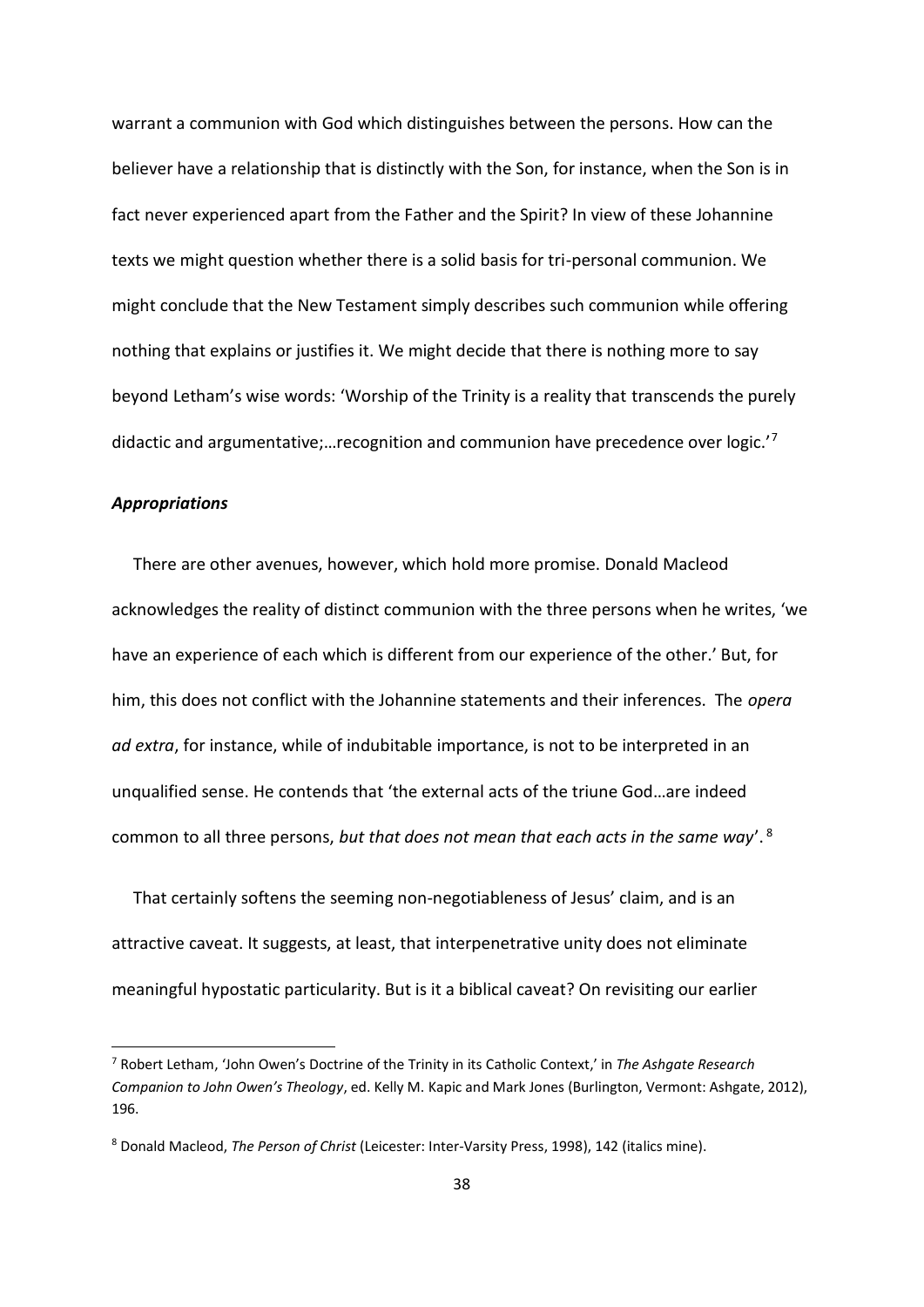example — the final resurrection — Macleod's nuance immediately looks doubtful. There is no obvious distinction in the way that the divine persons raise the dead. If there are differences within this threefold resurrecting activity, they are too imperceptible to register on the pages of Scripture.

 For T.F. Torrance that imperceptibility presents no problem. Like Macleod, he argues that the persons 'operate together…in ways peculiar to each of them'. In his view, however, 'it is not possible for us to spell that out in terms of any demarcations between their distinctive operations'. $9$  So we should not expect to be able to distinguish between the resurrecting activity described in 1 Corinthians 6:14, John 5:28-29 and Romans 8:11. But that does not mean that no distinction exists. The 'ways peculiar to each of them' constitute a mystery which we do not *observe* but simply *assume*.

 Macleod, however, does not appeal to the resurrection of the dead, but to a different divine activity: 'The triune God creates; but the Father creates as Father, the Son as Son…and the Spirit as Spirit. Each works in his own proper way.'<sup>10</sup> God's work of creation affords an interesting case study. Like the final resurrection, it is linked in the Scriptures with all three persons. In this case, however, the persons' distinctive contributions may be more recognisable. In Genesis 1 the Son's role is not highlighted, but those of the Father and the Spirit are.<sup>11</sup> And these roles appear to be quite different. The distinction does not reside in a

<sup>9</sup> Thomas F. Torrance, *The Christian Doctrine of God, One Being Three Persons* (Edinburgh: T & T Clark, 2006), 198.

<sup>10</sup> Macleod, *Person of Christ*, 142.

<sup>11</sup> I am assuming here that *ruach elohim* in Gen. 1:2 means 'the Spirit of God', not 'a mighty wind' as has been suggested. My reasons may be summarised as follows:

i. Everywhere else in Genesis 1 *elohim* unambiguously refers to 'God'.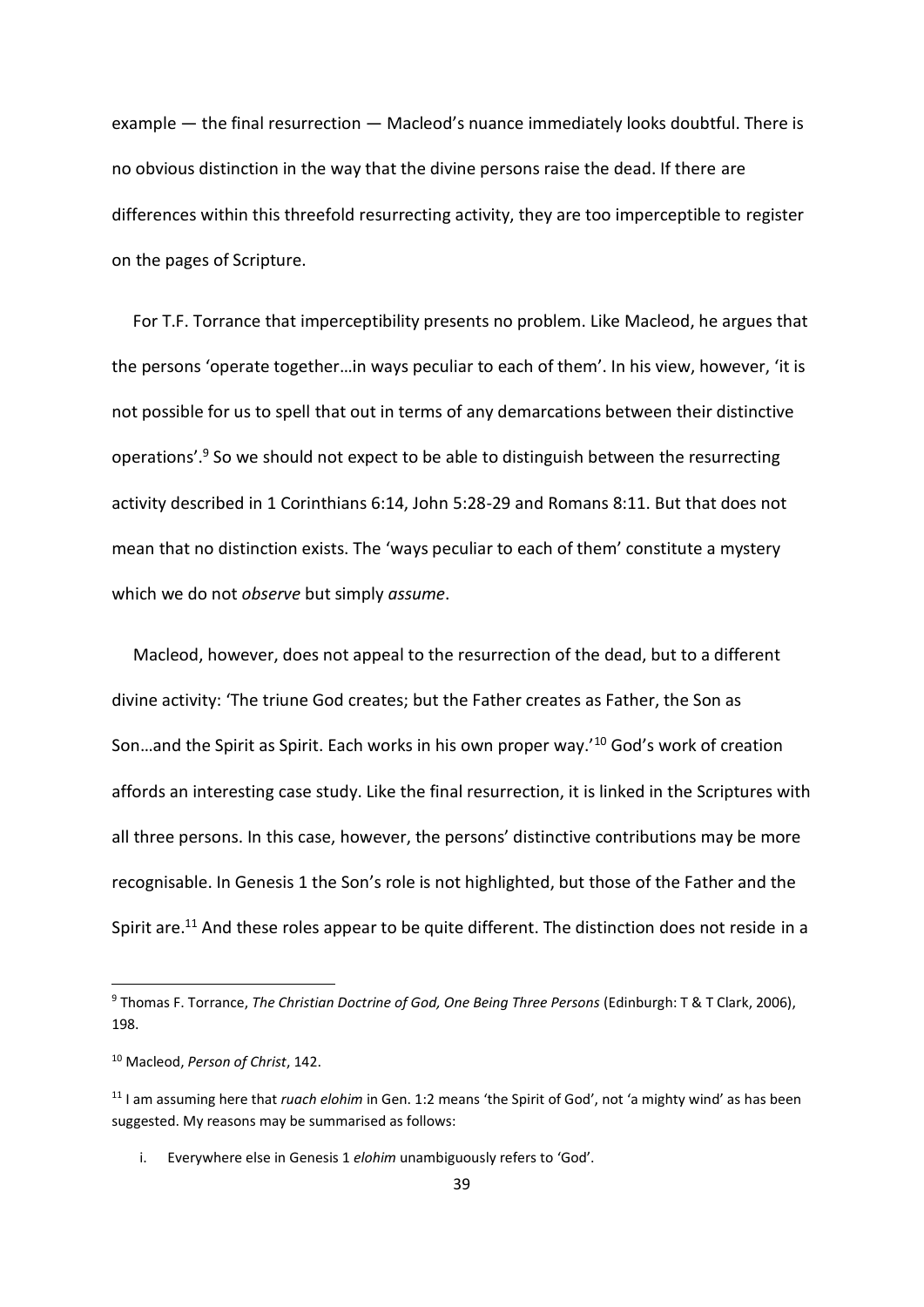mere preposition:<sup>12</sup> the Spirit is presented as *hovering* (Gen. 1:2); the Father as *speaking* 

(Gen. 1:3, 6, 9, 11, 14, 20, 24, 26). B.B. Warfield helpfully elaborates:

To the voice of God in heaven saying, Let there be light! the energy of the Spirit of God brooding upon the face of the waters responded, and lo! there was light. Over against the transcendent God, above creation, there seems to be postulated here God brooding upon creation, and the suggestion seems to be that it is only by virtue of God brooding upon creation that the created thing moves and acts and works out the will of God…. God's thought and will and word take effect in the world, because God is not only over the world, thinking and willing and commanding, but also in the world…*executing*. 13

It seems, then, that 'distinctive operations' are not only to be assumed, as Torrance

suggests. At points the Bible clearly identifies them. In creation the Father acts in a

transcendent, commanding manner; the Spirit in an immanent, executing manner.

So this principle of *appropriations*<sup>14</sup> — different aspects of a divine work being

1

appropriated to different persons — represents a more promising avenue as we pursue a

ii. There are other expressions available for 'mighty wind' less open to misunderstanding (cf. Jonah 1:4).

- iii. *Hovering* is elsewhere in the Old Testament depicted as a divine activity (*cf*. Deut. 32:10-11; Isa. 31:5).
- iv. The presence of the Spirit in Gen. 1:2 helps makes sense of the divine utterance in Gen. 1: 26. 'It can be argued that recognizing the presence of the divine Spirit in Gen. 1:2 would provide the "missing link" in the interpretation of the "Let *us* make make…" in Genesis 1:26-27. The Spirit of God would then be the only possible referent of this address *within the structure of the account itself*. In this case, the engagement of the Spirit in the work of creation would mark the beginning and end of a literary *inclusio* in Genesis 1' (Sinclair B. Ferguson, *The Holy Spirit* [Downers Grove, Illinois: Inter-Varsity Press, 1996], 20-21 [italics his]).

<sup>12</sup> As, for instance, the distinction between the creative roles of Father and Son in 1 Cor. 8:6: 'there is one God, the Father, *from* whom are all things…and one Lord, Jesus Christ, *through* whom are all things…' (italics mine). The precise meaning intended by the prepositional distinction is hard to determine.

<sup>13</sup> B.B. Warfield, 'The Spirit of God in the Old Testament,' in *Biblical and Theological Studies*, ed. Samuel G. Craig (Philadelphia, Pennsylvania: Presbyterian and Reformed, 1968), 134 (italics his).

<sup>14</sup> It seems to have been in the thirteenth century that the language of *appropriations* started to become prominent. Mackey finds it in the writings of Thomas Aquinas (and understands it to perform there exactly the kind of concessional role I discuss below) (Mackey, *The Christian Experience,* 182). Richard Muller finds it in the work of Aquinas' contemporary and compatriot, Bonaventure. Bonaventure addressed 'the problem of the "multiplicity of appropriations"…which seem to be predicated more "appropriately" to one divine person than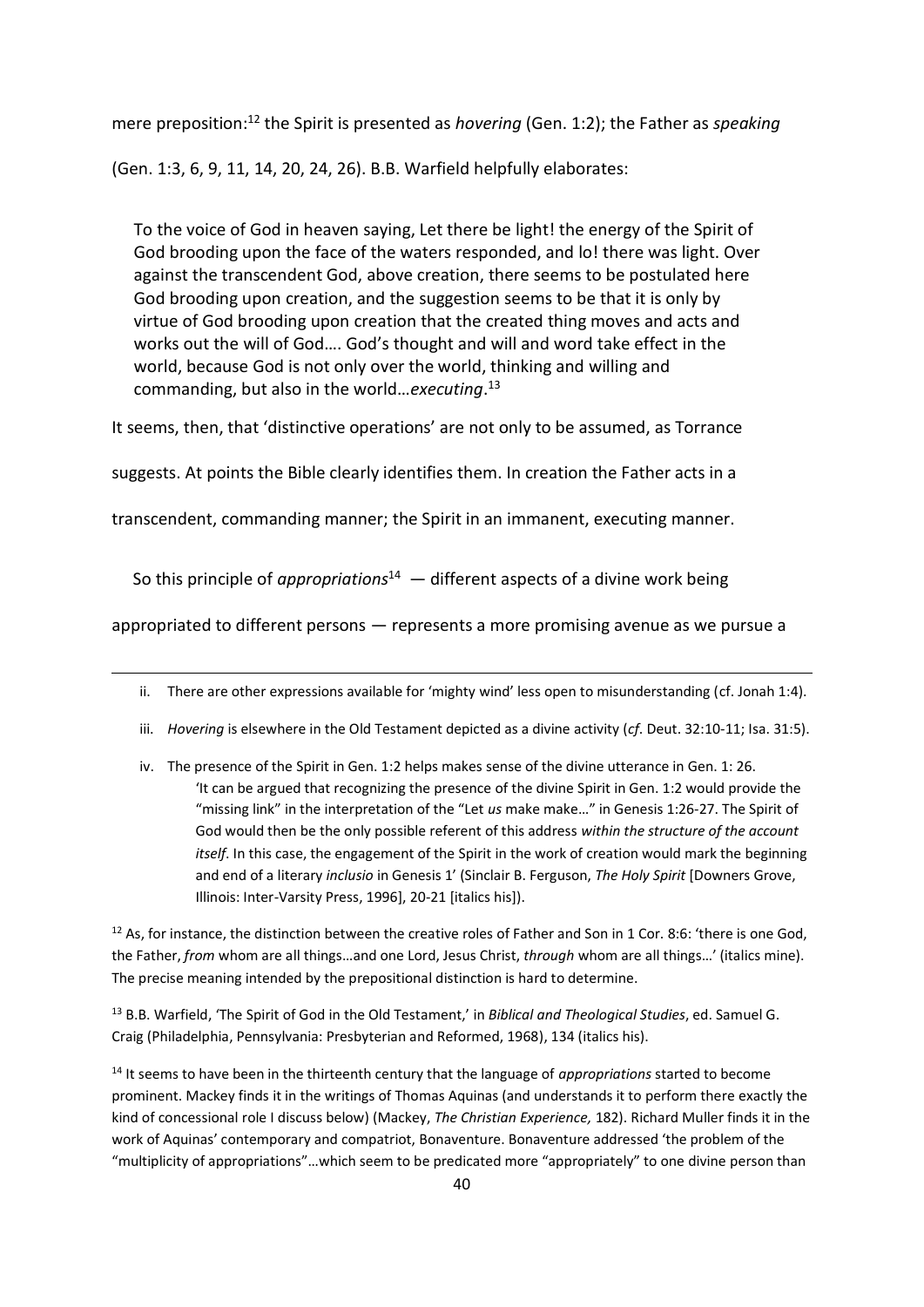framework for distinct communion. The inseparableness of Father, Son and Spirit is never less than true, but that bare concept does not exhaust the truth of God's Trinitarian existence. There is within the inseparableness a real and perceptible distinction of activity. And that *distinction of activity* might conceivably find its counterpart in a *distinction of communion*, as the believer relates to God.

## **Two Problems**

.

 However, we must proceed with caution. Like the concepts of *perichoresis* and *opera ad extra, appropriations* has a long history; and the way it has been used within Trinitarian debate presents two problems. The more minor of these is its element of ambiguity. In the example that I used earlier it is merely a different aspect of one activity (creation) that is appropriated to each person. That is how the concept is often applied, especially by more modern theologians. In older writers, however, what is appropriated to each person is frequently broader and more discrete. According to both Owen and Goodwin *the work of creation itself*, rather than any of its aspects, is appropriated.<sup>15</sup> That is a substantial divergence. It is one thing to say with Warfield that in creation the decretive dimension is

to the others.' Muller describes a subsequent renewal of interest amongst the Puritans, and concludes: 'This is one of the points of more detailed, even speculative, elaboration of the doctrine of the Trinity that the Reformed orthodox share with the medieval scholastics' (Richard A. Muller, *Post-Reformation Reformed Dogmatics*, vol. 4, *The Triunity of God* [Grand Rapids, Michigan: Baker Book House Company, 2003], 41, 268).

I shall use the language of *appropriations* rather than the alternative phrase one also encounters in historical Trinitarianism, *terminus operationis*. According to Vidu: 'The language of appropriation and of terminus are [*sic*]…interchangeable. An action is appropriated to one divine person if that action terminates in that person. Conversely, an action which is appropriated to a person…is also said to terminate in that person' (Vidu, 'Inseparable Operations,' 115).

<sup>15</sup> John Owen, *Of Communion with God the Father, Son, and Holy Ghost, Each Person Distinctly, in Love, Grace, and Consolation* (1657), in *The Works of John Owen*, ed. William H. Goold (Edinburgh: Banner of Truth, 2004), 2:18; Thomas Goodwin, *An Exposition of the First Chapter of the Epistle to the Ephesians*, in *The Works of Thomas Goodwin* (Edinburgh: James Nichol, 1865), 1:439.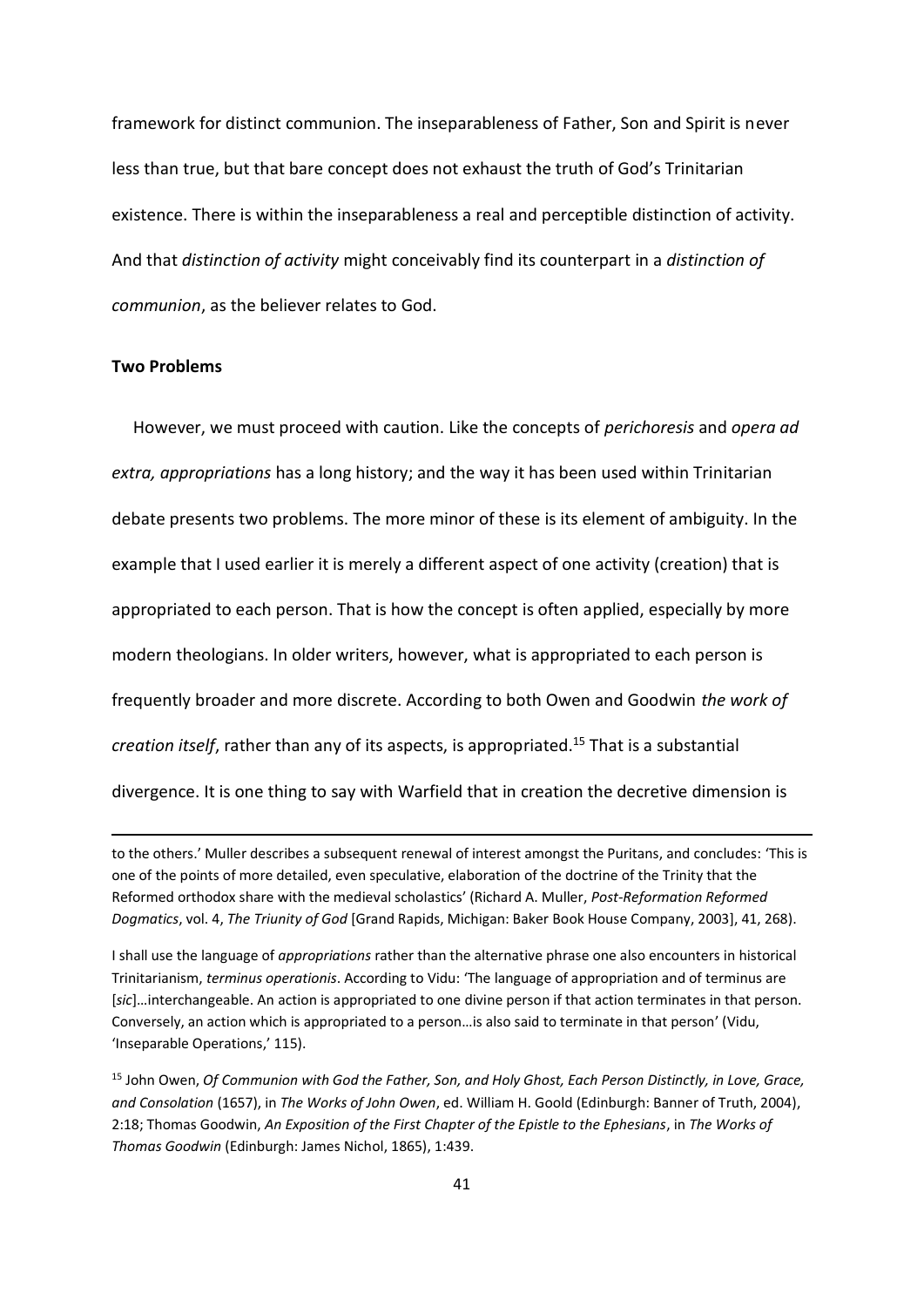the Father's prerogative; it is quite another to say that creation *per se* is the Father's prerogative! This ambiguity may not be fatal to the principle of *appropriations*, but it is unsatisfactory nonetheless.<sup>16</sup>

 The second problem is more serious. The idea of *appropriations* appears to function within Trinitarian theology as an afterthought. It is a concession to, rather than a statement of, personal distinctions. It merely qualifies the seemingly more fundamental realities of unity and indivisibility. According to Torrance, it was 'brought in by Latin theology to redress an...essentialist approach to the doctrine of the Trinity'.<sup>17</sup> If Torrance is correct, the concept of the oneness of God's being and the concept of *appropriations* did not begin on an equal footing; the latter was a subsequent appendage intended merely to nuance the former. Robert Jenson, who resents the influence of Augustinian essentialism on Trinitarian theology, is particularly dismissive: 'The tradition tries to mitigate the damage with the

<sup>&</sup>lt;sup>16</sup> In his discussion of the principle, Karl Barth refers approvingly to one of the 'rules... of Catholic dogmaticians' that 'the appropriation must not be arbitrary, but must take place intelligently.' He explains that 'not each and every triad, however sensible in itself, is suitable' (Karl Barth, *Church Dogmatics*, trans. G.T. Thomson [Edinburgh: T & T Clark, 1963], I/1: 429). Behind that latter comment may lie a similar sense of frustration to the one I am expressing. It is doubtful, however, whether the 'rule' Barth advocates is concrete enough to really improve matters.

<sup>17</sup> Torrance, *Christian Doctrine of God,* 200. Torrance is not averse to *appropriations per se*, only the redressive role for which the concept was formulated. He approves of the way Barth 'restated' it (ibid., 200). For Barth, *appropriations* was the 'dialectical counterpart' of *perichoresis*, 'the other form of the dialectical completion of the concept of three-in-oneness' (Barth, *CD*, I/1: 429, 431). Others, however, are less persuaded that Barth operates outside of the 'essentialist approach' which Torrance is criticising. Alan Spence is one of these, although the paragraph of Barth's which he cites is in its context an objection to an intra-Trinitarian 'covenant of redemption'; it is not the more sweeping objection to 'the reality of the relations between the Father, Son and Spirit in the economy of salvation' which Spence alleges (Alan Spence, 'John Owen and Trinitarian Agency,' *SJT* 43 [1990]: 171). For Douglas Kelly, on the other hand, Barth's doctrine of *appropriations* is undermined by his construal of Father, Son and Spirit in inadequately personal terms: 'The concepts involved in his reworking of the doctrine of the Trinity in terms of *Seinsweisen* or Modes of Being, in place of interpersonal communion, do tend to lead him at times in a certain modalist direction' (Kelly, *Systematic Theology*, vol. 1, 503).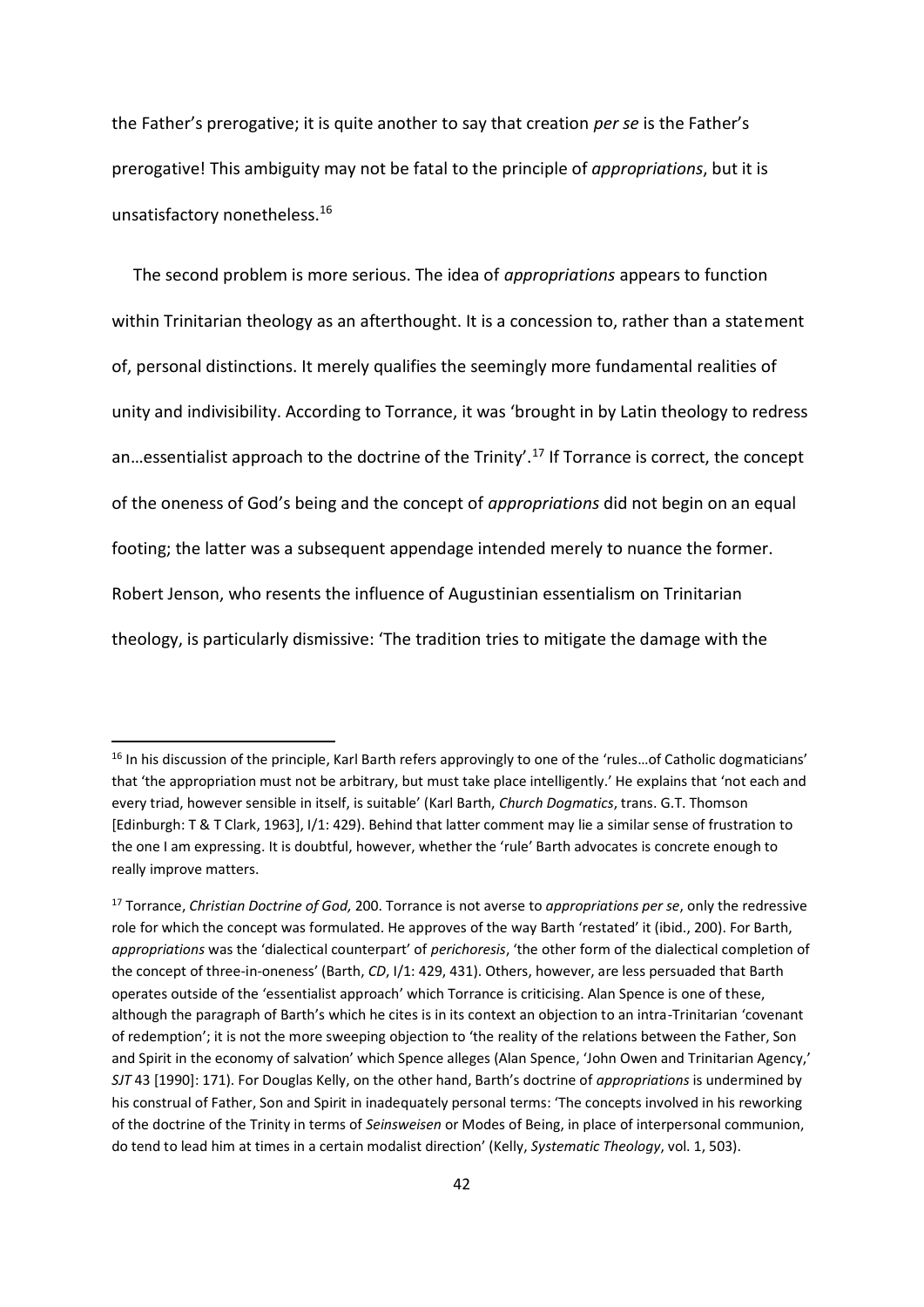doctrine of "appropriations"…. But this is no help: the doctrine is either empty or modalistic.'<sup>18</sup>

 Even if Jenson overstates the case, *appropriations* must at least be accounted, in Brian Kay's language, a 'nervous' concept. Tracing its role within the development of Trinitarian dogmatics, he writes that 'The doctrine of appropriations…made some allowance for the distinction of divine activity, even if in its nervousness about tritheism it cast those divisions merely in terms of how, from the human vantage point, one may *ascribe* primary authorship to an individual divine person in contrast to the others.<sup>'19</sup> The doctrine has never shaken off that nervousness; the 'human vantage point' caveat, to which Kay refers, still surfaces. For instance, Stephen Holmes' treatment of *appropriations* includes this qualification: 'What *from our perspective looks like* several discrete activities is one single inseparable work in divine intention and execution'.<sup>20</sup> Similarly Roger Olson and Christopher Hall make the following statement: 'The functions of the Trinity must be wholly unified so that all three persons are involved in each, but individual persons of the Trinity may be *said to be* especially at work in certain activities'.<sup>21</sup>

 That last citation is of particular pertinence because its authors subsequently proceed to the matter of communion. They write: 'This principle of appropriation-attribution connects

<sup>18</sup> Robert W. Jenson, *Systematic Theology*, vol. 1, *The Triune God* (New York: Oxford University Press, 1997), 113.

<sup>19</sup> Brian Kay, *Trinitarian Spirituality: John Owen and the Doctrine of God in Western Devotion* (Milton Keynes: Paternoster, 2007), 188 (italics his).

<sup>&</sup>lt;sup>20</sup> Stephen R. Holmes, 'Trinitarian Action and Inseparable Operations: Some Historical and Dogmatic Reflections,' in *Advancing Trinitarian Theology: Explorations in Constructive Dogmatics*, ed. Oliver D. Crisp and Fred Sanders (Grand Rapids, Michigan: Zondervan, 2014), 74 (italics mine).

<sup>21</sup> Roger E. Olson and Christopher A. Hall, *The Trinity* (Grand Rapids, Michigan: William B. Eerdmans Publishing, 2002), 58 (italics theirs).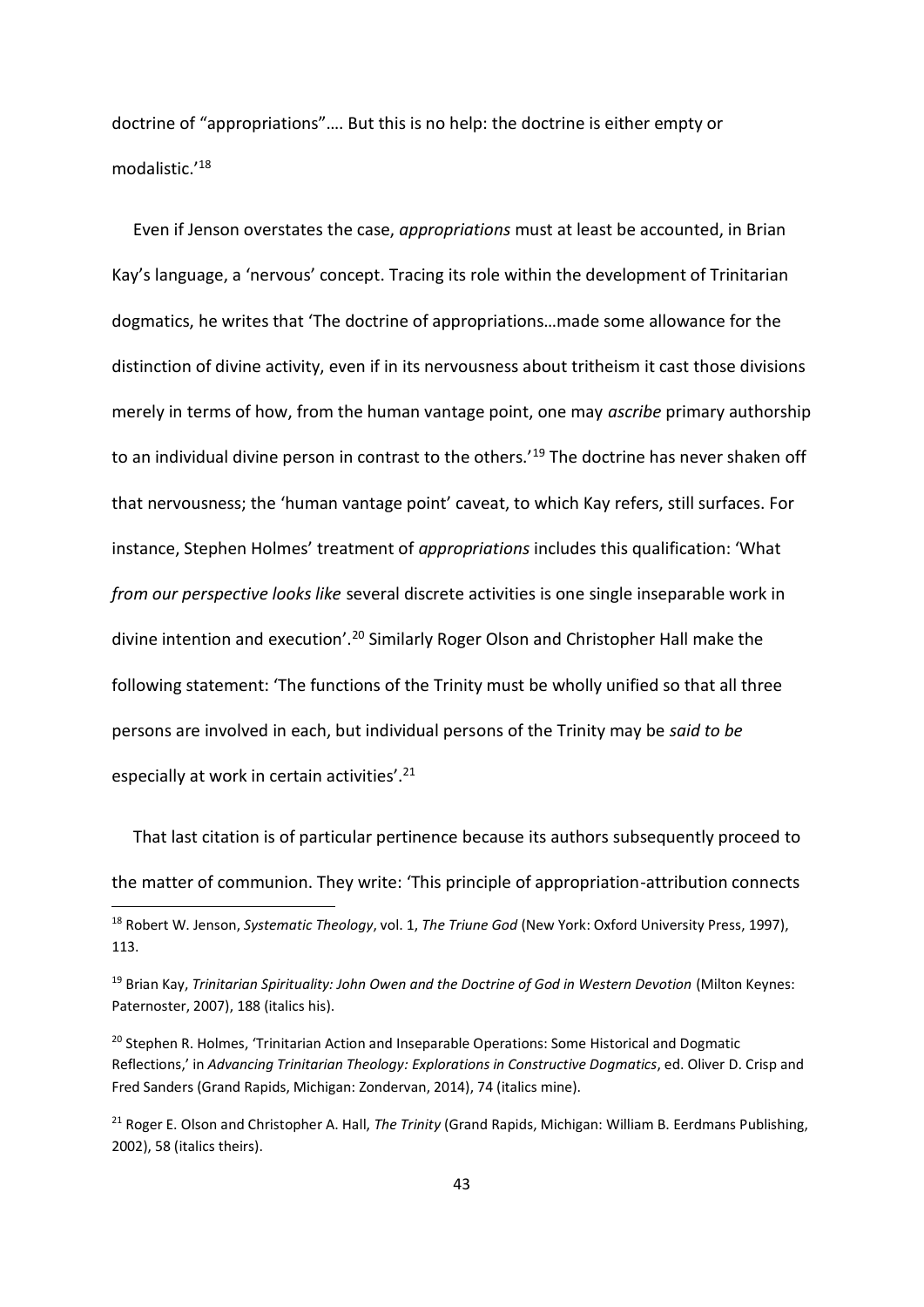with spiritual life because one may contemplate the grace of a particular person of the Trinity and praise him for it without implying any separation of the being of God.<sup>'22</sup> So for Olson and Hall this is where the theological framework for distinct communion is to be found: in the principle of *appropriations*. Yet their principle of *appropriations* — framed in terms of semantic possibility rather than objective reality — seems too flimsy to support the bold tri-personal communion that we uncovered in the New Testament (chapter one). Vidu also connects distinct communion with the principle of *appropriations*, and he removes the latter even further from the realm of objective reality: 'The language of appropriation, is not intended as a univocal way of parsing out the ontological structure of divine actions, as much as it is a heuristic device to facilitate our communion with distinct persons'.<sup>23</sup> Here the whole edifice of tri-personal communion is made to rest on a mere 'heuristic device'!

### **The Narrative or Drama of Redemption**

 If, then, the doctrine of *appropriations* is too insubstantial, where can we find a robust counterbalance to the formula, 'I am in the Father and the Father is in me'? Perhaps we need to recognise the context within which that formula emerges. The one claiming such interpenetrative unity with the Father is standing on Palestinian soil as he does so; he is Jesus of Nazareth, an adult Galilean man. The Father with whom the claimed unity exists, on the other hand, is 'in heaven' (Matt. 6:9); he 'is spirit' (Jn. 4:24); he is beyond the reach of human sight (Jn. 1:18). The Johannine statement ought not to be considered abstractly. It emanates from a particular moment in an unfolding redemptive project; a moment when God the Father and God the Son inhabit strikingly different situations. Certainly, it is a

.

<sup>22</sup> Ibid., 58.

<sup>&</sup>lt;sup>23</sup> Vidu, 'Inseparable Operations,' 116.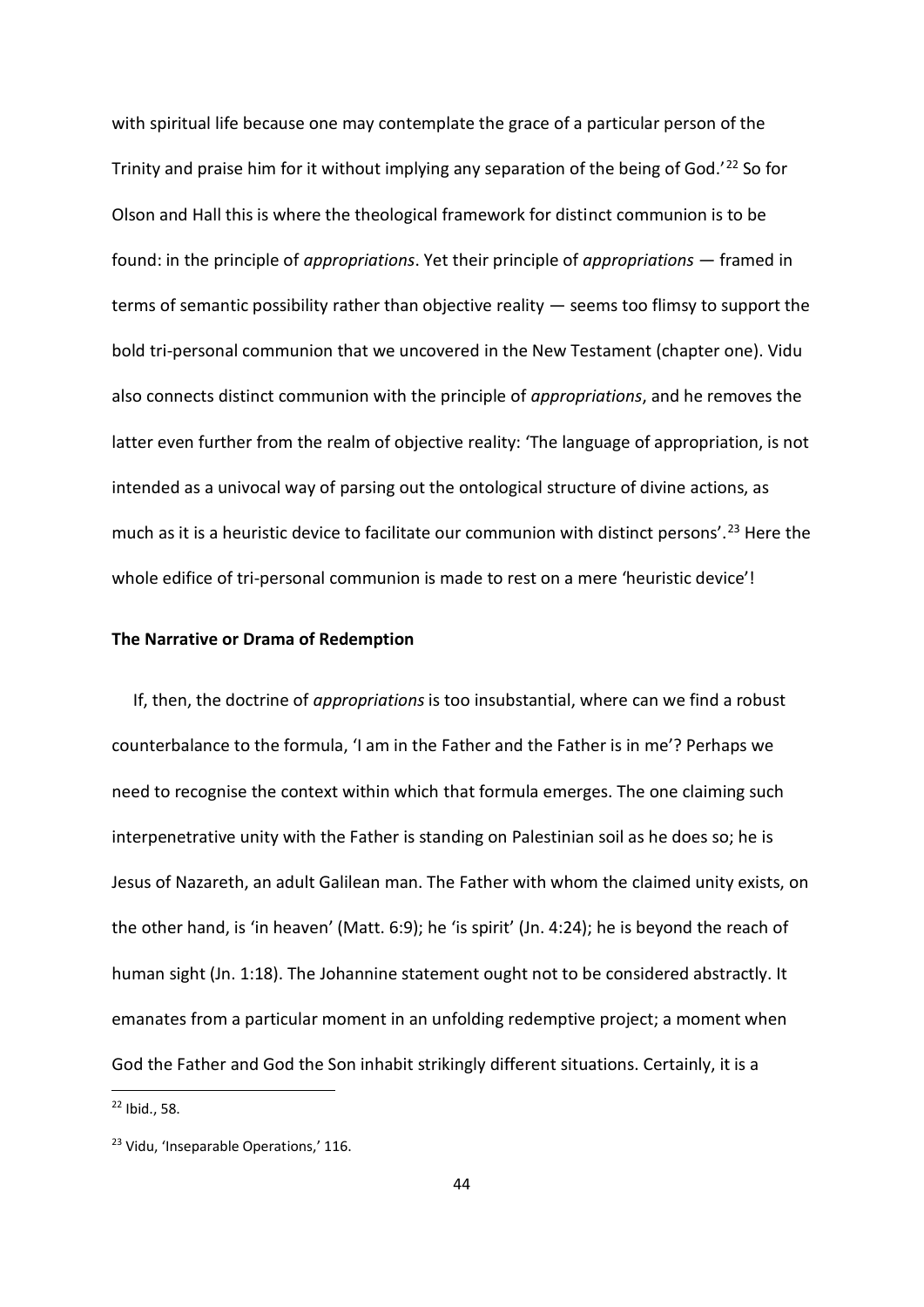statement of *perichoresis*, and it has rightly been emphasised as such throughout centuries of Trinitarian debate. But, concurrently, it is a statement whose very setting implies profound hypostatic distinction.

 That may appear an obvious point. However, its apparent simplicity can conceal the huge epistemological issues at stake. To ask the question, 'how are the divine persons involved in our redemption?', and on that basis to make inferences about the Trinity — that is a momentous choice. It is choosing as our source for the knowledge of God 'the storytelling of the gospel' above 'the metaphysical principles of the Greeks'<sup>24</sup>; 'covenantal narrative' above 'scientific induction' <sup>25</sup>; or, in more traditional terms, the economic Trinity above the immanent Trinity.

 Of course, the language of *choosing the economic Trinity above the immanent Trinity* is vulnerable to misunderstanding. I do not mean *choosing the economic Trinity as a truer concept than the immanent Trinity*. The concept of the immanent Trinity is vital. Without the idea of God's independent, inherent, eternal Trinitarian existence we are left with a feeble deity, ontologically tied to the gospel story and with no reality beyond it; his very being contingent upon time-and-space considerations. The biblical vision of the unchained, self-existent Yahweh is imperiled when the immanent Trinity is demeaned or denied.<sup>26</sup>

<sup>24</sup> Jenson, *Systematic Theology*, vol. 1, 112.

<sup>25</sup> Kay, *Spirituality*, 39, 43.

<sup>&</sup>lt;sup>26</sup> A downplaying of the immanent Trinity is often associated with Karl Rahner and his apparent aversion to the *ad intra*/*ad extra* distinction. It ought to be noted, however, that Rahner's motive was not pantheistic. His desire was rather to salvage bold, full-bloodied Trinitarianism. As Peter Robinson writes: '"Rahner's Rule" overturns the assumption that, while the three hypostases are true to God *ad extra*, God *ad intra* is a simple undifferentiated essence or *ousia*…. [It] forced us to recognize the way in which the Trinitarian affirmation of the One and the Three became confused with the distinction between *theologia* and *economia*' (Peter M.B.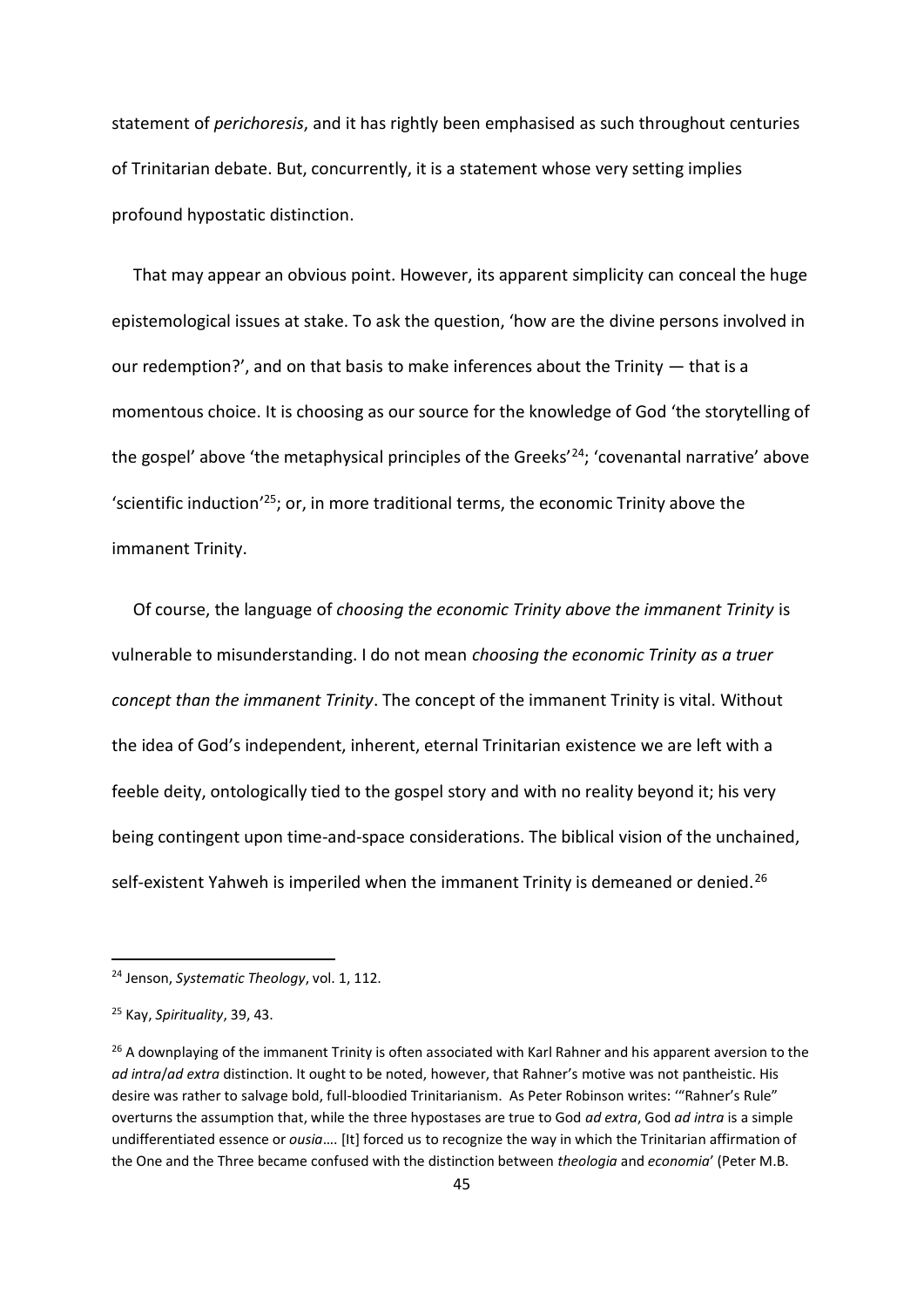So I do not mean choosing the economic Trinity as a truer concept. I mean choosing it as *the point of revelation*. 'There is very little in the Bible that allows us to peer into the life of the immanent Trinity.' <sup>27</sup> The disclosure we have been given of God the Trinity is a disclosure of God the Trinity in redemptive action. God as he is in redemptive action must, of course, correspond to God as he simply is; otherwise we must reckon with a disingenuous and deceptive deity. But the fact remains that this is our window on the triune Lord: his work of saving sinners. The Bible contains no separate, 'purer' unveiling of the Trinity. Much Trinitarian discussion has assumed that it does, and that the real *distinctions* between the persons reside in such concepts as begottenness (or generateness) and procession.<sup>28</sup> The respective roles performed by the persons in redemption, on the other hand, exist at a more superficial level; they are mere *appropriations*. It is a mistaken assumption. Scripture does not comprise the record of redemption *and* the revelation of the triune God. The record of redemption *is* the revelation of the triune God. As Warfield puts it:

We cannot speak of the doctrine of the Trinity, therefore, if we study exactness of speech, as revealed in the New Testament, any more than we can speak of it as revealed in the Old Testament…. The revelation…was made not in word but in deed…. This is as much as to say that the revelation of the Trinity was incidental to, and the inevitable effect of, the accomplishment of redemption.<sup>29</sup>

In another place he writes similarly:

Robinson, 'The Trinity: The Significance of Appropriate Distinctions for Dynamic Relationality,' in *Trinitarian Soundings in Systematic Theology*, ed. Paul Louis Metzger [London: T & T Clark, 2006], 53-54; Robinson himself, while helpfully exonerating Rahner's underlying concerns, maintains the immanent/economic distinction — 'God's being is not encompassed by his engagement with the world' [ibid., 56]).

27 Letham, *Holy Trinity*, 403.

1

<sup>28</sup> Macleod is critical of this tendency when he writes: 'The problem... is that although we know that the Son is distinguished by the fact that he is begotten, we know little or nothing of what divine begottenness is…. How does generation differ from procession?... The truth is, we are lost' (Macleod, *Person of Christ*, 137-138).

<sup>29</sup> Warfield, 'Biblical Doctrine of the Trinity,' 32-33.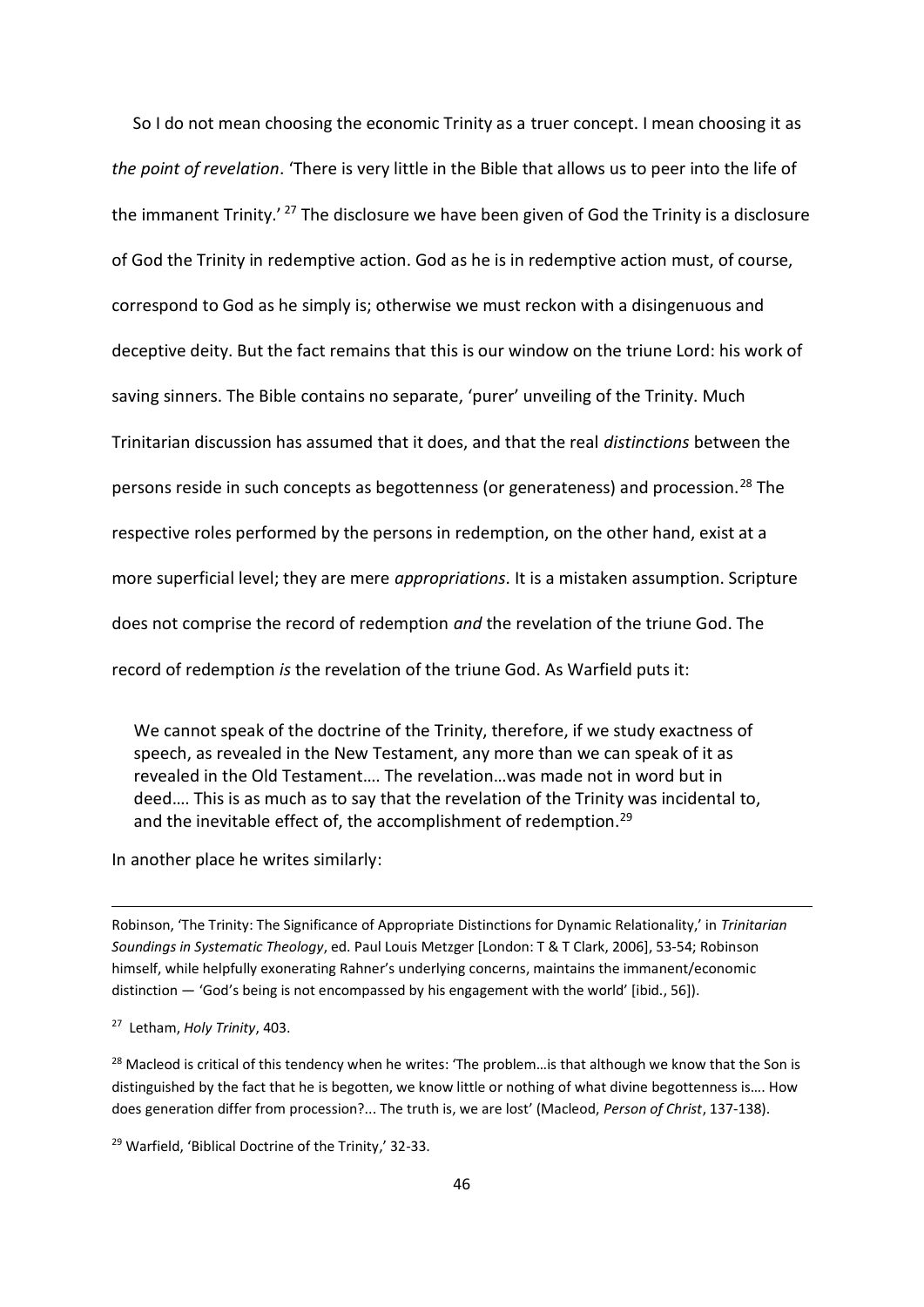The revelation of the Trinity was…incidental to the execution of [the] plan of salvation, in which the Father sent the Son to be the propitiation for sin, and the Son, when he returned to the glory which he had with the Father before the world was, sent the Spirit to apply his redemption to men…. The doctrine of the Trinity…simply recognizes in the unity of the Godhead such a Trinity of persons as is involved in the working out of the plan of redemption.<sup>30</sup>

 This requires clarification. Paul Helm has written a vigorous defence of propositional revelation. In it he challenges the dominance of Biblical (as opposed to Systematic) Theology in the contemporary church, and the resulting idea that our doctrine of God is to be derived from the narrative of his redemptive accomplishments. He does not exclude that avenue of revelation, for 'central to the Christian faith are the *actions* and words of God'.<sup>31</sup> Indeed, he sees the covenant theology of Herman Witsius as a commendable *via media*: 'Such theology has a "redemptive historical" character', but at the same time 'creation, fall, and redemption…is [*sic*] clearly set within the framework of systematic theology, employing its conceptuality.<sup>'32</sup> Nevertheless, Helm gives precedence to abstract biblical statements regarding the being and character of God.

 In arguing for propositional revelation he makes several important points. Two are particularly noteworthy. First, narrative revelation lacks absoluteness. From the fact that something is true of God in one situation it cannot logically be inferred that it is always and essentially true of God. Helm uses the example of faithfulness. A sinful human being may

<sup>30</sup> B.B. Warfield, 'God,' in *Selected Shorter Writings*, vol. 1, ed. John E. Meeter (Phillipsburg, N.J.: P&R Publishing, 2001), 72-74. Cf. Dumitru Staniloae who writes of 'the revelation of the Trinity, *occasioned by* the incarnation and earthly activity of the Son', and comments that 'for this reason the Fathers take all their proofs for the Holy Trinity from the work of salvation accomplished in Christ' (Dumitru Staniloae, *Orthodox Dogmatic Theology*, vol. 1, *The Experience of God* [Brookline, Massachusetts: Holy Cross Orthodox Press, 1994], 249 [italics mine]).

<sup>31</sup> Paul Helm, *Faith, Form, and Fashion: Classical Reformed Theology and Its Postmodern Critics* (Cambridge: James Clarke & Co, 2014), 13 (italics mine).

<sup>32</sup> Ibid., 13.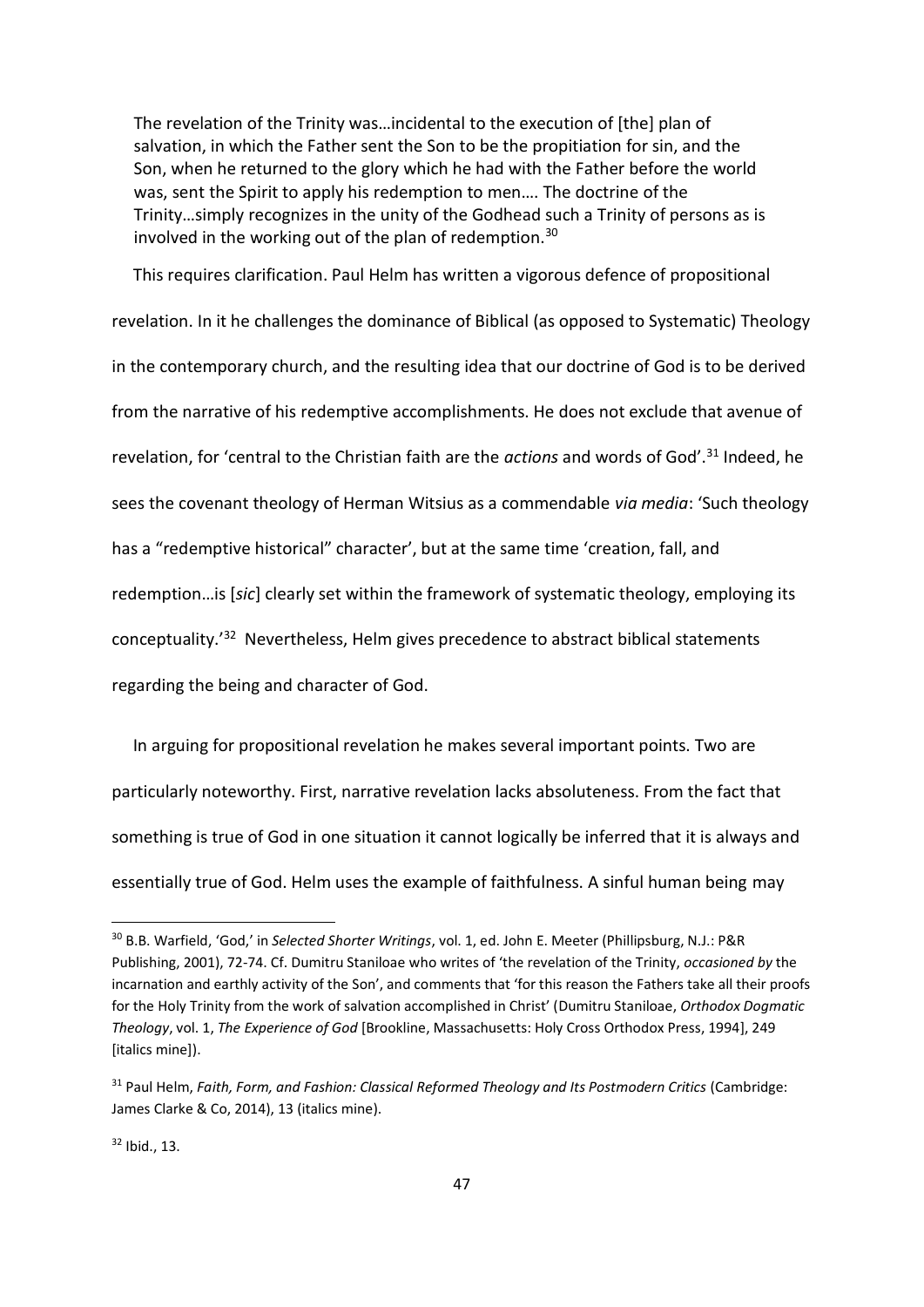demonstrate this quality on occasions without it being an essential, ever-present personal attribute. The same could be true of God if all we have is narrative. Secondly, the Bible does in fact contain an abundance of abstract propositions regarding the being and character of God (what Helm terms its 'one-liners'):

God asserts what his nature is, but the presence of such assertions in Scripture need not be, and sometimes are [*sic*] not, an intrinsic part of any narrative…. They interrupt it, but at the same time they must control it. They are statements, assertions, which physically intrude into the narrative telling us who the God of the narrative is.<sup>33</sup>

 What should we make of Helm's thesis? How does it relate to our claim that God's Trinitarian being is revealed in the drama of redemption? First, it provides a helpful reminder that this claim must not be made in an unbalanced way. Propositional revelation is always necessary — even in those areas where God discloses himself most narratively. We know that God is triune because of the incarnation of the Son and the outpouring of the Spirit; in that overarching sense the Trinity is revealed narratively. Yet we know that the incarnation of the Son *is* the incarnation of the Son because of the angelic declarations to Mary and Joseph; and we know that the outpouring of the Spirit *is* the outpouring of the Spirit because of Jesus' statements in the upper room. So the narrative gives us the doctrine of the Trinity; but each episode in the narrative is partly dependent on propositional material.

 Indeed, at a deeper level than this the revelation of the Trinity is dependent on propositions. Helm's point about God's self-disclosure requiring absoluteness is a valid one. From the fact that God is Father, Son and Spirit in his acts of salvation, it could not be inferred that God is eternally and essentially Father, Son and Spirit. But we know from the

.

<sup>33</sup> Ibid., 85, 90.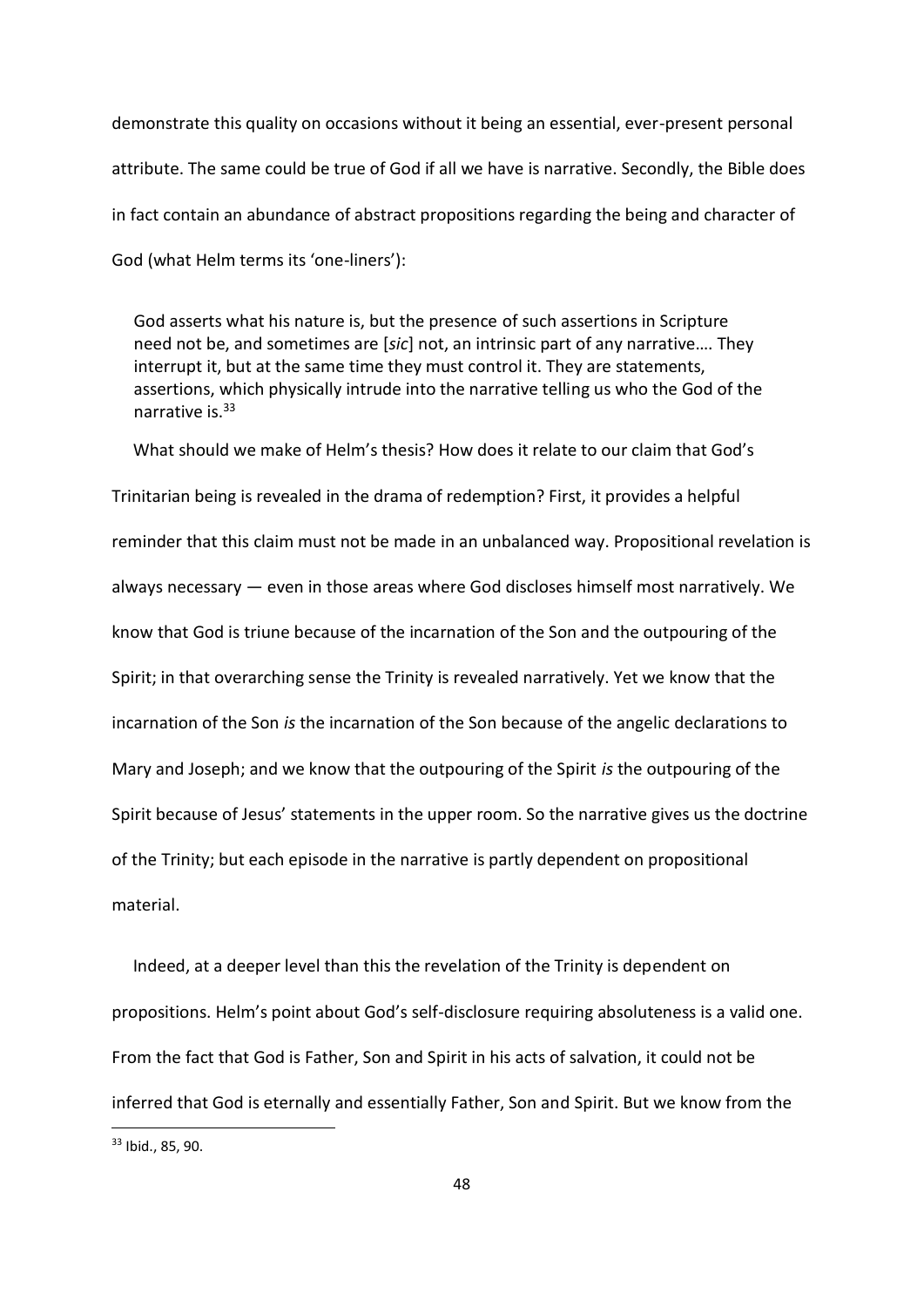Bible's propositions that faithfulness is a divine characteristic (Ex. 34:6; Ps. 100:5). This means God cannot act in a way that is inconsistent with his own nature; he cannot be untrue to himself. Thus, because of the divine faithfulness that is revealed propositionally, other truths revealed narratively *do* have absolute status. If *the God who is faithful* redeems his people in a tri-personal way, then he must be, essentially and always, a tri-personal God. His redemptive activity cannot be misleading, an unreliable representation of his being. In these ways, then, Helm's thesis helpfully nuances the concept that the drama is the sphere of God's Trinitarian disclosure.

 Secondly, however, it does seem to me that Helm overstates the case. While dependent on propositional material in the ways I have just mentioned, the revelation of the Trinity is served little by the Bible's 'one-liners'. At least, it is served little by the Bible's one-liners as Helm conceives of them. From the sample he provides, it appears that these one-liners all conform to a rather fixed formula. Biblical propositions which reveal truths about God *indirectly* do not qualify; the disclosure of a divine characteristic must be the express purpose of the statement. Such propositions are of the following kind: 'God is spirit'; 'God is one'; 'The Lord looks on the heart'; 'the Father has life in himself'; 'Jesus Christ is the same yesterday and today and forever.' Because there is no biblical verse whose sole function is to assert that God is Father, Son and Holy Spirit, the doctrine of the Trinity is not covered in Helm's selection.<sup>34</sup> That troubling omission is surely suggestive: it indicates that our commitment to propositional revelation must be accommodating enough to recognise with Warfield that in the case of the Trinity *it plays a supporting role to the drama*. Where

<sup>&</sup>lt;sup>34</sup> Although Helm's list of one-liners is accompanied by the unelaborated comment that 'other statements could be added, having to do with *his Trinitarian nature*, and his moral and spiritual character' (ibid., 93 [italics mine]).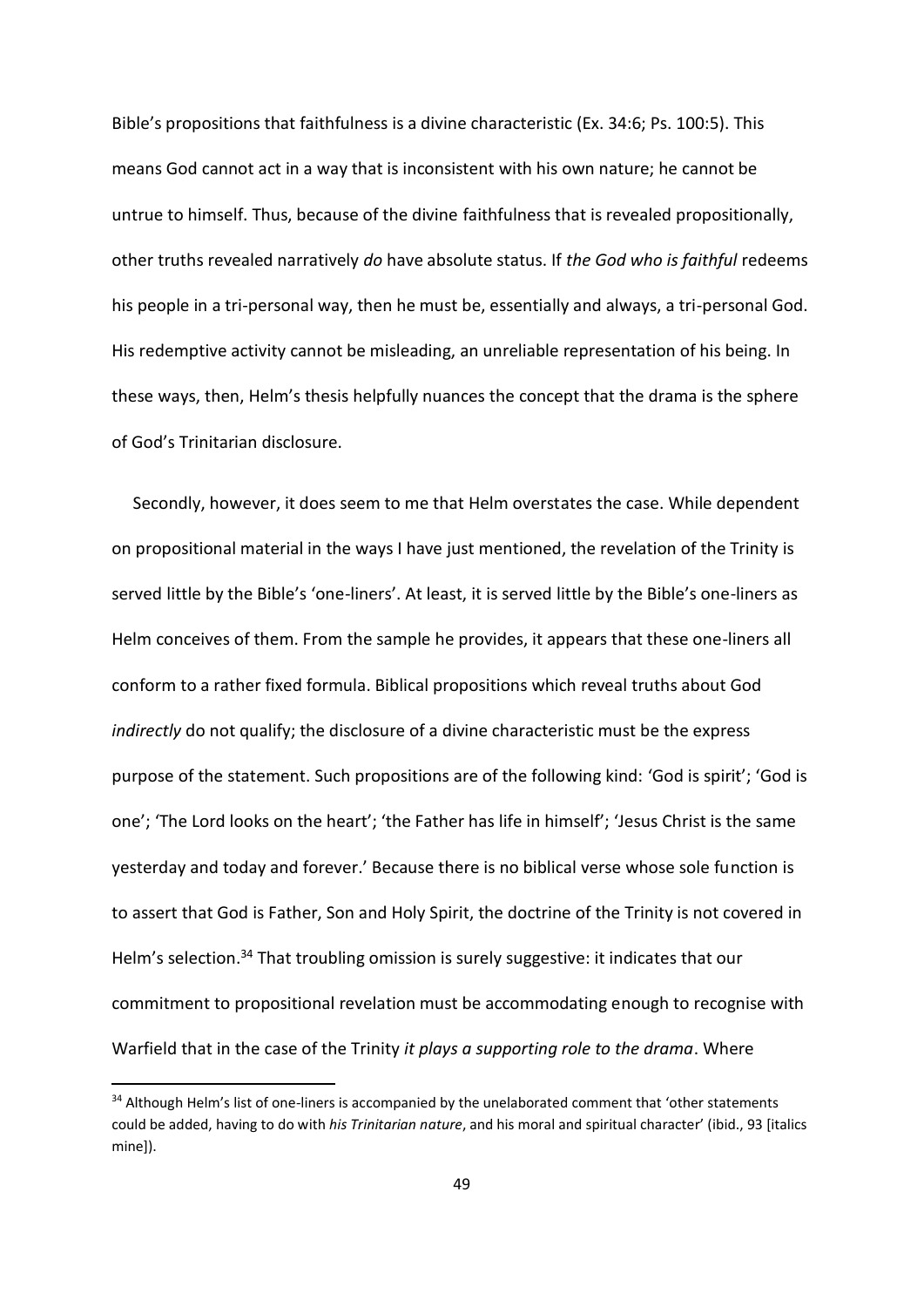propositional revelation is narrowly defined and privileged inflexibly, the outcome will be a de-emphasis on God's tri-personal being and an emphasis on impersonal attributes (like those found in Helm's one-liners).

### **The Incarnation**

 So it is proper to derive our doctrine of the Trinity from the biblical narrative of redemption. And, as I have already suggested, the Trinity we encounter in this narrative of redemption is a Trinity of profound hypostatic distinction. Robert Jenson refers to 'eventful differentiation'.<sup>35</sup> He means that with respect to (redemptive) *events*, differentiation within the Trinity is conspicuous. I hinted earlier at one such event: the incarnation of God the Son, a development which propelled him into a markedly different situation to any that God the Father was experiencing, had experienced or ever would experience.

 At this point it is appropriate to return to John Owen. He, too, looks to the events of redemption for his knowledge of the triune God. He writes:

The great work whereby God designed to glorify himself ultimately in this world was that of the *new creation*, or of the recovery and restoration of all things by Jesus Christ…. That which God ordereth and designeth as the principal means for the manifestation of his glory must contain the most perfect and absolute *revelation* and declaration of himself…. In particular, in this new creation he hath revealed himself in an especial manner as *three in one*…. And this was done not so much in express propositions or verbal testimonies unto that purpose…as by the declaration of the mutual, divine, internal acts of the persons towards one another, and the distinct, immediate, divine, external actings of each person in the work which they did and do perform, — for God revealeth not himself unto us merely doctrinally and dogmatically, but by the declaration of what he doth for us, in us, and towards us....<sup>36</sup>

<sup>35</sup> Jenson, *Systematic Theology*, vol. 1, 113.

<sup>36</sup> John Owen, *A Discourse Concerning the Holy Spirit* (1674), in *The Works of John Owen*, ed. William H. Goold (Edinburgh: Banner of Truth, 2004), 3:157-158.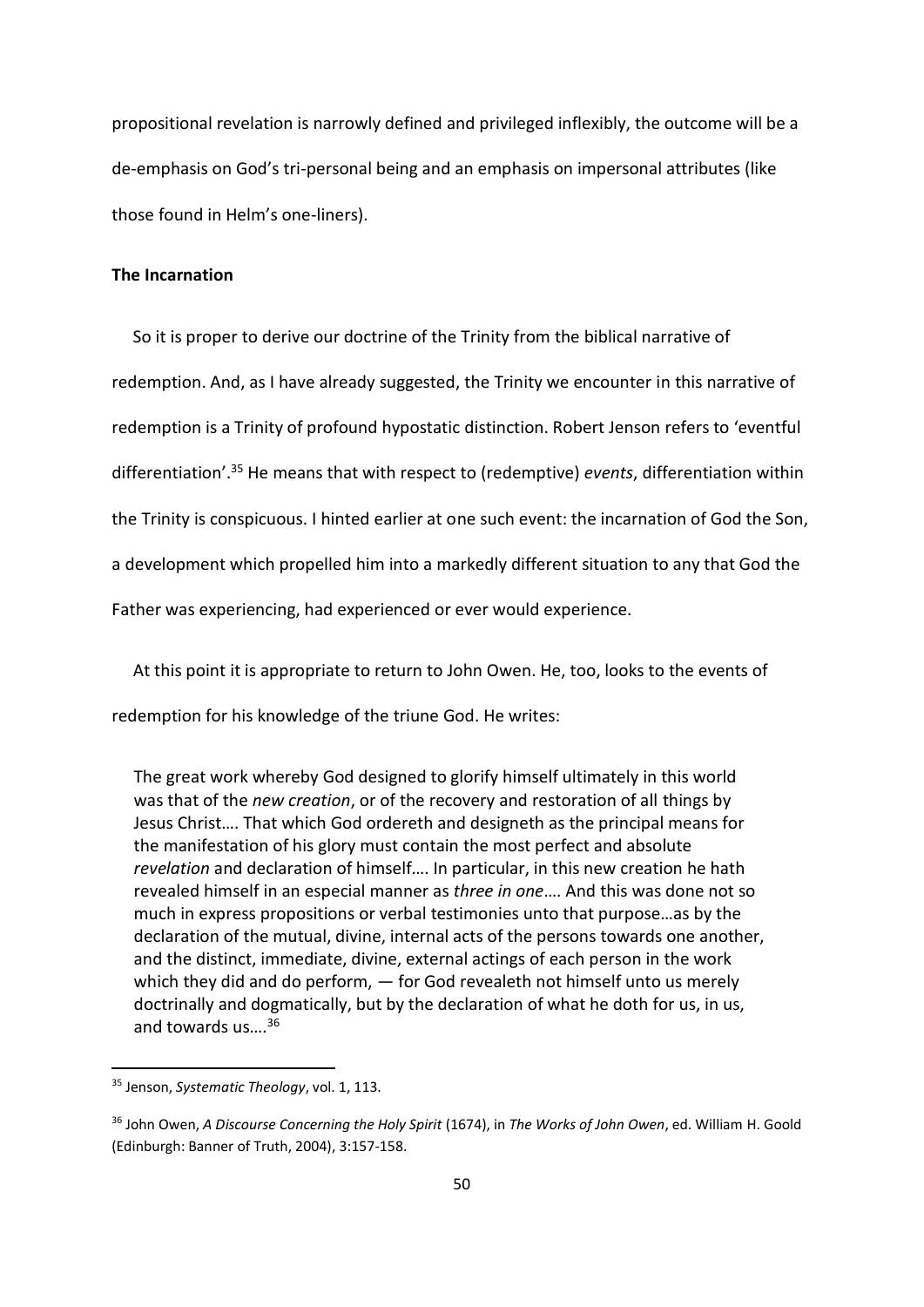And Owen, too, finds in the events of redemption a Trinity of profound distinctions.<sup>37</sup> And Owen, too, particularly highlights the one event of the Son's incarnation. For him, 'the susception of the human nature by the Son, and all that he did therein' is an example of 'a peculiar condescension of [a divine] person unto a work, wherein the others have no concurrence but by approbation and consent.'<sup>38</sup>

 I proposed earlier that the 'nervous' principle of *appropriations* provides an insufficient counterbalance to the great dogmas of *perichoresis* and the *opera ad extra*. Some have felt that Owen's 'redemptive storyline' approach tends to the other extreme and provides more than a counterbalance! According to Alan Spence, 'his theology…requires a modification of the *opera Trinitatis ad extra sunt indivisa*.'<sup>39</sup> That is a controversial proposition, and it has not gone unchallenged.<sup>40</sup> Owen himself cites the traditional formula in approving terms. Spence attributes this to a desire 'to avoid the charge of novelty'.<sup>41</sup> It seems equally possible, however, that he saw the tension between *the inseparableness of the persons'* 

<sup>38</sup> Owen, *Works*, 3:94.

<sup>37</sup> 'Each person…becomes a distinct principle of operation' (Owen, *Works*, 2:407). In view of the Augustinian language of 'inseparableness of operation' (see, for example, Augustine's *Sermon on Matthew 3:13*, in *The Nicene and Post-Nicene Fathers*, vol. 6, ed. Philip Schaff and Henry Wace [Grand Rapids, Michigan: Wm. B. Eerdmans Publishing Company, 1978], 262), that is a suggestive phrase from Owen.

<sup>39</sup> Alan Spence, *Incarnation and Inspiration: John Owen and the Coherence of Christology* (London: T & T Clark, 2007), 144.

<sup>&</sup>lt;sup>40</sup> See, for example, Tyler R. Wittman, 'The End of the Incarnation: John Owen, Trinitarian Agency and Christology,' *IJST* 15 (2013): 'This picture of Owen is not only inaccurate, but also premised on a misunderstanding of…the traditional doctrine of inseparable operations…. For the Reformed tradition…the doctrine of inseparable operations is perfectly consonant with the fact that only the Son assumed human nature. [The tradition] upheld the doctrine of inseparable operations in the incarnation by appealing to the distinction between an act's *principium* and its *terminus*…. Owen is in basic continuity with the…tradition…. Owen maintains the incarnation was an undivided act of the Father, Son and Holy Spirit, which had its appropriative *terminus* on the Son alone' (287, 297, 298, 300).

<sup>41</sup> Spence, 'Trinitarian Agency,' 167.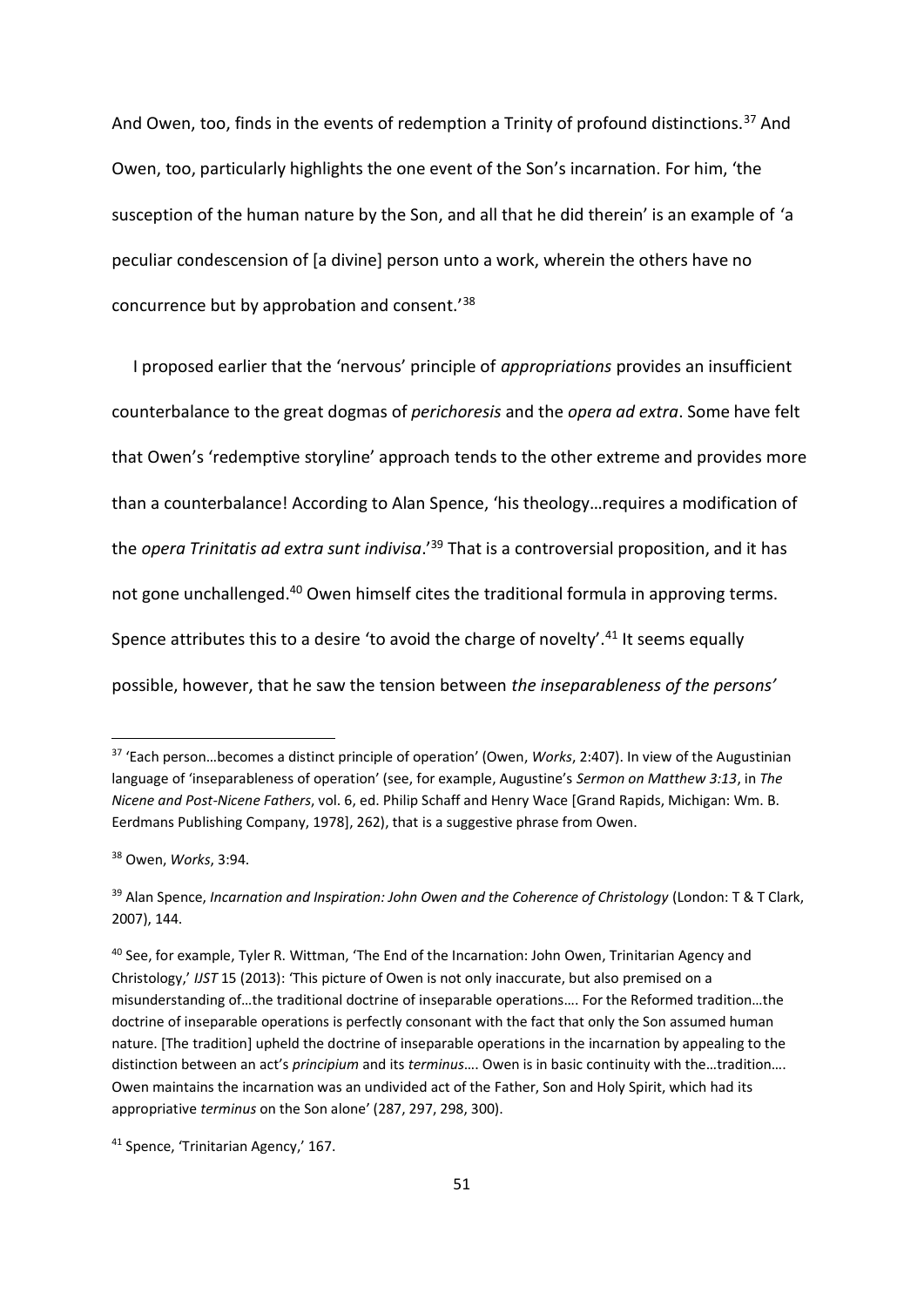*operations* and *the exclusiveness of the Son's incarnation* not as a question mark over the

former, but as an aspect of divine mystery. As he so eloquently points out:

Many things are *above reason*…which are not at all *against it*…. There is no concernment of the being of God, or his properties, but is absolutely above the comprehension of our reason…. It is the highest reason in things of pure revelation to captivate our understandings to the authority of the Revealer.<sup>42</sup>

But, regardless of Owen's precise position in relation to the *opera ad extra*, the important

point to emerge from his comments is this: in the narrative of God's saving acts, we find

divine persons assuming such different roles that the distinctions involved can no longer be

presented in provisional, concessive or perceptional terms. As Kay puts it: 'The work of

redemption…stretches the…boundaries of the doctrine of appropriations…. Only by

attending to the drama of redemption will the believer see how her God is an irreducible

Trinity.'<sup>43</sup>

1

# **Other Aspects of the Drama Which Highlight Trinitarian Distinctions**

It is worth noting that that drama involves pronounced hypostatic distinction at more

than one point. While the Son's assumption of human nature is an obvious moment to

<sup>43</sup> Kay, *Spirituality*, 104.

<sup>42</sup> Owen, *Works*, 2:412. It seems to me undeniable, however, despite Wittman's protestations, that Owen's relationship to the *inseparable operations* dogma was unconventional within his tradition. That reference to the Son's incarnation as an act 'wherein the others have no concurrence but by approbation and consent' may be contrasted illuminatingly with another Puritan's comments on the same theme. According to Richard Sibbes: 'When I deal with Christ, and think of Christ, I must think I have to deal with the Father. Christ was incarnate; it was as much as if the Father had been incarnate; for it was by his authority' (Richard Sibbes, *A Christian's Portion; or, The Christian's Charter*, in *The Works of Richard Sibbes*, ed. Alexander B. Grosart [Edinburgh: Banner of Truth, 1983], 4:36). Both men are agreed on the nature of the Father's involvement in the incarnation: the event proceeded from his 'consent' or 'authority'. Sibbes, working within the parameters laid down by the dogma, enthusiastically *affirms* that involvement as tantamount to the Father entering the virgin's womb and becoming incarnate himself! Owen, on the other hand, merely *concedes* the Father's involvement as a qualifying factor — as if to say, 'he is almost a bystander in the incarnation *apart from this one matter of consent*.'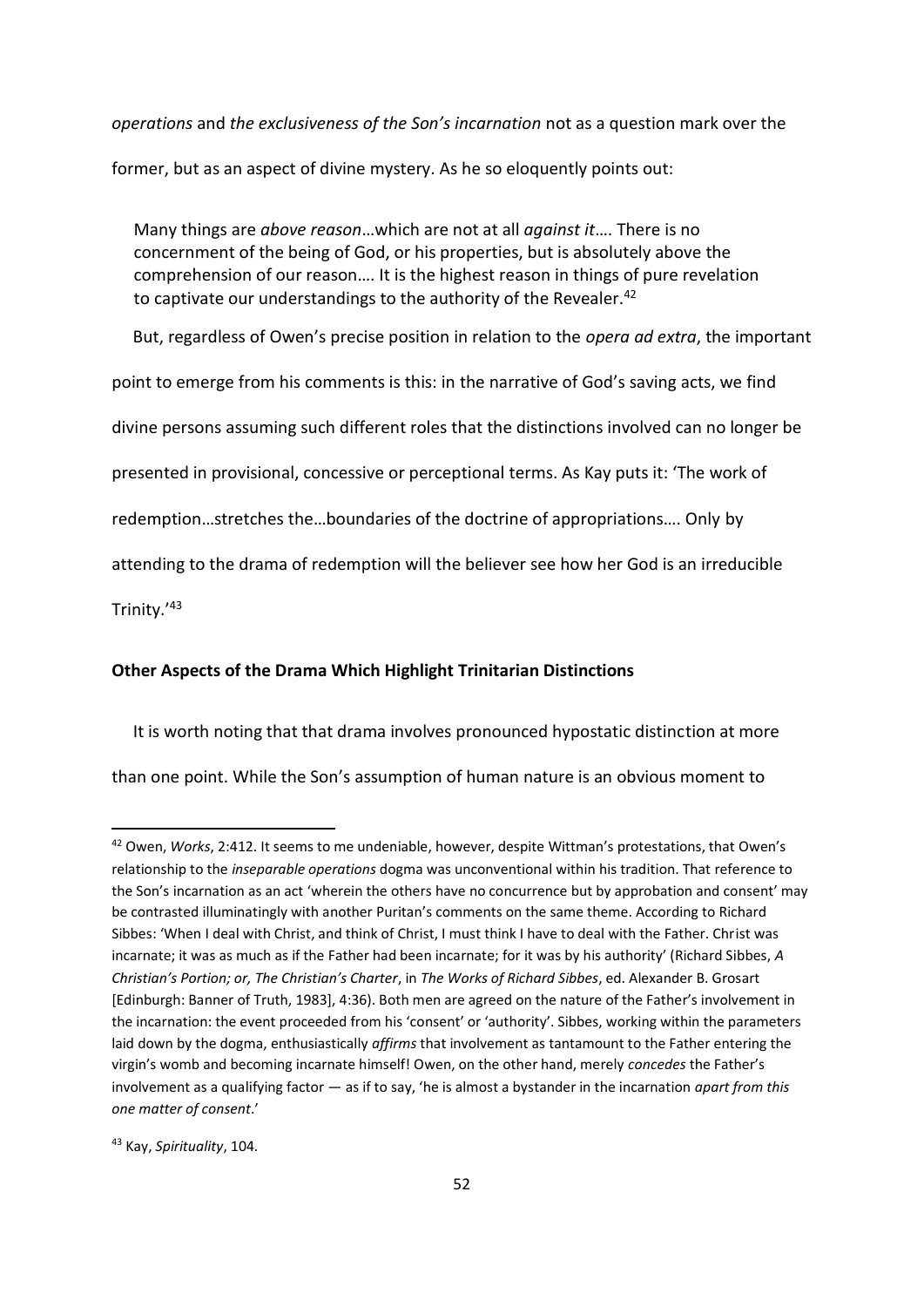highlight, another moment has arguably been underemphasised in this debate: the Son's work of atonement on the cross. I do not simply mean that the Son was crucified whereas the Father was not. That, of course, is true, but is really just an extension of the fundamental point that the Son assumed human nature whereas the Father did not. Indeed, it could be said of every one of the incarnate Son's experiences: he did it whereas the Father did not (hence Owen's allusion, cited above, to 'the susception of the human nature…*and all that he did therein*'). I am referring, rather, to a particular facet of the Son's atoning work. The New Testament attributes to the dying Jesus the words, 'My God, my God, why have you forsaken me?' (Matt. 27:46; Mark 15:34). There is no exegetical reason to interpret the cry in an exclusively subjective way, as attesting *a sense of abandonment* but not *an actual abandonment*. An actual abandonment fits with the biblical emphasis that the sins of men had been imputed to Jesus (Isa. 53:6; 2 Cor. 5:21), and he was enduring the penalty due to them. It is true, of course, that the Son was loved by the Father throughout his crucifixion (Jn. 10:17). It is also true, however, that, for one phase of it at least, he was forsaken by the Father. And that represents another detail of the redemptive story — of a different kind to the Son's assumption of human nature — that bears on Trinitarian theology. Not only must the divine unity have within it enough 'room' for two divine persons to experience diverse situations (one *ensarkos*, on earth; the other *asarkos*, in heaven); there must also be sufficient room for wrath to come between those persons. Bearing his people's damnation on their behalf, the Son must have been, momentarily, as far removed from the Father as the damned will be eternally. Their fate is to be 'outside' (Rev. 22:15), to be 'cast out' (Lk. 13:28), to 'go away' (Matt. 25:46), to be consigned to 'outer darkness' (Matt. 25:30). His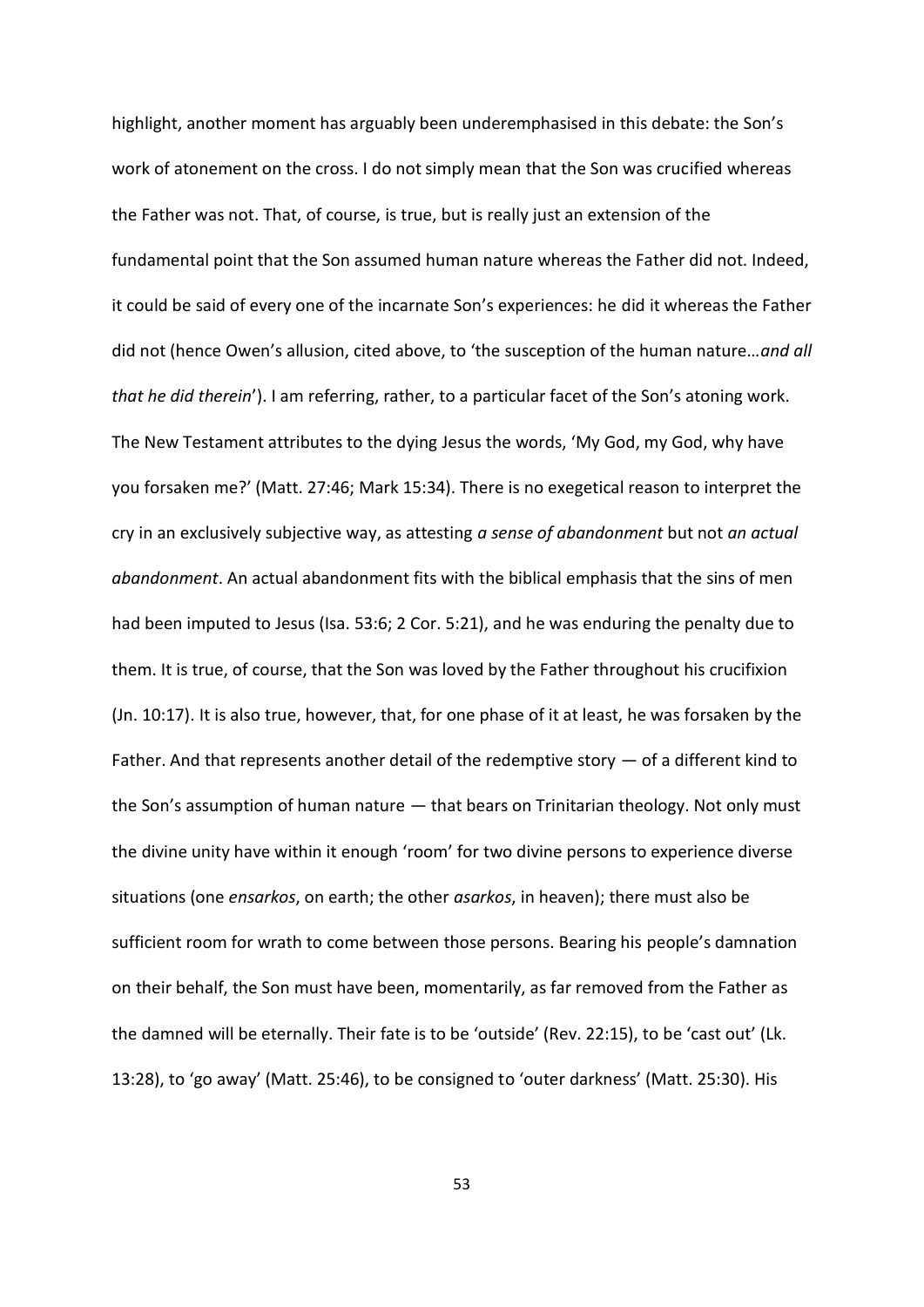fate must have been the same. Of course, in their case the removal is not absolute,<sup>44</sup> and nor was it in his. But it is real. From the original Edenic expulsion, through Cain's banishment and Babylonian exile, to the supreme cleavage of the *eschaton*, the concepts of *removal* and *distance* repeatedly accompany the concept of divine wrath. If Calvary involved a genuine eruption of intra-Trinitarian divine wrath, then the persons involved must be sufficiently distinct that this wrath could have its normal and necessary separating effect.<sup>45</sup>

 It is notable that Adonis Vidu and Bruce McCormack, two theologians whose commitment is primarily and inflexibly to the doctrine of inseparable operations, both feel the challenge that this redemptive moment poses to their system. Vidu, however, makes the following repudiation: 'The Father does not…punish the incarnate Word, since this involves an action of God terminating in a created effect (the human nature of Jesus). But

<sup>&</sup>lt;sup>44</sup> Thomas Goodwin points out that if the inhabitants of hell remain in a biological sense alive, they must be sustained by God. He speaks of 'a double expense of power'. 'At the same instant (and that lengthened out for ever) God sets himself by his power to destroy the creature utterly, in respect of its wellbeing; whilst yet again, on the other hand, as great a power is requisite to uphold it in being and sense, and to prevent its sinking into its first nothing, or from failing before him, in respect of being [able] to bear it' (Thomas Goodwin, *An Unregenerate Man's Guiltiness before God, in Respect of Sin and Punishment*, in *The Works of Thomas Goodwin* [Edinburgh: James Nichol, 1865], 10:499).

<sup>&</sup>lt;sup>45</sup> Macleod has a stimulating comment on the 'impossibility' of what transpired between the Father and the Son at Golgotha. Taking his cue from John's description of sin as  $\dot{\alpha}$  $\nu$ o $\mu$ ί $\alpha$  (1 Jn. 3:4) — the defiance of all logic and meaning — he offers this interpretation of the cross: 'Here is the final anomalousness of sin. Impossible in itself, its existence immediately creates the possibility of further impossibilities, climaxing in the accursedness of the Son and the pain of the Father' (Macleod, *Person of Christ*, 177). There is, however, a limit to the impossibilities which even sin can create. It cannot change the deepest 'structures' of the Trinity, making the divine persons more distinct than they otherwise were. Certainly, the passing of *wrath* between the persons is a peculiarly postlapsarian notion; it is the 'impossibility' which, at Calvary, was actualised. The degree of hypostatic distinction necessary for wrath to pass between them, on the other hand, must be intrinsic.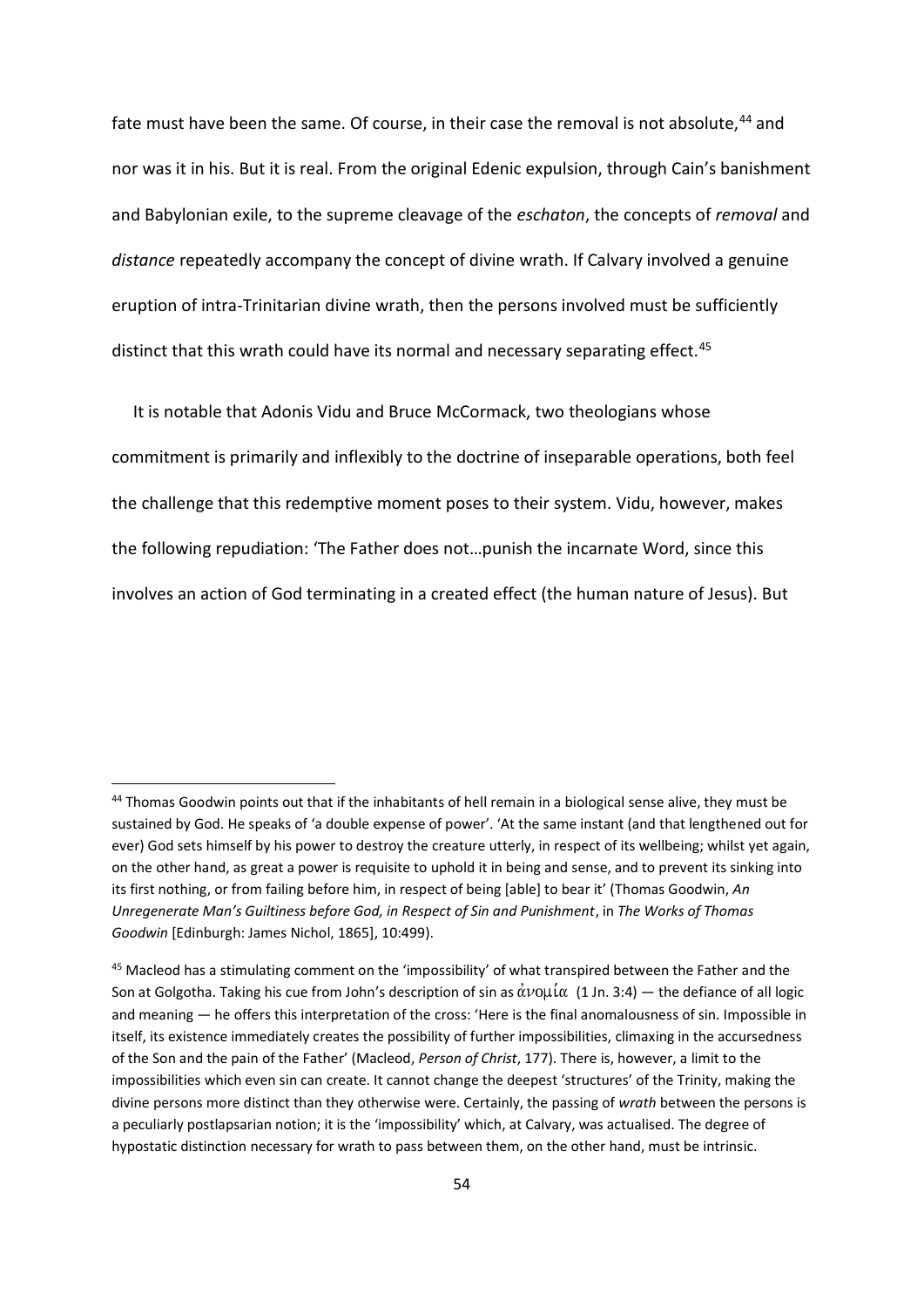any such action of God...must be actions common to the three.<sup>'46</sup> McCormack pursues that thought further, and describes the atonement in these terms:

The subject who delivers Jesus Christ up to death is not the Father alone. For the trinitarian axiom *opera trinitatis ad extra sunt indivisa* means that if one does it, they all do it…. And that also means, then, that the Father is not doing something to someone other than himself. The triune God pours his wrath out upon himself.<sup>47</sup>

He makes these comments in an essay concerned with the 'decided lack of interest in

"ontological" questions within the realm of dogmatics.<sup>'48</sup> That may be a legitimate concern,

but his interpretation of the cross appears to veer to the other extreme in its insensitivity to

the simplicity of the biblical testimony: 'He…did not spare his own Son' (Rom. 8:32). The

New Testament's moving story of a tender Father with paternal reluctance yet redemptive

resolve dealing severely with a beloved Son becomes, in McCormack's reconstruction, a

stilted and cumbersome one involving the Trinity pouring its wrath on the Trinity! It is a

clear example of a tendency identified by Kay: 'An over-emphasis on divine unity, among

other things, is a drama killer, for three actors are reduced to one, and the moving interplay

between them in their enacted conspiracy to redeem their people is lost.<sup>149</sup>

<sup>48</sup> Ibid., 346.

1

<sup>49</sup> Kay, *Spirituality*, 41.

<sup>46</sup> Adonis Vidu, 'The Place of the Cross Among the Inseparable Operations of the Trinity,' in *Locating Atonement: Explorations in Constructive Dogmatics*, ed. Oliver D. Crisp and Fred Sanders (Grand Rapids, Michigan: Zondervan, 2015), 40.

<sup>47</sup> Bruce L. McCormack, 'The Ontological Presuppositions of Barth's Doctrine of the Atonement,' in *The Glory of the Atonement: Biblical, Historical and Practical Perspectives*, ed. Charles E. Hill and Frank A. James III (Downers Grove, Illinois: Inter-Varsity Press, 2004), 364.

It is interesting that McCormack sees his model as key to defending the doctrine of penal substitution against charges of immorality: 'A well-ordered penal substitution theory (one that gets its ontological presuppositions right) does not portray this event in terms of a violent action of God (conceived of as one individual) upon his Son (conceived of as a second distinct individual). ...and the moral charge against penal substitution cannot finally be sustained' (McCormack, 'Ontological Presuppositions,' 365). Surely, however, the fact that the Son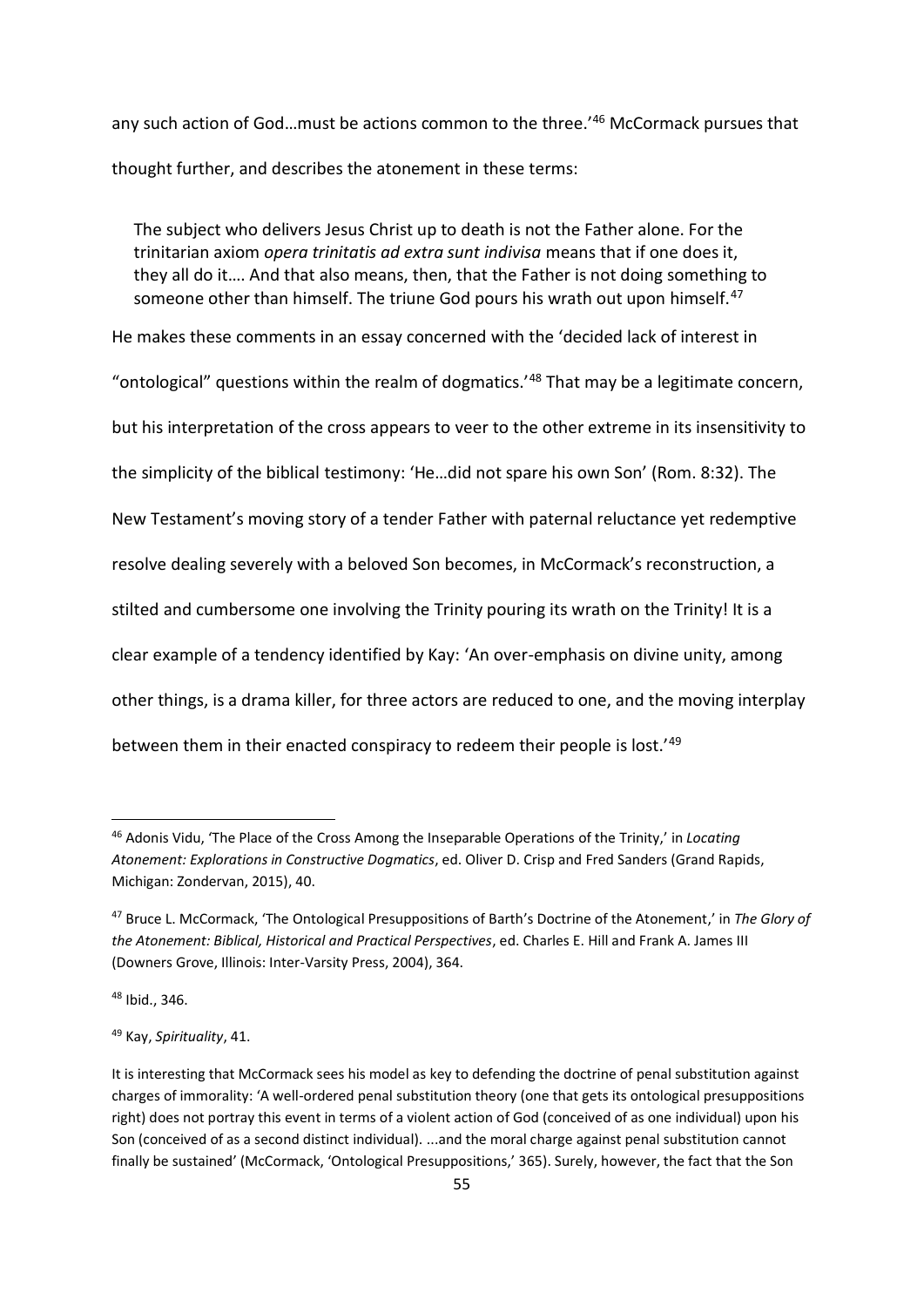There is another detail in the redemptive drama that is worth noting, one that is more pervasive than the Son's work of atonement. It is his praying. Prayer appears to have been a prominent feature of his life on earth (Matt. 26:36; Mk. 1:35; 6:46; Lk. 11:1; 22:32; Jn. 17; Heb. 5:7). But to whom did he pray? An over-zealous allegiance to Trinitarian indivisibility at this point will yield an unsettling answer. Even the fleeting thought of the incarnate Son praying to the three divine persons ought, at the very least, to drive us to Karl Rahner's conclusion: 'Kerygmatically it would be incorrect to dwell on the fact that Jesus worshipped the Son of God.'<sup>50</sup> But the charge of kerygmatic incorrectness seems too lenient. To entertain the possibility of Jesus praying to the Son is not merely a failure 'to orientate ourselves by references to modes of expression current in the New Testament'.<sup>51</sup> It is a descent into Nestorianism; a denial of the existential unity of the Saviour. But the exclusion of that possibility, on the other hand, implies a remarkable measure of hypostatic particularity within the Trinity. If the God-man prayed to God without rupturing the theanthropic union in his person — without creating an I-thou relationship between his two natures — then his prayers must have been highly person-specific. Certainly, he worshipped divine persons who were *homoousios* with, and perichoretically related to, the Son; and yet his worship was sufficiently discriminating that he did not violate the basic parameters of the incarnation by worshipping the Son. The mysteries involved in this are too great to properly account for. But that intercessory specificity inescapably presupposes a Trinity of significant personal differentiation.

<sup>51</sup> Ibid., 129.

had, willingly, become the bearer of his people's sins sufficiently counters the moral charge. The vindication of penal substitution resides in the very fact that it is *penal substitution* (not the arbitrary infliction of suffering)! De-emphasising the participants' individualities is unnecessary.

<sup>50</sup> Rahner, *Theological Investigations*, vol. 1 (London: Darton, Longman & Todd Ltd., 1961), 129.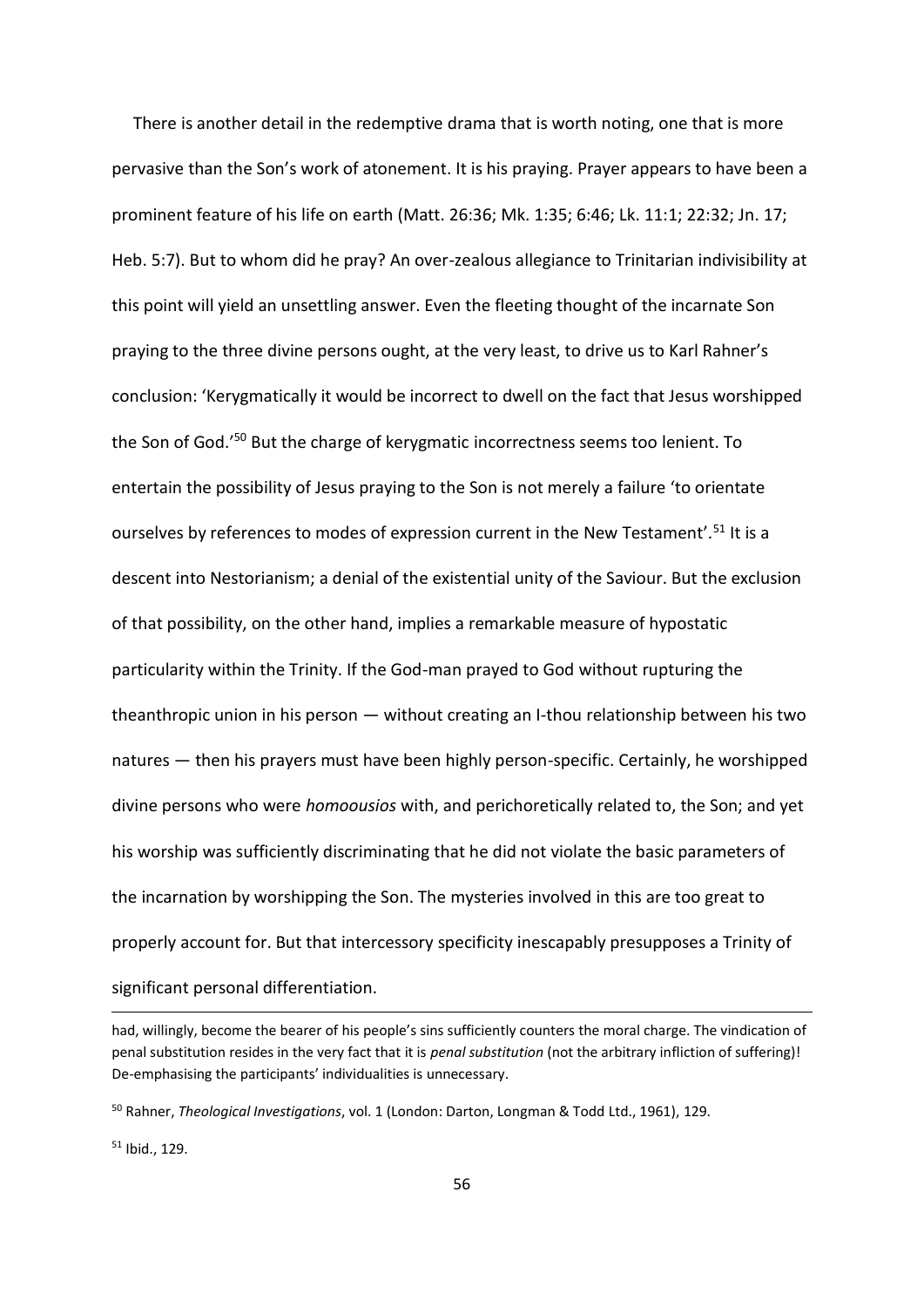So whether the Son's assumption of human nature is in view, or his endurance of the Father's judicial anger on the cross, or his daily experiences as a pious worshipper, the story of redemption testifies abundantly to profound hypostatic distinction. The point is well summarised by Macleod:

There can be little doubt, if we take Scripture as our guide, that the distinctions within the godhead are analogous to those which obtain between individual human beings. The Father, the Son and the Spirit act not only *with* each other but *on* each other. Each is both conscious and self-conscious, and each plays a distinctive and unique role in redemption. That at least is the impression we gain from the New Testament, particularly from the synoptic gospels…. We must not let an *a priori* fear of tritheism come between us and the biblical data.<sup>52</sup>

And here, then, we have at last an answer to the question with which this chapter is

concerned. Here in the drama of the gospel we have the counterbalance to those

formidable Johannine statements; here we have a robust theological framework within which the bold tri-personal communion we discovered in the New Testament (chapter one) makes sense. For it is entirely logical that our communion with each person should be as distinct as that person's involvement within redemption. To return to my earlier language, there must be as much 'room' within the divine unity for a threefold relationship with the believer as there is for the centrifugal events of incarnation and atonement.

## **Communion's Emphases Derived from the Drama**

 Perhaps we may go further. Yes, the bare fact that our redemption is a story featuring three distinct persons theologically justifies the believer holding communion with three distinct persons. But it may also be true that the ways in which the persons feature in the

.

<sup>52</sup> Macleod, *Person of Christ*, 126.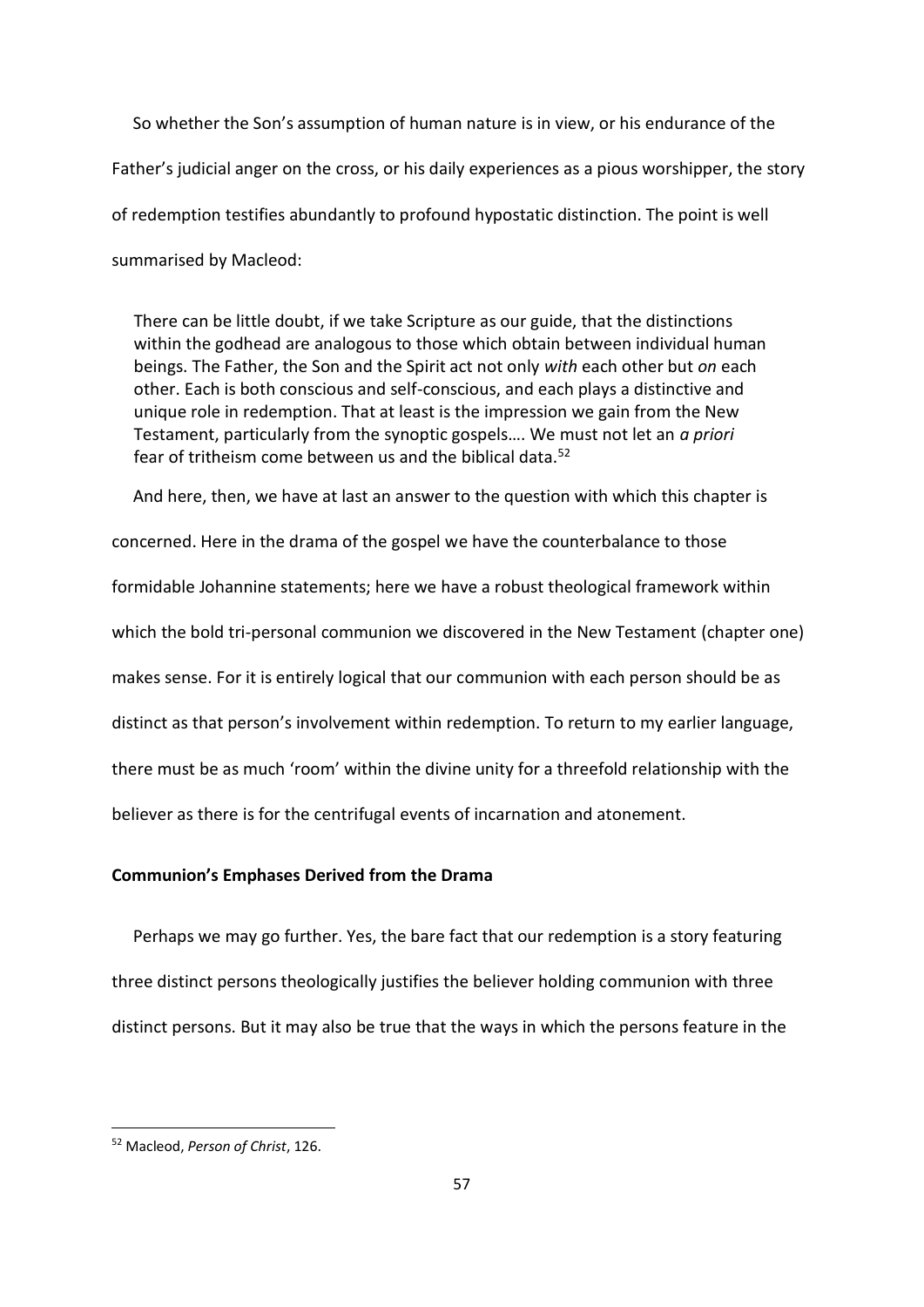redemption story *shape the emphases* of the believer's communion with each. Owen has some helpful comments on this:

There were [in the accomplishment of redemption] many acts of the will of the Father towards the Son  $-$  in sending, giving, appointing of him; in preparing him a body; in comforting and supporting him; in rewarding and giving a people unto him…. *And in these things is the person of the Father in the divine being proposed unto us to be known and adored*. …The Son condescendeth, consenteth, and engageth to do and accomplish in his own person the whole work which…was appointed for him…. *And in these divine operations is the person of the Son revealed unto us to be honoured*…. 53

So for Owen our communion with each person is not merely *justified* by the drama of redemption but also *informed* by the drama of redemption. The drama imposes certain parameters when we are considering *how* tri-personal communion works. We relate to the Father specifically as the one who assumed the role he did in redemption; the Son as the one who assumed the role *he* did in redemption; and the Spirit as the one who assumed the role *he* did in redemption.

 That is interesting. In any intimate relationship, authenticity is necessary. Genuine communion with a spouse or friend involves engaging not with an artificial persona, but with that which is most true and real about the other. In this communion, then, the believer must engage with that which is most true and real about the Father, about the Son and about the Spirit. Owen's comments assume that what is most true and real about each is his work in redemption. If the persons' redemptive activities were only loosely and arbitrarily related to their hypostatic identities — 'a kind of forecourt', in Barth's memorable language<sup>54</sup>  $-$  Christian devotion would need to push beyond those activities. It would be in

.

<sup>53</sup> Owen, *Works*, 3:158-159 (italics mine).

<sup>54</sup> Barth, *CD*, IV/1: 196.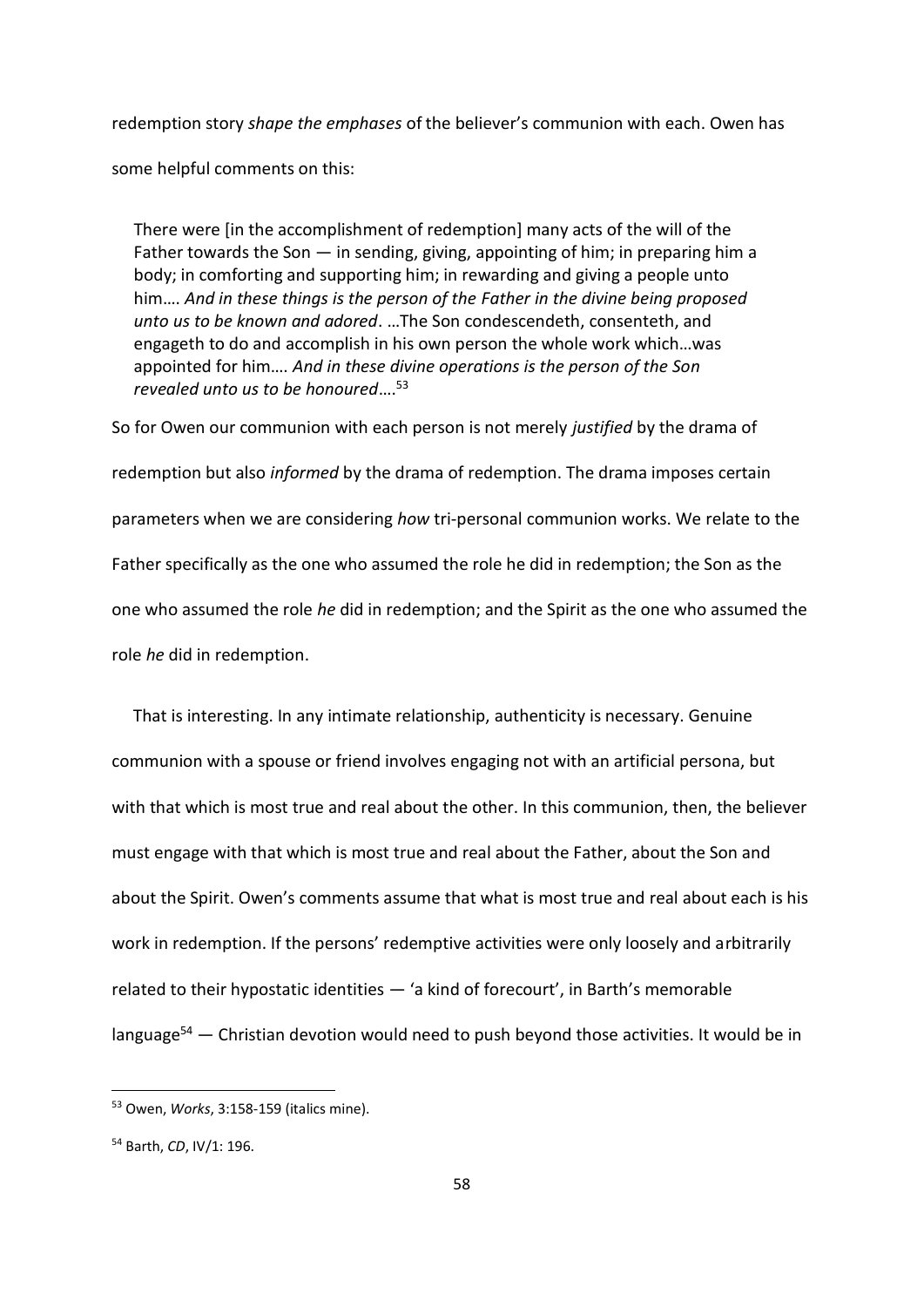the deeper realities of his being — not his sending of the Son — that 'the person of the Father…[is] to be known and adored.'

 Rahner, bemoaning the demise of Trinitarianism, demonstrates an affinity with Owen's assumption. He laments the tendency to present the incarnation in non-specific terms, as merely *God* becoming man. But he also sees this tendency as unsurprising:

No wonder, since starting from Augustine…it has been among theologians a more or less foregone conclusion that each of the divine persons (if God freely so decided) could have become man, so that the incarnation of precisely this person can tell us nothing about the peculiar features of *this* person within the divinity.<sup>55</sup>

For Rahner, then, each of the divine persons could *not* have become man. The Son's mission

is closely connected to his essential identity. He could not have assumed a different role in

redemption. He could not have offloaded his activities to one of the other persons.

Becoming incarnate and bearing sins are not simply activities assigned to the Son. They are,

at a deep, ontological level, Son-like activities.<sup>56</sup>

1

 This is a delicate matter. As I stated earlier, the concept of an immanent Trinity must be jealously preserved. We must insist that the Son did not *need* to take human nature and die on the cross in order to fulfil the terms of his existence. God's whole redemptive project is discretionary. The three persons' identities as Father, Son and Spirit are complete apart

<sup>55</sup> Karl Rahner, *The Trinity* (London: Burns and Oates, 1970), 11. James Mackey also criticises Augustinianism in similar terms. It is that tradition which he has in mind when he writes: 'A flat and undifferentiated formula, if rigidly applied in accordance with its own logic, will yield only the sense that the one God "creates" voices, clouds, fire, or human flesh, to make visible one of the "persons"…but no visible means of manifestation has, or could have, any intrinsic relationship to any particular "person"' (Mackey, *Christian Experience*, 157-158).

<sup>56</sup> Letham writes similarly that 'there is something *appropriate* in the Son *qua* Son becoming incarnate.' In view of my overall purpose in this chapter, Letham's next sentence is noteworthy: 'We might ask whether this irreducible distinctiveness lends sharpness to our worship' (Letham, *Holy Trinity*, 418).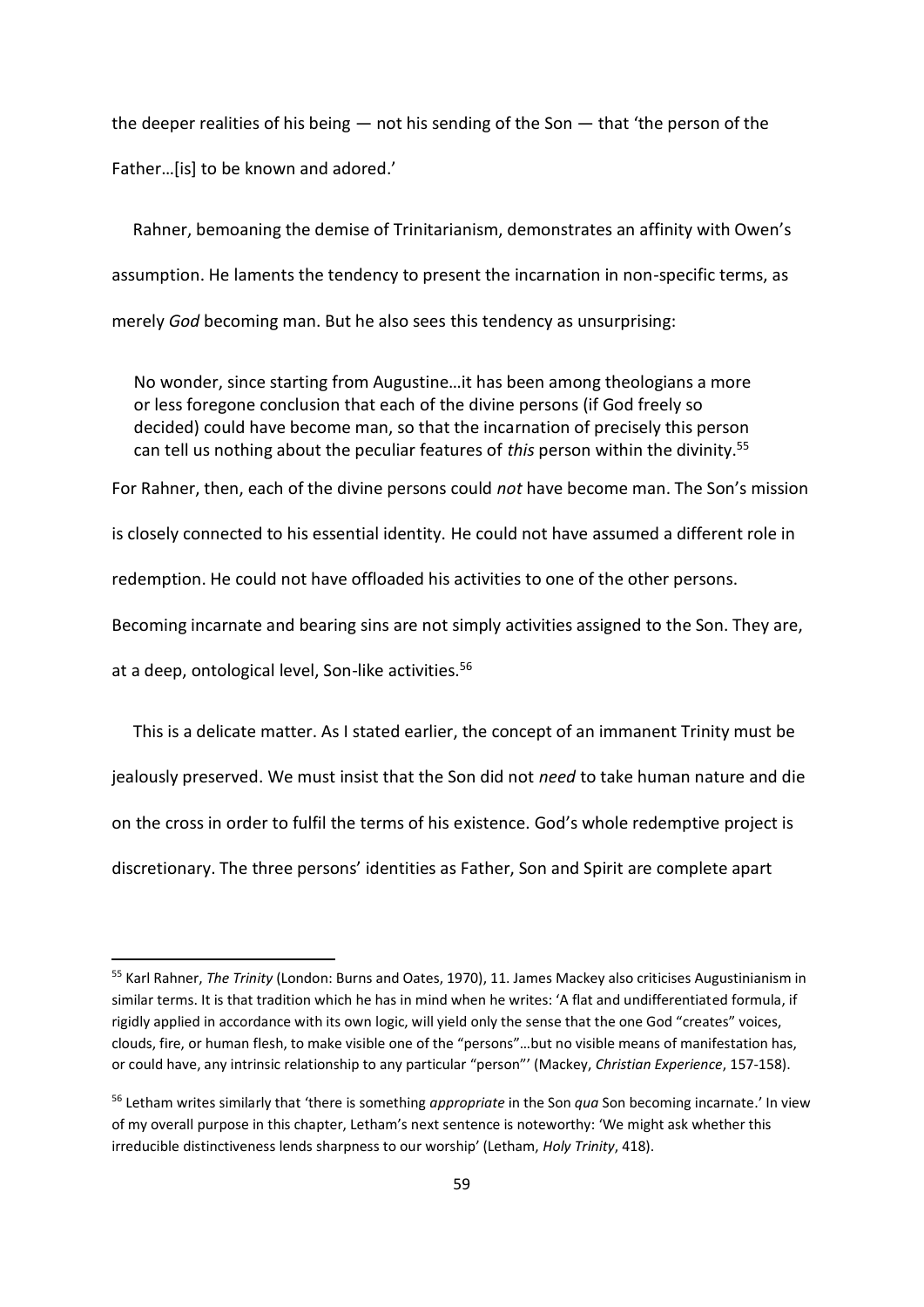from redemption, and they would have remained eternally so had there never been redemption. At no point is the life of the Trinity dependent on created realities.

 So, upholding *the immanent Trinity* means that the Son's redemptive activities cannot be themselves essential to his person, and that he would still have been the Son had they never transpired. However, upholding *the correspondence between the immanent Trinity and the economic Trinity* means that, once those redemptive activities do transpire, they must reflect what is essential to his person. Barth's explanation is again couched in memorable terms: 'When we have to do with Jesus Christ we do have to do with an "economy" but not with the kind of economy in which His true and proper being remains behind an improper being'.<sup>57</sup> The events at Bethlehem, Gethsemane and Golgotha do not present us with an improper, artificial version of the Son. For all that those events are freely chosen and ontologically unnecessary, they present us with the Son at his truest. They are 'fitting' (Heb. 2:10). They accord with his peculiar hypostatic identity. In Christian devotion we do not need to push beyond that redeeming Son in order to commune with the Son as he really is. In communing with the persons in terms of their redemptive roles, as Owen describes, we are engaging with that which is most true and real about them. <sup>58</sup>

 Mention ought to be made of a distinction highlighted by some theologians who, like Owen, have advocated communing with the persons according to their redemptive roles.

<sup>57</sup> Barth, *CD*, IV/1: 198.

<sup>58</sup> It must also be true that in the other *ad extra* works of God beside redemption the persons are not 'improper beings'; there, too, they act in ways that are consistent with their essential identities. This fits with the hints of correspondence we find between the persons' creative and redemptive roles. The Spirit performs an *executing* work, *operating from within*, in both creation and redemption. Likewise, the Son performs a *mediatorial* work in both these spheres: 'The Scriptures make it clear that the Son began his work of mediation in the work of creation itself' (Paul Blackham, 'The Trinity in the Hebrew Scriptures,' in *Trinitarian Soundings in Systematic Theology*, ed. Paul Louis Metzger [London: T & T Clark, 2006], 45).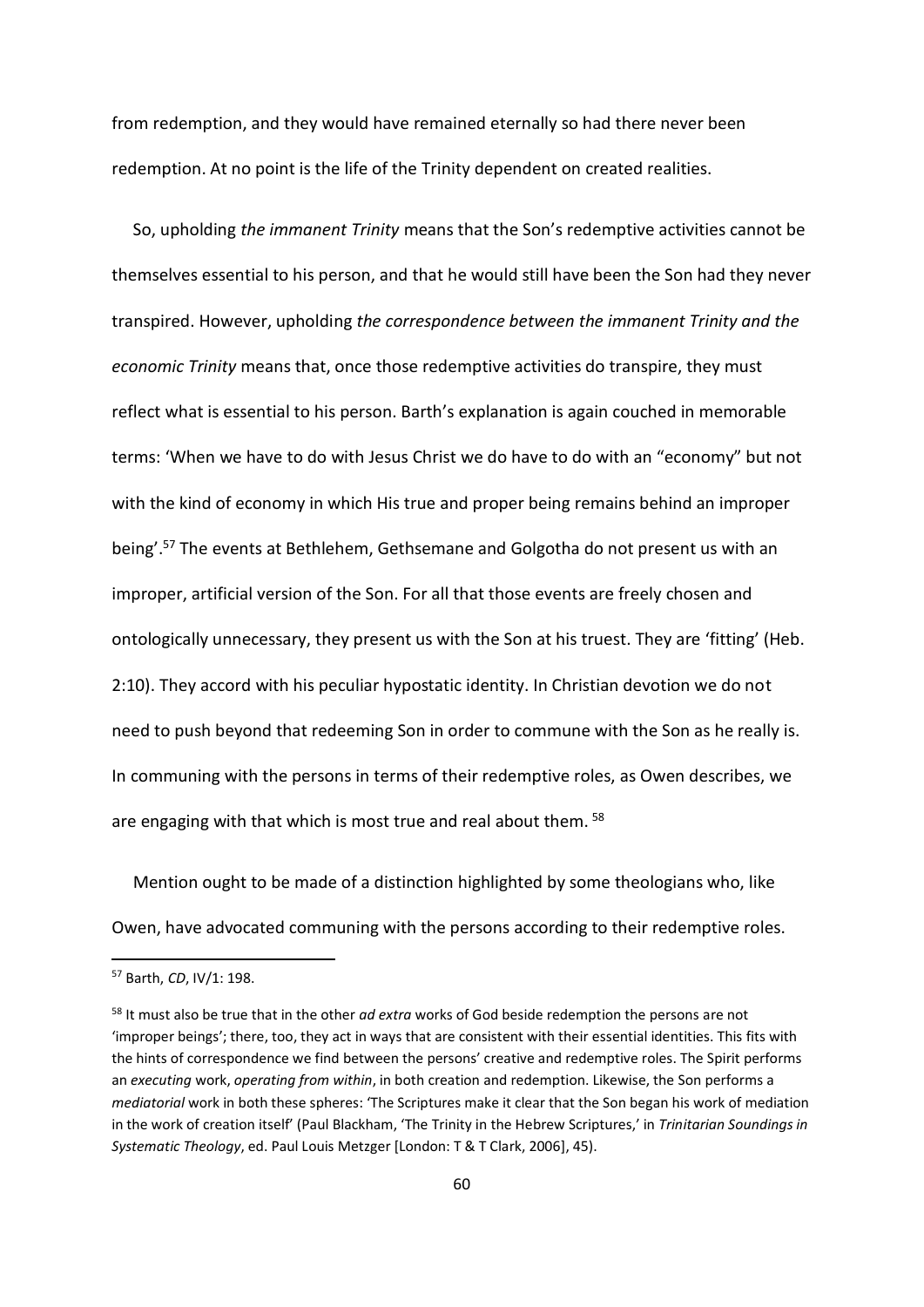Although not necessarily articulated by them in this way, the distinction may be summarised in terms of the prepositions *as* and *because*. We draw near to a divine person *as* the one who performed the role he did in redemption. However, we draw near to a divine person *because* of his inherent deity.<sup>59</sup> To phrase it more technically, the person in his redeeming work is the *objectum materiale* of Christian devotion; the person in his divine identity is the *objectum formale* of Christian devotion. Francis Cheynell's explanation, referring to the worship of the Son, is typical:

The Material Object of worship is Christ, who is both God and man, the Son of David, the Son of Mary…the Mediator and Saviour of his people from their sins. The Formal Object…[is] the Coessential and Eternal Son of God, who is one and the same God with the Father and the holy Spirit.<sup>60</sup>

 This distinction might appear to challenge what I have just been espousing. Does it not encourage a devotional bifurcation quite contrary to the emphasis of Owen, Rahner and Barth? However, the rationale for the *objectum formale* must be properly understood. It was not intended to undermine the worship of the persons in their redemptive roles; it was not designed to encourage a deeper engagement with Father, Son and Spirit beneath and behind their saving operations; it was not meant to distinguish their 'proper beings' from their 'improper beings'. Christian worship, for Cheynell and others who highlighted the distinction, was unreservedly the worship of the electing Father, the atoning Son and the regenerating Spirit. Experientially, the *objectum materiale* was all that mattered. The *objectum formale* functioned as a background theological safeguard. Their concern, as Reformed theologians, was to distance their worship of the Son from any suggestion of

 $59$  The fact that this deity is the (numerically) one deity commonly possessed by all three persons, and the implications of that for communing distinctly with them all, will be considered in the next chapter.

<sup>60</sup> Francis Cheynell, *The Divine Trinunity of the Father, Son, and Holy Spirit* (London: T.R & E.M. for Samuel Gellibrand, 1650), 338-339.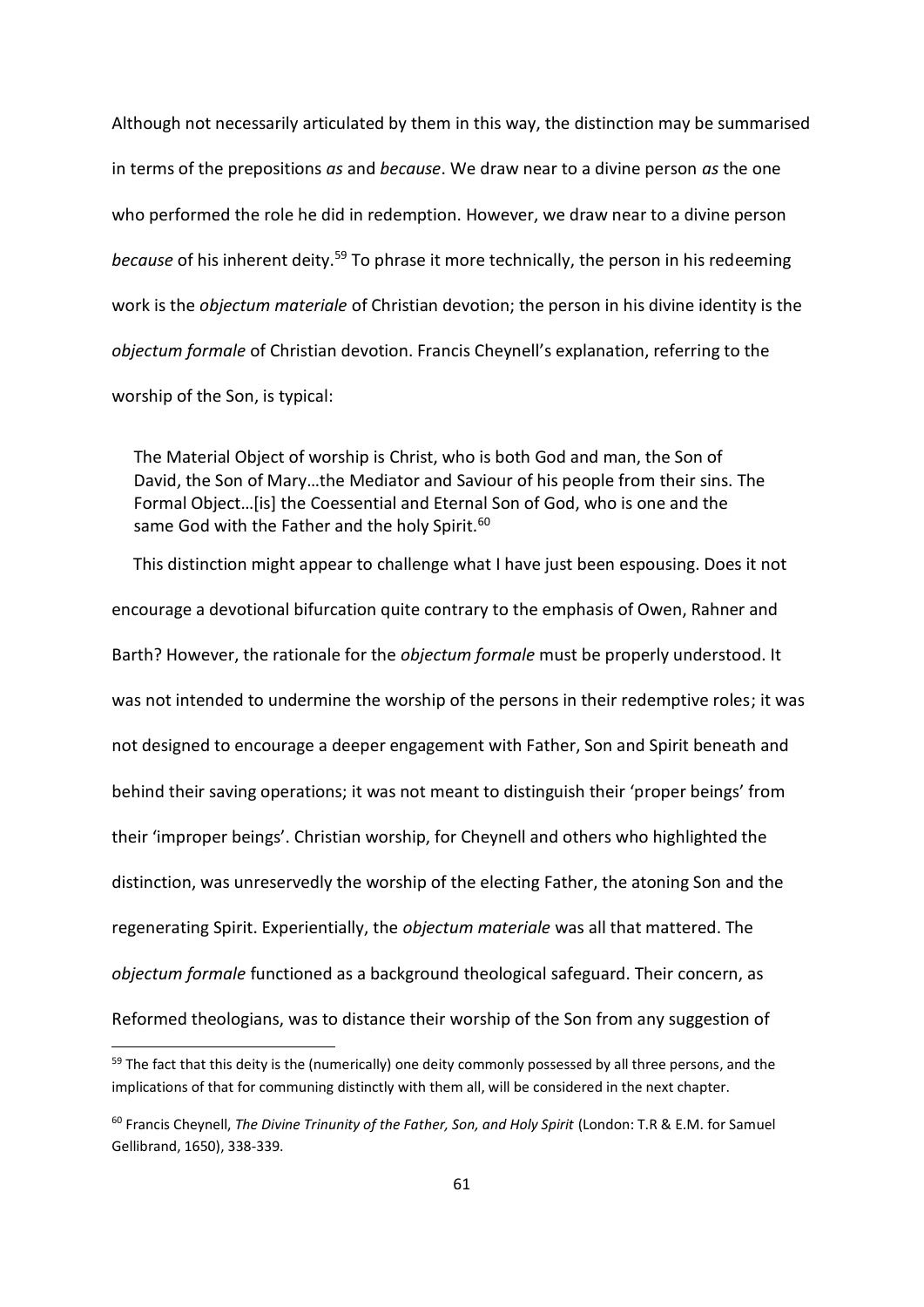*communicatio idiomatum*. <sup>61</sup> When worshipping him for a series of redemptive activities accomplished in his humanity, they were not worshipping his humanity. While adoring him for acts which his human nature alone made possible, they affirmed that his human nature — being 'without conversion'<sup>62</sup> — remained an illicit object of adoration. The *because* of their worship always resided in his deity. That was the significance of the *objectum formale*. It did not stifle their communion with the Christ of the economy, the Son in his salvation role. Having an underlying safeguard actually freed them to be unapologetic about such communion.

 The investigations of this chapter have yielded several important conclusions. First, the drama of redemption provides a satisfactory theological rationale for distinct communion with the divine persons. Secondly, the dominant emphases in our communion with a given person are determined by that person's contribution to the drama. In Kay's words:

The Christian's devotional duty is to speak to the divine persons in the corresponding way that each person is himself active in the Godhead's project of redemption…. The more a believer sees distinct acts of each person of the Godhead as it executes the plan of salvation, the more she is aware of how she has been loved by each person, and can return that love in equally *hypostasis*-specific ways.<sup>63</sup>

And thirdly, such communion involves no artificiality because each person contributes to the

drama in a way that accurately reflects his essential identity. The caveat that we worship a

divine person *because of* his divine status does not alter the fact that we worship a divine

person *as* a redemptive actor, foregrounding in our worship the role he thus performed.

 $61$  That is obvious from comments like this one: 'Some Lutherans are very much to blame in this point; for they say, that the Divine Majesty, Worship, Glory, Omnipotence, Omnipresence of the Son of God are communicated to Christ *as man*' (ibid., 332-333).

<sup>62</sup> WCF, 8.2.

<sup>63</sup> Kay, *Spirituality*, 106, 112-113.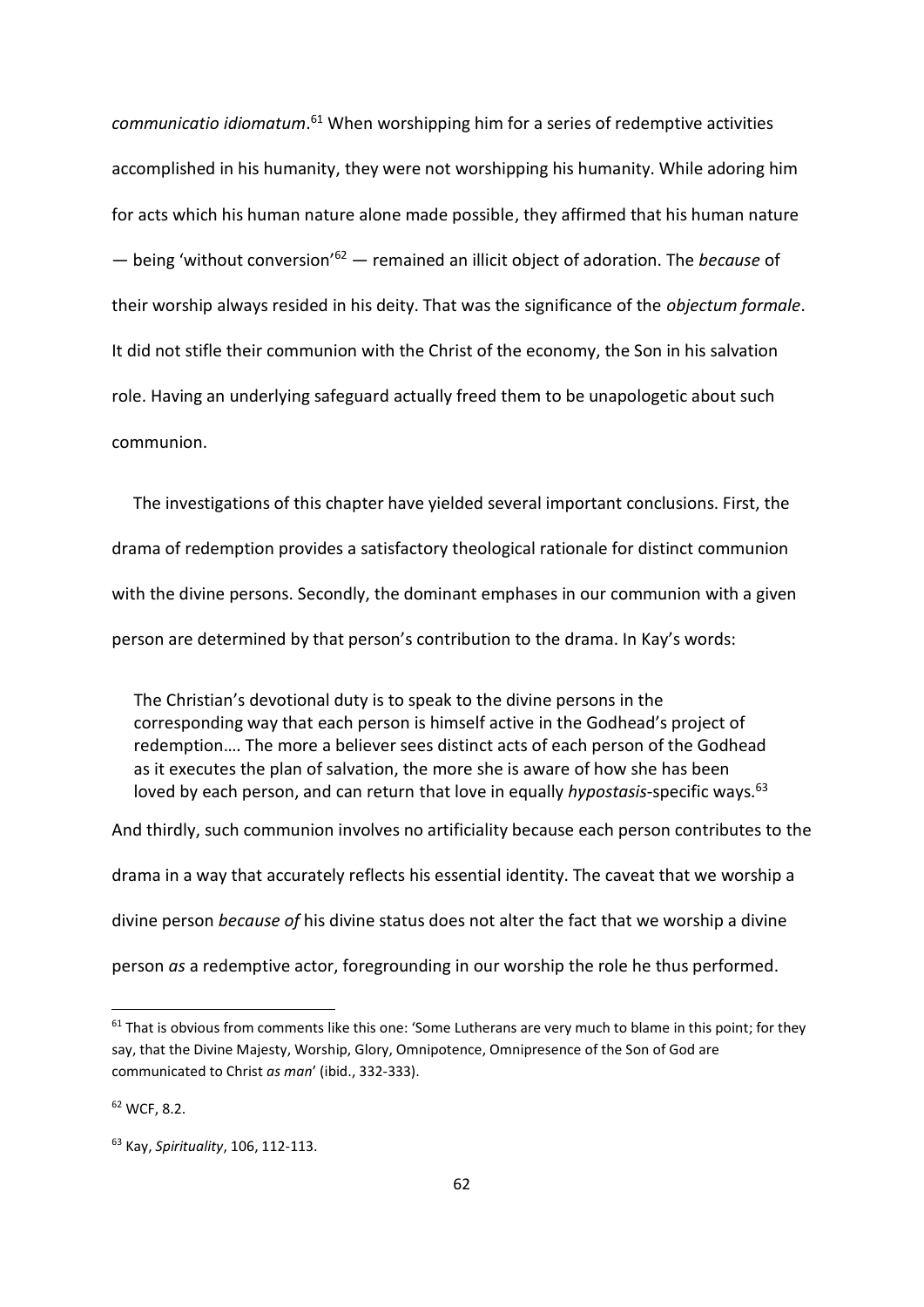# **CHAPTER THREE**

# **Distinct Communion: Issues Relating to Its Practical Outworking**

 We have established (i) that communion with God is presented in the New Testament as tri-personal, and (ii) that in the drama of redemption we have a theological framework within which that tri-personal communion makes sense. We must now ask, what will this tripersonal communion look like? In answering the question there are three issues I intend to address: first, the relationship between divine activities and divine attributes in redemption and, consequently, in communion; secondly, the concept of communion being *de facto* Trinitarian when not overtly so; and thirdly, the specific matter of communion with the Spirit.

### **What about Attributes?**

1

 Turning to the first issue, then, it is arguably one of the practical advantages of redemption-driven Trinitarian communion that the believer has abundant devotional 'material' to hand. Any Trinitarian communion whose content is shaped by the persons' immanent existences will find its scope limited. As Kay puts it, 'A theology of God that is not…eschatological, plot-driven, redemptive-historical…has none of [the] resources that are so necessary to make devotional anchor-points for the believer.<sup>'1</sup> Armed with the gospel,

<sup>1</sup> Brian Kay, *Trinitarian Spirituality: John Owen and the Doctrine of God in Western Devotion* (Milton Keynes: Paternoster, 2007), 41. Cf. Macleod: 'If asked, Who is Jesus Christ? it cannot be enough to answer, "The eternal Son of God!"...because such an answer omits the most important facts we know about him…. The real answer is, He is "the Son of God, who loved me and gave himself for me" (Gal. 2:20). In the last analysis, form and colour are given to the only begotten by the fact that, as the Son, he did things, and suffered things, which were not done or suffered by God the Father…. It is…in terms of his peculiar role in redemption…that the Son's unique personality is defined for Christian faith and experience' (Donald Macleod, *The Person of Christ* [Leicester: Inter-Varsity Press, 1998], 138).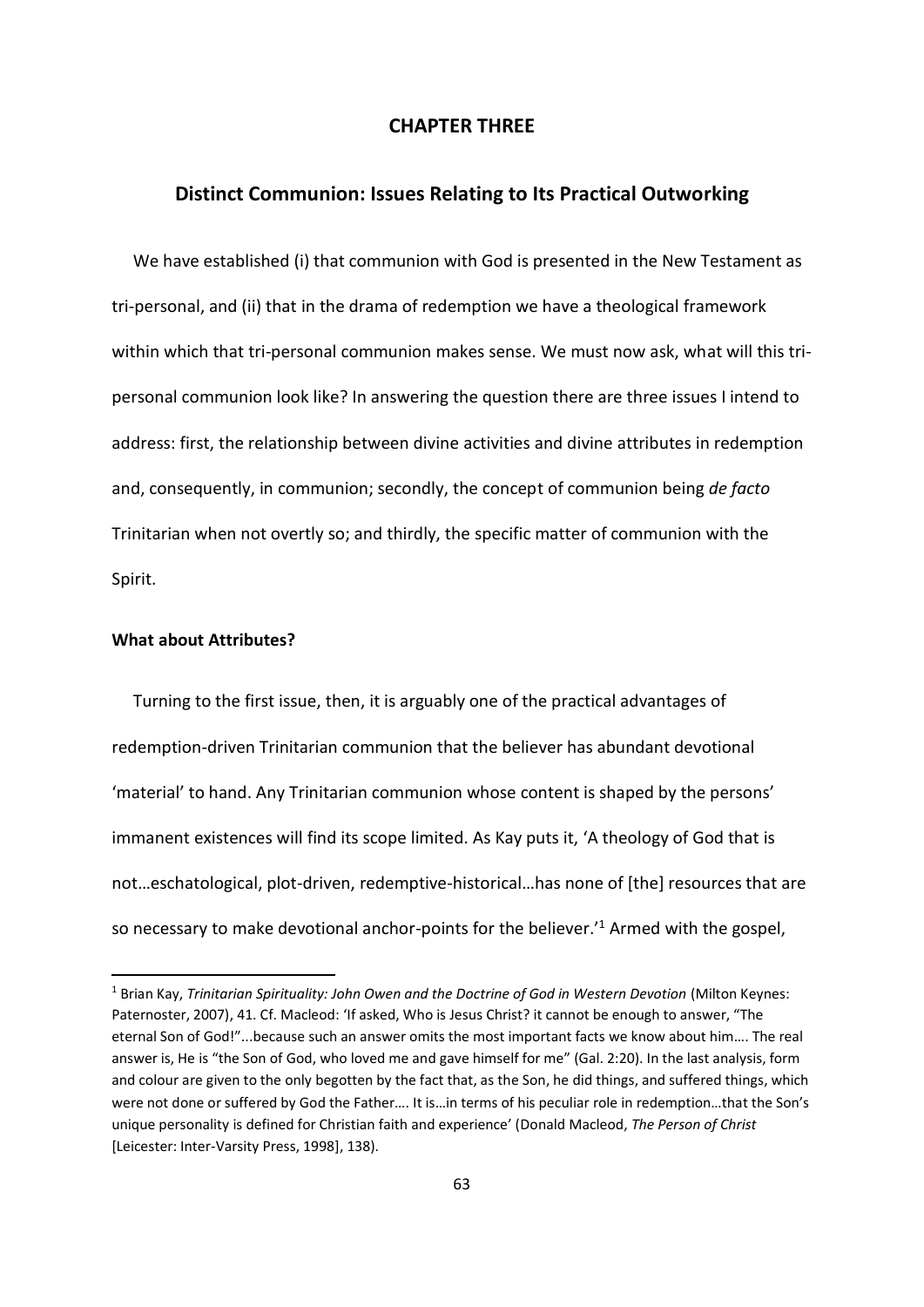however, the believer has a wealth of appropriate foci when approaching the Father, when

approaching the Son and when approaching the Spirit. Letham has a fine summary:

We worship the Father, who chose us in Christ before the foundation of the world, who planned our salvation from eternity, who sent his Son into the world and gave him up for us. We worship the Son, in filial relation to the Father, who willingly 'for us and our salvation' was made flesh, who submitted himself to life in a fallen world, who trod a path of lowliness, temptation, and suffering, leading to the cruel death of the cross. We worship him for his glorious resurrection, for his ascension to the right hand of the Father, for his continual intercession for us, and for his future return to judge the living and the dead and to complete our salvation…. We worship the Holy Spirit, who…grants us the gift of faith, who sustains us through the difficulties of life as Christians in a world set in hostility to God, and who testifies of the Son.<sup>2</sup>

But in highlighting their redemptive *activities,* does such communion find itself also

highlighting *attributes* of the three persons? It is Owen's approach in *Communion with God* which confronts us with this question. He argues there that the believer's relationship with a given person of the godhead centres upon its own peculiar divine attribute. We have already noted Owen's insistence that it is in his redemptive activities that, for instance, 'the person of the Father in the divine being [is] proposed unto us to be known and adored.'<sup>3</sup> This other emphasis on attributes, therefore, must concur with that one. For Owen the Father's redemptive *activities* must all be expressions of, and reducible to, the particular *attribute* that mediates the believer's relationship with the Father.

 But is there value in making redemptive *attributes* as well as redemptive *activities* an emphasis in tri-personal communion? In its defence Owen's own biblical starting-point, 2 Corinthians 13:14, with its references to the Son's grace and the Father's love, would appear

<sup>2</sup> Robert Letham, *The Holy Trinity: In Scripture, History, Theology, and Worship* (Phillipsburg, N.J.: P&R Publishing), 419.

<sup>3</sup> John Owen, *A Discourse Concerning the Holy Spirit* (1674), in *The Works of John Owen*, ed. William H. Goold (Edinburgh: Banner of Truth, 2004), 3:158.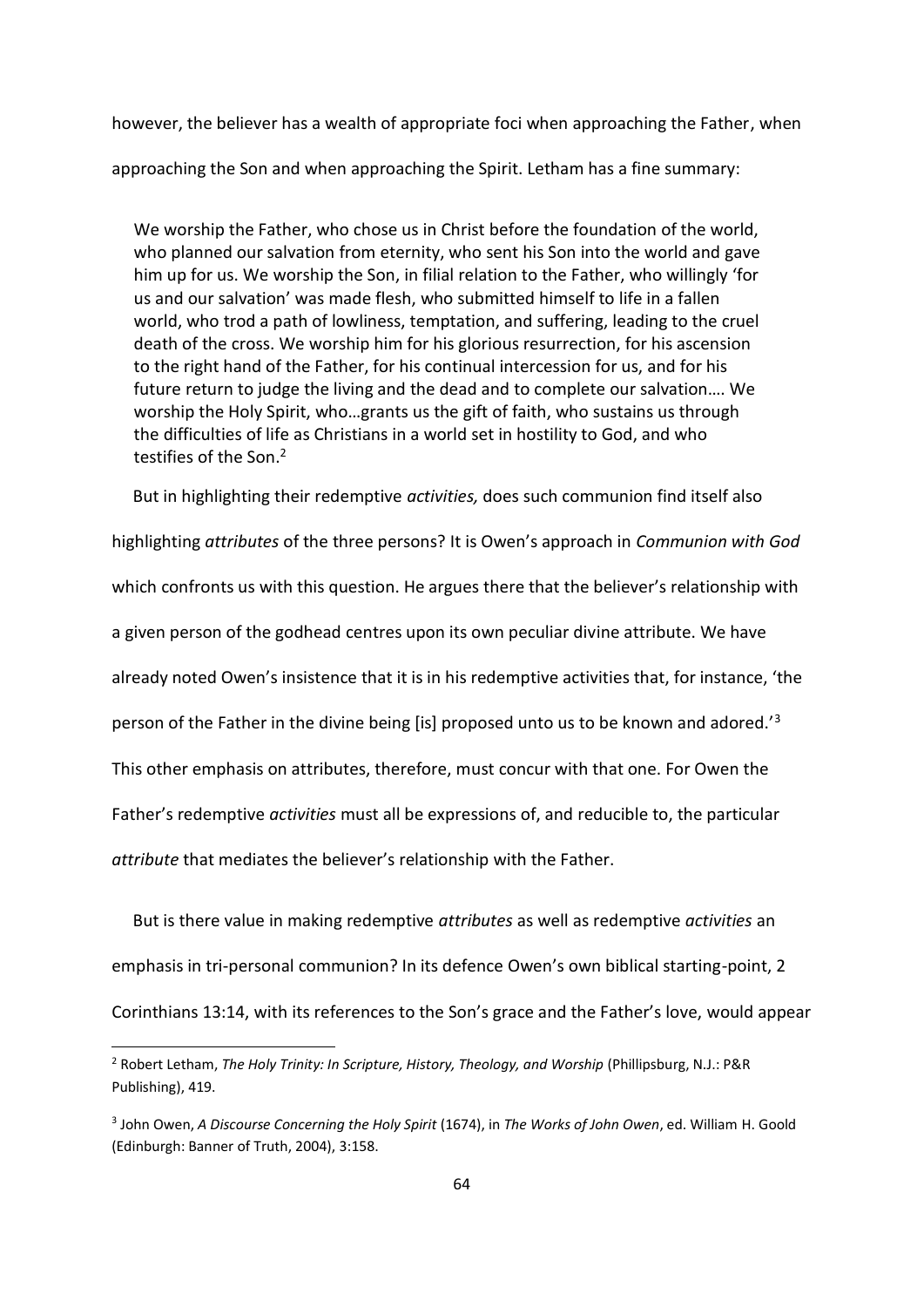to offer some support for this approach. As argued in chapter one, there is a redemptive 'flow' to this text which suggests that Paul could sometimes analyse salvation in terms of particular divine persons manifesting particular attributes.

### **Misgivings**

1

 However, other considerations must make us question the helpfulness of emphasising attributes. First, it risks undermining the basic Trinitarian principle of *shared attributes*. The principle is expressed well by Wayne Grudem:

There are no differences in deity, attributes, or essential nature between the Father, Son, and Holy Spirit. Each person is fully God and has all the attributes of God. *The only distinctions between the members of the Trinity are in the ways they relate to each other and to the creation*. 4

Those 'distinctions…in the ways they relate to each other and to the creation' are crucial, and it was for those that I argued in the previous chapter. I tried to demonstrate that such distinctions provide a sufficient basis for significantly differentiated communion with God. But Grudem's word 'only' in that sentence is equally crucial. Trinitarian distinctions belong in the realm of *relationships* alone, and we must not extend them where they do not belong. They must not be projected into those other areas of God's being that Grudem mentions: 'deity, attributes [and] essential nature'. Here there is Trinitarian uniformity. <sup>5</sup>

<sup>4</sup>Wayne Grudem, *Systematic Theology* (Nottingham: Inter-Varsity Press, 1994), 250 (italics his).

<sup>&</sup>lt;sup>5</sup> At some points in the history of Trinitarian debate the line between relationships and attributes has been blurred. Gerald Bray highlights this flaw within fourth-century Cappadocian theology: 'The Cappadocians tended to make abstractions of words like "begotten" and "proceeding", thereby revealing a mental outlook basically foreign to that of Scripture. They turned relationships into attributes, and so invented qualities which do not exist. There is no such thing as "unbegottenness"; it is a category of thought which does not correspond to any observed reality distinct from the eternity which is shared by all three persons alike' (Gerald Bray, *The Doctrine of God* [Downers Grove, Illinois: Inter-Varsity Press, 1993], 163).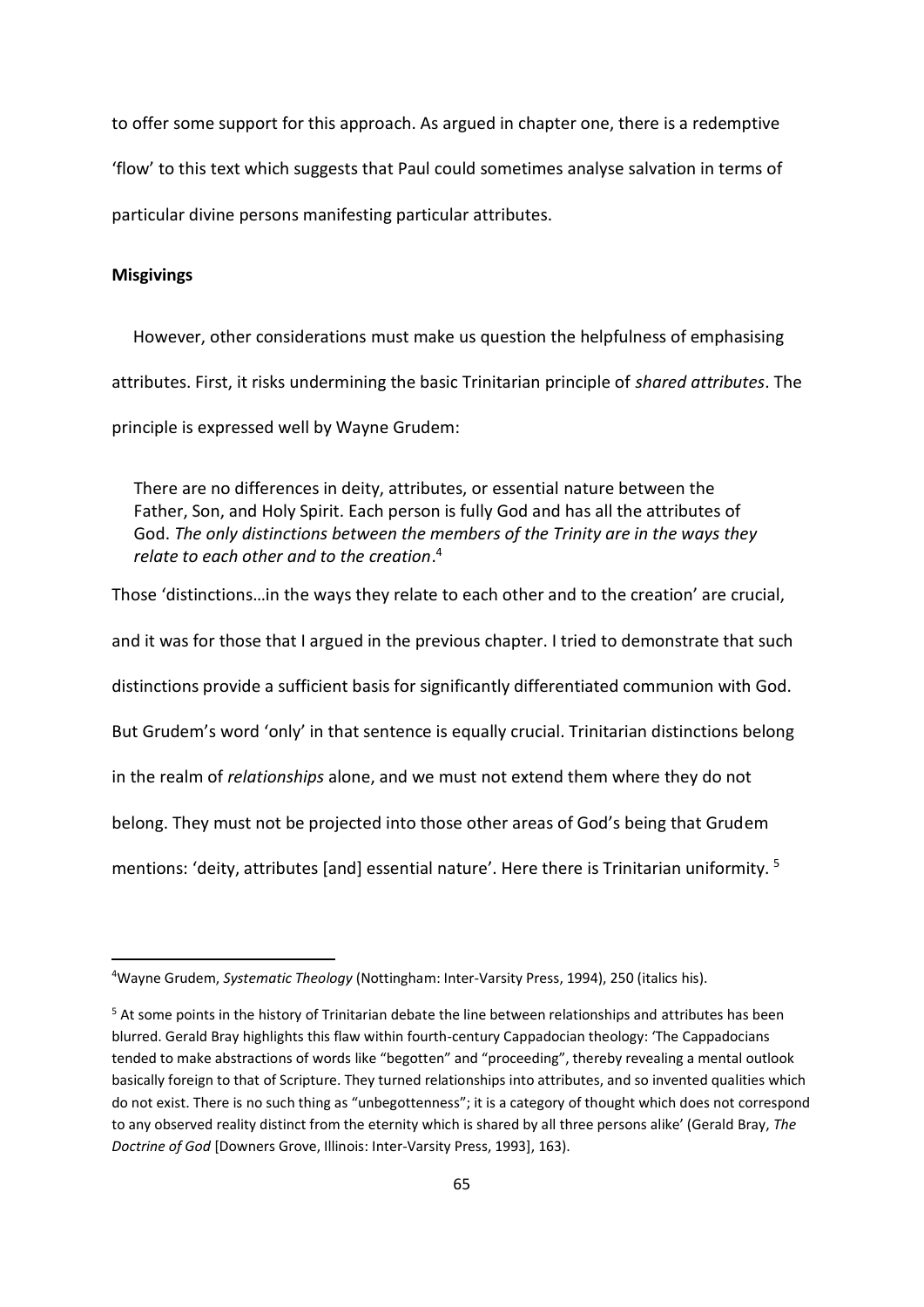Regarding attributes, indeed, it requires only a cursory reading of the Bible to conclude that power, holiness, wisdom, etc. are ascribed to all the persons indiscriminately. This is true of love and grace, the two attributes emphasised in Owen's scheme. The Spirit is not excepted: Hebrews 10:29 refers to 'the Spirit of grace'; Romans 15:30 to 'the love of the Spirit'.<sup>6</sup> In biblical Trinitarianism the Spirit is as gracious and loving as the Father and Son, just as the Father and Son are no less holy and powerful than the Spirit. Actually, it is an inconsistency of Owen's approach that no single attribute is conspicuously connected with the Spirit.<sup>7</sup>

 Owen, of course, would not deny the truth of *shared attributes*. He prefaces his work with this caveat: 'When I assign any thing as *peculiar* wherein we distinctly hold communion with any person, I do not exclude the other persons from communion with the soul in the very same thing.'<sup>8</sup> But there does appear to be a tension between that brief disclaimer, on the one hand, and the subsequent, unrelenting exhortations to commune with the Father in love and the Son in grace, on the other. At the very least there is a danger of

<sup>6</sup> While it is grammatically possible and theologically unobjectionable to interpret this as the believer's love of the Spirit, or, indeed, the love created in the believer by the Spirit, the concept of the Spirit's love of the believer makes better exegetical sense. Paul, requesting intercession on his behalf from the Roman Christians, is underlining the dignity of intercessory ministry. When he mentions 'the Lord Jesus Christ' he likely has in mind his intercessory ministry (as described in 8:34). And when he mentions 'the love of the Spirit' he likely has in mind that love expressed specifically in *his* intercessory ministry (as described in 8:26-27). His point is: 'if you Roman Christians will pray for me you will find yourselves in the best possible company; you will be participating in the same ministry as God the Son and God the Spirit!'

 $7$  Consider, for instance, the concessive, anti-climactic way in which the following sentence concludes: 'It is by the Spirit alone that we have fellowship with Christ in grace, and with the Father in love, *although we have also peculiar fellowship with him*' (John Owen, *Of Communion with God the Father, Son, and Holy Ghost, Each Person Distinctly, in Love, Grace, and Consolation* (1657), in *The Works of John Owen*, ed. William H. Goold [Edinburgh: Banner of Truth, 2004], 2:20 [italics mine]).

<sup>8</sup> Ibid., 2:18.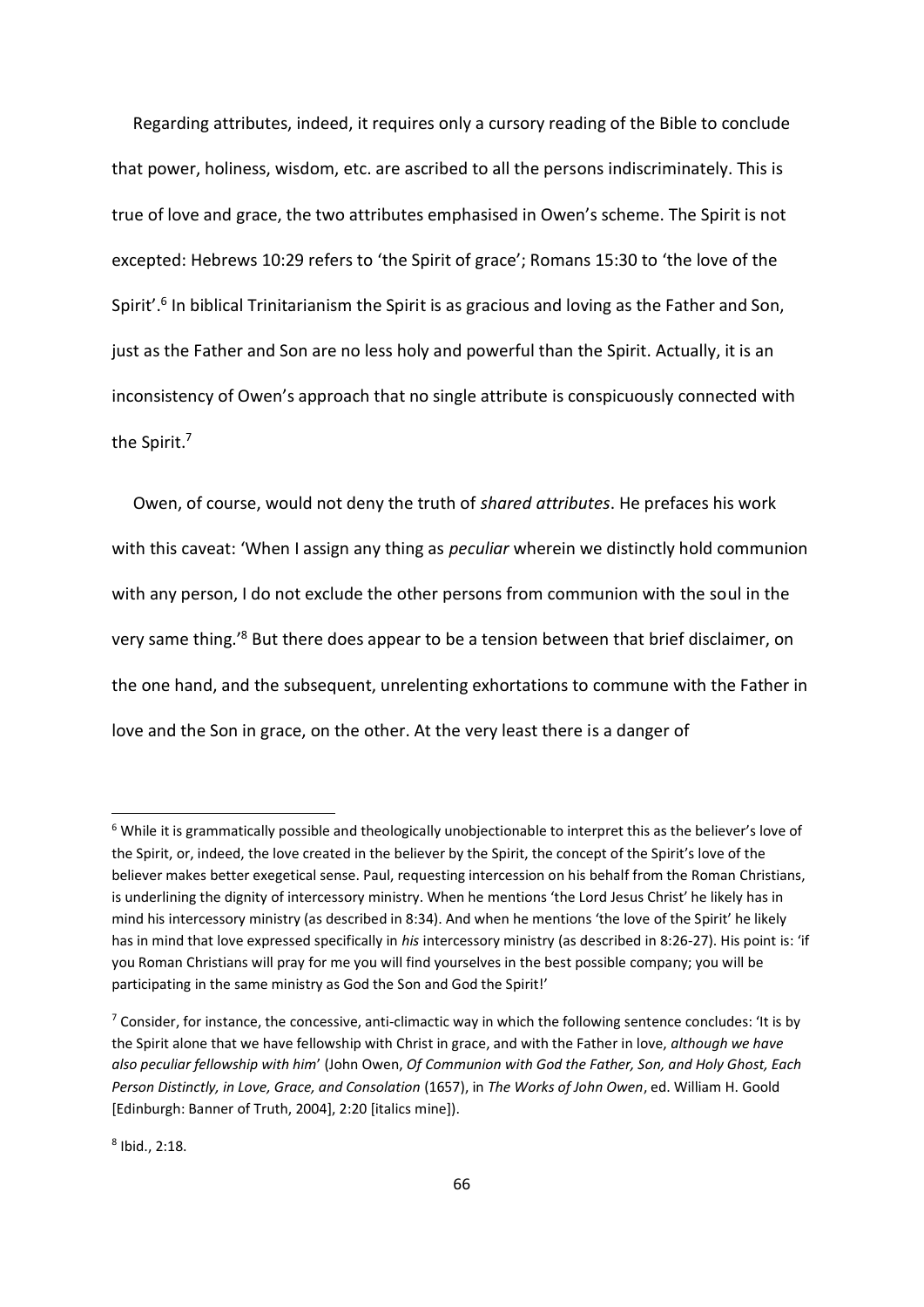misunderstanding; of the reader receiving the impression that the divine attributes are unevenly distributed among the persons.

 My second misgiving relates to the actual attributes Owen has chosen to encapsulate, respectively, the Father and Son's redemptive activities. Owen is arguably at his best when treating communion with the Father, and few would dispute his emphasis on the Father's love as the fountainhead of redemption:

This love [Paul] makes the hinge upon which the great alteration and translation of the saints doth turn…. [We were] all naught, all out of order, and vile. Whence, then, is our recovery? The whole rise of it is from this love of God.<sup>9</sup>

But is Owen equally convincing when he connects the Son with grace?

 It is customary to detect a specific nuance in the New Testament concept of grace. Grace is exactly contrary to what is deserved; it is receiving that to which one has forfeited the right. While this nuance may not always be present, the word is not infrequently used in salvation passages particularly concerned with human inability and divine agency, a context in which the traditional interpretation makes good sense (Rom. 3:24; Eph. 2:5, 8; Tit. 3:7). Indeed, defining grace like this provides the main way of distinguishing it from love.<sup>10</sup>

 Turning, then, to the Son, certainly there are texts which connect him with this attribute of grace. In itself, however, that is unremarkable. We have already noted the principle of *shared attributes*: if grace is a divine attribute at all, then we would expect it to be

<sup>&</sup>lt;sup>9</sup> Ibid., 2:22.

 $10$  It is interesting that in Gerald Bray's arrangement of the divine attributes grace is not included as one of his five 'communicable attributes of God's personal character'. Love is included, and it is accompanied by an asterisk directing the reader to the comment: 'including grace, mercy and patience' (Bray, *Doctrine of God*, 214). For Bray, then, grace is subsumed under love; it is *love-with-a-nuance*. Cf. D.A. Carson: 'It appears that grace is a loving response when love is undeserved' (D.A. Carson, *The Sermon on the Mount: An Evangelical Exposition of Matthew 5-7* [Grand Rapids, Michigan: Baker Book House, 1984], 23).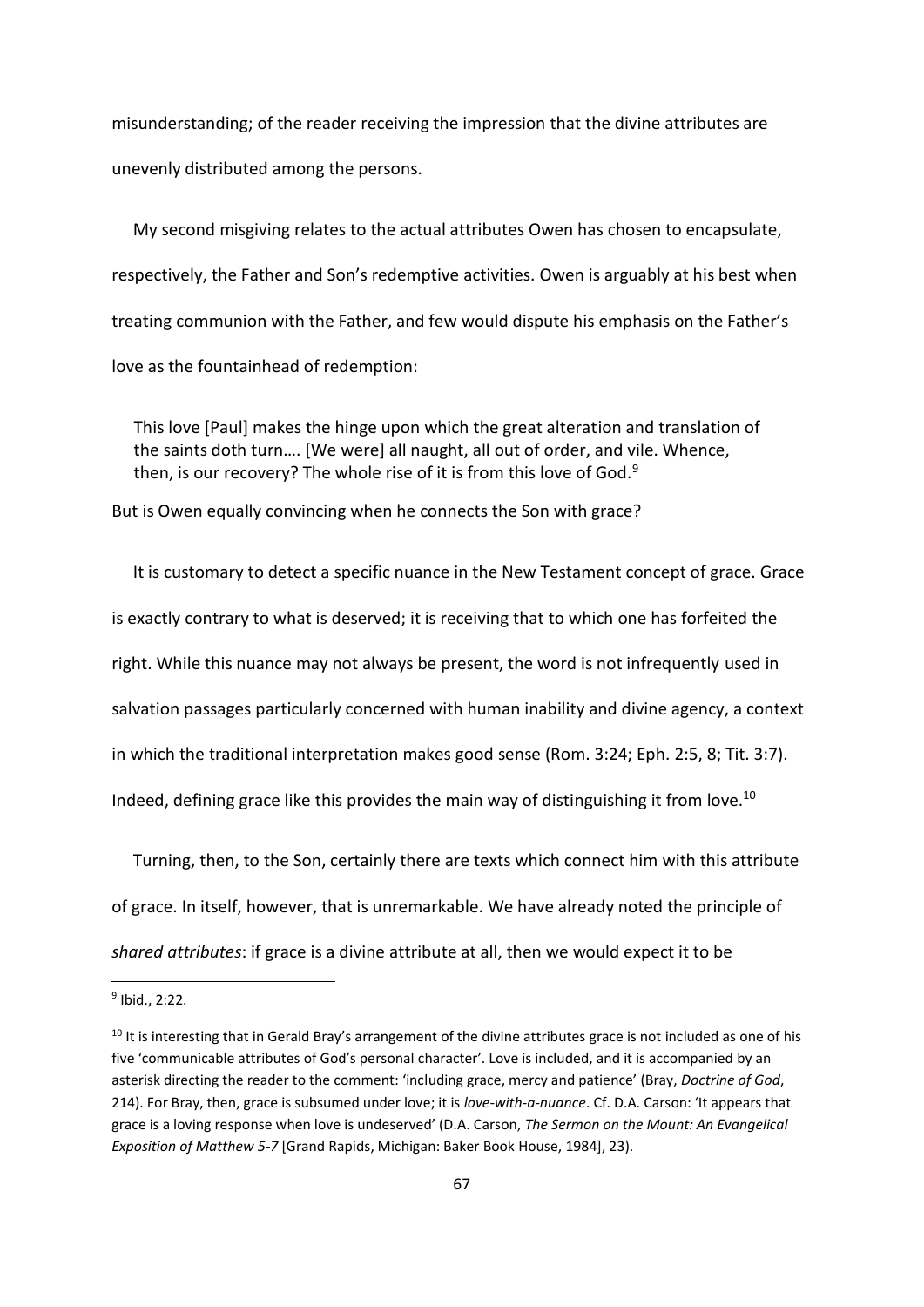connected sometimes with the Son.<sup>11</sup> But the real question is this: is the 'undeserved' nuance peculiarly pronounced in the Son's redemptive role? Do his particular activities of incarnation and death have a more striking association to *unmerited beneficence* than the other constituent activities of God's redemption do?

 It is difficult to answer such questions in the affirmative. It is true that all the Trinity's redeeming grace comes to us through the Son's actions. Thus, for instance, the Spirit's saving operations within us are 'because of righteousness' (Rom. 8:10): it is the righteousness-securing work of the Son which makes possible the life-giving work of the Spirit. But that does not mean that the Son is the gracious person who really desires our salvation, while the Spirit is more reluctant, contributing begrudgingly once obligated to do so by the cross. Owen himself is clear on this in relation to the Father. He laments that 'Many think there is no sweetness at all in him towards us, but what is purchased at the high price of the blood of Jesus.'<sup>12</sup> Of course, the blood of Jesus is necessary: it enables the Father to justly adopt us as his children.<sup>13</sup> But Owen's point is that the Father's sweetness toward us was antecedent to  $-$  and, indeed, the origin of  $-$  the cross of Calvary. The

 $11$  Literary considerations must be taken into account when treating these texts. In 2 Corinthians 13:14 the Son's redemptive role is encapsulated as 'grace' not because that encapsulation is sacrosanct but because Paul has earlier in the epistle described the Son's saving mission in terms of grace (2 Cor. 8:9). And that earlier description of the Son's saving mission in terms of grace has its own contextual rationale. It is because Paul wants the Corinthian believers to 'excel in [an] act of grace' (2 Cor. 8:7) — the collection of a monetary gift for the saints in Jerusalem — that he singles out the gracious dimension of the Son's work.

<sup>12</sup> Owen, *Works*, 2:32.

<sup>&</sup>lt;sup>13</sup> In another place Owen refers to 'adversaries we have to do with' who imagine divine justice 'to be so free and dependent on the mere free motion and good pleasure of the divine will, that should not that oppose, God might by his nod, by his word, without any trouble, by other modes and ways besides the satisfaction of Christ, if it only seemed proper to his wisdom, take away, pardon, and make an end of sin, without inflicting any penalty for the transgression of his law' (John Owen, *A Dissertation on Divine Justice: Or the Claims of Vindicatory Justice Vindicated* (1653), in *The Works of John Owen*, ed. William H. Goold [Edinburgh: Banner of Truth, 2004], 10:506-507).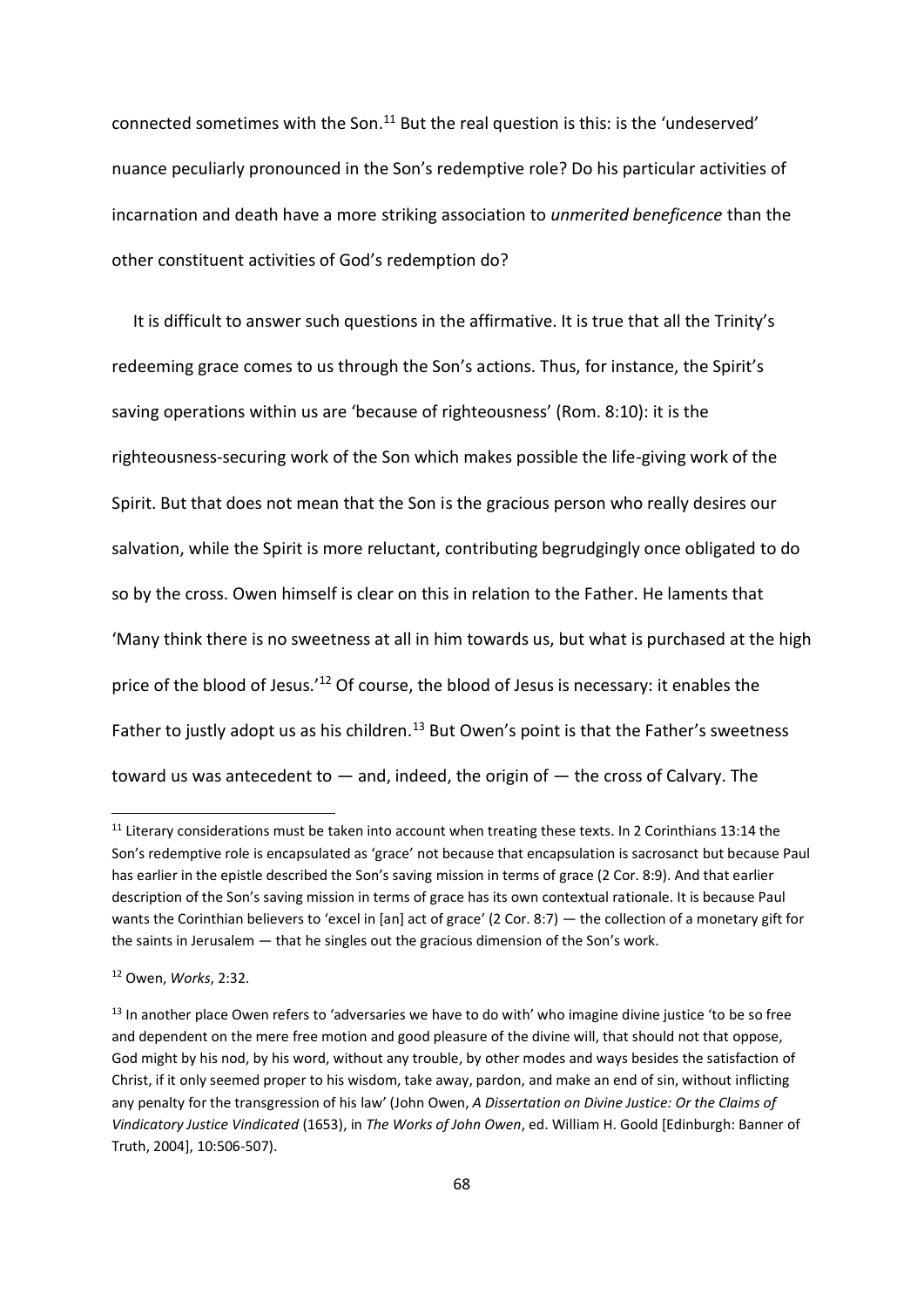Puritan will not tolerate the idea of a disinclined Father being obligated by a gracious Son to deal with us in a friendly manner.<sup>14</sup> At the forensic level, then, the whole of salvation may turn on the Son's sacrifice at the cross; but the gracious urge to save an undeserving people was a shared urge. In the words of a hymn, 'Father, Son, Spirit in blessing agree'.<sup>15</sup> The Son does not have a stronger connection to redeeming grace than the other persons do.<sup>16</sup>

Emphasising attributes, then, within redemption-driven tri-personal communion is problematic: it threatens the principle of *shared attributes*, and it also involves unconvincing associations of particular roles and attributes. However, there is a simple and tenable way in which it can be done, as exemplified by Warfield in one helpful sentence. He refers to the believer's 'threefold relation to the saving God, experienced…as Fatherly love sending a Redeemer, as redeeming love executing redemption, as saving love applying redemption'.<sup>17</sup> It is not that in redemption love is associated with the Father while other attributes are

associated with the other persons. It is rather that *redeemer-sending love* is associated with

<sup>&</sup>lt;sup>14</sup> Cf. J.I. Packer's colourful reference to 'the tritheistic fantasy of a loving Son placating an unloving Father and commandeering an apathetic Holy Spirit in order to save us' (J.I. Packer, Introduction to *The Economy of the Covenants Between God and Man: Comprehending a Complete Body of Divinity*, vol. 1, by Herman Witsius [Escondido, California: The den Dulk Christian Foundation, 1990], no pagination).

<sup>&</sup>lt;sup>15</sup> From the hymn, 'God of the Covenant', by Jessie F. Webb (1866-1964).

<sup>16</sup> It ought to be noted that for Owen 'grace' has more than one meaning (Owen, *Works*, 2:47). Certainly, he recognises the concept of 'free favour' as one of its 'eminent significations'. But he argues that grace can also mean 'comeliness'. So, *communion with the Son in grace* includes the idea that in this particular divine-human relationship the *beauty* of the divine person is especially prominent. Owen's linking of the Son with this strand of grace — 'personal grace' as he terms it — is not without warrant. The Old Testament texts he references (Ps. 45; The Song of Solomon) do admit of a Christological interpretation, and when thus interpreted do present the believer's communion with the Son in terms of attraction to a beautiful suitor. Both communion with the Father and communion with the Spirit lack that marital dimension, and so there *is* a 'personal grace' particularly relevant to the believer's relationship with Christ. However, that strand of grace is not the one intended in Owen's primary text, 2 Corinthians 13:14. Moreover, it is difficult to think of a single New Testament text where the word 'grace' is used in that way in connection with the Son.

<sup>17</sup> B.B. Warfield, 'The Biblical Doctrine of the Trinity,' in *Biblical and Theological Studies*, ed. Samuel G. Craig (Philadelphia, Pennsylvania: Presbyterian and Reformed, 1968), 56.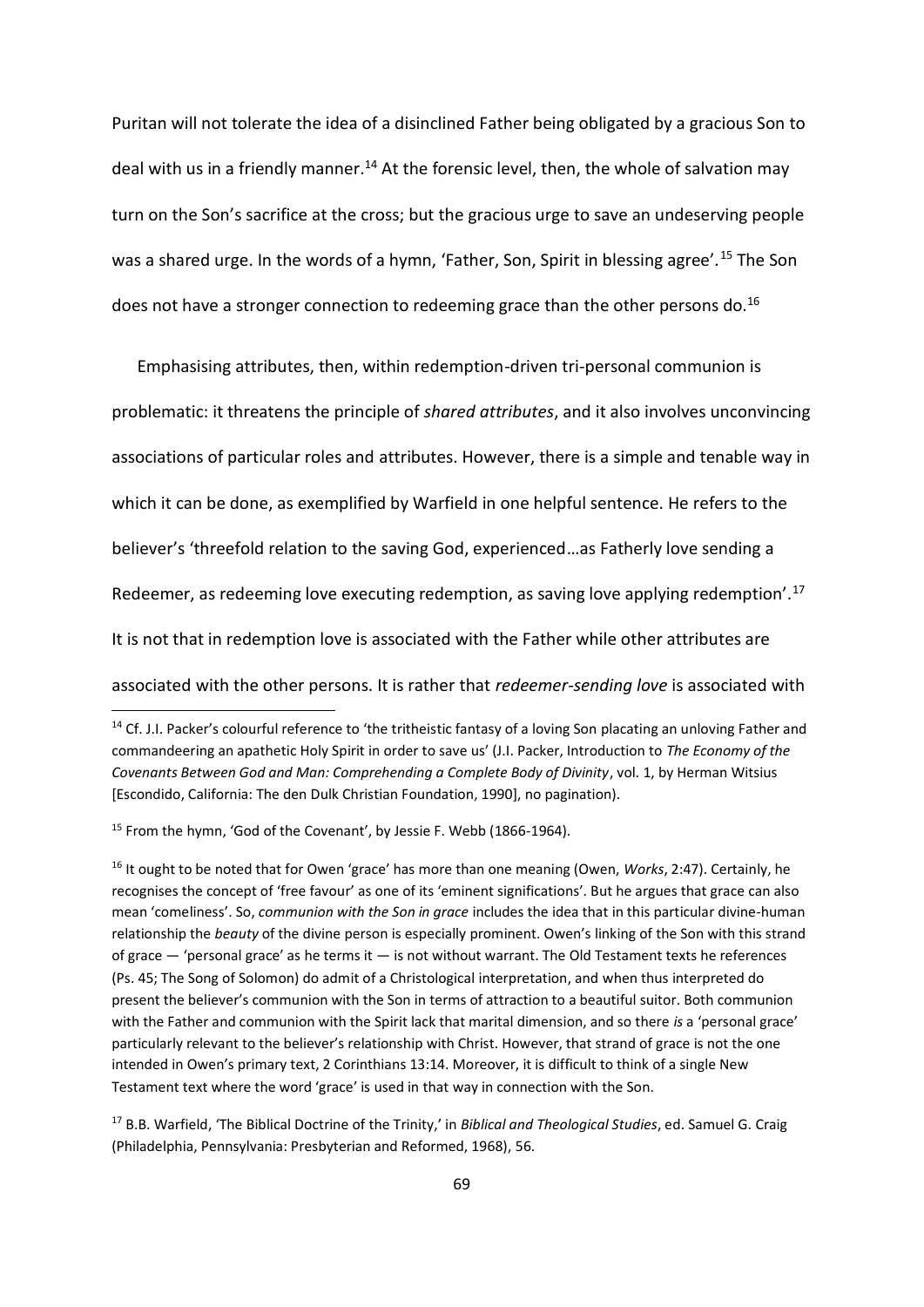the Father while other expressions of love are associated with the other persons. And the same could be said of grace, and of other attributes. Owen's desire to include a focus on divine attributes within the realm of Christian devotion is a healthy one. Redemptive actions become dry and incoherent when divorced from the love, grace, wisdom, righteousness, etc. that impel them. Warfield's sentence envisages a redemption-driven communion that does not neglect attributes, but nor does it misconceive them. The stretching of a single attribute (like *love*) to take account of each person's redemptive activities is a felicitous move.<sup>18</sup>

# **James Durham and** *De Facto* **Trinitarianism**

 We shall turn now to the second issue with which this chapter is concerned: the concept of communion being *de facto* Trinitarian when not overtly so. In his commentary on Revelation the seventeenth-century theologian James Durham includes a stimulating discussion *concerning the Holy Trinity and object of worship*. <sup>19</sup> In this short treatment Durham writes in favour of distinct communion with the persons. He says plainly, 'We worship the Father, the Son, and the Spirit.<sup>'20</sup> For Durham, however, because a Trinitarian person's 'adorability' resides only in his possession of godhead, and because there is only one godhead common to all the persons, all are worshipped when one is worshipped. We 1

<sup>19</sup> This work was first published in 1658, just one year after Owen's *Communion with God*.

<sup>&</sup>lt;sup>18</sup> A more lyrical counterpart to Warfield's expression may be found in this verse from Frances Ridley Havergal:

O Love that chose, O Love that died,

O Love that sealed and sanctified,

All glory, glory, glory be,

O covenant Triune God, to thee! (From the hymn, 'Jehovah's Covenant Shall Endure', by Frances Ridley Havergal [1836-1879].)

<sup>&</sup>lt;sup>20</sup> James Durham, *A Learned and Complete Commentary upon the Book of Revelation, Delivered in Several Lectures* (Glasgow: David Niven, 1788), 25.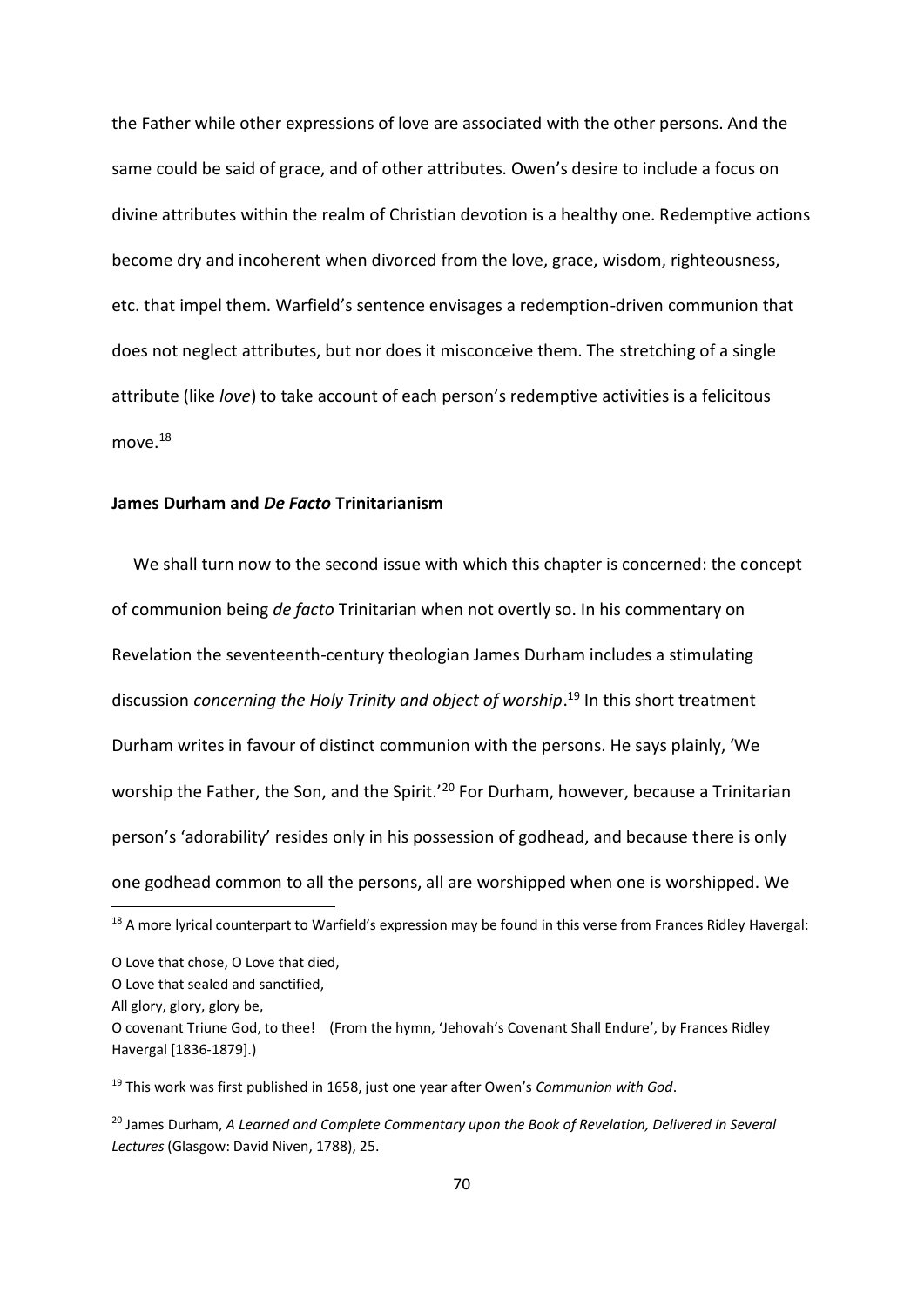are not to think (regarding the persons) that 'he, who is not named, were less worshipped

than he who is named.'<sup>21</sup>

This thought surfaces in Owen's writing, too. He writes:

The divine nature is the reason and cause of all worship; so that it is impossible to worship any one person, and not worship the whole Trinity…. In the invocation of God the Father we invocate every person; because we invocate the Father as God, every person being so…. When…we are led to worship…any person, we do herein worship the whole Trinity; and every person, by what name soever, of Father, Son, or Holy Ghost, we invocate him. …when any work of the Holy Ghost (or any other person), which is appropriated to him…draws us to the worship of him, yet he is not worshipped exclusively, but the whole Godhead is worshipped.<sup>22</sup>

However, whereas for Owen this functions as a caveat qualifying his main argument that

'the saints have distinct communion with the Father, and the Son, and the Holy Spirit',  $^{23}$  for

Durham it seems to be the dominant concern. And this concern appears to be the basis for

two distinctive features within his discussion.

 One is Durham's aversion to hypostatic transitions within prayers. He comments that 'By naming one person after he hath named another…[the worshipper] doth not vary the object of worship, as if he were praying to another than formerly; but…still it is the same one God.' He then adds: 'Because our imagination is ready to foster such divided conceptions…it is safest not to alter the denomination of the persons in the same prayer'.<sup>24</sup> So, irrespective of the worshipper's hypostatic focus, Christian praise always has in fact the same single object.

 $^{21}$  Ibid., 25.

<sup>22</sup> Owen, *Works*, 2:268-269. Cf. Gregory Nazianzen: 'The adoration of One is the adoration of the Three, because of the equality of honour and Deity between the Three' (Gregory Nazianzen, *Orations* 5.12, in *The Nicene and Post-Nicene Fathers*, vol. 7, ed. Philip Schaff and Henry Wace [Grand Rapids, Michigan: Wm. B. Eerdmans Publishing Company, 1978], 321).

<sup>23</sup> Owen, *Works*, 2:9.

<sup>24</sup> Durham, *Revelation*, 28.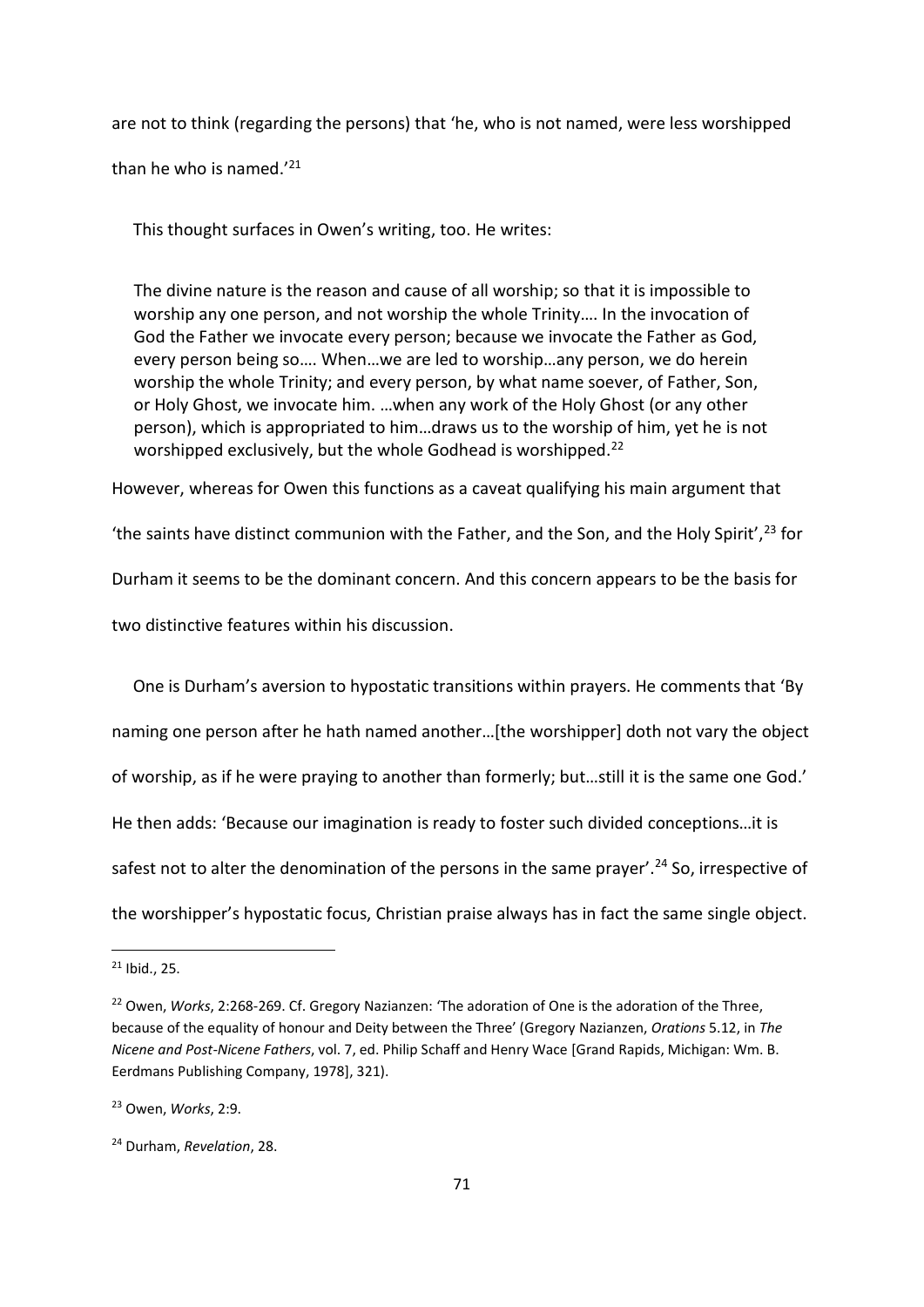This means that it is *unnecessary* to 'alter the denomination of the persons'; indeed, such a practice is *undesirable* because of its potential to obscure the singularity of the object.

 The other distinctive feature is his application of the *objectum considerationis* in Christian devotion. This he defines as 'the consideration that the worshipper hath of [the] object in worshipping of him; and is as a motive thereto…whereby the heart of the worshipper, by taking up the object worshipped under such a consideration, is warmed with love and thankfulness'.<sup>25</sup> He offers this example of the principle:

The relations that God took on him to be the Redeemer of his people from Egypt…did give no new object of worship: yet did they give some external denominations or specifications of that object, God, to them: the consideration whereof, in their worshipping, did much qualify the object to them; so that, with the more thankfulness and confidence, they might approach to him.<sup>26</sup>

Similarly, then, when the believer, on a given occasion, prays to the Son rather than to the Father, that constitutes 'no new object of worship'. However, addressing the Son might give the believer a more vivid impression of the Son's redeeming acts than he would otherwise entertain, and result, therefore, in *the one object of Christian worship* being more fervently invoked than he might otherwise have been. That, for Durham, is the value of distinct communion. He proposes a prayer in order to illustrate his point: 'O Advocate, plead for me'.<sup>27</sup> That, obviously, is a prayer to the Son. It is a prayer which accords well with my earlier argument for redemption-driven communion with the persons: it centres on one aspect of the Son's redemptive work, his present intercession for the saints before the Father. According to Durham, however, 'It must be one in the matter, as if, in different

<sup>25</sup> Ibid., 28

<sup>26</sup> Ibid., 28.

<sup>27</sup> Ibid., 31.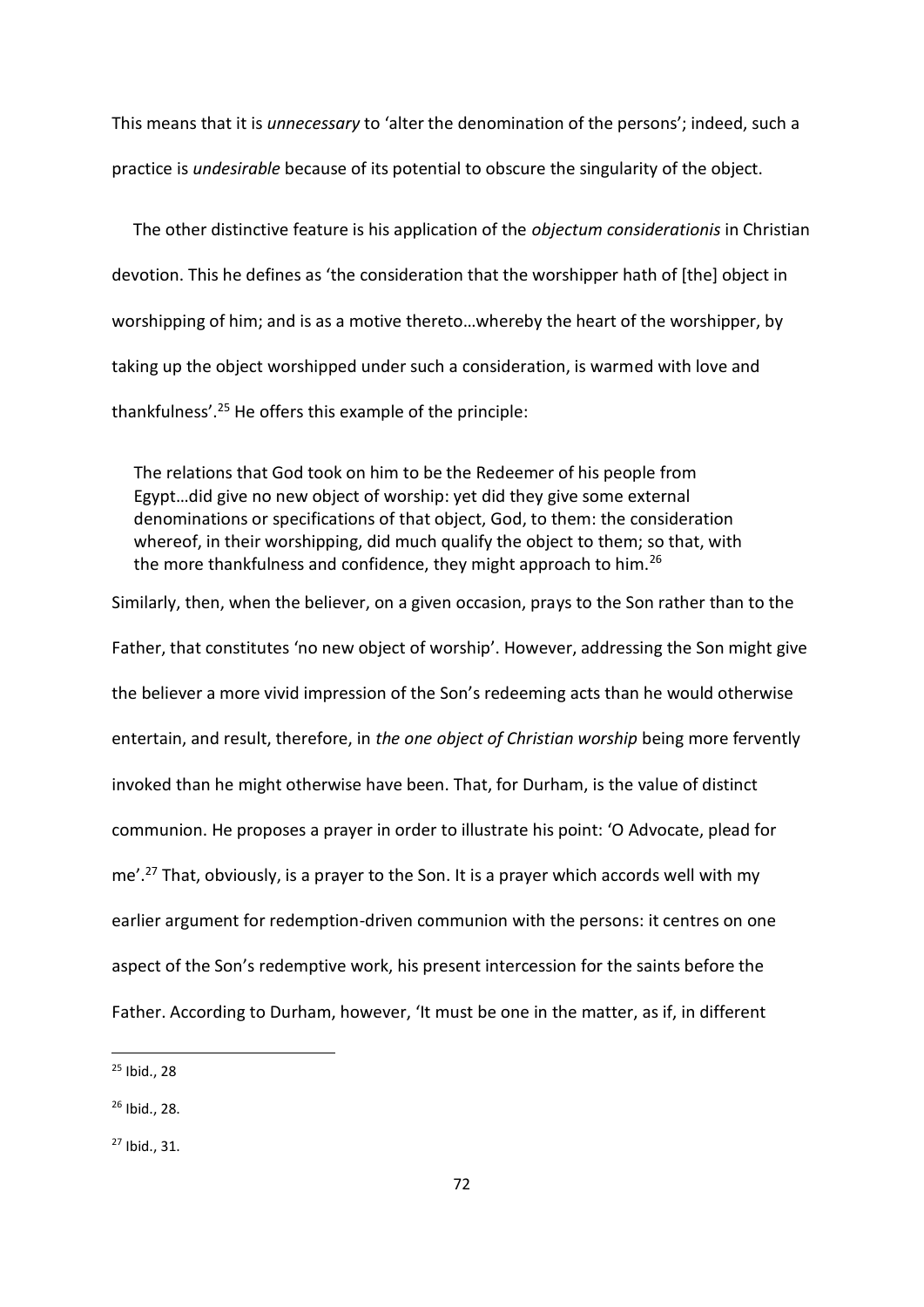expressions, by naming the Father, we should pray, "O Father, make me partaker of all the benefits of Christ's intercession"'.<sup>28</sup> In *objective* terms, then, it is immaterial whether one sometimes, always or never addresses the Son directly when prayerfully contemplating his redemptive acts. So is there anything to be gained by invoking the Advocate himself (rather than the Father) when his intercession is the theme of one's prayer? Yes, there are *subjective* benefits: 'that expression is…made use of for strengthening of faith, without any new, or different act of faith, but such as is used with other expressions.'<sup>29</sup>

 For Durham communion simply *is* Trinitarian even if it is not overtly so. The two features of his discussion which I have highlighted both, in their own ways, are calculated to restrict overt Trinitarianism in Christian communion. The first explicitly commends a mono-personal focus (albeit in the context of a single act of prayer); the second, for all its apparent amenableness to tri-personal invocation, moves it in the direction of mere psychological expedience.

# **Worshipping the Son to the Glory of the Father**

 Of course, Durham's underlying premise is unquestionable. The interpenetrative unity of Father, Son and Spirit precludes the idea that a worshipper must work his way through all the persons in order to worship the whole God. Moreover, in exclusively addressing one person a worshipper may still be highly mindful of — and, indeed, make plentiful thirdperson references to — the other persons; he is thus absolved of any reversion to Old Testament worship (as discussed at the close of chapter one). Is Durham, in his downplaying

.

<sup>28</sup> Ibid., 31.

<sup>29</sup> Ibid., 31.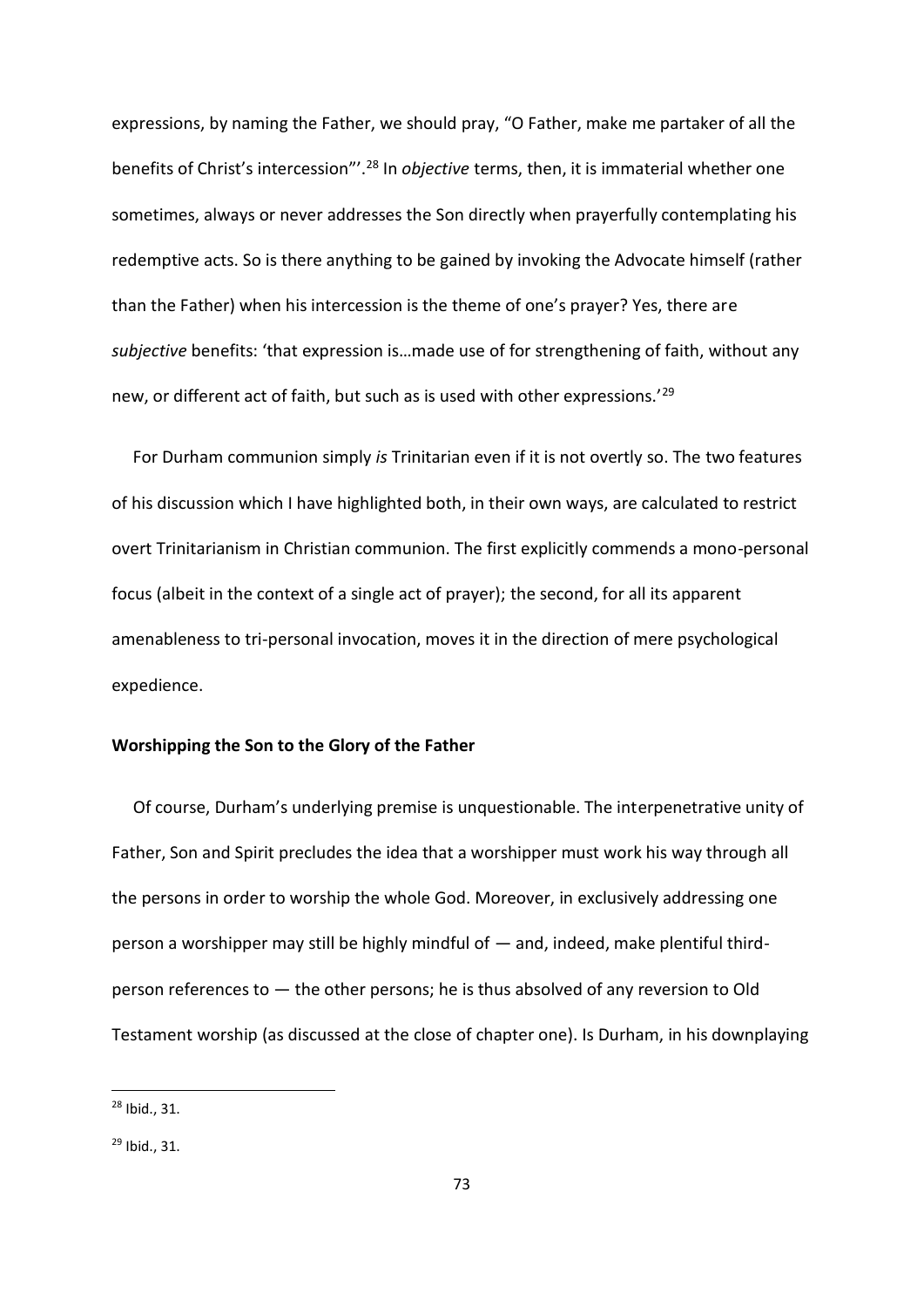of overt devotional Trinitarianism, more true to his underlying premise than Owen is?<sup>30</sup> More importantly, is there not at least one biblical text which indicates the automatic reception of worship by a divine person *when a different divine person is actually being invoked*?

 The text to which I refer is Philippians 2:11. This verse forms the conclusion to Paul's Christological 'hymn', his lyrical description of the Son's abasement and subsequent glory. Throughout the hymn Paul's grammar reveals a tight logic, and this becomes particularly pronounced as the thematic focus shifts from humiliation to exaltation. It is clear, for instance, that Christ's exaltation was not a self-contained phenomenon: it was predicated on the obedience which preceded it ('*Therefore* God has highly exalted him…'). But Paul's grammar takes us further than that. The exaltation was not an end in itself, either: it was with a view to widespread worship through bowed knees and confessing tongues ('*so that* at the name of Jesus…'). That is a sublime scenario, and one with which the hymn might be expected to end. Fascinatingly, however, it does not end on that note of universal Christological doxology. It concludes instead with the acknowledgment that this worship of Jesus is 'to the glory of God the Father.' Ostensibly, it is not to *the Father* that these worshippers are bowing, and it is not the Lordship of *the Father* that they are confessing. Apparently, however, they are glorifying the Father even when he is not the immediate focal point of their praise. A different divine person is the stated object of the adoration, and yet it somehow redounds to his glory, too. Is that not a biblical testimony to the intrinsic

<sup>&</sup>lt;sup>30</sup> Kapic summarises well the rather different direction in which Owen was led by the same premise: 'Since he believes that in worshipping any one divine person, the Christian is worshipping the whole Trinity, *he does not hesitate to endorse the view that prayers may be made to each divine person*'! (Kelly M. Kapic, *Communion with God: The Divine and the Human in the Theology of John Owen* [Grand Rapids, Michigan: Baker Academic, 2007], 163-164 [italics mine]).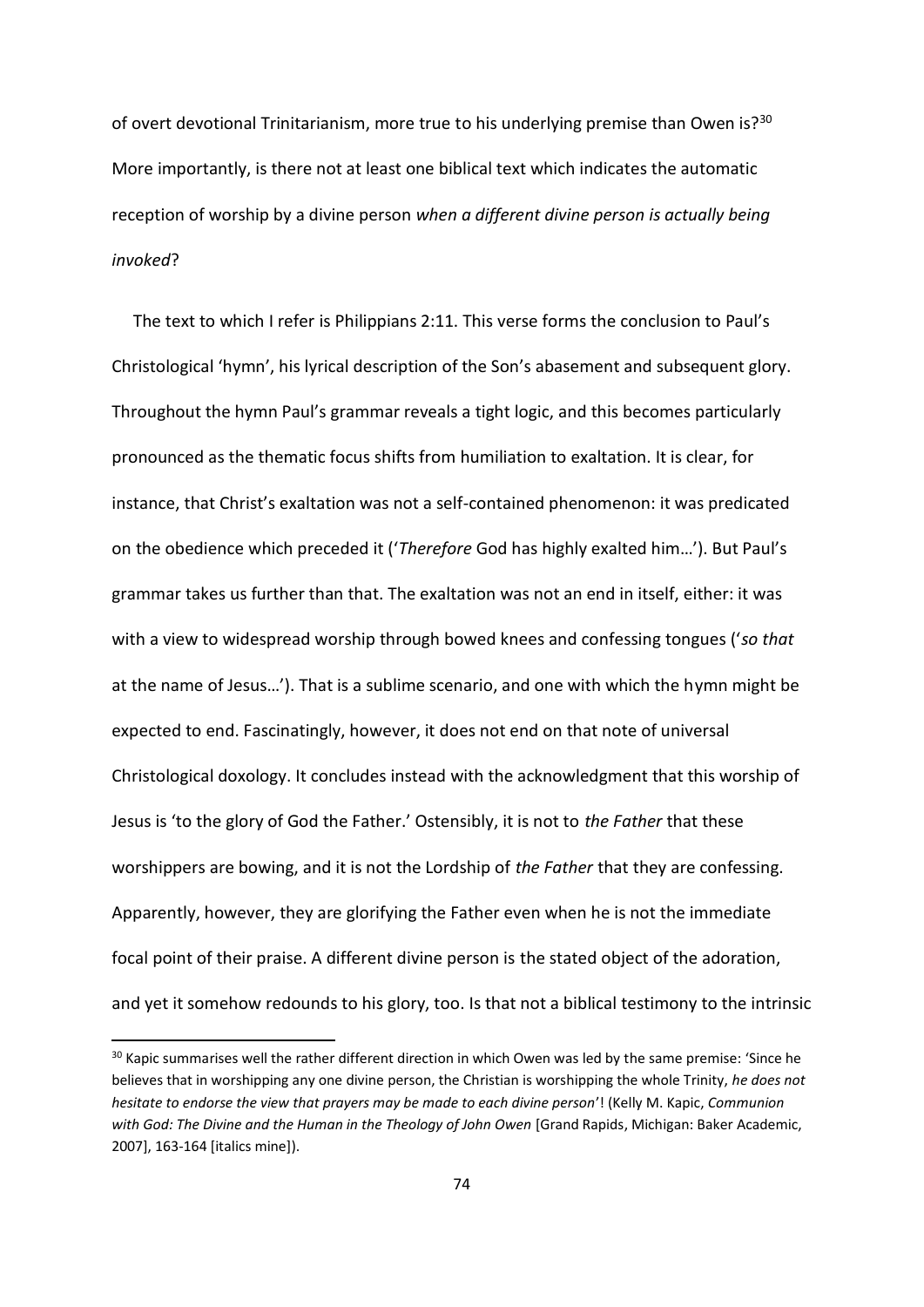Trinitarianism of Christian worship? Does it not indicate that an act of praise is necessarily Trinitarian whether or not that is patent in the expressions and formulae employed?

 Certainly, there are commentators who explain the verse in terms of the principle which so concerned Durham: the persons' shared possession of the one divine essence. Matthew Harmon, for instance, sees it as the perfect complement to the foregoing verses. There the particularity of the Son (as the one who, in contradistinction to the Father, experienced humiliation) is emphasised, so that 'we see…the bankruptcy of any Sabellian or modalistic doctrine of God which confuses the persons of the Deity.' But the hymn's ending balances that emphasis by conflating the Son's glorification with the glorification of the Father, 'whom Paul clearly sees as one in essence with the Son, while yet being a Person distinct from Him*.*' <sup>31</sup> For Harmon, then, the Father's indirect reception of worship in Philippians 2:11 results from his essential unity with the Son, a theme Paul wants to include in his hymn for the sake of theological completeness.<sup>32</sup>

 However, this is not the only possible interpretation of the text. Donald Macleod, for instance, understands the Father's inclusion not in ontological terms but in terms of the Son's 'mind' (verse 5). That is the great theme of the hymn's first half: the self-renouncing mindset which took Christ from his native situation 'in the form of God' all the way to 'the point of death, even death on a cross.' It might be assumed that this mindset disappears from the hymn as Christ's exaltation becomes the focus of attention. Macleod does not think so. In his view it is the reason for this concluding clause. The point is that 'even his .

<sup>31</sup> Matthew Harmon, *Philippians* (Fearn, Tain: Mentor, 2015), 234.

<sup>&</sup>lt;sup>32</sup> Markus Bockmuehl appears to be thinking in similarly essentialist terms when he understands this verse to be 'securing the unequivocally monotheistic orientation of Paul's thought' (Markus Bockmuehl, *The Epistle to the Philippians* [London: A & C Black, 1997], 148).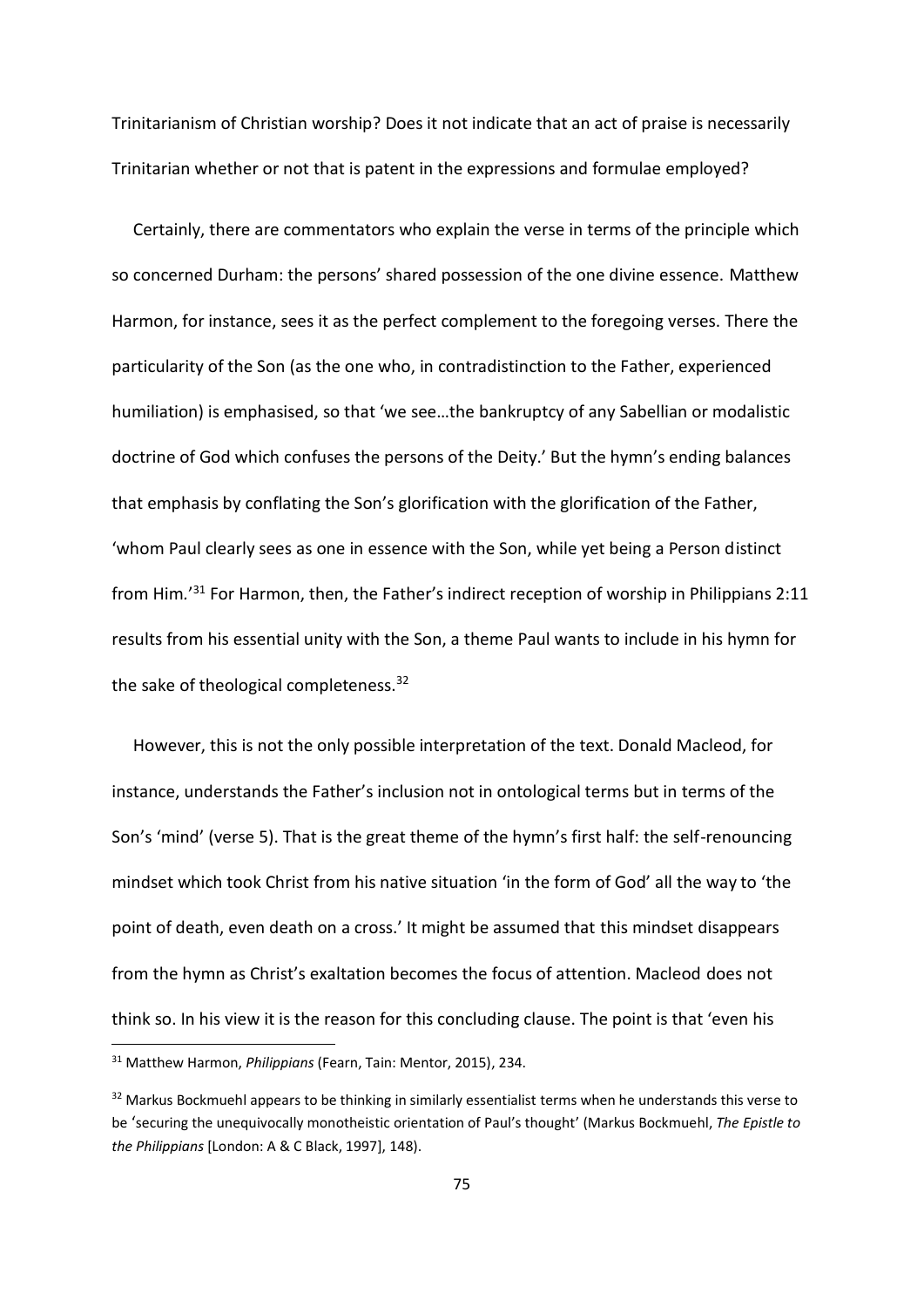exaltation is not to be used for his own purposes.<sup>'33</sup> The ascended Christ is now 'dedicating his exalted state to giving glory to God the Father'.<sup>34</sup> Thus, the Father is not glorified in an automatic way, simply because he is *homoousios* with the Son. Rather, he is glorified by a conscious decision of the Son who, as instinctively self-renouncing now as at Golgotha, redirects his own adoration toward the Father.

 Macleod's interpretation is attractive because of its contextual sensitivity. However, it does not seem the most natural reading of the verse itself. The movement in the text *from* the worship of Christ *to* its consequence (the glorification of the Father) is seamless; there is no suggestion that the process depends on a radical, voluntary decision of the exalted Christ. It seems to me, moreover, that there is another interpretation which *is* consistent with the verse's seamlessness and which at least reflects the hymn's contours (if not its 'mind' motif). We have already noted the 'so that' at the beginning of verse 10. Equally important is the stress on the Father's agency in verse 9: '*God* has highly exalted him'. The combined force of those two details is this: *it was (and is) the Father's express desire that the Son, through his exaltation, should be universally worshipped*. In his jealousy for the honour of his obedient Son, the worship of Jesus is what he demands of every human being. Bowing the knee to Jesus is '*the obedience* of faith' (Rom. 1:5, italics mine); it is a faith which the Father commands. Whenever it occurs there is an implicit acknowledgement of the Father's arrangement,<sup>35</sup> and compliance with his wishes, and in that sense he, too, is

<sup>33</sup> Macleod, *Person of Christ*, 87.

<sup>34</sup> Donald Macleod, *Christ Crucified: Understanding the Atonement* (Nottingham: Inter-Varsity Press, 2014), 250.

<sup>&</sup>lt;sup>35</sup> Cf. Gerald Hawthorne: 'Whenever and by whomever the confession is made that "Jesus is Lord," God... is glorified…for he has planned that this be so' (Gerald F. Hawthorne, *Word Biblical Commentary: Philippians* [Waco, Texas: Word Books, 1983], 94).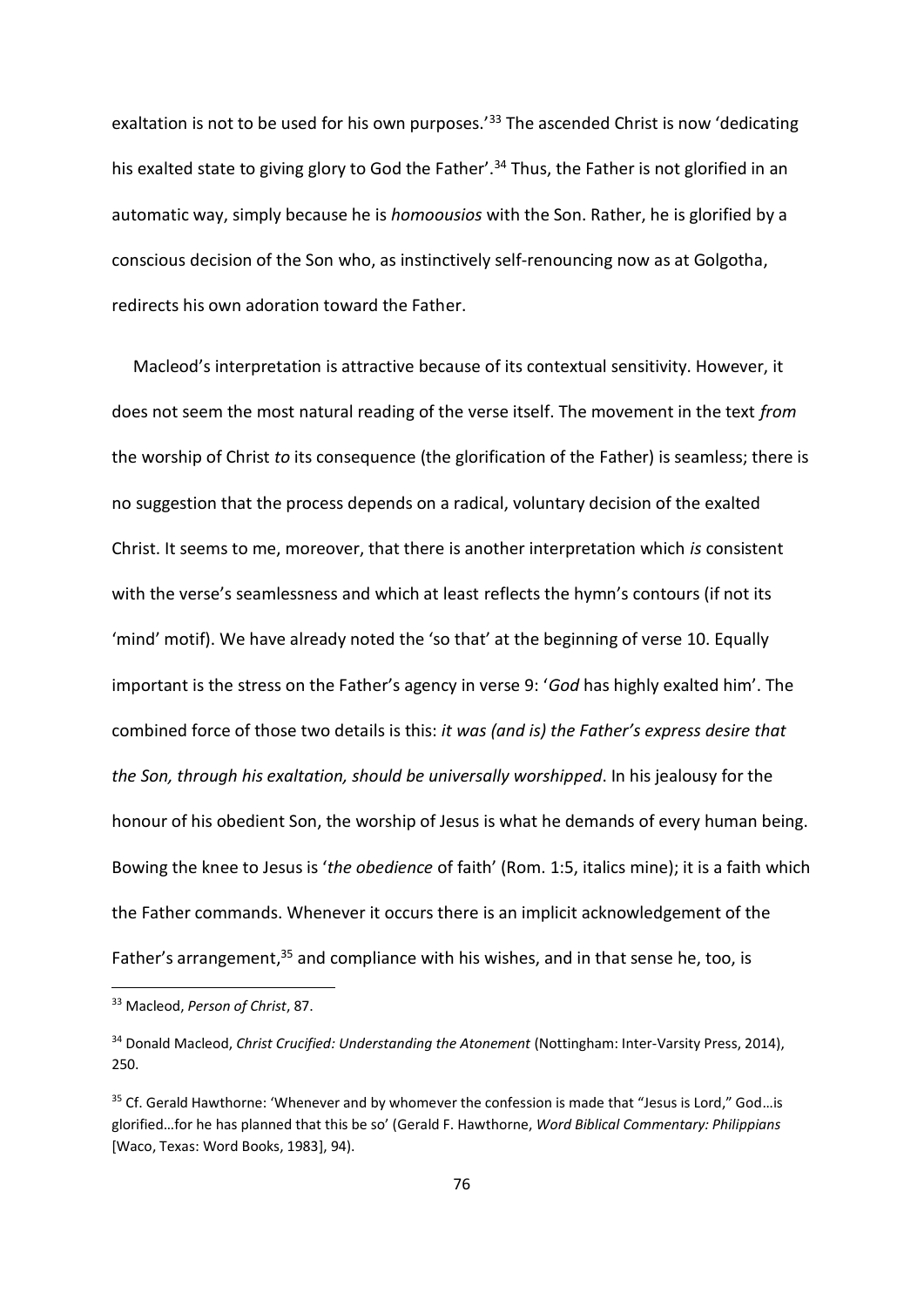glorified. Like Macleod's, this interpretation locates the intra-Trinitarian sharing of worship in the functional rather than the ontological realm. This means that it would be illegitimate to extrapolate the shared worship of Philippians 2:11 to other hypostatic configurations; to infer from it, for instance, that the Son indirectly receives worship that is offered to the Father.

 At first sight Philippians 2:11 appears to encourage a relaxing of our commitment to overt devotional Trinitarianism. If worship extends automatically from the divine person being addressed to the others who are not addressed, hypostatic inclusiveness need not be high on the worshipper's agenda. A closer analysis of the text, however, suggests that this may not be its meaning. In my opinion it provides no grounds for de-emphasising overt devotional Trinitarianism.

# **Hypostatic Transitions in Prayer**

 But what should we make of those two previously-discussed features which in Durham's work buttress that de-emphasising trend. Do they have any intrinsic merit? In the first place, should we at least agree with him on the questionableness of hypostatic transitions within prayers?

 I do not think we should. Durham is correct, of course, that 'our imagination is ready to foster' erroneous conceptions of God. But that is always the case; it is not unique to one particular form of praying. The danger is equally present if we do *not* 'alter the denomination of the persons in the same prayer'. If one practice tempts our imaginations with tritheism, the other tempts them with Unitarianism. There is no reason to single out the first of those temptations as more pernicious than the second.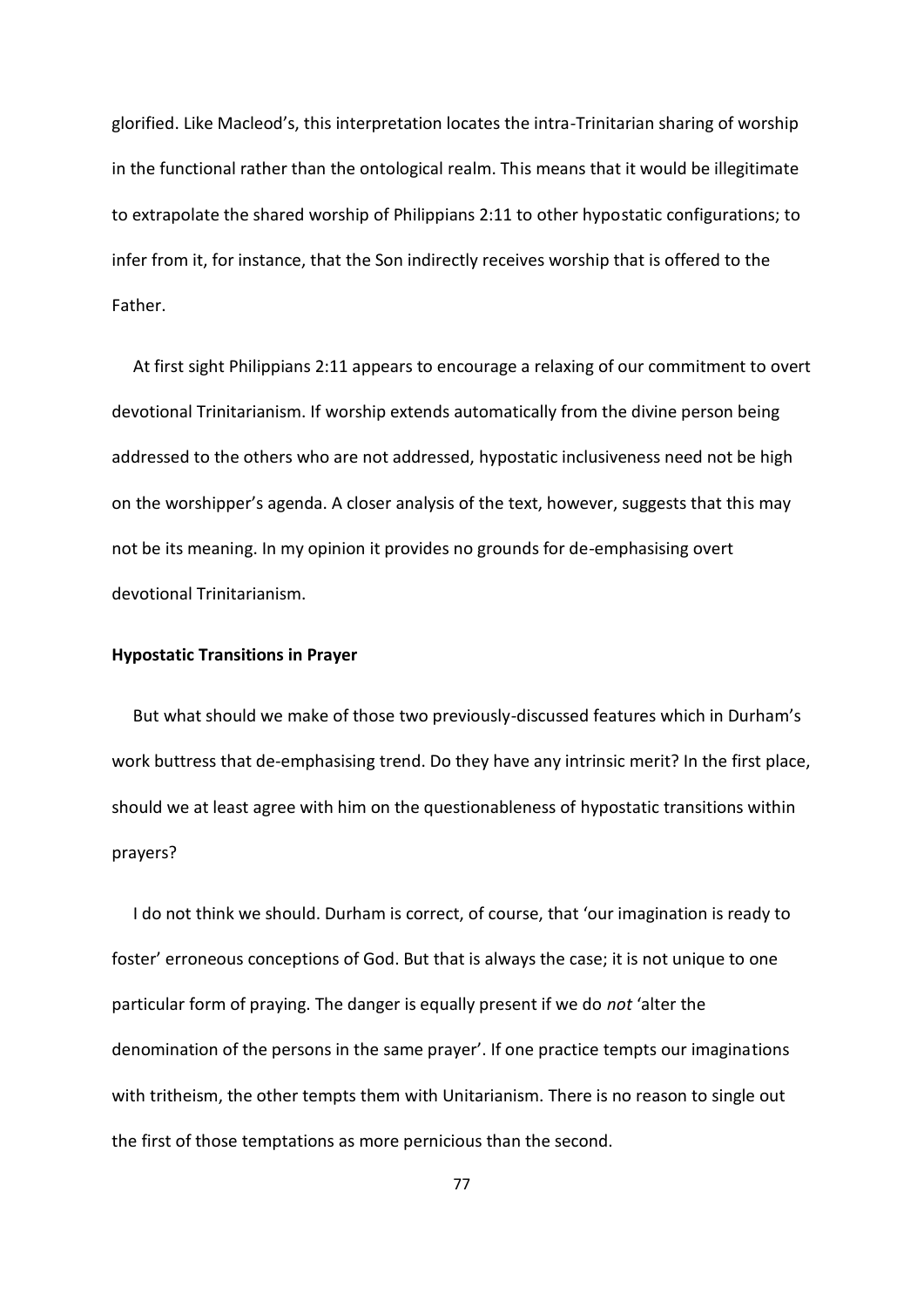It is worth noting that Owen rejects one version of invocational movement between the persons. He refers disparagingly to 'that way of praying to the Trinity, by the repetition of the same petition to the several persons…. as though we first should desire one thing of the Father, and be heard and granted by him, then ask the same thing of the Son, and so of the Holy Ghost'.<sup>36</sup> But the problem there is not hypostatic transitions *per se*; it is rather the threefold repetition of *the same petition*. Such a practice may well betray that 'divided conception' of God which Durham is so anxious to avoid. It betrays, too, a severance of the connection between communion and redemption. The believer immersed in the redemptive plotline will have certain requests for which he feels his 'indulgent Father'<sup>37</sup> the naturally appropriate audience; others for which he feels his interceding mediator the naturally appropriate audience; still others for which he feels his sanctifying Spirit the naturally appropriate audience. In the practice which Owen describes, these instincts seem to be absent. The Father, the Son and the Spirit are three bare objects of invocation, not the three actors in the drama of salvation.

 The threefold repetition of a single petition is a practice which Owen rightly dismisses as 'groundless, if not impious.'<sup>38</sup> However, the use of hypostatic transitions in prayer need not take that form. It might be helpful to note two historical examples, representing quite different traditions. The first is *The Book of Common Prayer of the Church of England* (1662). Its *Te Deum Laudamus*, for instance, begins, 'We praise thee, O God: we acknowledge thee

<sup>36</sup> Owen, *Works*, 2:268-269.

<sup>37</sup> The term is Calvin's (John Calvin, *Calvin's Commentaries*, vol. 21, *Galatians, Ephesians, Philippians, Colossians, I & II Thessalonians, I & II Timothy, Titus, Philemon*, trans. William Pringle [Grand Rapids, Michigan: Baker Books, 2003], 207).

<sup>38</sup> Owen, *Works*, 2:268.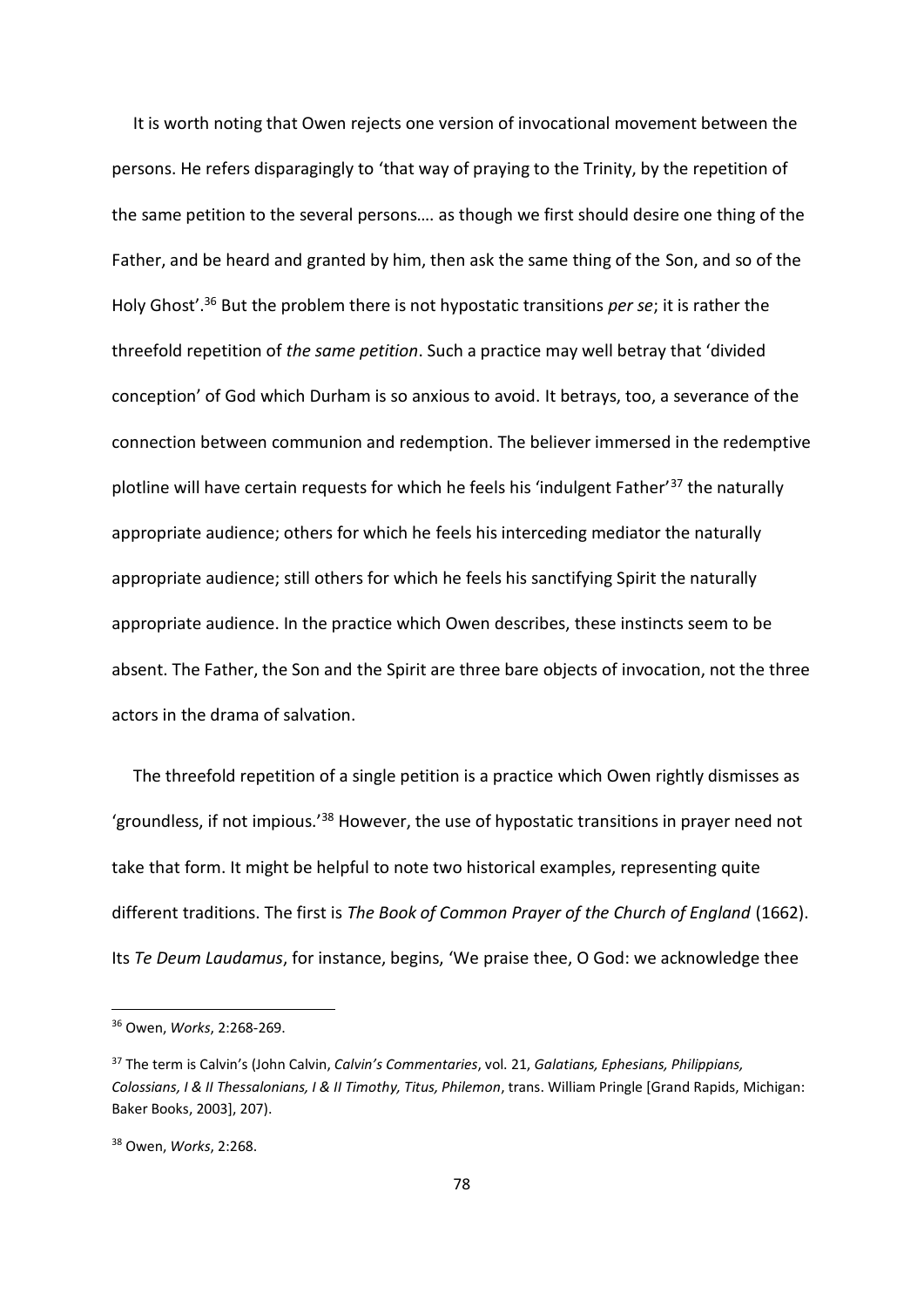to be the Lord. All the earth doth worship thee: the Father everlasting.' There then follow about ten clauses addressing the Father, reflecting on the worship he receives from angels, apostles, prophets and martyrs in heaven, and from his church on earth. This opening section of the prayer references the 'only Son' and 'the Holy Ghost', but in the third-person as those also worshipped with 'thee'. However, that section then gives way to another which begins, 'Thou art the King of Glory: O Christ.' This is followed by about seven clauses addressing Christ on the themes of his sonship, incarnation, death, resurrection, heavenly enthronement, future return and present ministry.

The other example is the extemporary public praying of Charles Spurgeon in the

nineteenth century. Some of his Trinitarian prayers resemble the one just cited from *The* 

*Book of Common Prayer*: like it, they feature a large section addressing one divine person,

followed by a large section addressing another divine person. Others, however, move much

more quickly between the persons. This one, for instance, is an appeal for divine

preservation:

We now commit ourselves again to Thy keeping, O faithful Creator; to Thy keeping, O Saviour of the pierced hand; to Thy keeping, O eternal Spirit, who art able to keep us from falling, and to sanctify us wholly that we may be made to stand among the saints in light.<sup>39</sup>

Another pleads with the triune God to come amongst his people as they worship him:

O Lord, we wait upon Thee now, and ask the overshadowing of Thy presence! Jesus of Nazareth, pass by just now! Divine Spirit, rest upon us now! Holy Father, look upon Thy children now; and make this place to be glorious at this good hour!<sup>40</sup>

<sup>39</sup> C.H. Spurgeon, *The Pastor in Prayer: Being a Choice Selection of C.H. Spurgeon's Sunday Morning Prayers* (Pasadena, Texas: Pilgrim Publications, 1971), 76-77.

<sup>40</sup> Ibid., 83-84.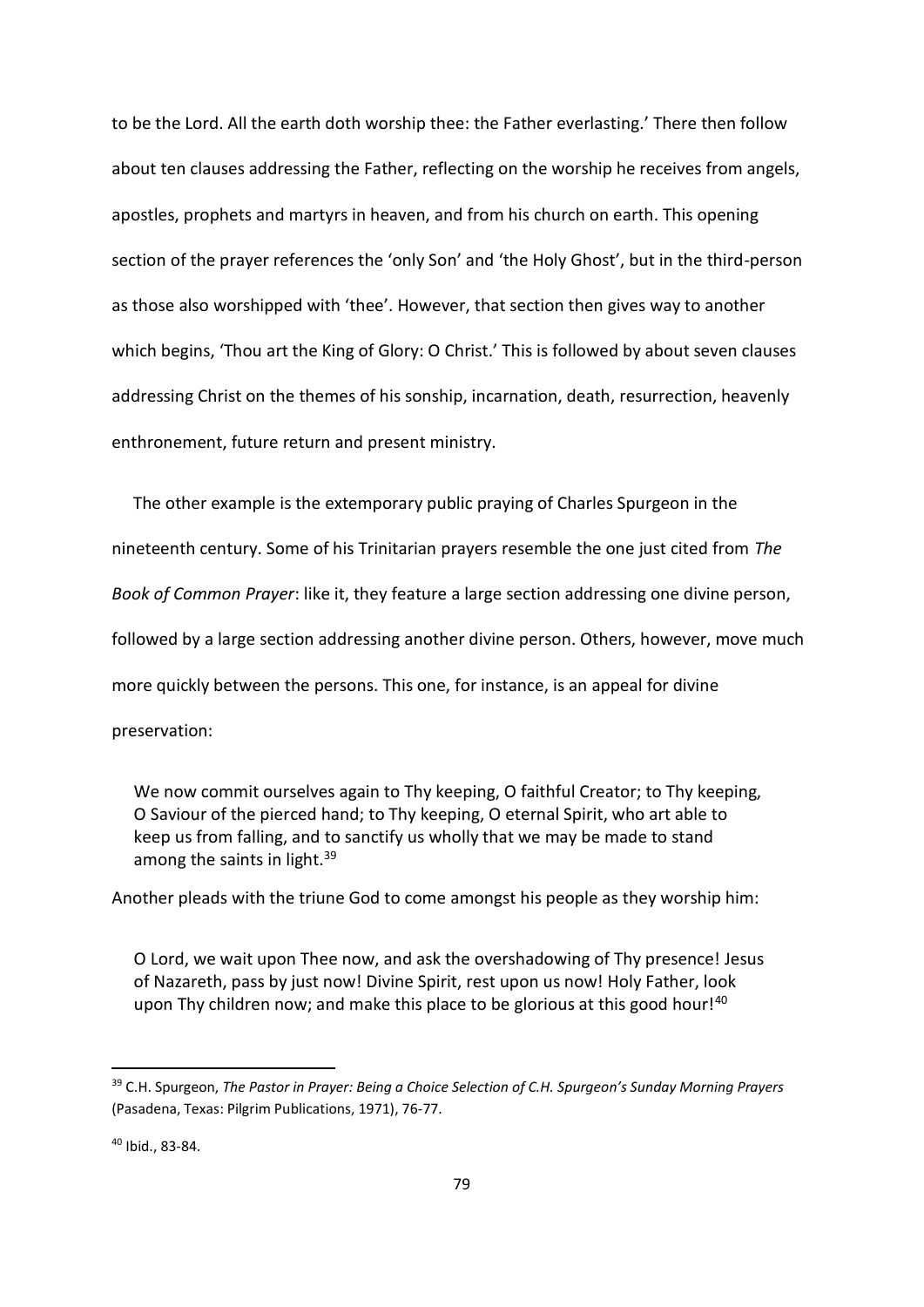But even these faster-moving prayers exhibit theological care. It might appear that Spurgeon desires the same thing from all three persons and so commits the error described by Owen. However, while he does desire the same blessing from all the persons, he desires from each a form of that blessing which accords with the person's particular redemptive role. In the first prayer, he desires from the Son a 'keeping' that is of a piece with his willingness to be 'pierced' for his people; from the Spirit a 'keeping' that addresses specifically the potential in the believer for moral self-destruction. In the second prayer, he desires from Jesus that he should come among the congregation with healing power, just as he once 'passed by' a blind beggar (Luke 18:35-43); from the Father that he should come with paternal affection to the 'children' he has adopted by grace.

 It is also noteworthy that these prayers with hypostatic transitions commonly contain other expressions which emphasise the divine unity. Spurgeon's prayer for divine preservation ends with this doxology: 'And now, unto the Father, the Son, and to the Holy Ghost, Israel's one God, be glory throughout all the world.' The prayer for God's presence amongst his worshippers contains, at an earlier point than the petition cited above, this expression: 'Blessed God [singular], Father, Son, and Spirit, our whole spirit would reverence Thee [singular]'. One prayer in which Spurgeon's hypostatic foci are more protracted features these introductory words:

O Lord, we feel as if we must just stand before You in adoration. Glory be unto the Triune God, the God of Abraham, of Isaac, and of Jacob, "the God of the whole earth shall He be called." Let Jehovah be worshipped everywhere. Creator, Preserver, Redeemer, the Friend and Helper of man: unto His name be glory for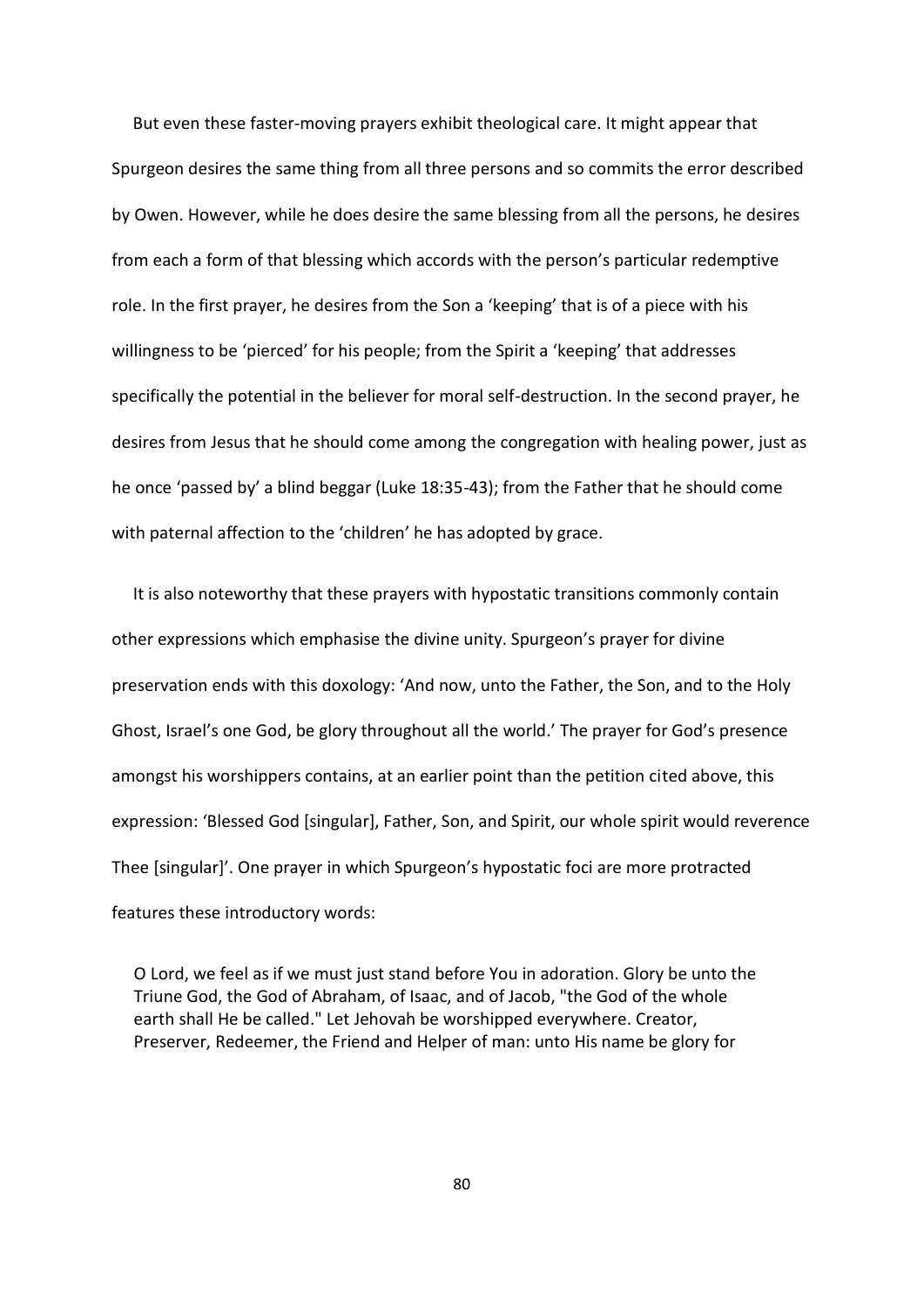ever and ever. You have revealed Yourself unto us in trinity as well as in unity, and we adore You as You reveal Yourself.<sup>41</sup>

Indeed, the item I quoted from *The Book of Common Prayer*, having addressed the Father and the Son, moves into a concluding series of petitions featuring the repeated 'O Lord'. These appear to be addressing God in his undifferentiated unity. Accompanied, then, by acknowledgements that the three persons are one God, hypostatic transitions in prayer are not calculated to encourage tritheistic notions.

 We referred in chapter one to the experiential interplay described by Gregory Nazianzen: the worshipper's constant, organic movement between the one and the three. The 'equal ultimacy<sup> $42$ </sup> of these two realities about God  $-$  his essential oneness and his hypostatic threeness — makes this oscillating approach the most fitting devotional model. In those moments, however, when the oneness recedes from view, and the believer is 'illumined by the Splendour of the Three',<sup>43</sup> another 'equal ultimacy' comes into the equation: the equal ultimacy of Father, Son and Spirit. This equal ultimacy, too, is best served by an oscillating devotional model; this time an interplay between the persons, as exemplified in Spurgeon's prayers. In this context Gregory's words could be adapted along these lines: 'No sooner do I conceive of the Father than I am illumined by the splendour of the Son; etc.' There is perhaps a hint of this in the language of Calvin's Catechism: 'Our intelligence is not able to

<sup>41</sup> *Spurgeon's Prayers Personalised*,

[https://www.monergism.com/thethreshold/sdg/spurgeon/Spurgeons%20Prayers.pdf;](https://www.monergism.com/thethreshold/sdg/spurgeon/Spurgeons%20Prayers.pdf) accessed 24/03/2017.

<sup>42</sup> The term is Letham's (Letham, *Holy Trinity*, 381), although probably borrowed by him from Cornelius Van Til.

<sup>43</sup> Gregory Nazianzen, *Orations* 40.41.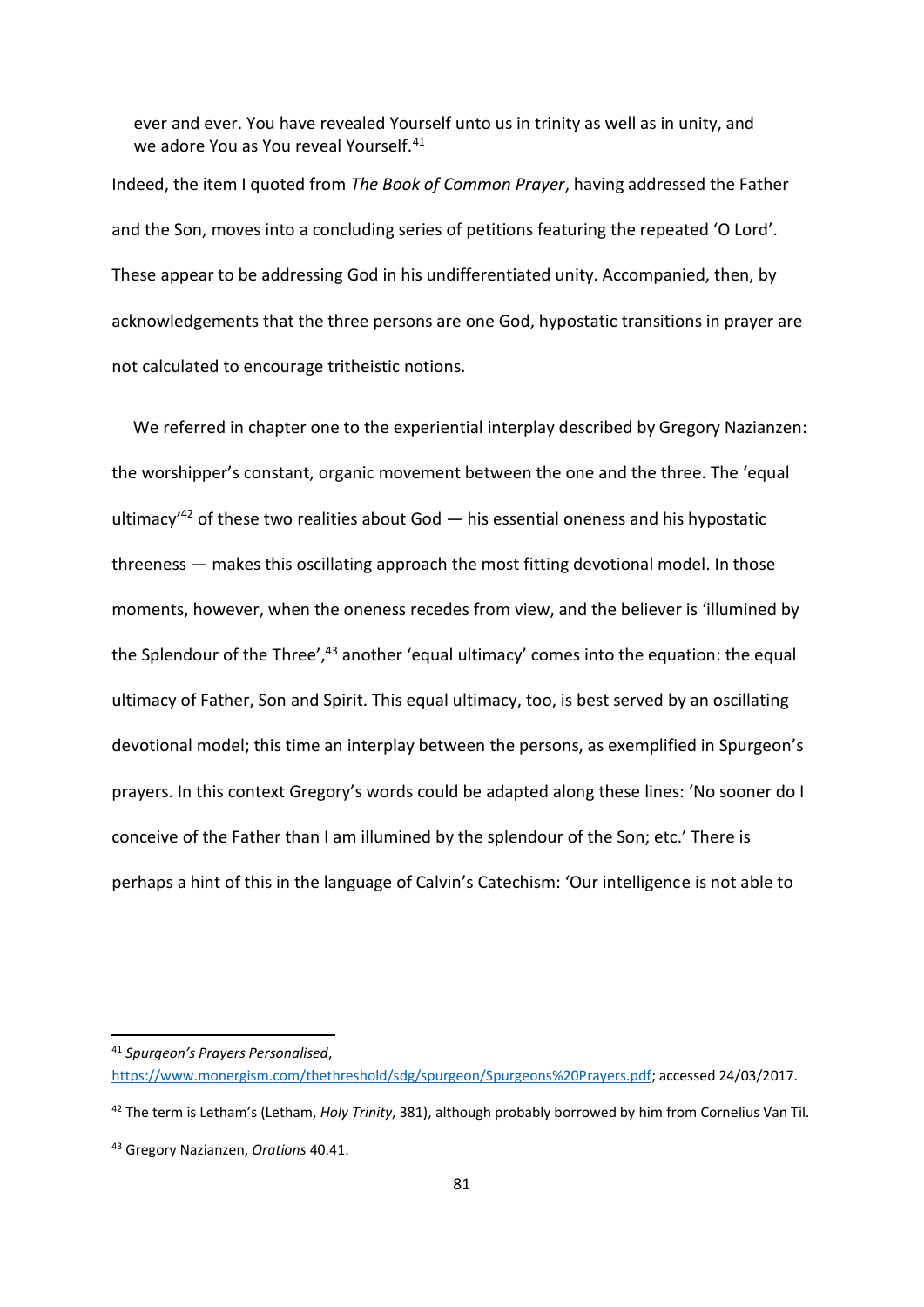conceive the Father without at the same time comprehending the Son in whom His living image is repeated, and the Spirit in whom His power and virtue are manifested.'<sup>44</sup>

### *Objectum Considerationis*

1

 How should we respond to the other distinctive feature in Durham's discussion? Is it proper to place person-specific praying in the category of *objectum considerationis* — to view it merely as a luxury which enriches our experience of communion? Certainly, we must be careful to avoid a formulaic approach to prayer, as though it constitutes valid or invalid worship depending on which persons are addressed at which points. Durham is surely correct when he writes:

We grant, that sometimes, de facto, [an invocatory expression] may be used in sincerity, and accepted by God, when there is much confusion in reference to…the person: because it may have what is essential, viz. an adoring of God, and an exercise of faith in Christ, under that expression…. Thus, no question, many prayers of the saints, where faith hath been in the Mediator, have been accepted, although there hath been much indistinctness, as to the object, in many things.<sup>45</sup>

This corresponds with Paul's outlook as he discusses corporate worship in 1 Corinthians 12-

14. He writes: 'Earnestly desire to prophesy, and do not forbid speaking in tongues' (1 Cor.

14:39). Here we have one aspect of worship which Paul commends (prophesying), and

<sup>44</sup> Quoted in B.B. Warfield, 'Calvin's Doctrine of the Trinity,' in *The Works of Benjamin B. Warfield*, vol. 5, *Calvin and Calvinism* (Grand Rapids, Michigan: Baker Books, 2003), 192.

<sup>45</sup> Durham, *Revelation*, 31-32. Kay makes a similarly wise comment: 'The New Testament model is that trinitarian theology inform the believer's worship and prayer, but without regimenting any particular form of prayer or meditative structure — the trinitarian character of Christian devotion should be so deeply rooted as to manifest itself spontaneously in different degrees of complexity' (Kay, *Spirituality*, 33).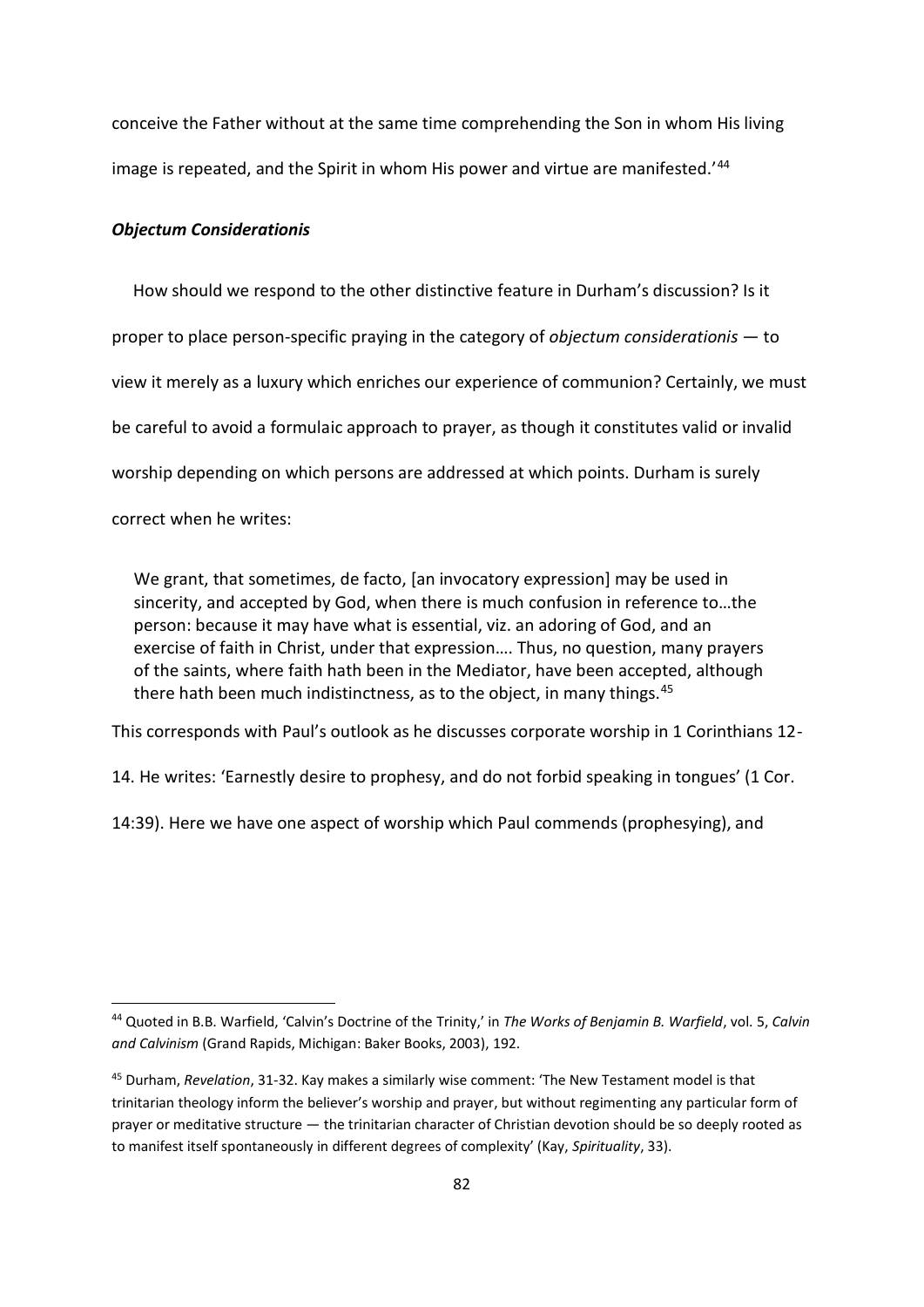another which he does not commend but cannot condemn (speaking in tongues). There is a difference of desirability between the two, but not of legitimacy.<sup>46</sup>

 Moreover, we have biblical examples that are comparable with Durham's petition, 'O Father, make me partaker of all the benefits of Christ's intercession.' In Ephesians 1:17 Paul asks *the Father* that the Ephesian believers might partake of the benefits of the Spirit's wisdom and revelation. Likewise, Jesus refers to the Holy Spirit being given to those children who ask their *heavenly Father* (Lk. 11:13). As Kay points out, all benefits conferred by the Spirit 'have been purchased by the Son, through the design of the Father [so that] the believer may directly appeal to the Father and the Son to send these gifts through the Spirit.<sup>'47</sup> No redemptive privilege is the preserve of a single divine person. Any person whom we address necessarily has some relationship to the particular blessing we seek.

 However, while it may be *legitimate* to only ever address the Father, for instance, it does not follow that praying also to the Son and/or the Spirit<sup>48</sup> yields benefits of a purely subjective kind. The *objectum considerationis* is no doubt real: addressing the persons themselves concerning their distinct contributions to redemption may well excite our

.

<sup>&</sup>lt;sup>46</sup> My comments regarding the Corinthian situation may require clarification. It is my understanding that the components of valid Christian worship are those instituted by God, and that there are only a few of them. Each of those divinely instituted components, however, admits of different forms of administration, and it is among those different forms of administration that there exists a range of desirability. It is my understanding that prophesying and speaking in tongues were, during the foundational stage of God's new covenant people, two different forms of administering a divinely instituted component of worship: the communication of God's word. Similarly, the practice of addressing always the same divine person, and the practice of altering the divine persons addressed, are different forms of administering a divinely instituted component of worship: prayer.

<sup>47</sup> Kay, *Spirituality*, 173. Kay, however, does not infer from this that direct appeal to the Spirit is unnecessary. He advocates a both/and approach: 'Both prayer *to* the Spirit and prayer *for* the Spirit are appropriate, in their own ways' (ibid., 173).

<sup>48</sup> I do not now mean in a single act of prayer, necessarily, but in one's praying considered as a whole.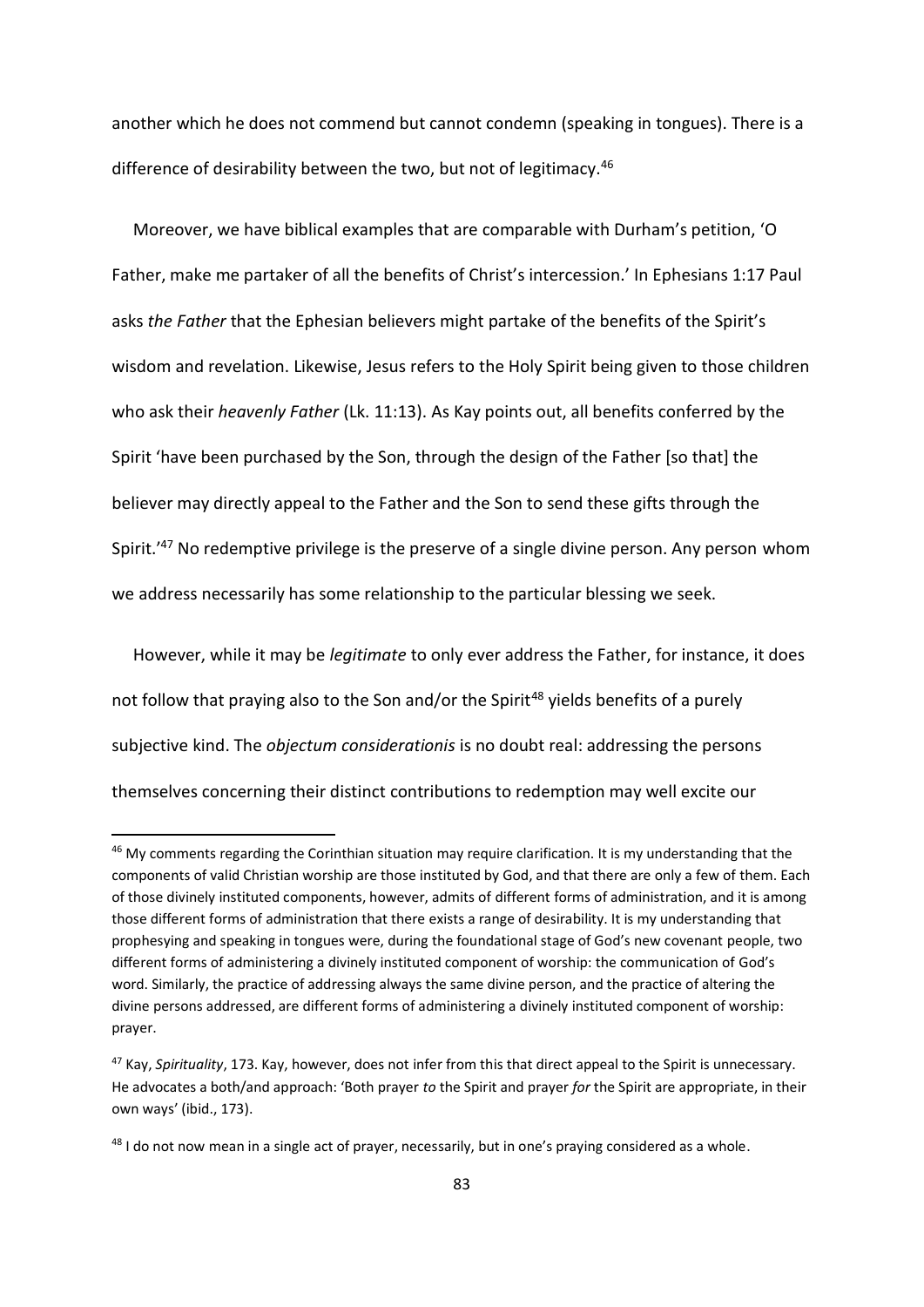imaginations and deepen our appreciation of the saving acts of God. That is good. But it is possible that such prayer, taking so seriously the personhood of each divine subsistence, is also more pleasing to the triune God. There may be an *objective* preferableness about it; a greater capacity to glorify the Holy Trinity. It is presumably such a conviction that impels Owen — despite believing with Durham that the worship of one entails the worship of the three  $-$  to insist so strongly on overtly distinct communion with Father, Son and Spirit.<sup>49</sup>

#### **Invoking the Spirit**

1

 The third main concern of this chapter is the worship of the Holy Spirit, arguably the most vexed dimension of the believer's tri-personal relations. Primarily, it is the absence of a biblical precedent that makes the invocation of the Spirit a controversial issue. There is not a single New Testament prayer which has the Holy Spirit as its stated addressee. Should we take our cue from that biblical silence? Should we conclude that there are only two divine persons with whom direct communion is appropriate? Several considerations argue against such a conclusion.

 First, there is the mere fact that the Spirit is a divine person. It would appear self-evident that a basic prerogative of deity is the reception of worship. As Macleod puts it, 'Whatever reasons we have for believing that the Spirit is God are also reasons for worshipping him.'<sup>50</sup> That logic might be overridden if it could be proven that a divine person inheres within the

 $49$  The reader is reminded that Goodwin  $-$  in the words quoted in my introduction to this study  $-$  will not countenance 'fellowship with…one [divine person] in the other *implicitly*, but distinctly with the one and with the other, and distinctly with the one as with the other' (Thomas Goodwin, *The Object and Acts of Justifying Faith*, in *The Works of Thomas Goodwin* [Edinburgh: James Nichol, 1865], 8:377 [italics mine]).

<sup>50</sup> Donald Macleod, *Shared Life: The Trinity and the Fellowship of God's People* (Fearn, Ross-shire: Christian Focus Publications, 1999), 93.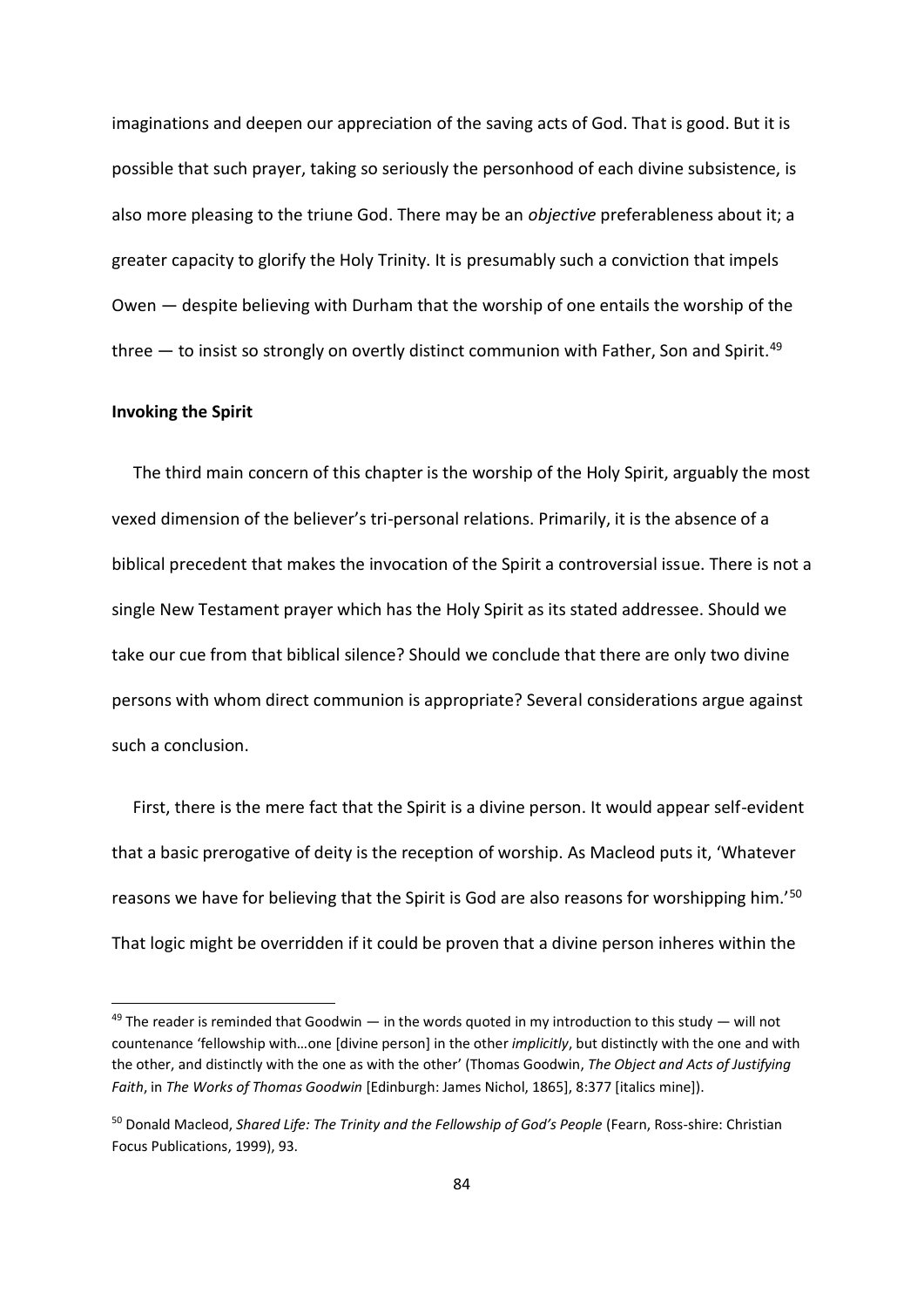other divine persons in a way which precludes him being worshipped in his own right. We saw in chapter two, however, that no such case may be made. The Bible's drama of redemption, with its three highly-distinguished actors, is just as determinative for Trinitarian theology as the Bible's assertions of *perichoresis*. If, then, there are no ontological reasons for eschewing the worship of the Spirit, Macleod's principle stands. We ascribe deity to the Spirit; worship comes with the territory.<sup>51</sup> If blasphemy — which is effectively anti-worship — comes with the territory (Matt. 12:31), then worship must as well.

 Secondly, the Bible may not use the language of prayer in connection with the believer's communion with the Spirit; we have established in chapter one, however, that this communion itself is a biblical concept. The most obvious reference is in 2 Corinthians 13:14. If Kelly Kapic is correct that 'Prayer is the appointed means of maintaining communion with God', then prayer to the Spirit is implicit within that Pauline text.<sup>52</sup>

 Thirdly, the nature of the New Testament scriptures means that the absence of a precedent cannot be decisive. Warfield, explaining why the New Testament's doctrine of

.

<sup>&</sup>lt;sup>51</sup> It is at least arguable that an unwillingness to worship the Spirit will eventuate in a weakened commitment to the truth of his deity. The defence of a person's deity is unlikely to retain its vitality where it is an end in itself. It is when liturgy is at stake that the theological arguments assume relevance and urgency. This is the assumption behind the ancient principle, *lex orandi legem statuat credendi* ('the rule of prayer establishes the rule of faith'). According to Paul Avis the phrase was coined by Prosper of Aquitaine (390-455 A.D.) (Paul Avis, 'The Book of Common Prayer and Anglicanism: Worship and Belief,' in *Comfortable Words: Polity and Piety and the Book of Common Prayer*, ed. Stephen Platten and Christopher Woods [London: SCM Press, 2012], 142).

<sup>52</sup> Kapic, *Communion with God*, 201. Cf. Warfield: 'The sacred idea of prayer *per se* is…to put it sharply, just communion with God, the meeting of the soul with God, and the holding of converse with Him. Perhaps we would best define it as conscious intercourse or communion with God. God may have communion with us without prayer; He may enter our souls beneath consciousness, and deal with us from within; and because He is within us we can be in communion with Him apart from prayer. But conscious communion with Him is just prayer' (B.B. Warfield, *Faith and Life* [Edinburgh: Banner of Truth, 1974], 152).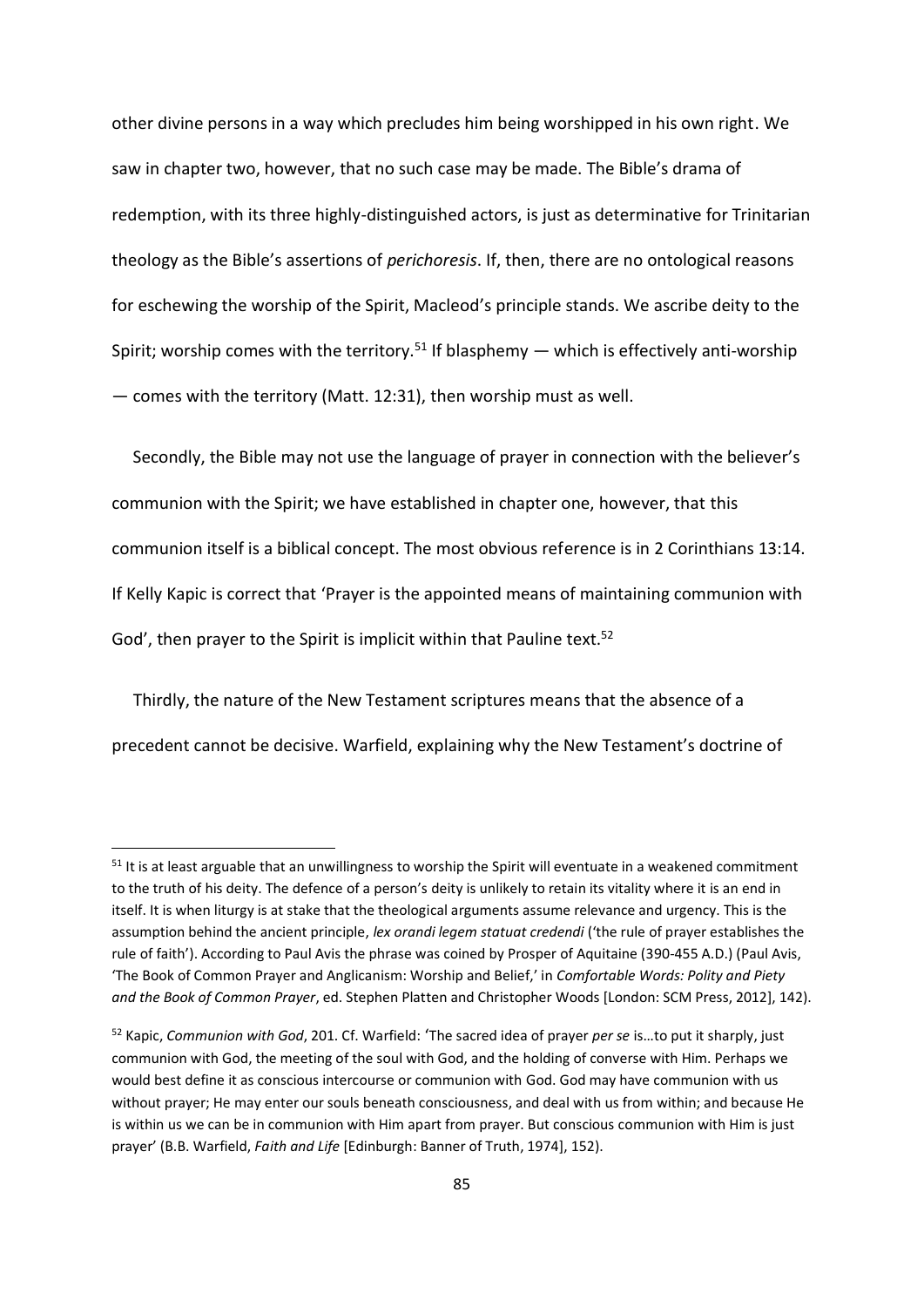the Trinity so seldomly 'comes…to expression in more or less completeness of statement', makes an important point:

It should be recognised that the formal collocation of the elements of the doctrine naturally is relatively rare in writings which are occasional in their origin and practical rather than doctrinal in their immediate purpose.<sup>53</sup>

The New Testament is not a handbook. In terms of Warfield's argument, this means that we must not expect the doctrine of the Trinity to be presented in the New Testament as it might be presented in a theological handbook. But the principle also apples to the argument I am making. We must not expect prayer to be modelled in the New Testament as it might be modelled in a liturgical handbook. The prayers we encounter in the book of Acts, for instance, are not there because Luke is constructing a theology of prayer. They are there because Luke is compiling a selection of historical events which demonstrate the gospel moving from Jerusalem via Judea and Samaria to the end of the earth (Acts 1:8), and some of those historical events featured notable prayers. If an event in the middle of the first century, integral to the advance of the gospel, had featured a notable prayer addressed to the Holy Spirit, that prayer would doubtless have been included in Acts. It is similar with the prayers of Paul in his epistles. Those prayers are shaped by the pastoral situations with which he is engaging. His concern is not to restrict subsequent generations of praying Christians to a certain hypostatic range.

 Indeed, the inappropriateness of making the New Testament's prayers a devotional straitjacket can be easily demonstrated. The prayers of the New Testament are predominantly addressed to the Father, with only a small appendage of Son-directed intercessions. But the helpfulness of those proportions is thrown into doubt within the New

.

<sup>53</sup> Warfield, 'Biblical Doctrine of the Trinity,' 36.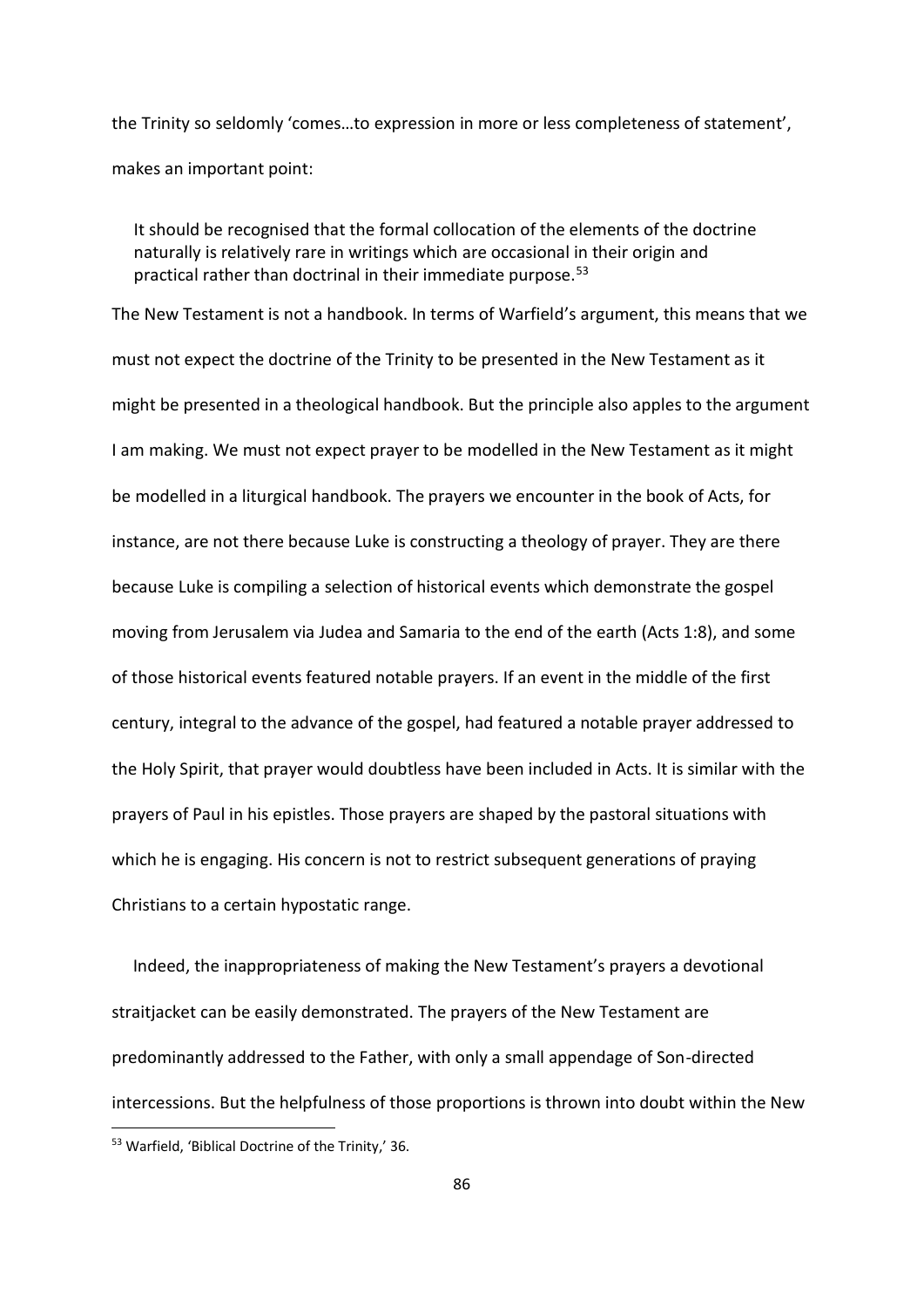Testament itself. Several texts effectively define Christianity in terms of *calling on the name of the Lord Jesus*. Paul refers to 'all those who in every place call upon the name of our Lord Jesus Christ' (1 Cor. 1:2). In another passage he states that 'everyone who calls on the name of the Lord will be saved' (Rom. 10:13). In Acts 9:14 Ananias tells Jesus that Saul of Tarsus 'has authority from the chief priests to bind all who call on your name.' According to Acts 22:14-16 he subsequently informed Saul that the latter's encounter on the Damascus road had been with the Righteous One, before then instructing Saul to 'be baptised and wash away your sins, calling on his name.' Andrew Fuller explains the significance of these references to 'calling on his name':

These modes of expression (which if I be not greatly mistaken, always signify divine worship) plainly inform us, that it was not merely the practice of a few individuals, but of the great body of the primitive christians, to invoke the name of Christ; nay, and that this was a mark by which they were distinguished as christians.<sup>54</sup>

If invoking the name of Christ was their distinguishing mark, those primitive Christians must have done it much more than the New Testament's featured prayers suggest. Those prayers cannot be representative. To exclude the invocation of the Spirit on the basis of those prayers is therefore inadvisable.

#### **Is the Spirit an Unsuitable Object of Worship?**

1

 The absence of a biblical precedent is perhaps not the only reason that worshipping the Spirit is deemed problematic. The feeling can also exist — even when his deity and distinctness are acknowledged — that the Spirit is constitutionally unsuited to receiving worship. Few have expressed this feeling more baldly than Hans Urs von Balthasar:

<sup>54</sup> Andrew Fuller, *The Calvinistic and Socinian Systems Examined and Compared, as to Their Moral Tendency: In a Series of Letters, Addressed to the Friends of Vital and Practical Religion* (Boston: Lincoln & Edmands, 1815), 123.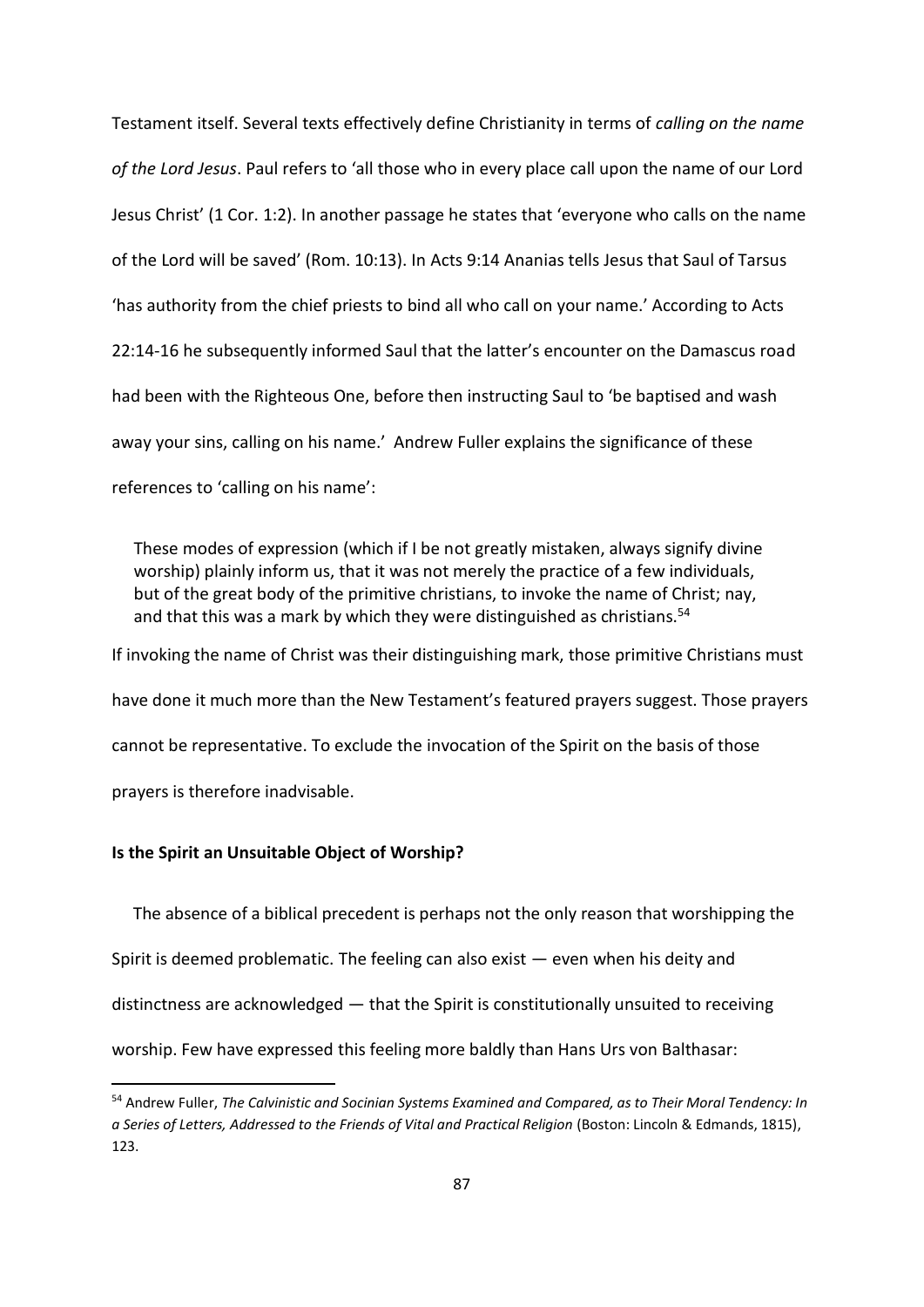[The] Spirit is breath, not a full outline, and therefore he wishes only to breathe through us, not to present himself to us as an object; he does not wish to be seen but to be the seeing eye of grace in us, and he is little concerned about whether we pray to him, provided that we pray *with* him, 'Abba, Father', provided that we consent to his unutterable groaning in the depths of our soul.<sup>55</sup>

Colin Gunton moves in the same direction, albeit more cautiously, when he concludes that

'it is not in every way a bad thing that we do not speak much about the Spirit.'<sup>56</sup>

What are the reasons for this feeling that the Spirit is not a natural object of attention?

Two biblical concepts, which may or may not have influenced Balthasar and Gunton, have

the potential to encourage it. One is the *immanence* of the Holy Spirit.<sup>57</sup> The biblical portrait

of the Spirit begins with his activity in creation. Warfield's comments on this are worth citing

once more:

1

To the voice of God in heaven saying, Let there be light! the energy of the Spirit of God brooding upon the face of the waters responded, and lo! there was light. Over against the transcendent God, above creation, there seems to be postulated here God brooding upon creation, and the suggestion seems to be that it is only by virtue of God brooding upon creation that the created thing moves and acts and works out the will of God…. God's thought and will and word take effect in the world, because God is not only over the world, thinking and willing and commanding, but also in the world…*executing*. 58

This immanence of the Spirit in creation has its counterpart in redemption. Following the

Son's ascension, the Spirit executes the Redeemer's will within the world as once he

<sup>57</sup> I am referring now to the Spirit's immanence within the created order (i.e. in contrast to *transcendence*). Of course, the word can also be used (as I have used it earlier) to refer to what God is within himself (i.e. in contrast to what he is *economically*, in his external relations and activities).

<sup>58</sup> B.B. Warfield, 'The Spirit of God in the Old Testament,' in *Biblical and Theological Studies*, ed. Samuel G. Craig (Philadelphia, Pennsylvania: Presbyterian and Reformed, 1968), 134 (italics his).

<sup>55</sup> Hans Urs von Balthasar, *Explorations in Theology*, vol. 3, *Creator Spirit* (San Francisco: Ignatius Press, 1993), 111.

<sup>56</sup> Colin E. Gunton, *Father, Son and Holy Spirit: Toward a Fully Trinitarian Theology* (London: T & T Clark, 2003), 80.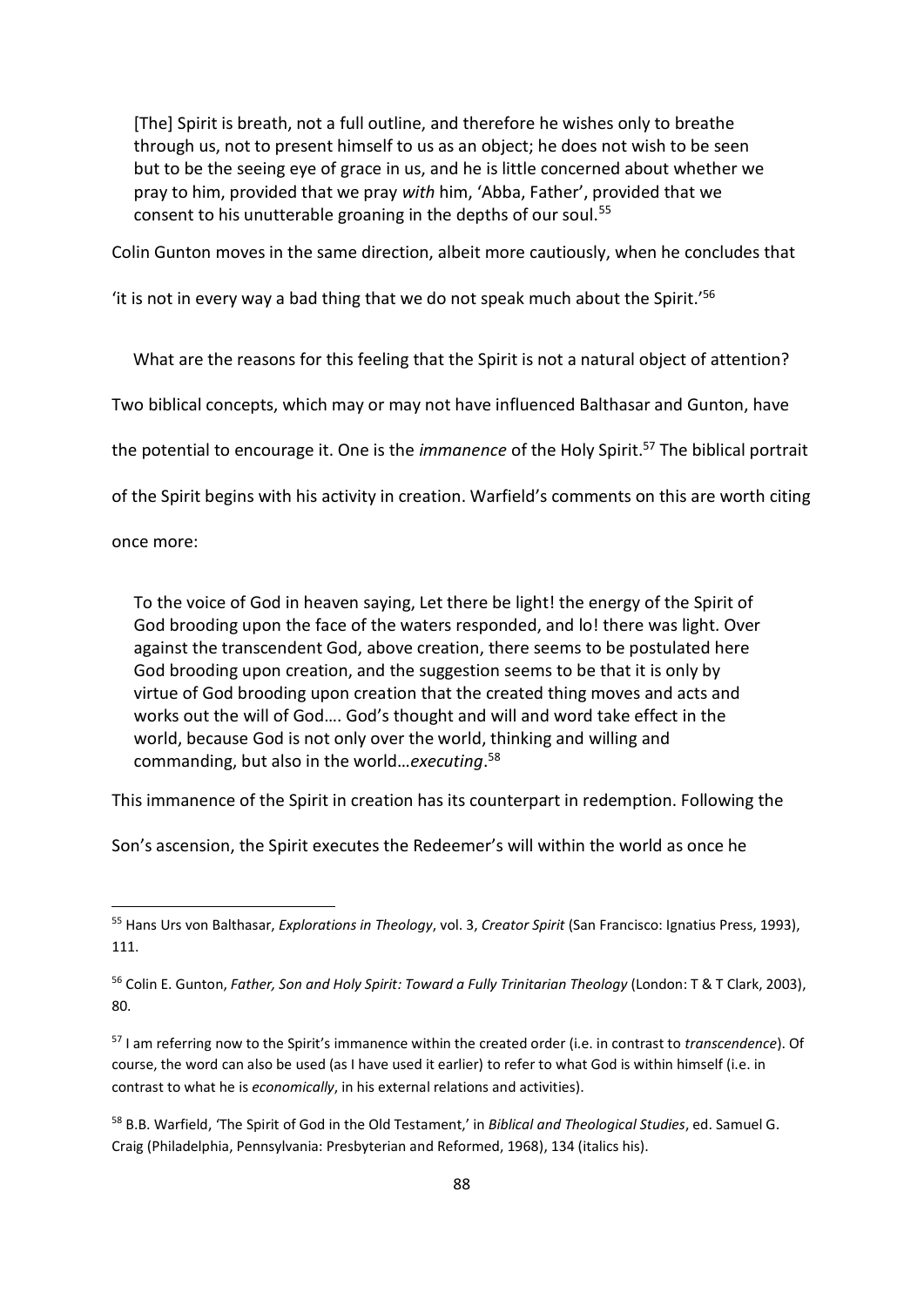executed the Creator's will within the world.<sup>59</sup> And, certainly, fulfilling these particular roles in creation and redemption entails a degree of hiddenness. The Spirit's work of regenerating a human heart, for instance, is less public in its nature than the Son's work of dying on the cross. But it is one thing to note the relative inconspicuousness of the Spirit's creative and redemptive activities; it is quite another to infer that his reception of worship is a matter of indifference. Calvin's words are relevant here, as he comments on Jesus' analogy between the operation of the wind and the operation of the Spirit (Jn. 3:8):

Christ means that the movement and operation of the Spirit of God is not less perceptible in the renewal of man than the motion of the air in this earthly and outward life, but that the manner of it is concealed; and that, therefore, we are ungrateful and malicious, if we do not adore the inconceivable power of God in this heavenly life, of which we behold so striking an exhibition in this world, and if we ascribe to him less in restoring the salvation of our soul than in upholding the bodily frame. The application will be somewhat more evident, if you turn the sentence in this manner: *Such is the power and efficacy of the Holy Spirit in the renewed man*. 60

For one thing, Calvin helpfully nuances the Spirit's hiddenness: yes, 'the manner of [his operation] is concealed'; but at the same time, 'we behold [in the human objects of his operation a] striking…exhibition' of 'heavenly life'. And for another thing, Calvin is emphatic that an appreciation of 'the power and efficacy of the Holy Spirit in the renewed man' should lead to adoration.

<sup>&</sup>lt;sup>59</sup> This appears to be the significance of Paul's striking statement, 'Now the Lord is the Spirit' (2 Cor. 3:17). The apostle cannot be thinking in terms of *being*, in which case the entire doctrine of the Trinity would be plunged into confusion. He is thinking rather in terms of *activity*, and, chronologically, his purview is this present phase of redemption. The exalted Lord now builds his church through the operations of the immanent Spirit; and that instrumentality is so fixed and invariable that, to all intents and purposes, 'the Lord is the Spirit.'

<sup>60</sup> John Calvin, *Calvin's Commentaries*, vol. 17, *Harmony of Matthew, Mark, Luke; John 1-11*, trans. William Pringle (Grand Rapids, Michigan: Baker Books, 2003), 116 (italics his).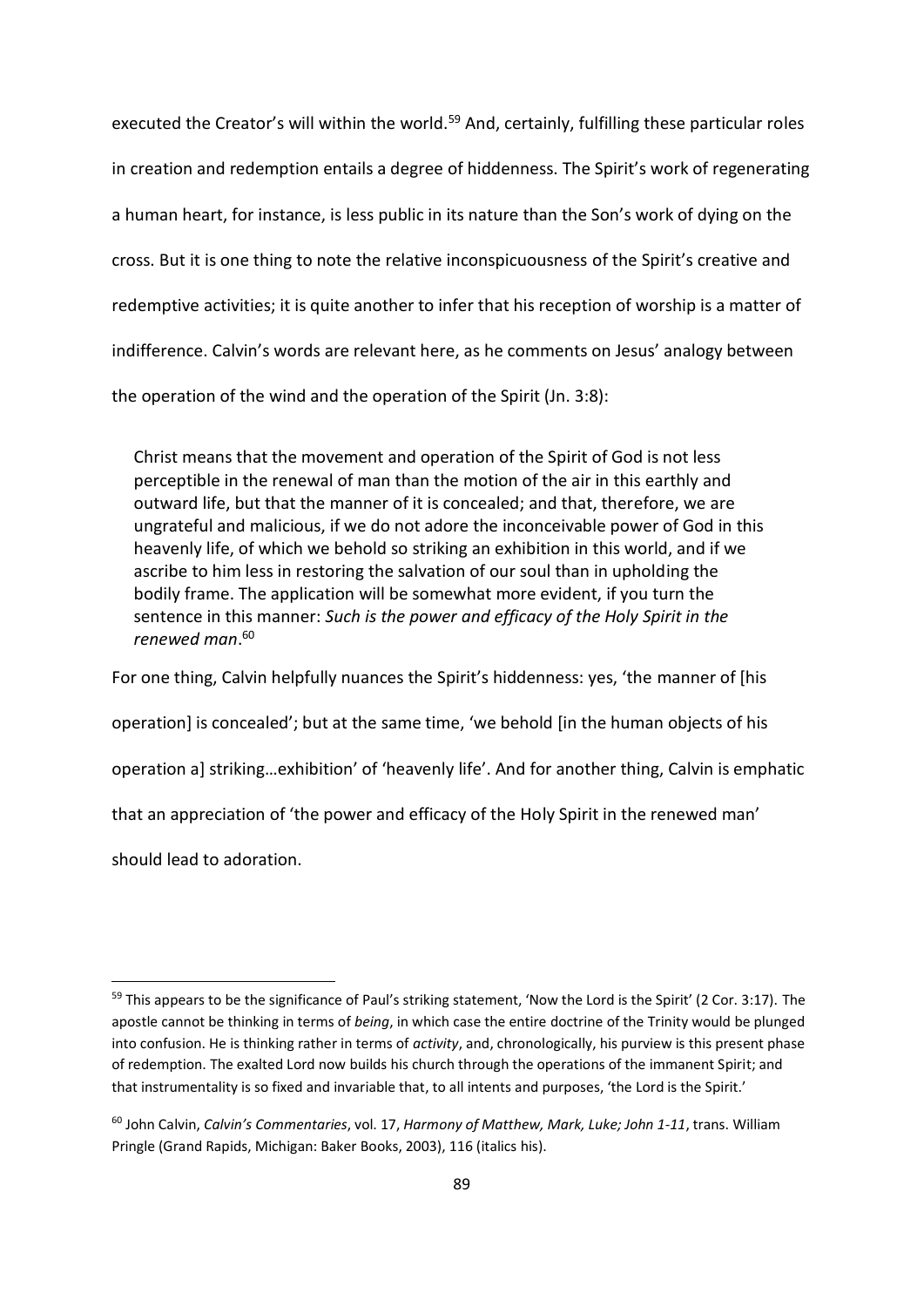The other biblical concept is the Spirit's *glorification of the Son*. Jesus says of the Spirit in John 16:14: 'He will glorify me'. It might be thought, therefore, that to glorify the Spirit is to miss the point of the Spirit; that a proper engagement with the Spirit will lead the believer simply to glorify Christ. While not exegeting the text in precisely those terms, J.I. Packer's interpretation of John 16:14 seems to move in that direction:

This [is] the Spirit's new covenant role. He is, so to speak, the hidden floodlight shining on the Saviour. The Spirit's message to us is never, "Look at me; listen to me; come to me; get to know me," but always, "Look at *him*, and see his glory; listen to *him*, and hear his word; go to *him*, and have life; get to know *him*, and taste his gift of joy and peace."<sup>61</sup>

It appears that for Packer the text reveals not merely the Spirit's attitude to the Son, but also the Spirit's attitude to himself.

 For several reasons, however, it is questionable whether John 16:14 has any bearing on the issue of worshipping the Spirit. First, contrary to Packer's comments above, Jesus is not speaking in this text of 'the Spirit's new covenant role'. At least, he is not speaking of a role that the Spirit would perform throughout the new covenant age, but one which he would perform during the new covenant's foundational, apostolic phase. D.A. Carson, reflecting on the verse within its context, makes this comment:

It is important to recognize that the disciples who will directly benefit from these ministrations of the Spirit are *primarily* the apostles…. In two of the other Paraclete passages, explicit reference is made to *reminding* the disciples of what Jesus said during the days of his flesh (14:26) or to the fact that they had been *with Jesus* from the beginning of his ministry (15:27). Both references rule out later disciples.  $62$ 

Sinclair Ferguson, indeed, sees a reference to the authorial responsibilities conferred on the

apostles: 'In John 16:13-14, the promise…encompasses the giving of the New Testament

.

<sup>61</sup> J.I. Packer, *Keep in Step with the Spirit* (Leicester: Inter-Varsity Press, 1984), 66.

<sup>62</sup> D.A. Carson, *The Gospel According to St John* (Leicester: Apollos, 1991), 541.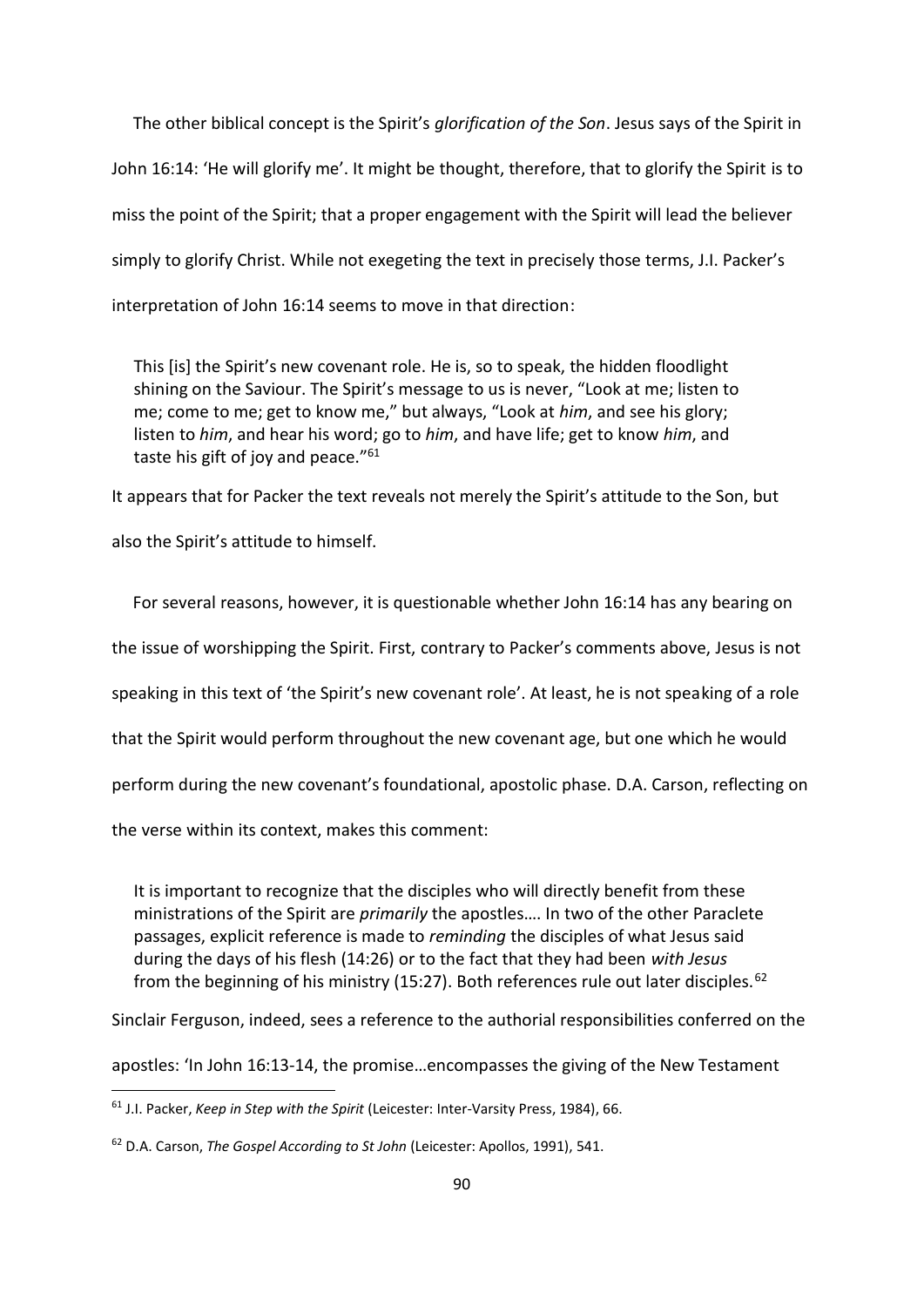Scriptures'.<sup>63</sup> It is true that both Carson and Ferguson are amenable to a secondary, derivative relevance of the text to the post-apostolic situation. However, the primary intention of Jesus' words here must qualify the strength of the applications we make to contemporary Christian experience.

 Secondly, within a few verses of Jesus' statement about the Spirit we have his famous 'high-priestly' prayer. The prayer begins with this petition: 'Father, the hour has come; glorify your Son that the Son may glorify you…' (Jn. 17:1). Clearly, then, the Spirit's possession of a glorifying ministry does not single him out as different from the other two persons. The Father and the Son exercise the same ministry. This is well expressed in William Hendriksen's comments on John 16:14: 'There exists between the persons of the Trinity an eternal…relationship of love and friendship, each working for the glory and honour of the others.<sup>'64</sup> Godet's exposition goes further, highlighting with delightful paradox 'a rivalry of divine humility'!<sup>65</sup> Belonging as it does to a cluster of 'glorifying' texts, the theme of John 16:14 is not *the person and work of the Holy Spirit* so much as *the intra-Trinitarian life of God*.

 Thirdly, even if the two preceding points could not be established, and the Spirit *does* possess throughout the new covenant age a peculiarly glorifying ministry, that still would not warrant the sentiments expressed by Balthasar and Gunton. Ferguson is worth quoting at length here:

<sup>63</sup> Sinclair B. Ferguson, *The Holy Spirit* (Downers Grove, Illinois: Inter-Varsity Press, 1996), 70.

<sup>64</sup> William Hendriksen, *A Commentary on the Gospel of John* (London: Banner of Truth, 1964), 329.

<sup>65</sup> Frederic Louis Godet, *Commentary on the Gospel of St John* (Edinburgh: T & T Clark, 1881), 180.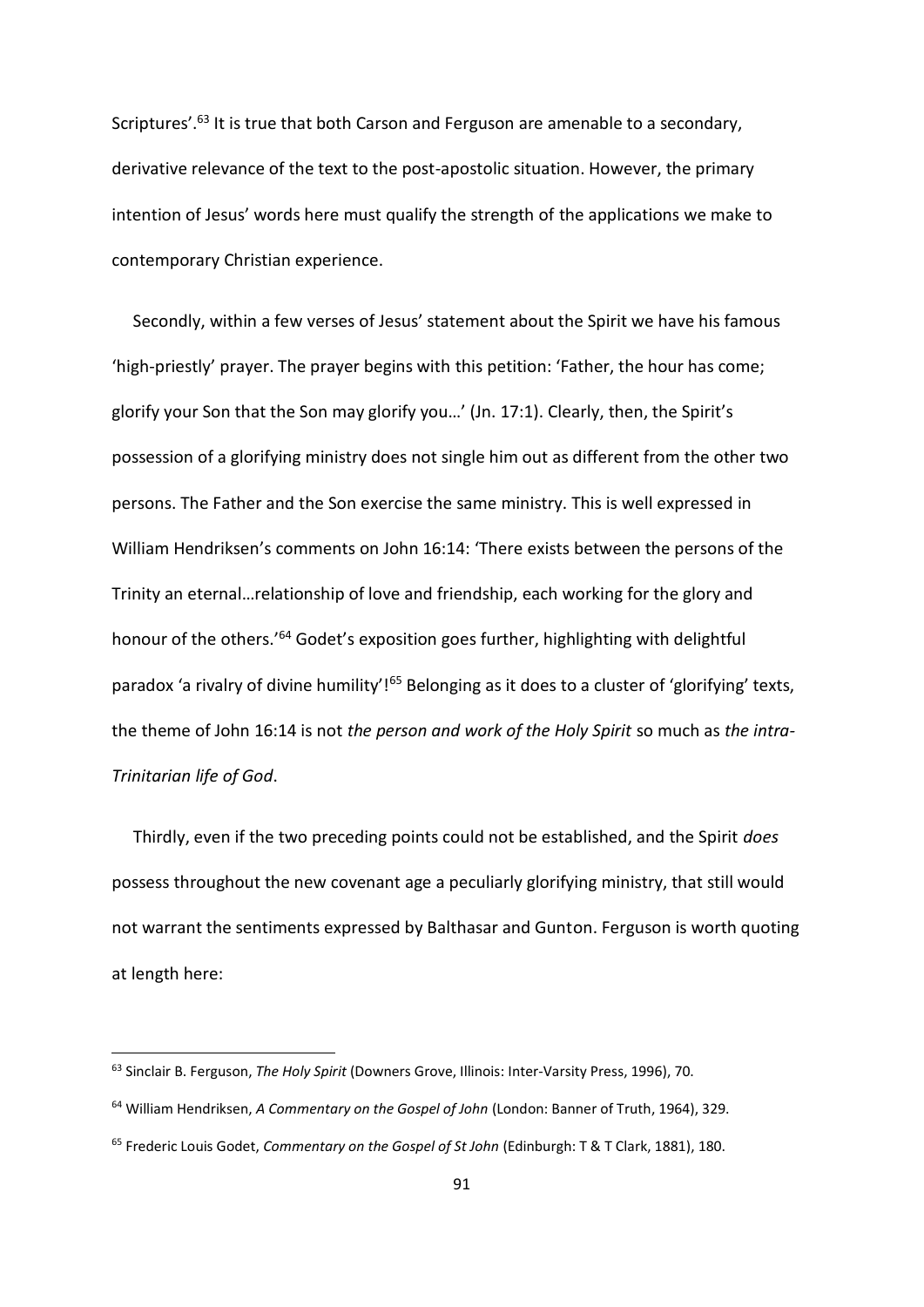The expression 'communion of the Holy Spirit', if understood to include communion *with* him…implies a bond of fellowship within a context of mutual knowledge. Here we come to a significant hiatus in discussions of the Spirit. It is commonplace to discuss the question of his divine personhood, his work in the application of redemption and in the fruit he produces, or the nature of his gifts and their role in the contemporary church; but communion with him in a developing knowledge of him is much less frequently explored. It might be thought that this hiatus has solid biblical foundations. After all, the Spirit does not draw attention to himself; he has even been referred to as the 'shy' member of the Trinity. His task is to glorify Christ, not to speak of or draw attention to himself (*cf*. Jn. 16:13-15). But to draw the conclusion from this that we should not focus our attention on the Spirit at all, or grow in personal knowledge of him, is a mistake…. He is to be glorified together with the Father and the Son.<sup>66</sup>

#### **Owen and Basil on Worshipping the Spirit**

 It seems to me, then, that it is proper for the believer to direct worship, prayer and expressions of devotion to the Holy Spirit. Such activity is precluded neither by the absence of a biblical precedent, nor by a constitutional unsuitability belonging to this divine person. The greater emphasis on the worship of the Spirit which one finds in older theologians may suggest that a nervous reaction to Pentecostalist pneumatology has arisen in recent times.<sup>67</sup>

Owen, for instance, is explicit:

The distinction of the persons in the Trinity is not to be fancied, but believed. So, then, the Scripture so fully, frequently, clearly, distinctly ascribing the things we have been speaking of to the immediate efficiency of the Holy Ghost, faith closeth with him in the truth revealed, and peculiarly regards him, worships him, serves him, waits for him, prayeth to him, praiseth him…. Are not…praises and blessings due to him by whom the work of redemption is made effectual to us? who with no less infinite love undertook our consolation than the Son our redemption. When we feel our hearts warmed with joy, supported in peace, established in our obedience, let us ascribe to him the praise that is due to him, bless his name and rejoice in him. And this glorifying of the Holy Ghost…is no small part of our communion with him.

<sup>66</sup> Ferguson, *Holy Spirit*, 185-186.

 $67$  Gunton's remark, cited above, that 'it is not in every way a bad thing that we do not speak much about the Spirit', is accompanied by the telling comment: 'We are called to proclaim Jesus Christ, not…to proclaim the Spirit — *and that is perhaps where some Pentecostalist emphases are wrong*' (Gunton, *Father, Son and Holy Spirit,* 81 [italics mine]).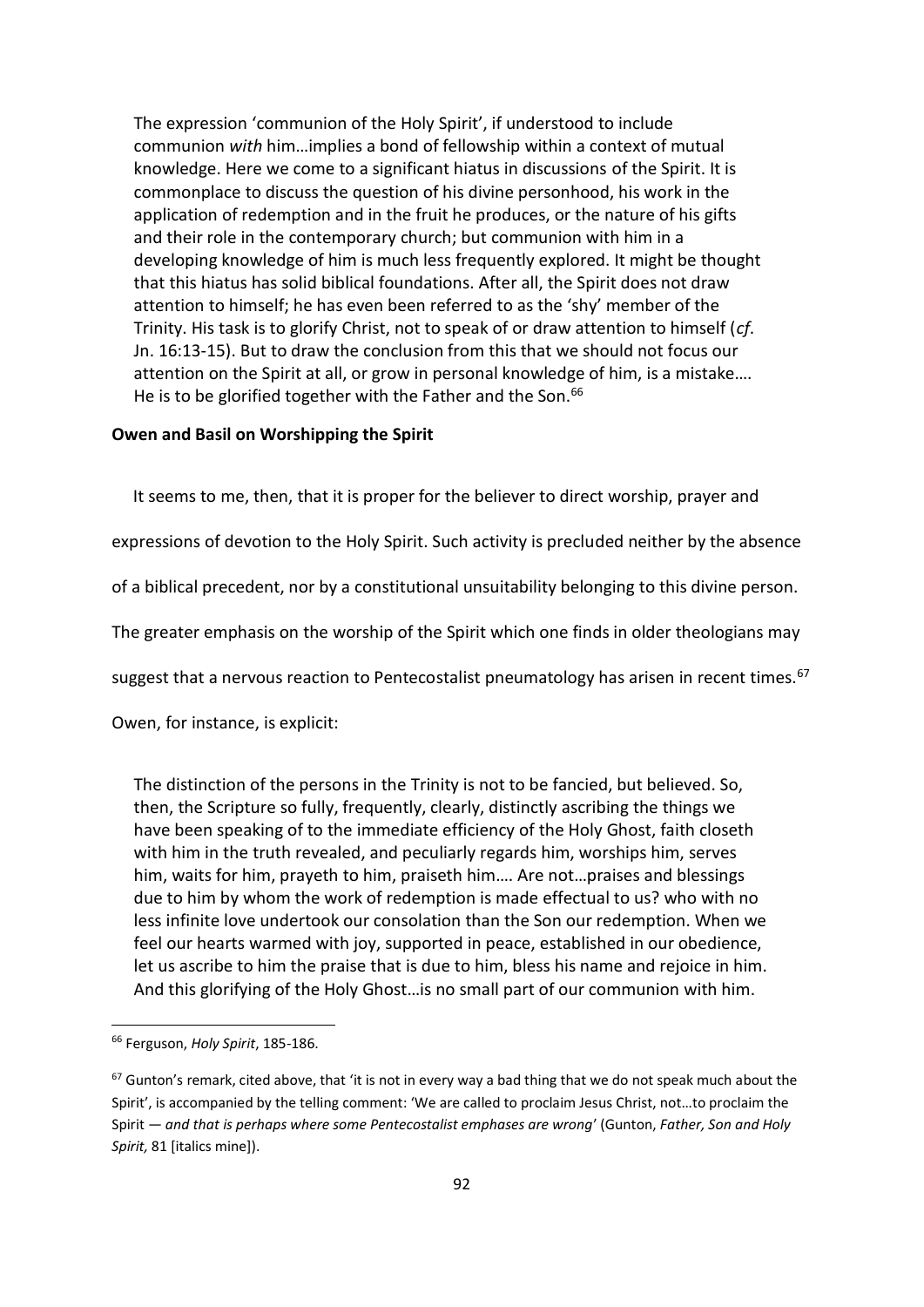Considering his free engagement in this work, his coming forth from the Father to this purpose, his mission by the Son, and condescension therein, his love and kindness, the soul of a believer is poured out in thankful praises to him, and is sweetly affected with the duty. There is no duty that leaves a more heavenly savour in the soul than this doth.<sup>68</sup>

 Those comments from Owen are a further example of his commitment to basing communion on redemption. It is the Spirit's 'free engagement in this work' that the believer contemplates when glorifying him. In that connection it is worth noting that Owen has a particularly extensive conception of the Spirit's role in redemption. Although in the words just quoted he focuses on the Spirit's operations in the life of the believer (imparting joy, peace and obedience), elsewhere he writes of the Spirit's operations in the life of Jesus. Pages of detailed exposition of this theme can be summed up in this sentence: 'By him was [Jesus] guided, directed, comforted, supported, in the whole course of his ministry, temptations, obedience, and sufferings.'<sup>69</sup> Owen's insistence on this point stemmed from his view of the incarnation. Whereas some might carelessly think that because 'the human nature of Christ…was immediately, inseparably, and undividedly united unto the person of the Son of God, there doth not seem to be any need…for any such operations of the Spirit', Owen perceived that 'the only singular immediate act of the person of the Son on the human nature was the assumption of it into subsistence with himself.<sup>'70</sup> Once that 'assumption' had occurred, there was in the life of Jesus no communication of properties from his divine nature to his human nature, and in the absence of such communication he relied instead on the energising operations of the Spirit. This means that the Spirit's activities in redemption are not confined to its *application* phase, subsequent to Jesus'

<sup>68</sup> Owen, *Works*, 2:270-271.

<sup>69</sup> Owen, Works, 3:174.

<sup>70</sup> Ibid., 160.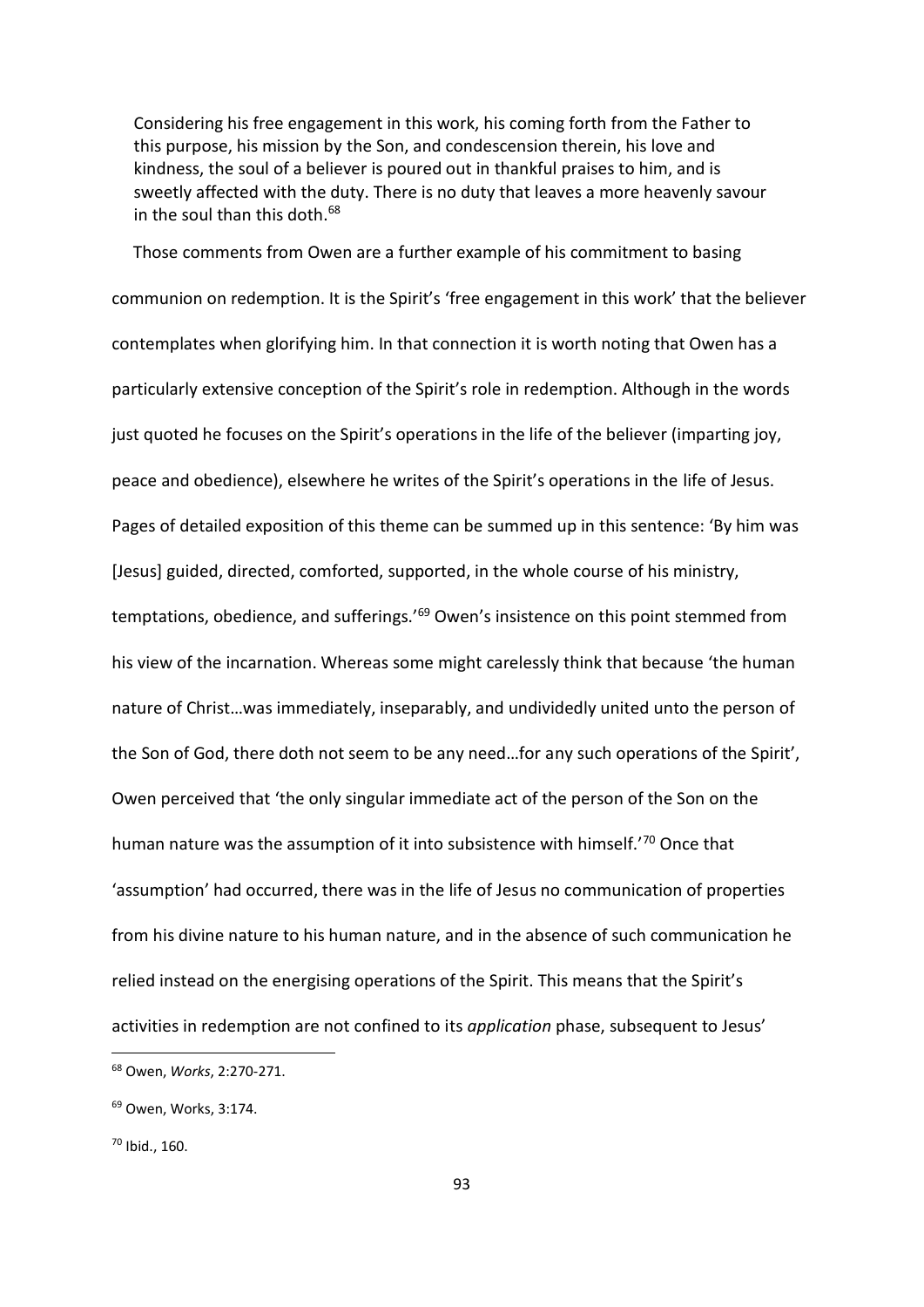ascension. He was profoundly involved in its *accomplishment* phase, energising the Son's earthly mission. Perhaps, alongside the other reasons discussed above, a failure to appreciate this extensiveness of the Spirit's redemptive activity has contributed to a deemphasising of communion with the Spirit. If, in the case of the Spirit, the salvation-drama 'devotional anchor-points' (to reuse Kay's phrase) have been reduced — if we see his as merely a tail-end involvement beginning at Pentecost or, from a more existential perspective, in regeneration — it is unsurprising that devotion to the Spirit has lost its vitality.

 But we may go further back than Owen to find help in relating properly to the Holy Spirit. In a stimulating study of Basil the Great's pneumatology, John L.W. James demonstrates that Basil applied the concept of *homotimia* to the Spirit more than the concept of *homoousia*. James argues that Basil's motive was not to de-emphasise the deity of the Spirit, but rather to emphasise the worship of the Spirit: 'The imperative throughout is doxological'.<sup>71</sup> Indeed, in his introduction to *De Spiritu Sancto* Basil explains that practical liturgical considerations have prompted him to write:

Lately when praying with the people, and using the full doxology to God the Father in both forms, at one time *with* the Son *together with* the Holy Ghost, and at another *through* the Son *in* the Holy Ghost, I was attacked by some of those present on the ground that I was introducing novel and at the same time mutually contradictory terms.<sup>72</sup>

<sup>71</sup> John L.W. James, 'An Examination of *Homotimia* in St. Basil the Great's *On the Holy Spirit*, and Contemporary Implications,' *WTJ* 74 (2012): 263.

<sup>72</sup> Basil, *De Spiritu Sancto* 1.3, in *The Nicene and Post-Nicene Fathers*, vol. 8, ed. Philip Schaff and Henry Wace (Grand Rapids, Michigan: Wm. B. Eerdmans Publishing Company, 1978). It is clear from the context that the charge of novelty related to the first of the two doxological forms: 'to God the Father *with* the Son *together with* the Holy Ghost.'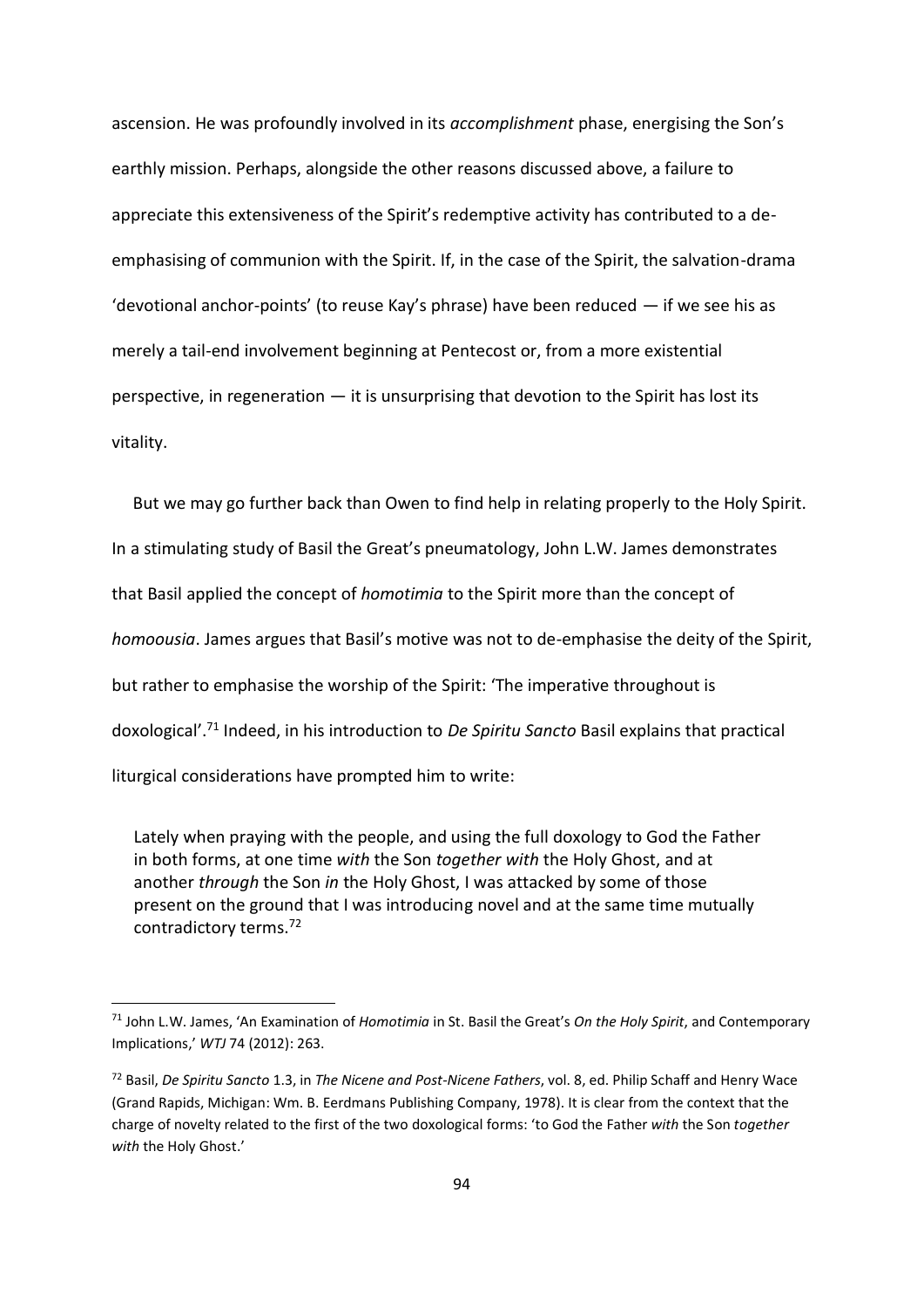These words of Basil's do not simply confirm the antiquity of worshipping the Spirit, and thus form a fitting conclusion to this third section of the chapter. In a way they form a fitting conclusion to this entire thesis. The Greek father's employment of these two doxological formulae, placed side-by-side as equal and complementary, is Trinitarian devotion at its best. It helps resolve a tension I identified in Owen in chapter one. I noted that the Puritan's insistence that we commune distinctly with Father, Son and Spirit risks being undermined by the normativeness he seems to ascribe to Ephesians 2:18 (in which communion is with the Father, facilitated by the Son and Spirit). In Basil's scheme, however, Ephesians 2:18 is not *the* normative form of communion. It is *one* form, and it coexists with that other form in which all the persons are approached. Believers move between the two forms.<sup>73</sup>

 Worshipping the Father '*in* the Holy Ghost' allows us to do justice to the Spirit's executive role discussed above. In this mode we acknowledge that 'because we live in the economy of the Spirit, in some ways he is the author rather than the object of our prayers.'<sup>74</sup> Worshipping the Father '*with* the Holy Ghost', on the other hand, allows us to do justice to the Spirit's personhood and deity. For, as James puts it:

It is a matter of interest that in 381, two years after Basil's death, the language of the persons being worshipped 'together', 'with' each other, was part of the Constantinopolitan revision of the Nicene Creed. James is confident of Basil's influence on the creedal amendments: 'It is likely that Amphilochius…was present at the Council and represented his views. Certainly, when one considers the Niceno-Constantinople creed on the Holy Spirit, it reads as a restatement of Basil's conclusions, with *homotimia* in the foreground, not *homoousia*' (James, 'Examination,' 264).

<sup>&</sup>lt;sup>73</sup> We noted in chapter one that James Torrance espouses a similar approach, except that alongside Basil's two forms of Trinitarian worship he adds a third: 'We glorify the one God, Father, Son and Holy Spirit' (James B. Torrance, *Worship, Community and the Triune God of Grace* [Downers Grove, Illinois: Inter-Varsity Press, 1996], 36).

<sup>74</sup> James, 'Examination,' 270.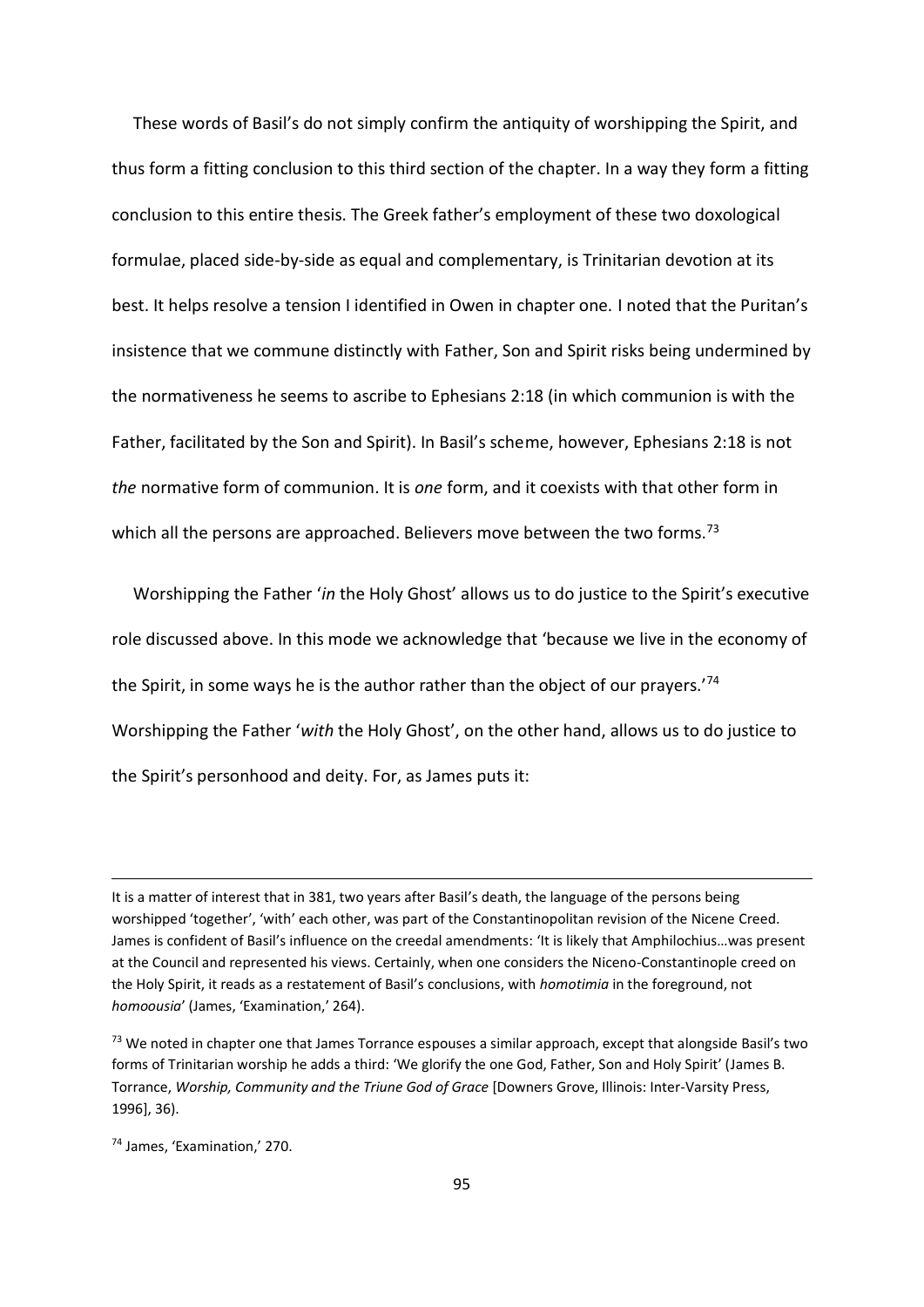If we only ever talk about the Spirit as self-effacing, then we give the impression that we bring glory to the Spirit only by bringing glory to the Father and the Son, with serious implications. If the Holy Spirit is divine, but we do not bring him glory together with the Father and the Son, then he must be divine in a different way: he must be a different God.<sup>75</sup>

To put it another way, employing these two modes of communion allows us to 'distinguish between the *access* to our worship…and the *object* of our worship'.<sup>76</sup> The saving missions of the Son and Spirit make the worship of God possible, and in that sense worship occurs *through* and *in* them. But, being themselves the God who is worshipped, they are also its telos: in that sense worship is directed *to* them. Indeed, all the persons are equally the telos of Christian worship; none is any less the telos of worship by virtue of his particular role in making it possible.

<sup>&</sup>lt;sup>75</sup> Ibid., 274. James is critical of 'contemporary evangelicalism' in which 'our doxologies only ever look like Basil's first' (by which he means, 'Glory to the Father through the Son in the Holy Spirit'), and concludes: 'A good dose of the Niceno-Constantinopolitan creed may be just the tonic to relieve our current pneumatological blindness in theology and worship' (ibid., 273, 276).

<sup>76</sup> Ibid., 272.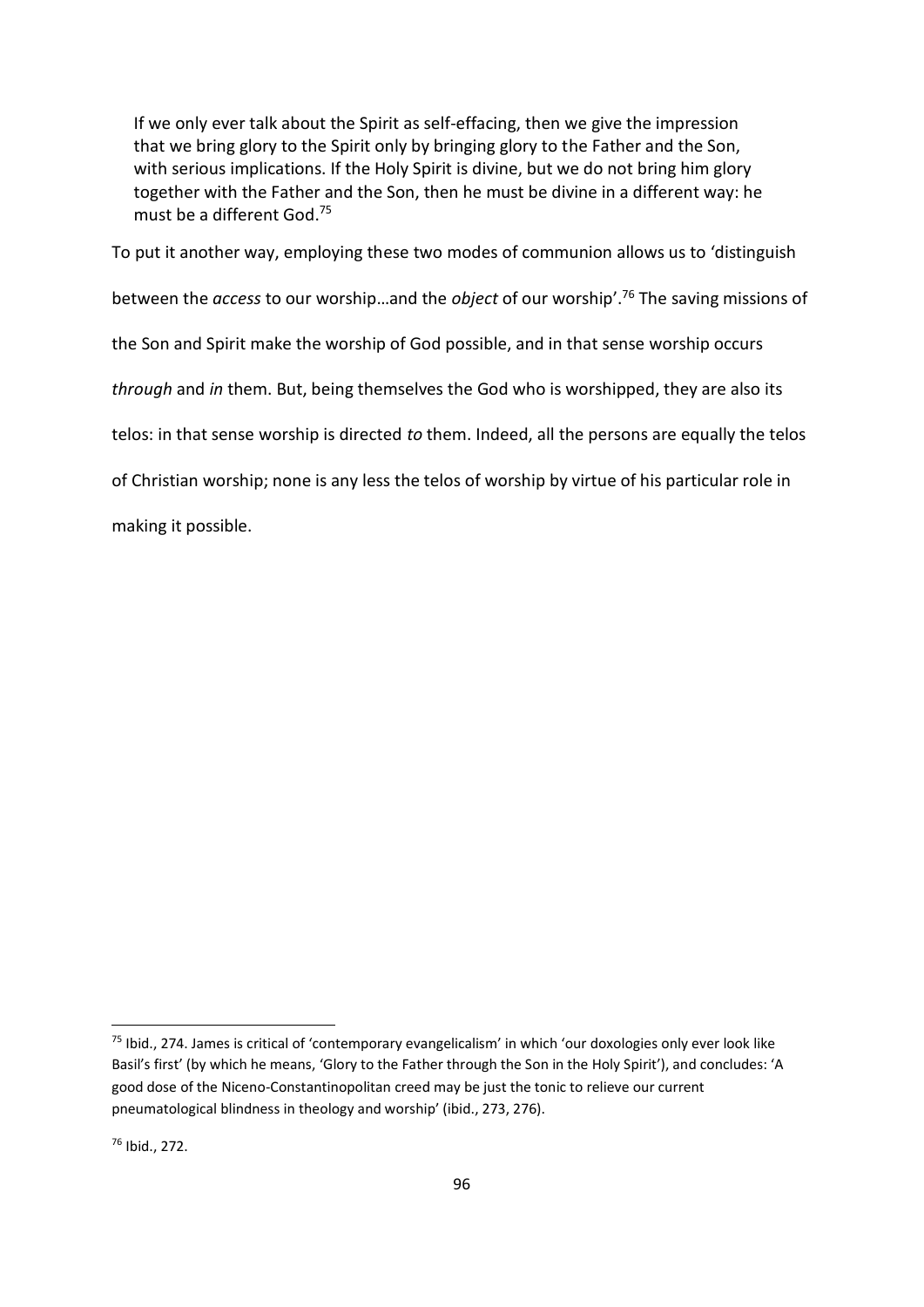# **Conclusion**

 In my introduction to this study I referenced Letham's desire for 'a recovery of the Trinity at ground level';<sup>1</sup> and I stated that an integral part of that recovery must be an emphasis on distinct communion with the divine persons. Engaging in this study has not weakened my conviction regarding that point. However, it has made me aware of certain factors on which that emphasis depends. I conclude this study by summing up a few of these.

 First, *the foregrounding of God's redemptive activity*. Where redemption is not foregrounded, the doctrine of God will become distorted at various points. Donald Macleod, for instance, laments the medieval scholastics' approach to God's attributes (his power, presence, knowledge, etc.): 'Theology lost sight of the redemptive edge of these terms as used in biblical revelation.'<sup>2</sup> This gave rise to a stale concept of cosmic omnipresence, far removed from the intimate, covenantal focus of Psalm 139; and a stale concept of boundless omnipotence, far removed from the saving power celebrated in the New Testament. And the results are similar when the 'redemptive edge' gets lost in discussions of God's triune being. A stale concept of unqualified indivisibility becomes dominant, far removed from the perichoretic unity of salvation's three agents. And just as, experientially, the concept of cosmic omnipresence is unlikely to encourage the fearful believer to be comforted by God's nearness; so the concept of unqualified indivisibility is unlikely to encourage the praying believer to commune distinctly with Father, Son and Spirit. The

<sup>1</sup> Robert Letham, *The Holy Trinity: In Scripture, History, Theology, and Worship* (Phillipsburg, N.J.: P&R Publishing), 7.

<sup>2</sup> Donald Macleod, *Behold Your God* (Fearn, Ross-shire: Christian Focus Publications, 1995), 231.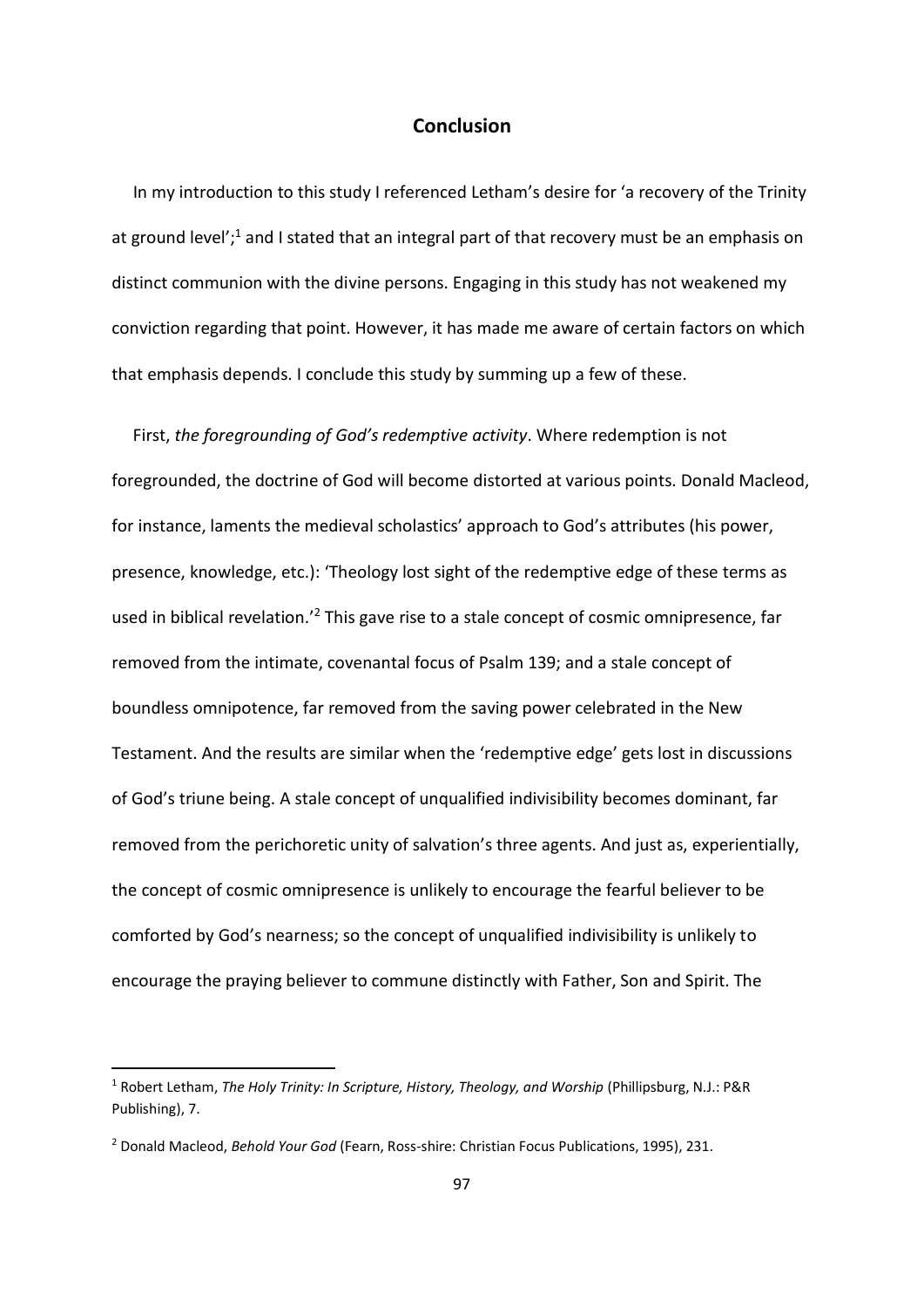believer may have a meaningful 'threefold relation to the *saving* God',<sup>3</sup> but hardly to a God whose hypostatic distinctions are theoretical and have not been written indelibly into a story of redemption. Healthy devotional Trinitarianism will only occur where God's works of salvation are the focus of significant attention.

 Secondly, *the recognition of devotional variation*. One of the most helpful insights expressed in the pages of this study is James Torrance's, that 'Christian worship is trinitarian in three main ways: We pray to the Father, through the Son, in the Spirit…. We pray to each of the three persons…. We glorify the one God, Father, Son and Holy Spirit'.<sup>4</sup> As creatures of habit it is tempting to think in terms of a single, fixed model of Christian devotion. When that happens the default position is likely to be either Torrance's first or third configuration, and the distinct communion enshrined in Torrance's second configuration remains undeveloped. Actually, even if distinct communion were made the fixed model, the situation would still be unsatisfactory: it is the most mentally demanding of the three, and if inflexibly applied might turn prayer into a form of drudgery. Variation is important. Throughout the Bible communion is varied. In different Old Testament psalms the same God is approached quite differently; it reflects the fact that this God is a real, living being. The New Testament then extends the possibilities for variation in Trinitarian ways. Gregory Nazianzen captures well Paul's fluctuating thoughts about his triune God:

Speak of God with Paul…who sometimes counts up the Three Persons, and that in varied order, not keeping the same order, but reckoning one and the same Person

<sup>3</sup> B.B. Warfield, 'The Biblical Doctrine of the Trinity,' in *Biblical and Theological Studies*, ed. Samuel G. Craig (Philadelphia, Pennsylvania: Presbyterian and Reformed, 1968), 56 (italics mine).

<sup>4</sup> James B. Torrance, *Worship, Community and the Triune God of Grace* (Downers Grove, Illinois: Inter-Varsity Press, 1996), 36. We saw in chapter three that Basil the Great also argued for a plurality of Trinitarian devotional models.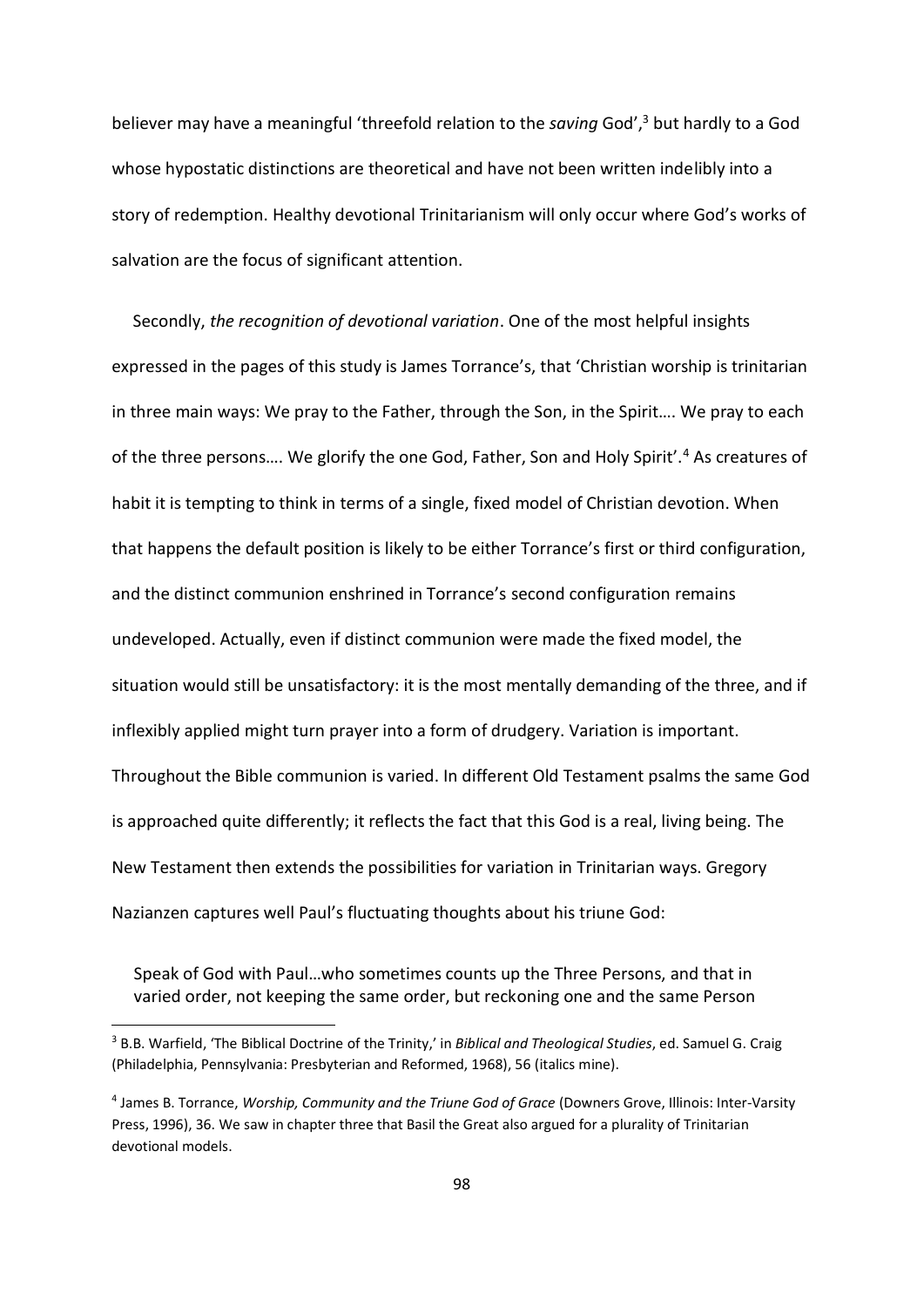now first, now second, now third…. And sometimes he mentions Three, sometimes Two or One…. And sometimes he attributes the operation of God to the Spirit…and sometimes instead of the Spirit he brings in Christ; and at times he separates the Persons saying, 'One God, of whom are all things, and we in Him; and one Lord Jesus Christ, by whom are all things, and we by Him;' at other times he brings together the one Godhead, 'For of Him and through Him and in Him are all things.'<sup>5</sup>

Of course, living in a relativistic age we must be wary of an 'anything goes' approach to Christianity, and, certainly, the possibilities for devotional variation are not endless. But they are real; and distinct communion is only likely to prosper where believers are at ease with the kind of Pauline fluctuation which Gregory describes.

 Thirdly, *the careful handling of Scripture*. The concept of distinct communion can be disadvantaged through various careless approaches to the Bible. For instance, *selectiveness* can be a problem. Someone might attempt to justify a single, fixed model of communion (as discussed above) by privileging certain texts and overlooking others. A text like Ephesians 2:18, in which the Father is the focus of the believer's communion, might be given more prominence than other texts in which the Father facilitates the believer's communion with a different divine person. Then again, biblical remarks can be *severed from their contexts*. The affirmation made by Jesus about the Spirit's glorifying ministry in John 16:14 might be blown out of proportion, and used to single out the Spirit in unhelpful ways, once that text is separated from the nearby John 17:1 which ascribes similar ministries to the Son and the Father. And then there can be a rigid commitment to *proof-texting*. The absence of any commands or precedents regarding prayer to the Spirit might be used to deny the propriety of praying to the Spirit, irrespective of whether 'by good and necessary consequence [it]

<sup>5</sup> Gregory Nazianzen, *Orations* 34.15, in *The Nicene and Post-Nicene Fathers*, vol. 7, ed. Philip Schaff and Henry Wace (Grand Rapids, Michigan: Wm. B. Eerdmans Publishing Company, 1978), 338.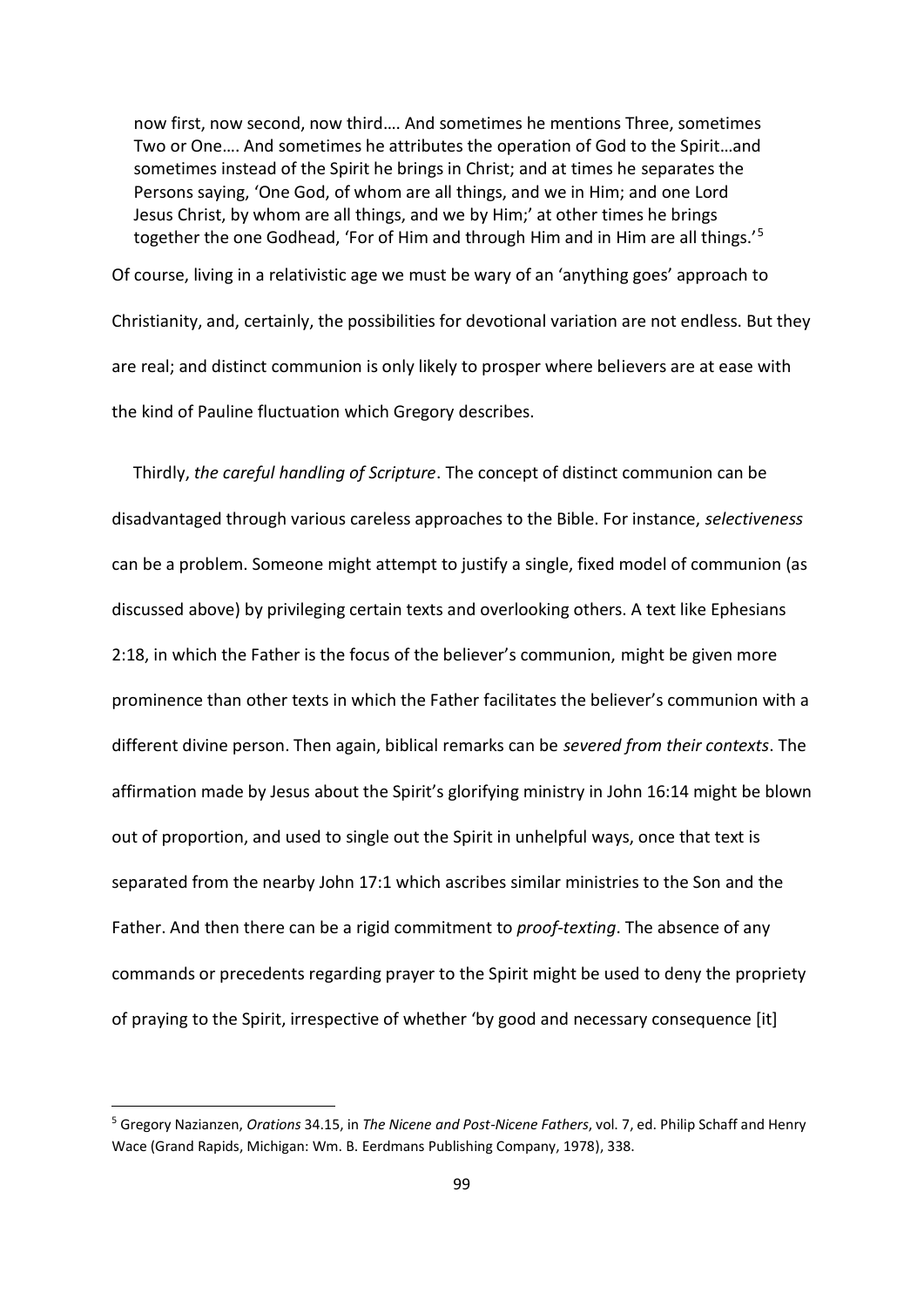may be deduced from Scripture'.<sup>6</sup> It is when the Bible is interpreted with sensitivity and integrity, and these hermeneutical errors avoided, that tri-personal communion with God is calculated to thrive.

 Finally, *a knowledge of historical theology*. Inevitably, a rigorous commitment to distinct communion will attract charges of tritheism and of abandoning the Western tradition. But a commitment to distinct communion does not in fact place a person outside the Western tradition. John Owen is a giant within that tradition, a thoroughly orthodox Trinitarian, who nonetheless insists on the tri-personal nature of Christian devotion. Another giant, Thomas Goodwin, is equally insistent in tone, even if his treatment of the theme is more fleeting. 'Nervousness about tritheism' (to cite once more Brian Kay's phrase, used by him in connection with 'the doctrine of appropriations')<sup>7</sup> is dispelled through an acquaintance with these figures of the past: men who were unambiguous monotheists, yet had a relationship with each person of the Trinity which they did not have with the other persons of the Trinity (to allude once more to Donald Macleod's statement with which this study began).<sup>8</sup> Historical theology, then, provides important fuel for the practice of distinct communion in the twenty-first century.

 This study has revealed these four phenomena, at least, to be conducive to the believer communing distinctly with Father, Son and Holy Spirit. They are factors which encourage this devotional practice. In the last analysis, however, God himself must enable us to

 $6$  WCF, 1.6.

<sup>7</sup> Brian Kay, *Trinitarian Spirituality: John Owen and the Doctrine of God in Western Devotion* (Milton Keynes: Paternoster, 2007), 188.

<sup>8</sup> Donald Macleod, *The Person of Christ* (Leicester: Inter-Varsity Press, 1998), 138.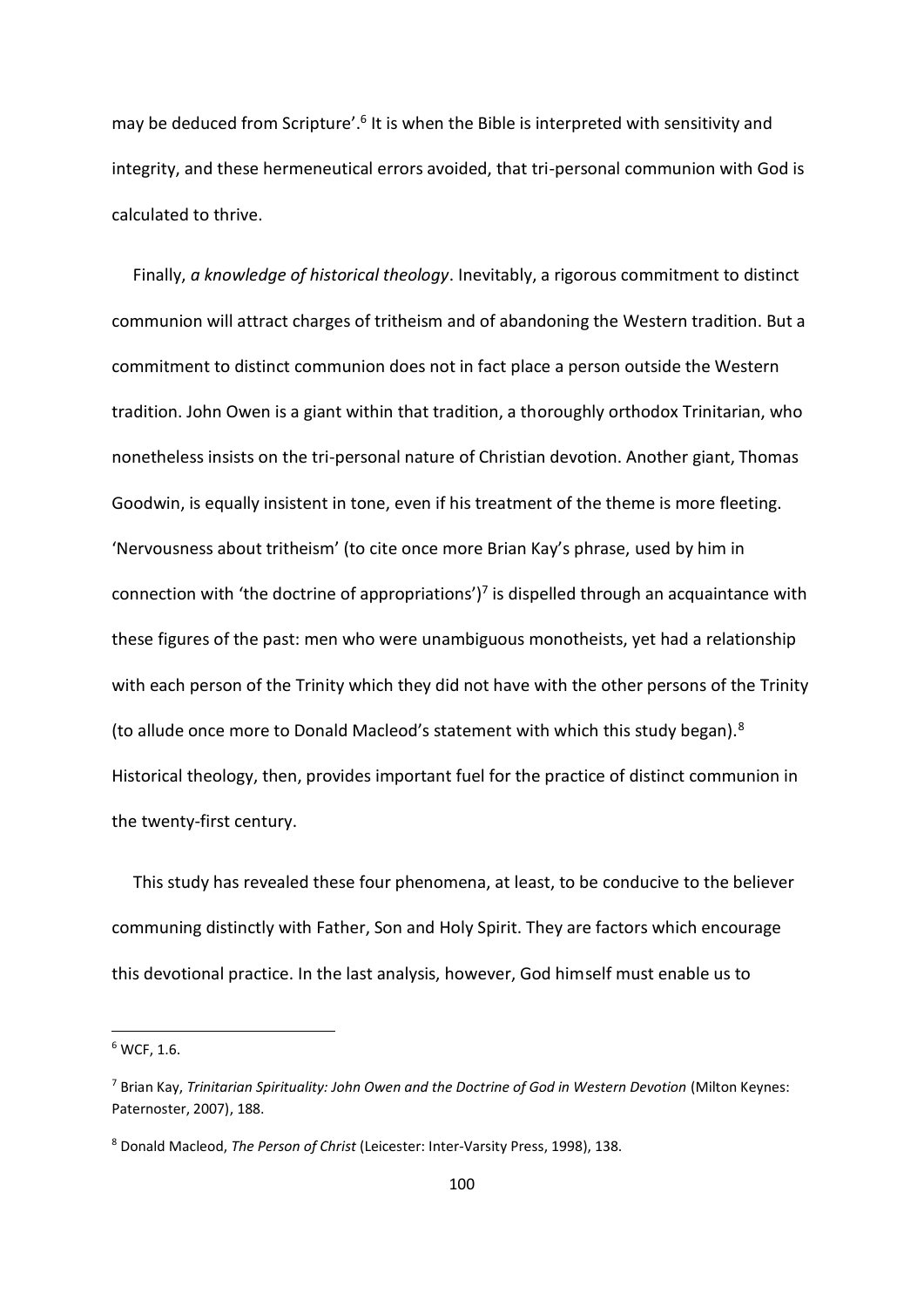worship him properly. For this reason the psalmist cried, 'O Lord, open my lips, and my mouth will declare your praise' (Ps. 51:15). We, too, must cry heavenwards for the opening of our lips that we might rightly praise — in all the distinctness of their respective hypostatic identities — the three persons of the eternal godhead.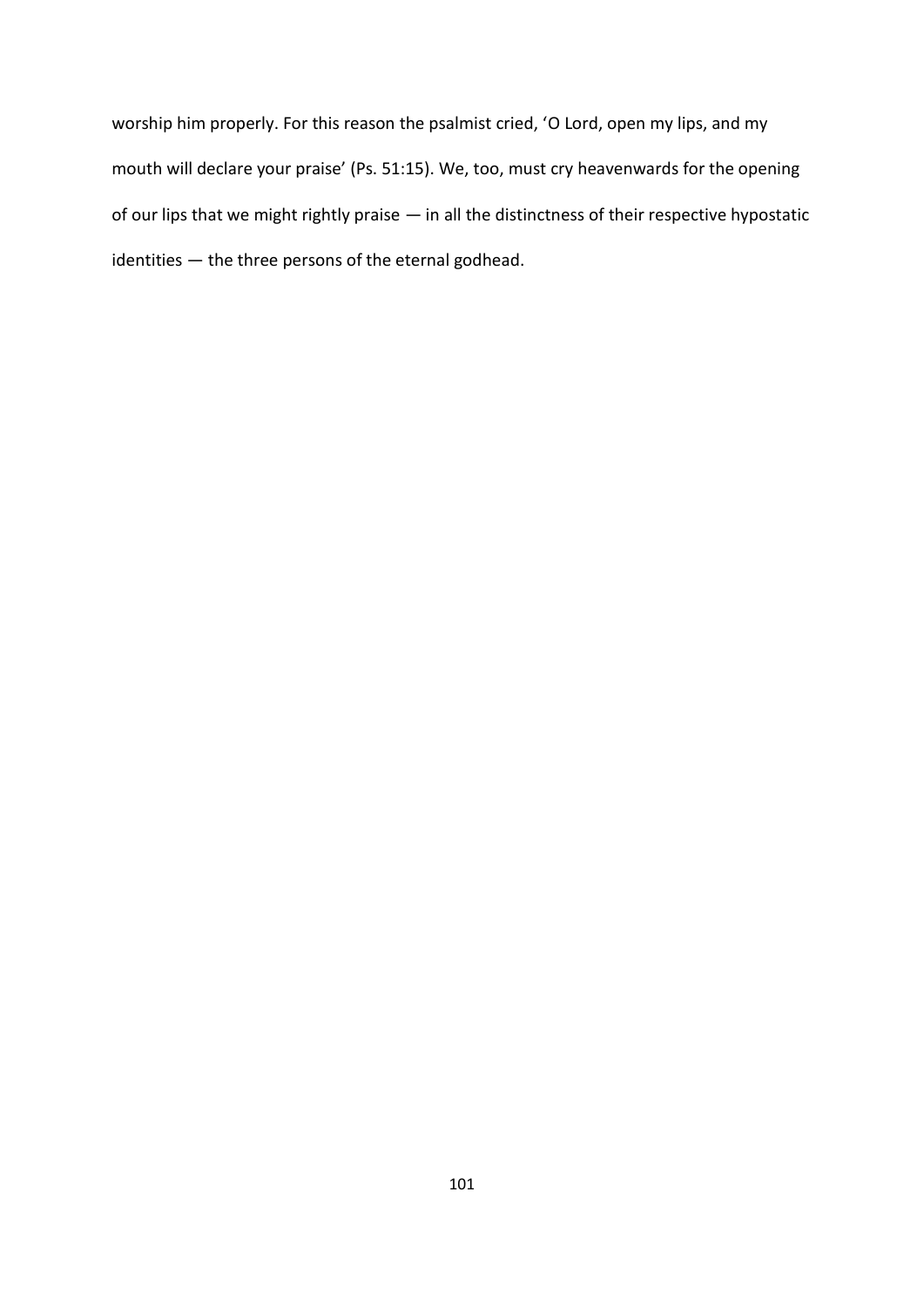# **Bibliography**

Augustine. 1978. *Sermon on Matthew 3:13.* In *The Nicene and Post-Nicene Fathers*, ed. P. Schaff and H. Wace, vol. 6. Grand Rapids, Michigan: Wm. B. Eerdmans Publishing Company.

Avis, P. 2012. 'The Book of Common Prayer and Anglicanism: Worship and Belief.' In *Comfortable Words: Polity and Piety and the Book of Common Prayer*, ed. S. Platten and C. Woods. London: SCM Press.

Balthasar, H.U von. 1993. *Explorations in Theology*, vol. 3, *Creator Spirit.* San Francisco: Ignatius Press.

Barth, K. 1963. *Church Dogmatics.* Trans. G.T. Thomson. Edinburgh: T & T Clark.

Basil. 1978. *De Spiritu Sancto.* In *The Nicene and Post-Nicene Fathers*, ed. P. Schaff and H. Wace, vol. 8. Grand Rapids, Michigan: Wm. B. Eerdmans Publishing Company.

Beeke, J.R. 2004. *Puritan Reformed Spirituality.* Grand Rapids, Michigan: Reformation Heritage Books.

Blackham, P. 2006*.* 'The Trinity in the Hebrew Scriptures.' In *Trinitarian Soundings in Systematic Theology,* ed. P.L. Metzger. London: T & T Clark.

Bockmuehl, M. 1997. *The Epistle to the Philippians.* London: A & C Black.

Bray, G. 1993. *The Doctrine of God.* Downers Grove, Illinois: Inter-Varsity Press.

Calvin, J. 2003. *Calvin's Commentaries,* vol. 10*, Jeremiah 20-47.* Trans. and ed. J. Owen. Grand Rapids, Michigan: Baker Books.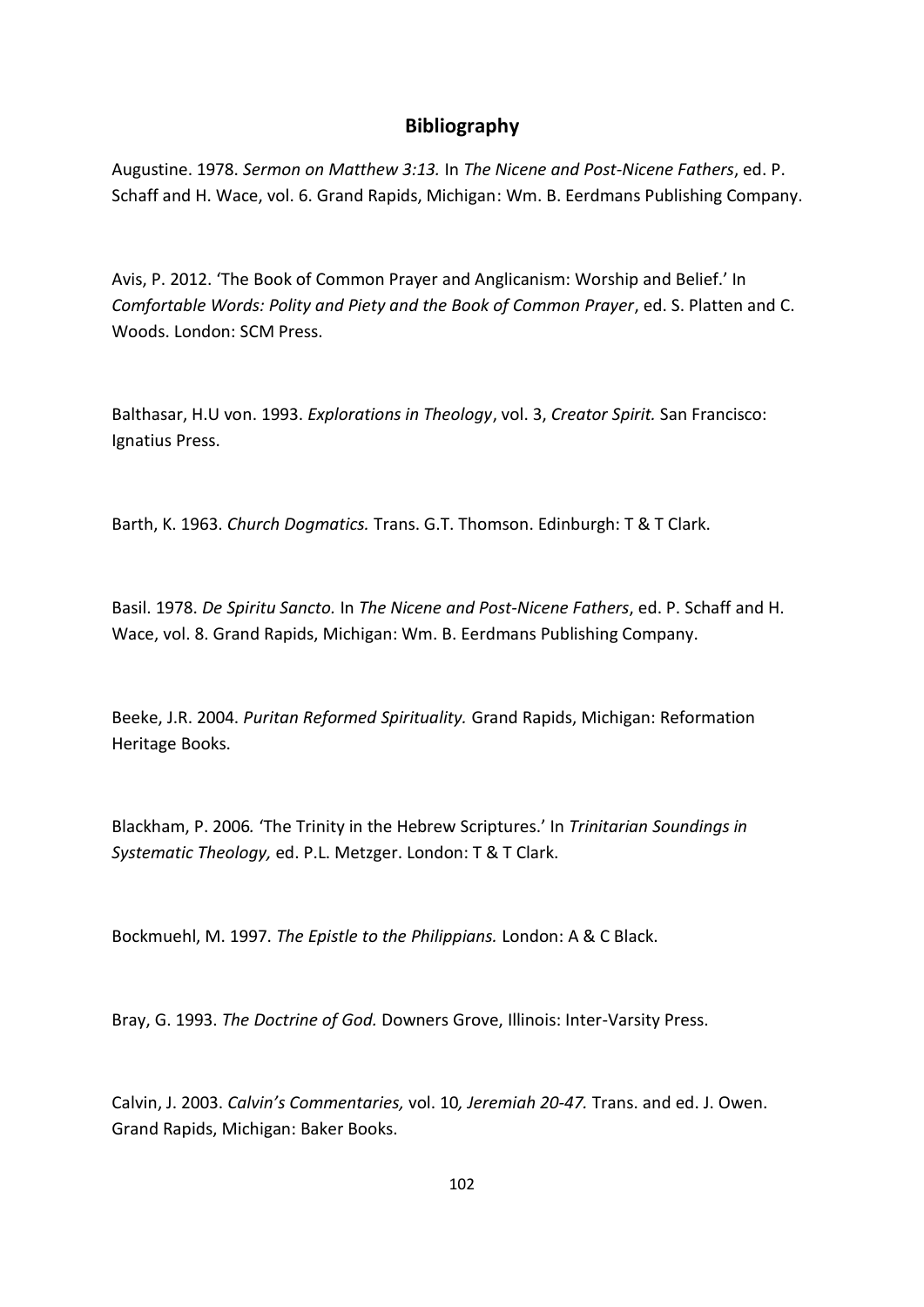----------. 2003. *Calvin's Commentaries*, vol. 17, *Harmony of Matthew, Mark, Luke; John 1-11*. Trans. W. Pringle. Grand Rapids, Michigan: Baker Books.

----------. 2003. *Calvin's Commentaries*, vol. 21, *Galatians, Ephesians, Philippians, Colossians, I & II Thessalonians, I & II Timothy, Titus, Philemon.* Trans. W. Pringle. Grand Rapids, Michigan: Baker Books.

Carson, D.A. 1984. *The Sermon on the Mount: An Evangelical Exposition of Matthew 5-7.* Grand Rapids, Michigan: Baker Book House.

----------. 1991. *The Gospel According to St John*. Leicester: Apollos.

Cheynell, F. 1650. *The Divine Trinunity of the Father, Son, and Holy Spirit.* London: T.R & E.M. for Samuel Gellibrand.

Denney, J. 1895. *Studies in Theology*. London: Hodder and Stoughton.

Durham, J. 1788. *A Learned and Complete Commentary upon the Book of Revelation, Delivered in Several Lectures.* Glasgow: David Niven.

Fee, G.D. 1987. *The First Epistle to the Corinthians.* Grand Rapids, Michigan: William B. Eerdmans Publishing Company.

----------. 1995. *Paul's Letter to the Philippians.* Grand Rapids, Michigan: William B. Eerdmans Publishing Company.

Ferguson, S.B. 1996. *The Holy Spirit.* Downers Grove, Illinois: Inter-Varsity Press.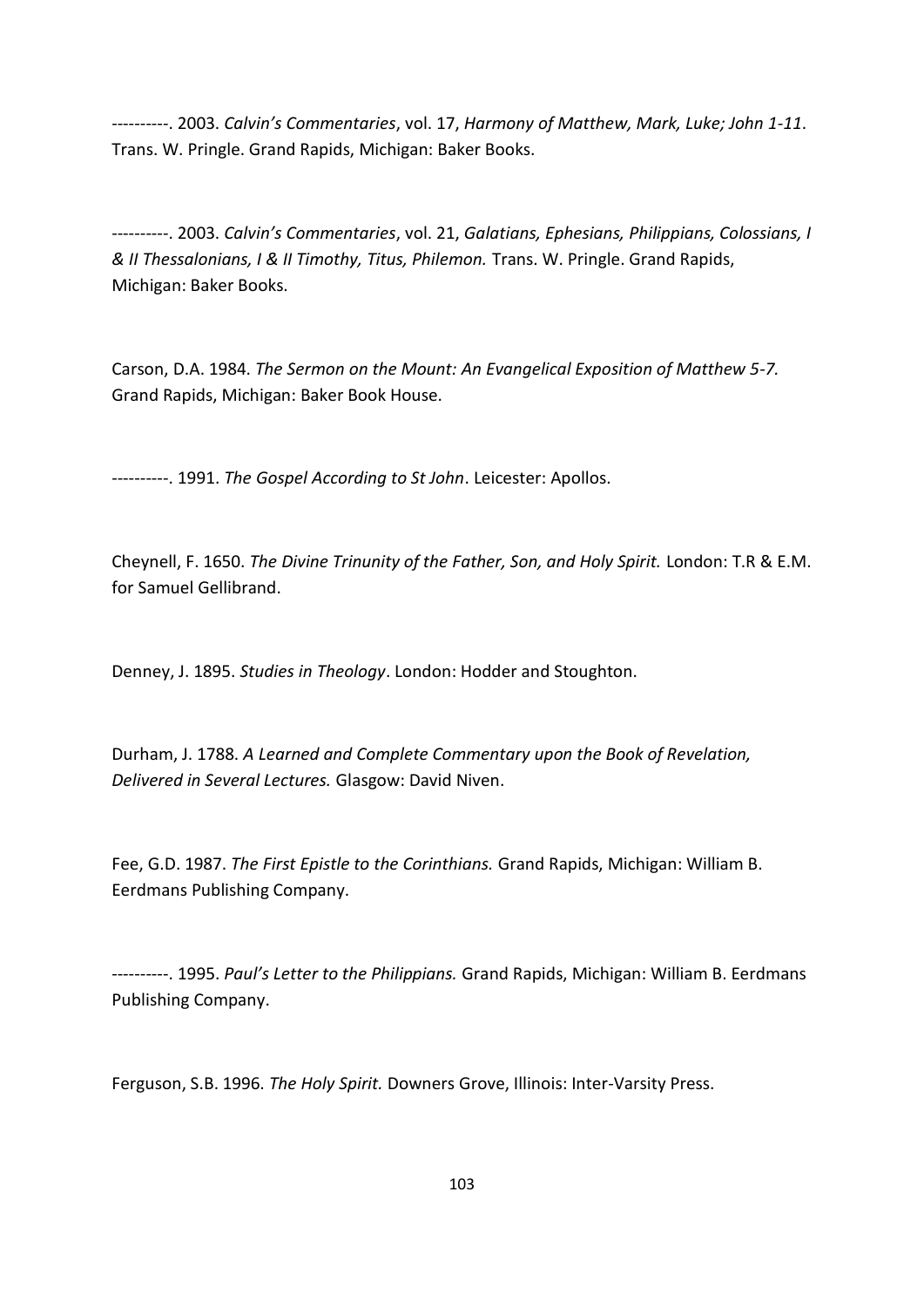Fuller, A. 1815. *The Calvinistic and Socinian Systems Examined and Compared, as to Their Moral Tendency: In a Series of Letters, Addressed to the Friends of Vital and Practical Religion.* Boston: Lincoln & Edmands.

Godet, F.L. 1881. *Commentary on the Gospel of St John.* Edinburgh: T & T Clark.

Goodwin, T. 1865. *An Exposition of the First Chapter of the Epistle to the Ephesians*. In *The Works of Thomas Goodwin*, vol. 1. Edinburgh: James Nichol.

----------. 1865. *The Object and Acts of Justifying Faith.* In *The Works of Thomas Goodwin*, vol. 8. Edinburgh: James Nichol.

----------. 1865. *An Unregenerate Man's Guiltiness before God, in Respect of Sin and Punishment.* In *The Works of Thomas Goodwin*, vol. 10. Edinburgh: James Nichol.

Gregory Nazianzen. 1978. *Select Orations of Saint Gregory Nazianzen.* In *The Nicene and Post-Nicene Fathers*, ed. P. Schaff and H. Wace, vol. 7. Grand Rapids, Michigan: Wm. B. Eerdmans Publishing Company.

Grudem, W. 1994. *Systematic Theology.* Nottingham: Inter-Varsity Press.

Gunton, C.E. 2003. *Father, Son and Holy Spirit: Toward a Fully Trinitarian Theology.* London: T & T Clark.

Haykin, M.A.G. 2015. 'To Devote Ourselves to the Blessed Trinity.' In *One God in Three Persons: Unity of Essence, Distinction of Persons, Implications for Life*, ed. B.A. Ware and J. Starke. Wheaton, Illinois: Crossway.

Harmon, M. 2015. *Philippians.* Fearn, Tain: Mentor.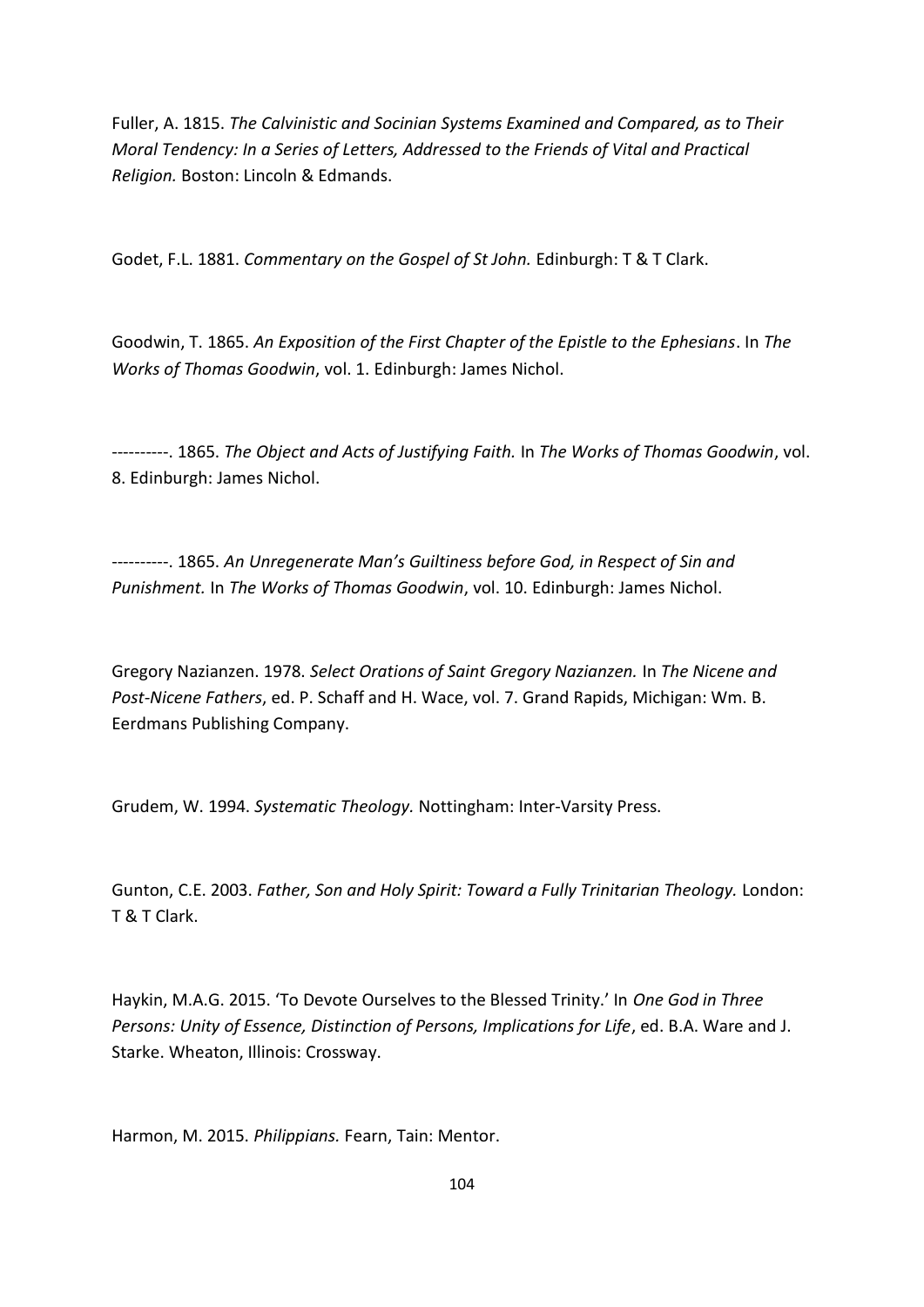Hawthorne, G.F. 1983. *Word Biblical Commentary: Philippians.* Waco, Texas: Word Books.

Helm, P. 2014. *Faith, Form, and Fashion: Classical Reformed Theology and Its Postmodern Critics.* Cambridge: James Clarke & Co.

Hendriksen, W. 1964. *A Commentary on the Gospel of John.* London: Banner of Truth.

Holmes, S.R. 2014. 'Trinitarian Action and Inseparable Operations: Some Historical and Dogmatic Reflections.' In *Advancing Trinitarian Theology: Explorations in Constructive Dogmatics*, ed. O.D. Crisp and F. Sanders. Grand Rapids, Michigan: Zondervan.

James, J.L.W. 2012. 'An Examination of *Homotimia* in St. Basil the Great's *On the Holy Spirit*, and Contemporary Implications.' *WTJ* 74.

Jenson, R.W. 1997. *Systematic Theology*, vol. 1, *The Triune God.* New York: Oxford University Press.

Kapic, K. 2007. C*ommunion with God: The Divine and the Human in the Theology of John Owen.* Grand Rapids, Michigan: Baker Academic.

Kay, B. 2007*. Trinitarian Spirituality: John Owen and the Doctrine of God in Western Devotion.* Milton Keynes: Paternoster.

Kelly, D.F. 2008. *Systematic Theology*, vol. 1, *The God Who Is: The Holy Trinity.* Fearn, Rossshire: Mentor.

Letham, R. 2004. *The Holy Trinity: In Scripture, History, Theology, and Worship*. Phillipsburg, N.J.: P&R Publishing.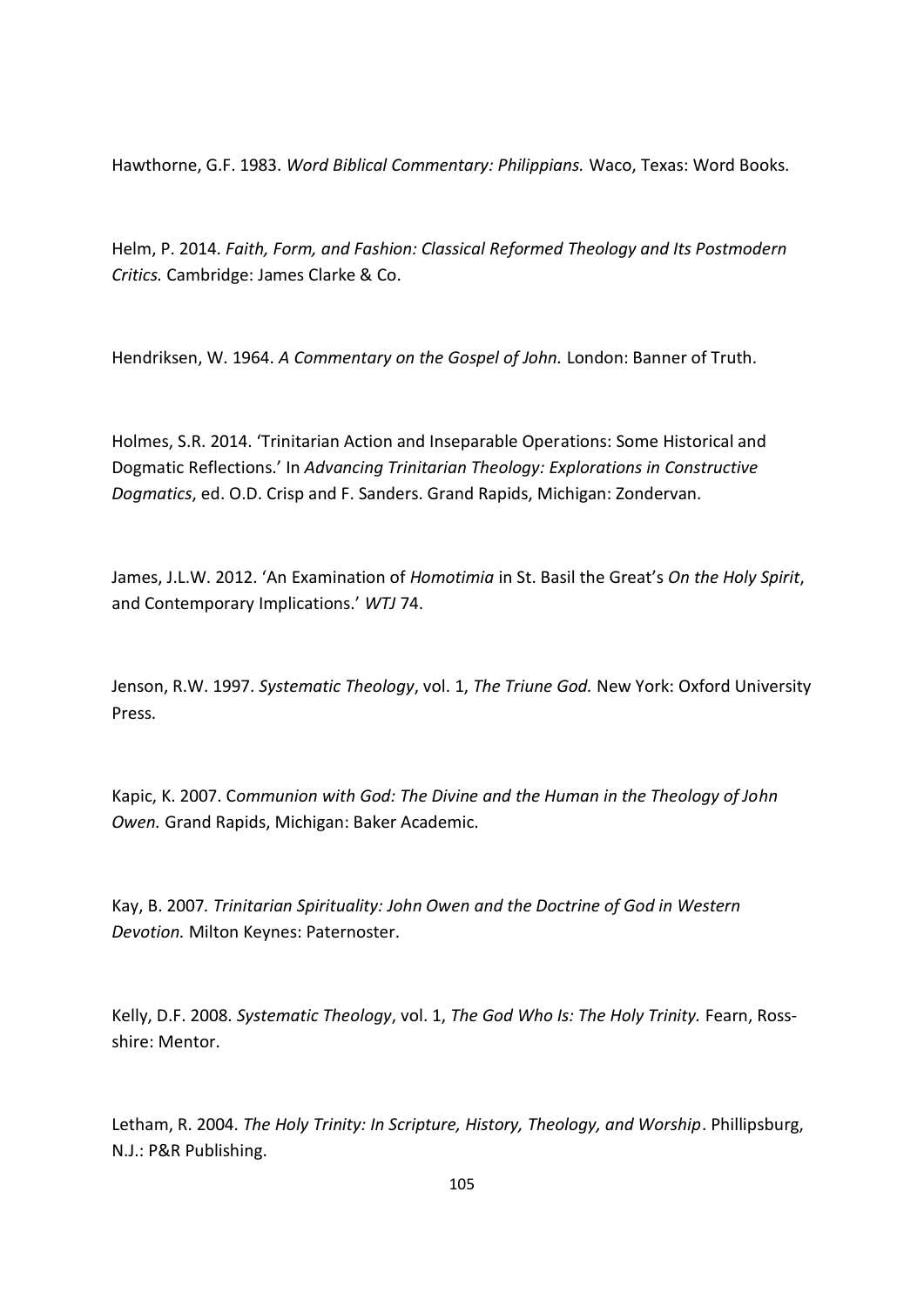----------. 2012. 'John Owen's Doctrine of the Trinity in its Catholic Context.' In *The Ashgate Research Companion to John Owen's Theology*, ed. K.M. Kapic and M. Jones. Burlington, Vermont: Ashgate.

Lewis, C.S. 1956. *Mere Christianity*. Glasgow: Collins.

Machen, J.G. 1991*. What Is Faith?* Edinburgh: Banner of Truth.

Mackey, J.P. 1983. *The Christian Experience of God as Trinity*. London: SCM Press Ltd.

Macleod, D. 1986. 'Preaching and Systematic Theology.' In *The Preacher and Preaching: Reviving the Art in the Twentieth Century*, ed. S.T. Logan, Jr. Phillipsburg, N.J.: Presbyterian and Reformed.

----------. 1995. *Behold Your God.* Fearn, Ross-shire: Christian Focus Publications.

----------. 1998. *The Person of Christ*. Leicester: Inter-Varsity Press.

----------. 1999. *Shared Life: The Trinity and the Fellowship of God's People.* Fearn, Ross-shire: Christian Focus Publications.

----------. 2014. *Christ Crucified: Understanding the Atonement.* Nottingham: Inter-Varsity Press.

Malone, A.S. 2009. 'God the Illeist: Third-Person Self-References and Trinitarian Hints in the Old Testament.' *JETS* 52/3.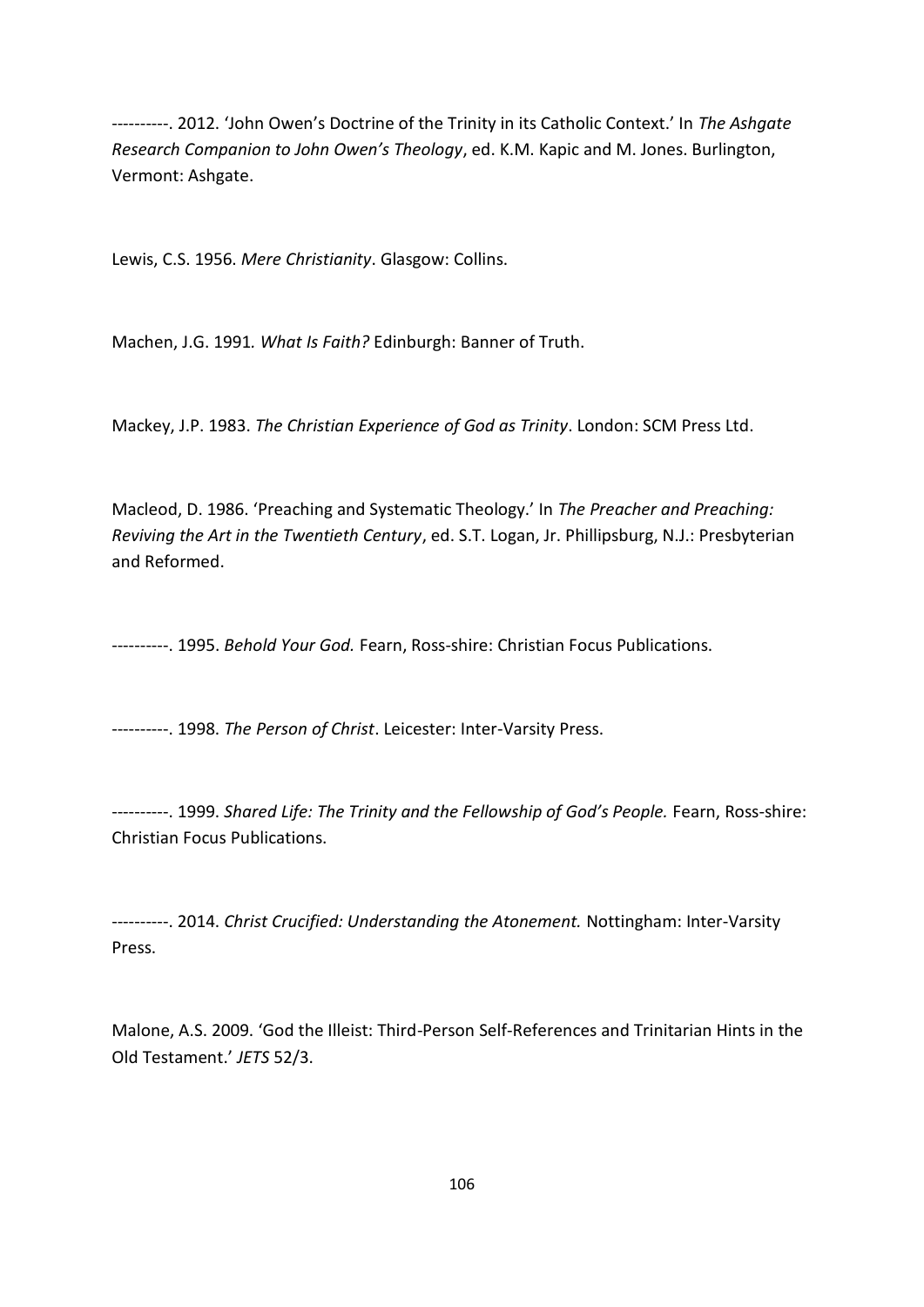McCormack, B.L. 2004. 'The Ontological Presuppositions of Barth's Doctrine of the Atonement.' In *The Glory of the Atonement: Biblical, Historical and Practical Perspectives*, ed. C.E. Hill and F.A. James III. Downers Grove, Illinois: Inter-Varsity Press.

Moo, D. J. 1986. 'The Problem of Sensus Plenior.' In *Hermeneutics, Authority, and Canon*, ed. D.A. Carson and J.D. Woodbridge. Eugene, Oregon: Wipf and Stock Publishers.

----------. 2000. *The Letter of James.* Leicester: Apollos.

Muller, R.A. 2003. *Post-Reformation Reformed Dogmatics*, vol. 4, *The Triunity of God.* Grand Rapids, Michigan: Baker Book House Company.

Olson, R.E., and Hall, C.A. 2002. *The Trinity.* Grand Rapids, Michigan: William B. Eerdmans Publishing.

Owen, J. 2004. *Of Communion with God the Father, Son, and Holy Ghost, Each Person Distinctly, in Love, Grace, and Consolation*. In *The Works of John Owen*, ed. W.H. Goold, vol. 2. Edinburgh: Banner of Truth.

----------. 2004. *A Discourse Concerning the Holy Spirit.* In *The Works of John Owen*, ed. W.H. Goold, vol. 3. Edinburgh: Banner of Truth.

----------. 2004. *A Dissertation on Divine Justice: Or the Claims of Vindicatory Justice Vindicated.* In *The Works of John Owen*, ed. W.H. Goold, vol. 10. Edinburgh: Banner of Truth.

Packer, J.I. 1984. *Keep in Step with the Spirit.* Leicester: Inter-Varsity Press.

----------. 1990. Introduction to *The Economy of the Covenants Between God and Man: Comprehending a Complete Body of Divinity*, vol. 1, by Herman Witsius. Escondido, California: The den Dulk Christian Foundation.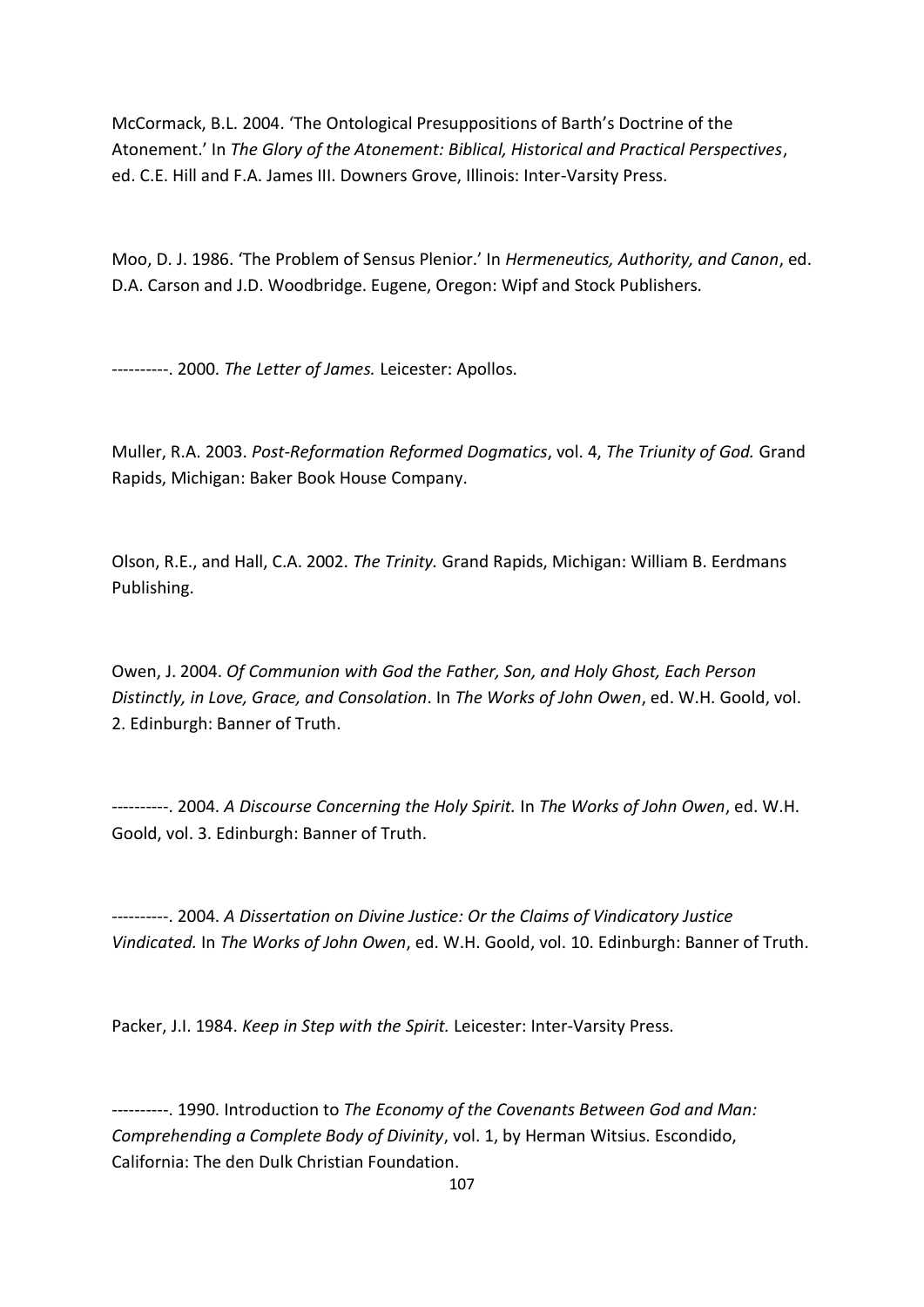Rahner, K. 1961. *Theological Investigations*, vol. 1. London: Darton, Longman & Todd Ltd.

----------. 1970. *The Trinity.* London: Burns and Oates.

Robinson, P.M.B. 2006. 'The Trinity: The Significance of Appropriate Distinctions for Dynamic Relationality.' In *Trinitarian Soundings in Systematic Theology,* ed. P.L. Metzger. London: T & T Clark.

Scougal, H. 1962. *The Life of God in the Soul of Man.* London: Inter-Varsity Fellowship.

Schaff, P. 1884*. History of the Christian Church: Nicene and Post-Nicene Christianity*, vol. 3*.* Edinburgh: T & T Clark.

Seifrid, M.A. 2014. *The Second Letter to the Corinthians.* Nottingham: Apollos.

Sibbes, R. 1983. *A Christian's Portion; or, The Christian's Charter.* In *The Works of Richard Sibbes*, ed. A.B. Grosart, vol. 4. Edinburgh: Banner of Truth.

Smeaton, G. 1958. *The Doctrine of the Holy Spirit.* London: Banner of Truth.

Spence, A. 1990. 'John Owen and Trinitarian Agency.' *SJT* 43.

----------. 2007. *Incarnation and Inspiration: John Owen and the Coherence of Christology.* London: T & T Clark.

Spurgeon, C.H. 1971. *The Pastor in Prayer: Being a Choice Selection of C.H. Spurgeon's Sunday Morning Prayers.* Pasadena, Texas: Pilgrim Publications.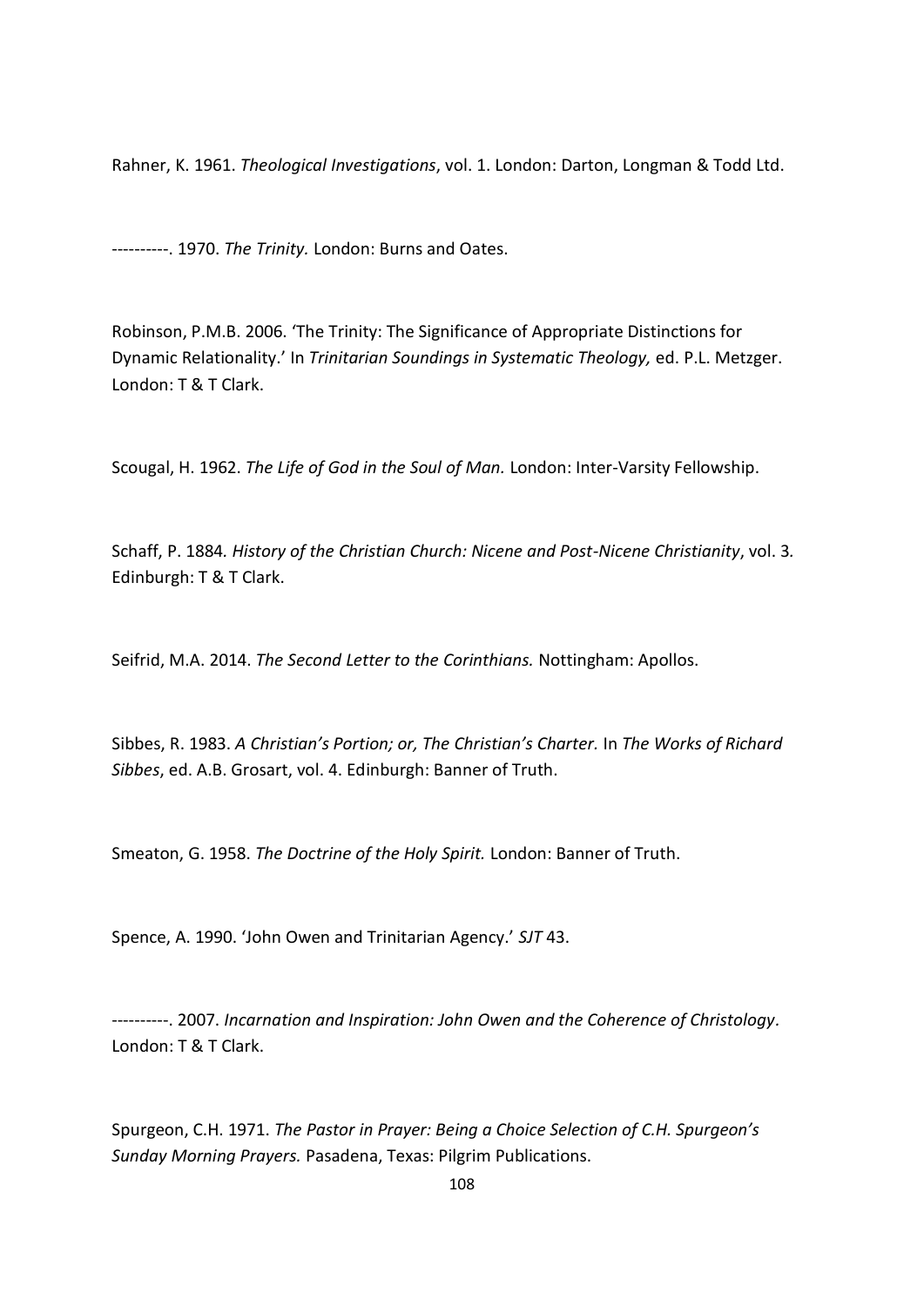----------. *Spurgeon's Prayers Personalised*. <https://www.monergism.com/thethreshold/sdg/spurgeon/Spurgeons%20Prayers.pdf>

Staniloae, D. 1994. *Orthodox Dogmatic Theology*, vol. 1, *The Experience of God*. Brookline, Mass.: Holy Cross Orthodox Press.

Torrance, J.B. 1996*. Worship, Community and the Triune God of Grace.* Downers Grove, Illinois: Inter-Varsity Press.

Torrance, T.F. 2006. *The Christian Doctrine of God, One Being Three Persons.* Edinburgh: T & T Clark.

Tozer, A.W. 1981. *The Pursuit of God*. Bromley: STL Books.

Vidu, A. 2015. 'The Place of the Cross Among the Inseparable Operations of the Trinity.' In *Locating Atonement: Explorations in Constructive Dogmatics*, ed. O.D. Crisp and F. Sanders. Grand Rapids, Michigan: Zondervan.

----------. 2016. 'Trinitarian Inseparable Operations and the Incarnation.' *JAT* 4.

Vos, G. 1975*. Biblical Theology: Old and New Testaments.* Edinburgh: Banner of Truth.

Warfield, B.B. 1968. 'The Biblical Doctrine of the Trinity.' In *Biblical and Theological Studies*, ed. S.G. Craig. Philadelphia, Pennsylvania: Presbyterian and Reformed.

----------. 1968. 'The Spirit of God in the Old Testament.' In *Biblical and Theological Studies,*  ed. S.G. Craig. Philadelphia, Pennsylvania: Presbyterian and Reformed.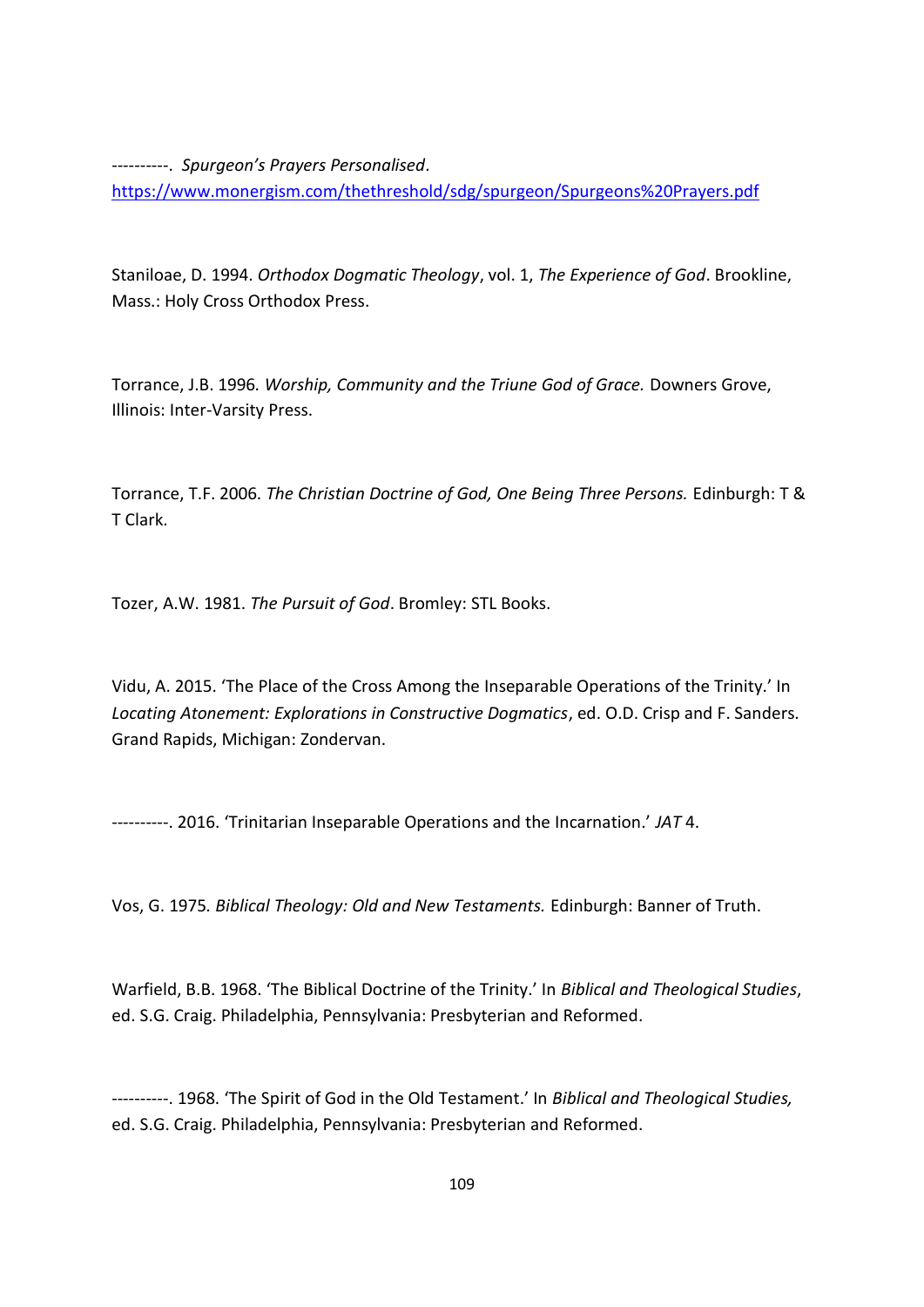----------. 1974. *Faith and Life.* Edinburgh: Banner of Truth.

----------. 2001. 'God.' In *Selected Shorter Writings*, vol. 1, ed. J.E. Meeter. Phillipsburg, N.J.: P&R Publishing.

----------. 2003. 'Calvin's Doctrine of the Trinity.' In *The Works of Benjamin B. Warfield*, vol. 5, *Calvin and Calvinism.* Grand Rapids, Michigan: Baker Books.

Wenham, G.J. 1987. *Word Biblical Commentary*, vol. 1, *Genesis 1-15.* Waco, Texas: Word Books.

Wittman, T.R. 2013. 'The End of the Incarnation: John Owen, Trinitarian Agency and Christology.' *IJST* 15.

Citations from the English Bible are from *The Holy Bible: English Standard Version* (Wheaton, Ill.: Crossway Bibles, 2001).